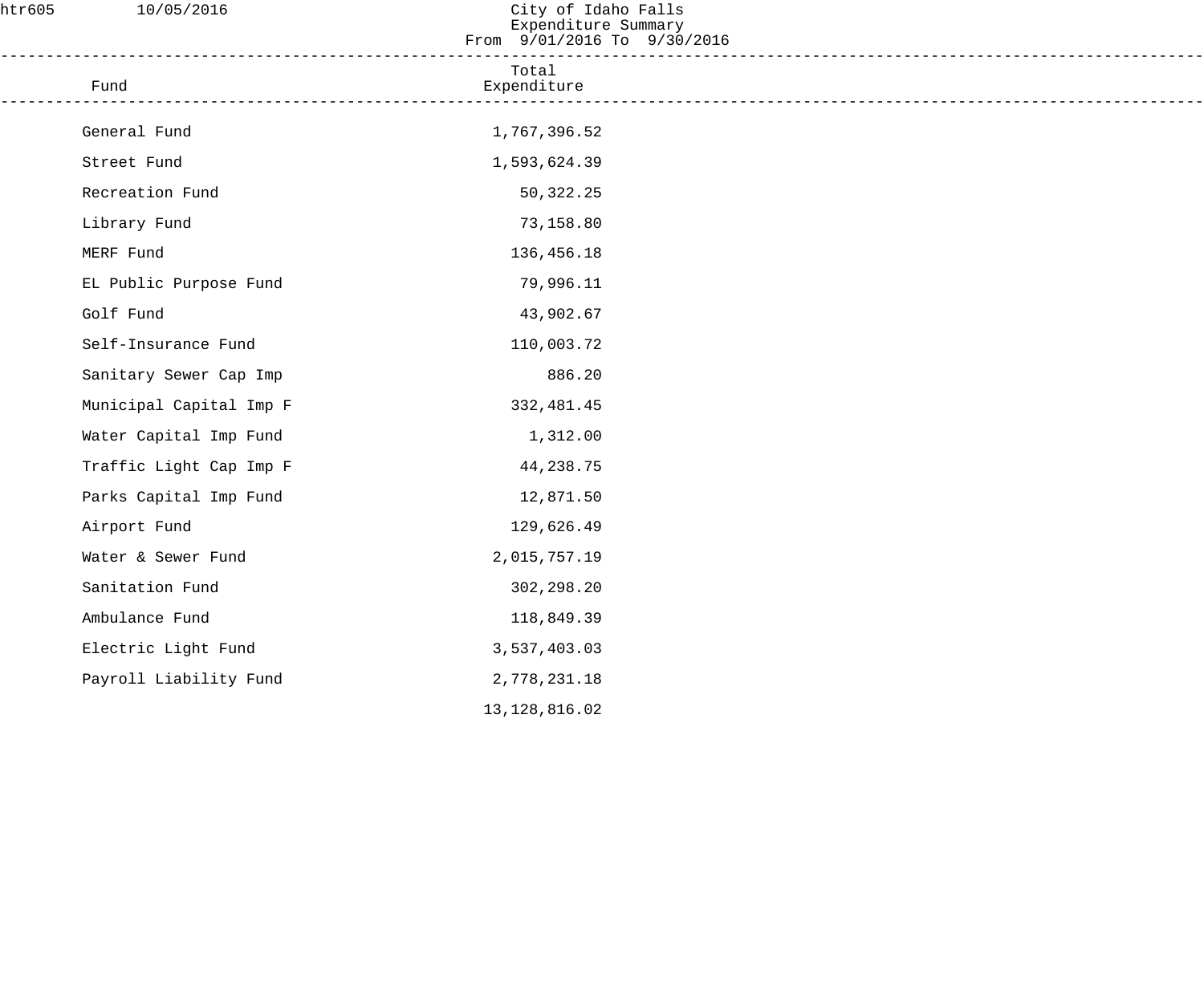### Htr603 10/05/16 City Of Idaho Falls Page 1 OPERATING EXPENSES PAID From 9/01/2016 To 9/30/2016

| Check<br>Number | Vendor<br>Name                   |             | Amount Description                | Fund |  |
|-----------------|----------------------------------|-------------|-----------------------------------|------|--|
|                 |                                  |             |                                   |      |  |
| 0000137         | UNITED WAY OF IDAHO FALLS        | 79.00       | EMPLOYEE CONTRBTNS 9-9-16         | 080  |  |
| 0000138         | AMERICAN FUNDS SERVICE COMPANY   | 325.00      | 457 CONTRBTNS 9-9-16              | 080  |  |
| 0000139         | AMERICAN INSURANCE SERVICE       | 2,279.95    | FSA CONTRBTNS 9-9-16              | 080  |  |
| 0000139         | AMERICAN INSURANCE SERVICE       | 144.00      | FSA MNTHLY FEE 9-9-16             | 080  |  |
| 0000140         | DATAPATH FINANCIAL SERVICES, INC | 3,509.61    | HSA EMPLOYEE CONTR 9-9-16         | 080  |  |
| 0000141         | VARIABLE ANNUITY LIFE            | 9,941.15    | 457<br>CONTR 9-9-16               | 080  |  |
| 0000141         | VARIABLE ANNUITY LIFE            | 1,115.00    | 457 ROTH CONTR 9-9-16             | 080  |  |
| 0000142         | SCENIC FALLS FEDERAL CREDIT      | 52,989.54   | DEDUCTIONS 9-9-16                 | 080  |  |
| 0000142         | SCENIC FALLS FEDERAL CREDIT      | 290.00      | MEA DUES FOR 9-9-16               | 080  |  |
| 0000143         | LINE CONSTRUCTION BENEFIT FUND   | 6,080.00    | IBEW EMPLOYEE HRA OCT'16          | 080  |  |
| 0000144         | LINE CONSTRUCTION BENEFIT FUND   | 43, 374. 72 | ELECTRIC HEALTH INS OCT16         | 080  |  |
| 0000145         | UNITED WAY OF IDAHO FALLS        | 79.00       | EMPLOYEE CONTR 9-23-16            | 080  |  |
| 0000146         | AMERICAN FUNDS SERVICE COMPANY   | 325.00      | 457 CONTRIBUTIONS 9-23-16         | 080  |  |
| 0000147         | AMERICAN INSURANCE SERVICE       | 2,279.95    | FSA CONTRIBUTIONS 9-23-16         | 080  |  |
| 0000148         | DATAPATH FINANCIAL SERVICES, INC | 3,509.61    | EMPLOYEE HSA CONTR 92316          | 080  |  |
| 0000149         | VARIABLE ANNUITY LIFE            |             | 9,866.15 457 CONTRIBUTION 9-23-16 | 080  |  |
| 0000149         | VARIABLE ANNUITY LIFE            | 1,115.00    | 457 ROTH CONTR 9-23-16            | 080  |  |
| 0000150         | SCENIC FALLS FEDERAL CREDIT      | 53,308.54   | DEDUCTIONS PAYDAY 9-23-16         | 080  |  |
| 0000151         | WNEBCO                           | 2.60        | RLR FOR ACTIVE EMP OCT'16         | 080  |  |
| 0000152         | IDAHO FALLS FOP LODGE #6         | 2,580.00    | POLICE UNION DUES OCT'16          | 080  |  |
| 0000153         | LIFEMAP ASSURANCE COMPANY        | 3,044.36    | SUPP LIFE INS<br>OCT'16           | 080  |  |
| 0000154         | IBEW LOCAL NO. 57                | 3,389.12    | ELECTRIC UNION DUES OCT16         | 080  |  |
| 0000155         | INT'L ASSN OF FIREFIGHTERS       | 7,353.00    | OCT16<br>FIREFIGHTS UNION         | 080  |  |
| 0000156         | LIFEMAP ASSURANCE COMPANY        | 11,215.16   | OCT16<br>EMLOYYE LIFE INS         | 080  |  |
| 0000157         | AFLAC                            | 11,272.12   | SECTION 125 DED SEPT'16           | 080  |  |
| 0000157         | AFLAC                            | 1,533.00    | SHORT TERM DISA SEPT'16           | 080  |  |
|                 |                                  |             |                                   |      |  |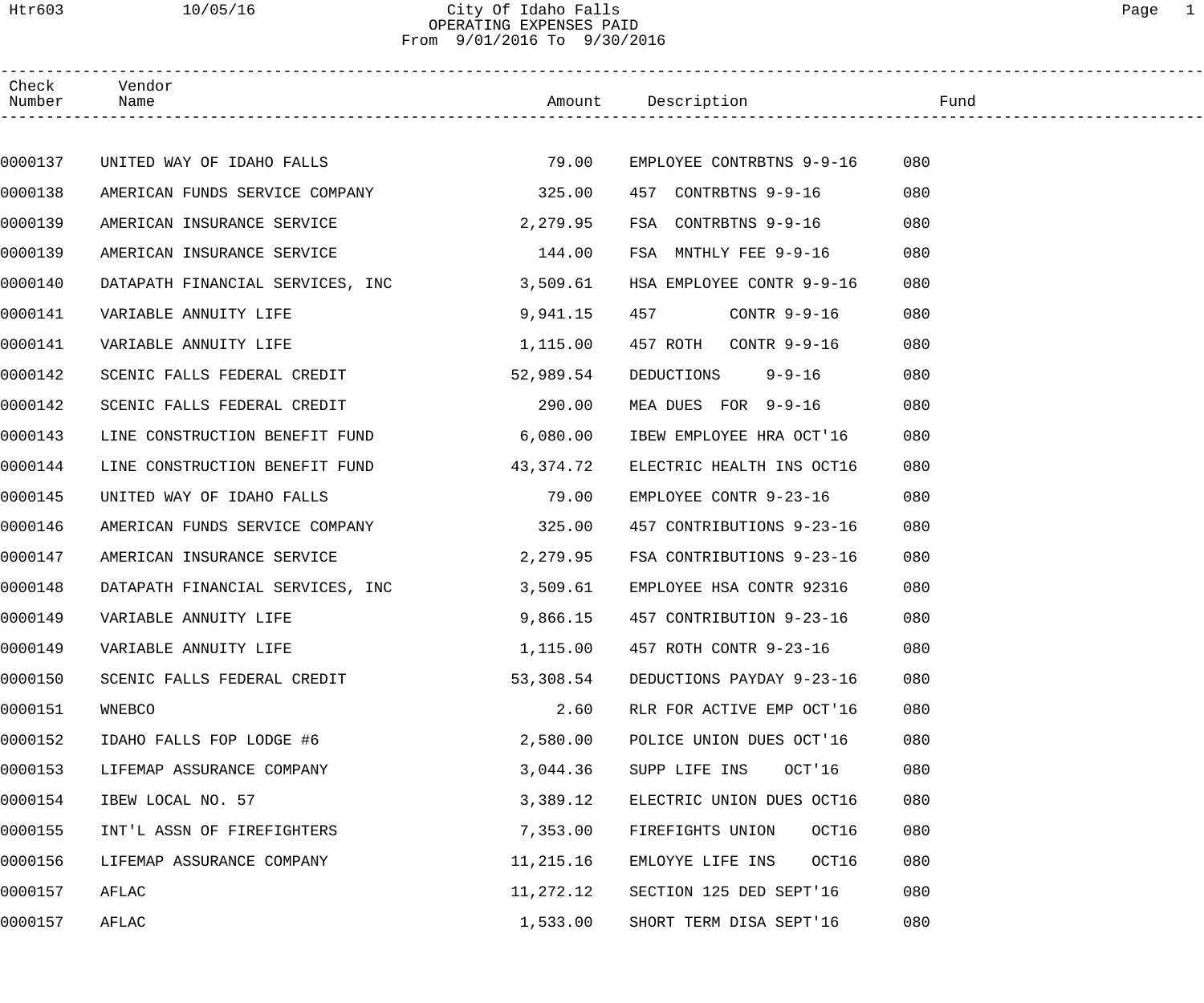### Htr603 10/05/16 City Of Idaho Falls Page 2 OPERATING EXPENSES PAID From 9/01/2016 To 9/30/2016

| Check<br>Number | Vendor<br>Name                                             |             | Amount Description              | Fund |
|-----------------|------------------------------------------------------------|-------------|---------------------------------|------|
|                 |                                                            |             |                                 |      |
| 0000158         | BLUE CROSS OF IDAHO 600 790,742.42 HEALTH INS FOR OCT 2016 |             |                                 | 080  |
| 0000159         | IDAHO NCPERS GROUP LIFE INS 1,376.00                       |             | PERS LIFE INS OCT 2016          | 080  |
| 0000160         | DELTA DENTAL PLAN OF IDAHO INC                             | 61,479.24   | DENTAL INS FOR OCT 2016         | 080  |
| 0010047         | IDAHO FALLS CITY-PAYROLL                                   | 2,841.47    | POLICE VEHICL BNFT SEP'16       | 080  |
| 0010048         | IDAHO FALLS CITY-PAYROLL                                   | 47,682.27   | WRKS COMP FOR 9-9-16            | 080  |
| 0010049         | 61,944.00<br>IDAHO STATE TAX COMMISSION                    |             | STATE TAX $W/H$ 9-9-16          | 080  |
| 0010050         | IDAHO FALLS CITY-PAYROLL                                   | 137,910.69  | TAX W/H 9-9-16<br>FED           | 080  |
| 0010050         | IDAHO FALLS CITY-PAYROLL                                   | 75,511.84   | FICA TAX $W/H$ 9-9-16           | 080  |
| 0010050         | IDAHO FALLS CITY-PAYROLL                                   | 75,511.84   | FICA-CITY W/H 9-9-16            | 080  |
| 0010050         | IDAHO FALLS CITY-PAYROLL                                   | 23,057.38   | $W/H$ 9-9-16<br>MED             | 080  |
| 0010050         | IDAHO FALLS CITY-PAYROLL                                   | 23,057.38   | MED-CITY W/H 9-9-16             | 080  |
| 0010051         | IDAHO FALLS CITY-PAYROLL                                   | 115,956.69  | EMPLOYEE SHARE 9-9-16           | 080  |
| 0010051         | IDAHO FALLS CITY-PAYROLL                                   | 198,536.15  | CITY --- SHARE 9-9-16           | 080  |
| 0010051         | IDAHO FALLS CITY-PAYROLL                                   | 78,829.68   | 401 K/FIRE DFRD 9-9-16          | 080  |
| 0010051         | IDAHO FALLS CITY-PAYROLL                                   | 3,928.40    | PERSI LOAN 9-9-16               | 080  |
| 0010052         | IDAHO FALLS CITY-PAYROLL                                   | 48,515.80   | WRKRS COMP PYDY 9-23-16         | 080  |
| 0010053         | IDAHO STATE TAX COMMISSION                                 | 63,819.00   | STATE TAX W/H<br>$9 - 23 - 16$  | 080  |
| 0010054         | IDAHO FALLS CITY-PAYROLL                                   | 143,548.09  | TAX W/H<br>$9 - 23 - 16$<br>FED | 080  |
| 0010054         | IDAHO FALLS CITY-PAYROLL                                   | 76,033.98   | FICA TAX W/H<br>$9 - 23 - 16$   | 080  |
| 0010054         | IDAHO FALLS CITY-PAYROLL                                   | 76,033.98   | FICA-CITY W/H<br>$9 - 23 - 16$  | 080  |
| 0010054         | IDAHO FALLS CITY-PAYROLL                                   | 23, 233. 19 | MED W/H PAYDAY<br>$9 - 23 - 16$ | 080  |
| 0010054         | IDAHO FALLS CITY-PAYROLL                                   | 23, 233. 19 | MED-CITY PAYDAY 9-23-16         | 080  |
| 0010055         | IDAHO FALLS CITY-PAYROLL                                   | 117,617.81  | PERS EMPLOYEE SHR 9-23-16       | 080  |
| 0010055         | IDAHO FALLS CITY-PAYROLL                                   | 201,249.04  | PERS CITY SHARE 9-23-16         | 080  |
| 0010055         | IDAHO FALLS CITY-PAYROLL                                   | 71,652.67   | 401K FIRE/DFRRD 9-23-16         | 080  |
| 0010055         | IDAHO FALLS CITY-PAYROLL                                   | 3,928.40    | PERSI LOAN PAYDAY 9-23-16       | 080  |
|                 |                                                            |             |                                 |      |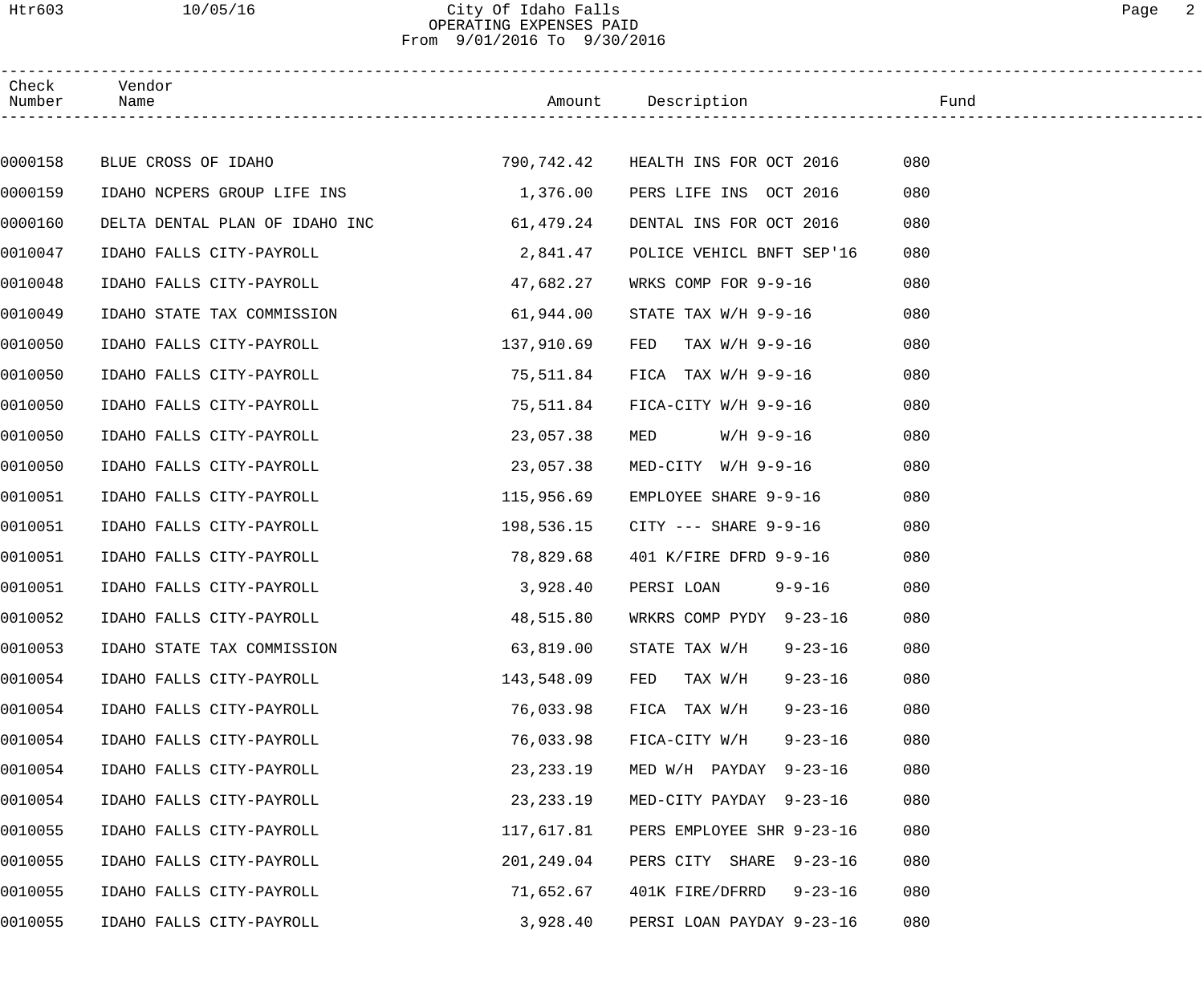### Htr603 10/05/16 City Of Idaho Falls Page 3 OPERATING EXPENSES PAID From 9/01/2016 To 9/30/2016

| Check<br>Number | Vendor<br>Name                 |            | Amount Description                                                                 |     | Fund             |
|-----------------|--------------------------------|------------|------------------------------------------------------------------------------------|-----|------------------|
|                 |                                |            |                                                                                    |     |                  |
| 0040357         |                                |            | IDAHO FALLS (UTILITY), CITY OF 34,010.05 BOOK 97 FOR AUG 2016 001 Non Departmental |     |                  |
| 0040357         | IDAHO FALLS (UTILITY), CITY OF | 37.52      | BOOK 97 FOR AUG 2016                                                               |     | 001 Parks        |
| 0040357         | IDAHO FALLS (UTILITY), CITY OF | 1,457.32   | BOOK 97 FOR AUG 2016                                                               | 001 | Cemeteries       |
| 0040357         | IDAHO FALLS (UTILITY), CITY OF | 4,115.60   | BOOK 97 FOR AUG 2016                                                               | 010 | Streets          |
| 0040357         | IDAHO FALLS (UTILITY), CITY OF | 8,647.78   | BOOK 97 FOR AUG 2016                                                               |     | 060 Airport      |
| 0040357         | IDAHO FALLS (UTILITY), CITY OF | 433.65     | BOOK 97 FOR AUG 2016                                                               | 061 | Water            |
| 0040357         | IDAHO FALLS (UTILITY), CITY OF | 195,059.29 | BOOK 97 FOR AUG 2016                                                               |     | 061 Water        |
| 0040357         | IDAHO FALLS (UTILITY), CITY OF | 483.87     | BOOK 97 FOR AUG 2016                                                               |     | 061 Sewer        |
| 0040357         | IDAHO FALLS (UTILITY), CITY OF | 21,480.45  | BOOK 97 FOR AUG 2016                                                               | 061 | Sewer            |
| 0040357         | IDAHO FALLS (UTILITY), CITY OF | 1,629.32   | BOOK 97 FOR AUG 2016                                                               | 061 | Sewer            |
| 0040357         | IDAHO FALLS (UTILITY), CITY OF | 7,476.36   | BOOK 97 FOR AUG 2016                                                               | 061 | Sewer            |
| 0040357         | IDAHO FALLS (UTILITY), CITY OF | 1,203.09   | BOOK 97 FOR AUG 2016                                                               | 064 | Electric         |
| 0040357         | IDAHO FALLS (UTILITY), CITY OF | 1,536.38   | BOOK 97 FOR AUG 2016                                                               |     | 064 Electric     |
| 0040357         | IDAHO FALLS (UTILITY), CITY OF | 596.43     | BOOK 97 FOR AUG 2016                                                               | 062 | Sanitation       |
| 0040357         | IDAHO FALLS (UTILITY), CITY OF | 6,043.24   | BOOK 97 FOR AUG 2016                                                               |     | 011 Recreation   |
| 0040357         | IDAHO FALLS (UTILITY), CITY OF | 4,049.55   | BOOK 97 FOR AUG 2016                                                               |     | 012 Library      |
| 0040357         | IDAHO FALLS (UTILITY), CITY OF | 361.98     | BOOK 97 FOR AUG 2016                                                               |     | 018 Golf Courses |
| 0040357         | IDAHO FALLS (UTILITY), CITY OF | 1,568.89   | BOOK 97 FOR AUG 2016                                                               |     | 018 Golf Courses |
| 0040357         | IDAHO FALLS (UTILITY), CITY OF | 2,899.58   | BOOK 97 FOR AUG 2016                                                               |     | 018 Golf Courses |
| 0040357         | IDAHO FALLS (UTILITY), CITY OF | 678.02     | BOOK 97 FOR AUG 2016                                                               |     | 018 Golf Courses |
| 0040357         | IDAHO FALLS (UTILITY), CITY OF | 3,118.08   | BOOK 97 FOR AUG 2016                                                               |     | 018 Golf Courses |
| 0040358         | DAVE HANNEMAN                  | 51.21      | TA#FD-237 TRVL RMBRSMNT                                                            | 001 |                  |
| 0040359         | BARB EHARDT                    | 249.84     | TA#IFP-784 TRVL RMBRSMNT                                                           | 001 |                  |
| 0040360         | COLBY SCHOLES                  | 331.60     | TA#IFP-804 TRVL RMBRSMNT                                                           | 001 |                  |
| 0040361         | JENNIFFER HENTZEN              | 364.11     | TA#PL-57 TRVL RMBRSMNT                                                             | 001 |                  |
| 0040362         | IDAHO DEPT OF FISH AND GAME    | 51.75      | MEMBERSHIPS                                                                        |     | 001 Parks        |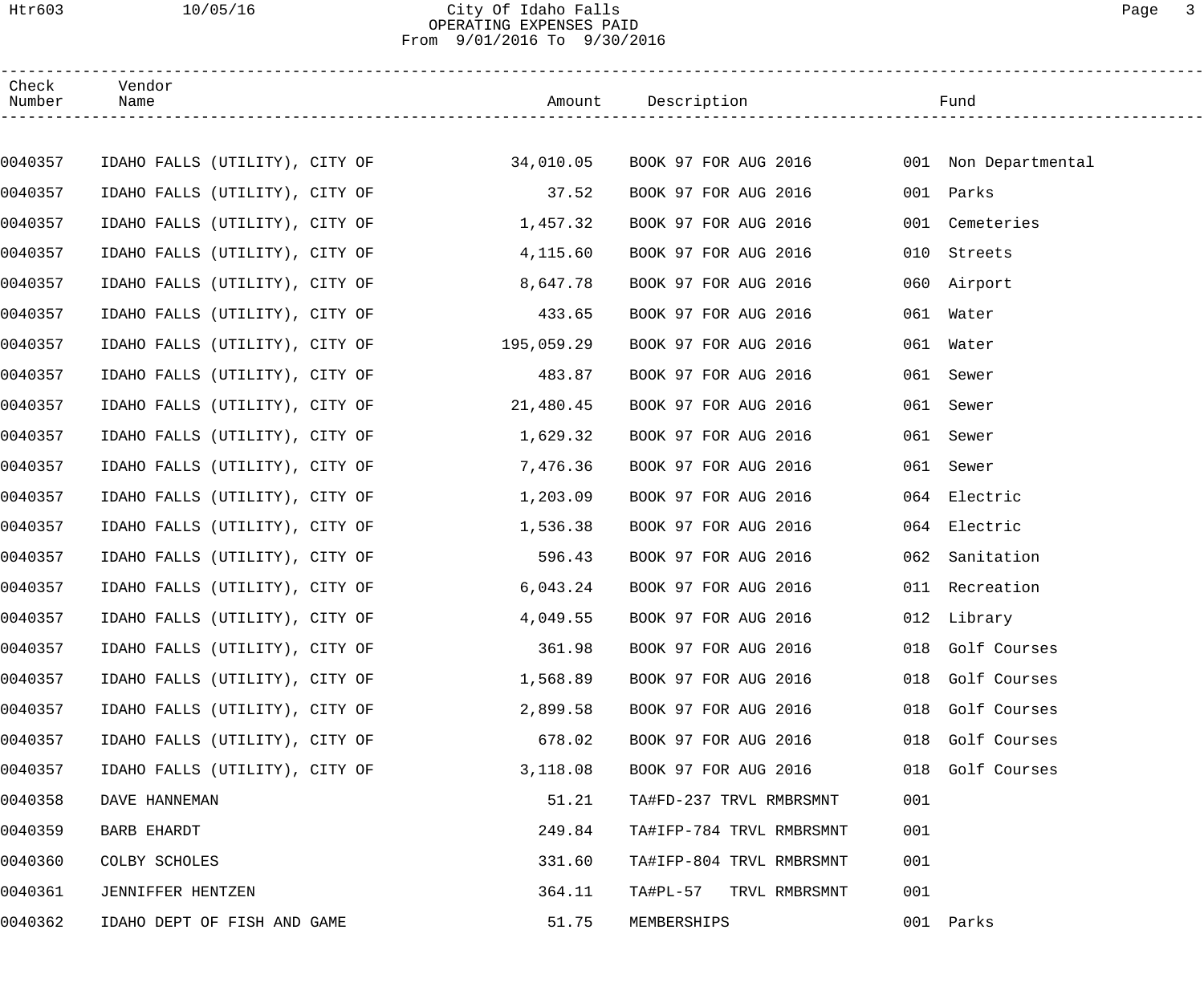### Htr603 10/05/16 City Of Idaho Falls Page 4 OPERATING EXPENSES PAID From 9/01/2016 To 9/30/2016

| Check<br>Number | Vendor<br>Name                   |            | Amount Description Tund   |                       |
|-----------------|----------------------------------|------------|---------------------------|-----------------------|
|                 |                                  |            |                           |                       |
| 0040363         | IDAHO DEPT OF FISH AND GAME      | 51.75      | MEMBERSHIPS               | 001 Parks             |
| 0040364         | EASTERN IDAHO TECH COLLEGE       | 620.00     | TRAINING-PERSONNEL        | 001 General Services  |
| 0040365         | CENTURYLINK                      | 766.61     | AUG 19TH CHARGES          | 001                   |
| 0040366         | IDAHO STATE TAX COMMISSION       | 30,812.87  | ID SALES & USE TAX AUG'16 | 001                   |
| 0040367         | JUDAH SAMBO-MAHEKEYA             | 22.20      | TA#AP-39 TRVL RMBRSMNT    | 001                   |
| 0040368         | KENT FUGAL                       | 288.00     | TA#PW-162 TRVL ADVANCE    | 001                   |
| 0040369         | HEIDI CARLSON                    | 349.00     | TA#MS-181 TRVL ADVANCE    | 001                   |
| 0040370         | BOBBI WILHELM + 1                | 375.00     | TA#IFP-791 TRVL ADVANCE   | 001                   |
| 0040371         | JAMES MASON +1                   | 382.00     | TA#MS-182 TRVL ADVANCE    | 001                   |
| 0040372         | WYNN WHITMEYER                   | 849.52     | TA#FD-244,248 TRVL RMBRSM | 001                   |
| 0040373         | AARON YOUNG                      | 1,398.00   | TA#PRD-170 TRVL ADVANCE   | 001                   |
| 0040374         | STACY SCOTT                      | 1,775.00   | TA#IFP-774 TRVL ADVANCE   | 001                   |
| 0040375         | UAMPS                            | 114,398.57 | UAMPS PWR BILL JULY 2016  | 064                   |
| 0040376         | JEREMY POTTER                    | 94.09      | TA#FD-240 TRVL RMBRSMNT   | 001                   |
| 0040377         | CHASE MILLS +1                   | 410.06     | TA#FD-236 TRVL RMBRSMNT   | 001                   |
| 0040378         | DAVE HANNEMAN +1                 | 887.28     | TA#FD-234 TRVL RMBRSMNT   | 001                   |
| 0040379         | MARK PITCHER +3                  | 930.45     | TA#FD-245 TRVL RMBRSMNT   | 001                   |
| 0040380         | RONNIE CAMPBELL +2               | 1,269.36   | TA#PRD173 TRVL RMBRSMNT   | 001                   |
| 0040382         | HOTEL DEVELOPERS SNAKE RIVER LLC | 7,585.15   | LODGING FOR WARBONNET     | 001 Parks             |
| 0040383         | IDAHO FALLS CITY/PETTY CASH      | 2,088.46   | REIMBURSE PETTY CASH      | 001                   |
| 0040384         | INTERMOUNTAIN CLAIMS, INC.       | 47,500.00  | STTLMNT AGRMNT CODY DAVIS | Self-Insurance<br>019 |
| 0040385         | JACKIE FLOWERS                   | 16.85      | TA#IFP-802 TVRL RMBRSMNT  | 001                   |
| 0040386         | JEFF THOMASON                    | 13.68      | TA#LE-23 TVRL RMBRSMNT    | 001                   |
| 0040387         | RICK SAUNDERS +1                 | 571.52     | TA#FD-241 TVRL RMBRSMNT   | 001                   |
| 0040388         | JESS MORGAN +1                   | 91.53      | TA#FD-235 TRAVEL RMBRSMNT | 001                   |
| 0040389         | MARK MCBRIDE +1                  | 128.00     | TA#PD-547 TRAVEL ADVANCE  | 001                   |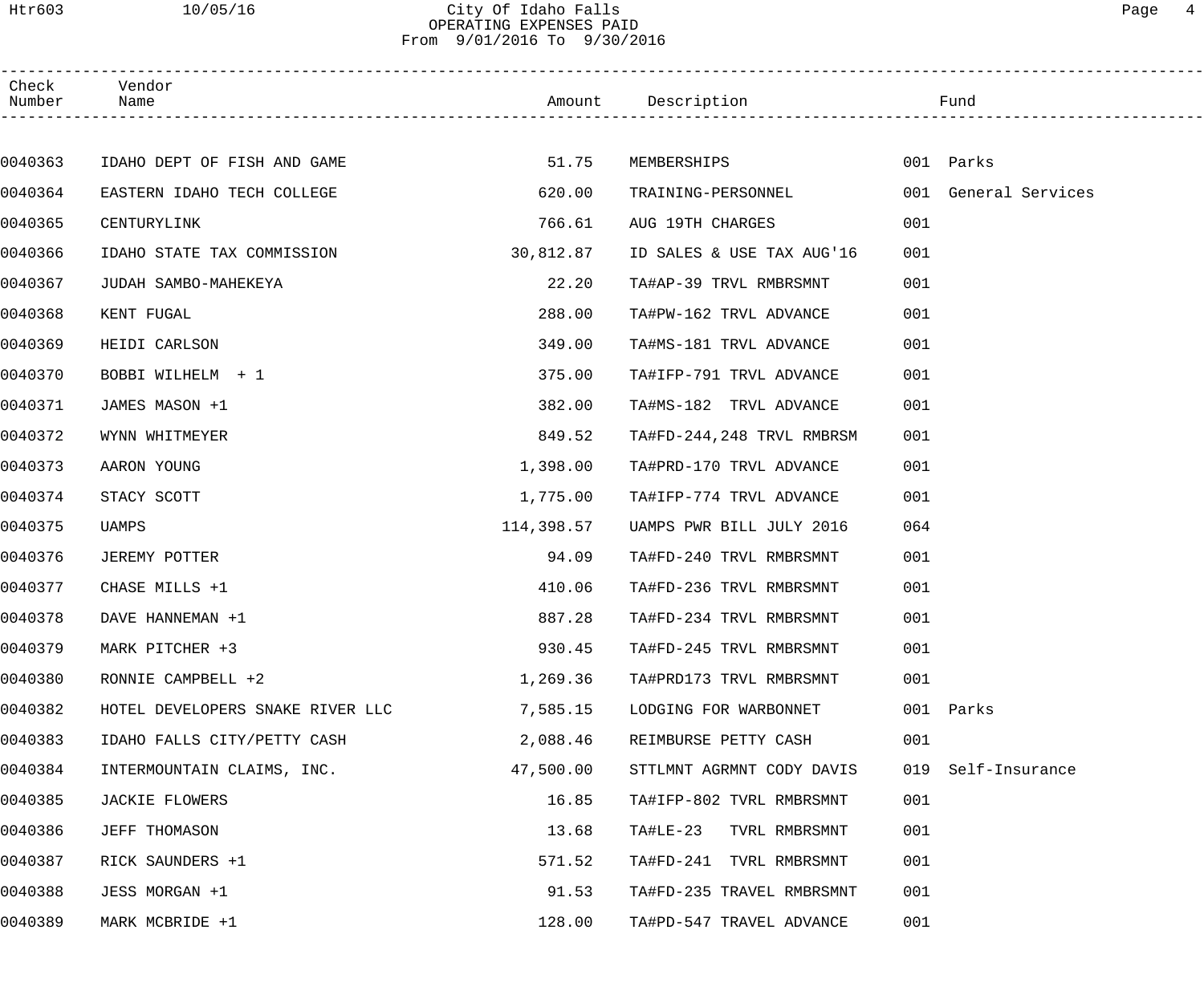### Htr603 10/05/16 City Of Idaho Falls Page 5 OPERATING EXPENSES PAID From 9/01/2016 To 9/30/2016

| Check<br>Number | Vendor<br>Name                 |           | Amount Description        | in the state of the state of the state of the state of the state of the state of the state of the state of the |
|-----------------|--------------------------------|-----------|---------------------------|----------------------------------------------------------------------------------------------------------------|
|                 |                                |           |                           |                                                                                                                |
| 0040390         | TRENT GALBRAITH                | 146.45    | TA#IFP-811 TRVL RMBRSMNT  | 001                                                                                                            |
| 0040391         | <b>JASON MILLER</b>            | 394.00    | TA#PD-551 TRVL ADVANCE    | 001                                                                                                            |
| 0040392         | R STIFFLER +1                  | 585.00    | TA#PD-533 TRVL ADVANCE    | 001                                                                                                            |
| 0040393         | GARY OLSON                     | 851.00    | TA#PW-160 TRVL ADVANCE    | 001                                                                                                            |
| 0040394         | CRISTY WILKINS                 | 966.00    | TA#PW-159 TRVL ADVANCE    | 001                                                                                                            |
| 0040395         | MARK REED +2                   | 1,187.00  | TA#IFP-813 TRVL ADVANCE   | 001                                                                                                            |
| 0040396         | CENTURYLINK                    | 1,296.25  | 3 T1 LINES FOR SEP'16     | 001                                                                                                            |
| 0040397         | SHELL ENERGY NORTH AMERICA, LP | 32,263.77 | PAYMENT ON INVOICE DUE    | 064                                                                                                            |
| 0040398         | KIRBY DENNERT +1               | 586.46    | TA#FD-239 TRVL RMBRSMNT   | 001                                                                                                            |
| 0040399         | ENTERPRISE RENT-A-CAR          | 640.79    | TA#PL-59 & FD-242 RNTL    | 001                                                                                                            |
| 0040400         | JENNIFFER HENTZEN              | 2,019.77  | TA#PL-56 TRVL RMBRSMENT   | 001                                                                                                            |
| 0040401         | U.S. POSTAL SERVICE            | 1,620.00  | 240 STAMPS-WEED VIOLATION | 001 Parks                                                                                                      |
| 0040402         | IDAHO FALLS CITY/PETTY CASH    | 1,711.21  | REIMBURSE PETTY CASH      | 001                                                                                                            |
| 0040403         | BRAD CRAMER                    | 67.00     | TA#CDS-13 TRVL RMBRSMNT   | 001                                                                                                            |
| 0040404         | BRANDY CROSBY                  | 502.61    | TA#PRD-169 TRVL RMBRSMNT  | 001                                                                                                            |
| 0040405         | JACKIE FLOWERS                 | 640.42    | TA#IFP-790 TRVL RMBRSMNT  | 001                                                                                                            |
| 0040406         | AMERICAN PLANNING ASSOCIATION  | 660.00    | TA#CDS-14, 15, 16 RGSTRTN | 001                                                                                                            |
| 0040407         | <b>MASON HANDKE</b>            | 775.00    | TA#PRD-176 TRVL ADVANCE   | 001                                                                                                            |
| 0040408         | LEVI MCAFFEE +2                | 790.00    | TA#FD-252 TRVL ADVANCE    | 001                                                                                                            |
| 0040409         | JOEL TISDALE +3                | 801.00    | TA#PD-553 TRVL ADVANCE    | 001                                                                                                            |
| 0040410         | CHRIS HORSLEY                  | 966.00    | TA#PRD-174 TRVL ADVANCE   | 001                                                                                                            |
| 0040411         | RONNIE CAMPBELL                | 979.00    | TA#PRD-175 TRVL ADVANCE   | 001                                                                                                            |
| 0040412         | IRENE BROWN + 1                | 1,487.00  | TA#PD-543 TRVL ADVANCE    | 001                                                                                                            |
| 0040413         | KEN HACKATHORN + 4             | 1,600.00  | TA#PD-553 REGISTRATION    | 001                                                                                                            |
| 0040414         | DAVID M SMITH                  | 2,329.23  | TA#IFP-775,817 RMBRSMNT   | 001                                                                                                            |
| 0040415         | VERIZON WIRELESS               | 200.05    | FIRE-AMB IPADS AUG 2016   | 063 Ambulance                                                                                                  |
|                 |                                |           |                           |                                                                                                                |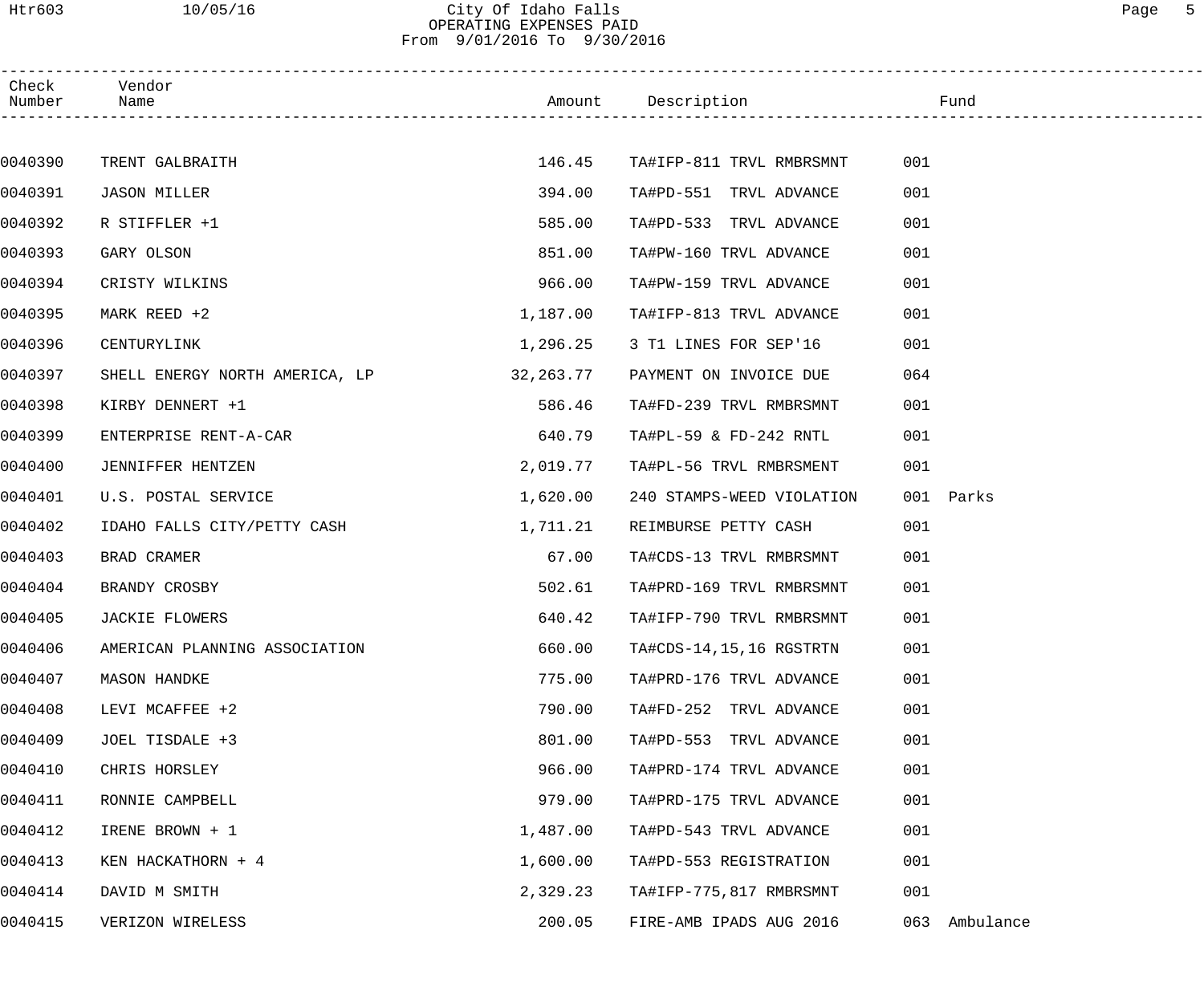### Htr603 10/05/16 City Of Idaho Falls Page 6 OPERATING EXPENSES PAID From 9/01/2016 To 9/30/2016

| Check<br>Number | Vendor<br>Name                               |              | Amount Description        |     | Fund                      |
|-----------------|----------------------------------------------|--------------|---------------------------|-----|---------------------------|
|                 |                                              |              |                           |     |                           |
| 0040416         | PROFESSIONAL WILD HORSE RACERS ASSC 4,050.00 |              | PRFSSNL SRVS WAR BONNET   |     | 001 Parks                 |
| 0040417         | BONNEVILLE POWER ADMIN.-IF 212,519.00        |              | AUG16-TRN01-10204 BILL    | 064 |                           |
| 0040418         | BONNEVILLE POWER ADMIN.-IF                   | 2,016,803.00 | AUG16-PWR01-10204 BILL    | 064 |                           |
| 0040419         | ROCKY MOUNTAIN POWER                         | 188,135.00   | POWER LINE RELOCATION     |     | 041 Municipal Capital Imp |
| 0040420         | WALLA WALLA DISTRICT                         | 100.00       | ASSESSMENTS/TAX           |     | 064 Electric              |
| 0040421         | MARK SPRAKLES                                | 392.00       | TA#PRD-177 TRVL ADVANCE   | 001 |                           |
| 0040422         | IDAHO FALLS CITY/PETTY CASH                  | 1,351.81     | REIMBURSE PETTY CASH      | 001 |                           |
| 0040423         | KASSI JONES                                  | 500.00       | PRFSSNL SRVS WAR BONNET   |     | 001 Parks                 |
| 0040424         | CENTURYLINK                                  | 257.13       | DID CHRGS FOR SEP10, 2016 | 001 |                           |
| 0040425         | WELLS FARGO BANK                             | 23, 312. 73  | PYMNT CRCRD AUGUST 2016   | 001 |                           |
| 0040425         | WELLS FARGO BANK                             | 15.00        | PYMNT CRCRD AUGUST 2016   |     | 001 Mayor                 |
| 0040425         | WELLS FARGO BANK                             | 15.00        | PYMNT CRCRD AUGUST 2016   |     | 001 Municipal Services    |
| 0040425         | WELLS FARGO BANK                             | 150.00       | PYMNT CRCRD AUGUST 2016   | 001 | Treasurer                 |
| 0040425         | WELLS FARGO BANK                             | $.01 -$      | PMNT CRCRD AUGUST 2016    |     | 001 Finance               |
| 0040425         | WELLS FARGO BANK                             | 92.85        | PMNT CRCRD AUGUST 2016    |     | 001 Finance               |
| 0040425         | WELLS FARGO BANK                             | 768.46       | PMNT CRCRD AUGUST 2016    |     | 001 Non Departmental      |
| 0040425         | WELLS FARGO BANK                             | 8,322.48     | PMNT CRCRD AUGUST 2016    |     | 001 Non Departmental      |
| 0040425         | WELLS FARGO BANK                             | 482.50       | PMNT CRCRD AUGUST 2016    |     | 001 Human Resources       |
| 0040425         | WELLS FARGO BANK                             | 150.00       | PMNT CRCRD AUGUST 2016    |     | 001 Fire                  |
| 0040425         | WELLS FARGO BANK                             | 150.00       | PMNT CRCRD AUGUST 2016    |     | 001 Fire                  |
| 0040425         | WELLS FARGO BANK                             | 150.00       | PMNT CRCRD AUGUST 2016    | 001 | Parks                     |
| 0040425         | WELLS FARGO BANK                             | 207.95       | PMNT CRCRD AUGUST 2016    | 001 | Parks                     |
| 0040425         | WELLS FARGO BANK                             | 211.97       | PMNT CRCRD AUGUST 2016    | 001 | Parks                     |
| 0040425         | WELLS FARGO BANK                             | 6.67         | PMNT CRCRD AUGUST 2016    | 001 | Parks                     |
| 0040425         | WELLS FARGO BANK                             | 137.59       | PMNT CRCRD AUGUST 2016    | 001 | Public Works Engineering  |
| 0040425         | WELLS FARGO BANK                             | 314.20       | PMNT CRCRD AUGUST 2016    | 060 | Airport                   |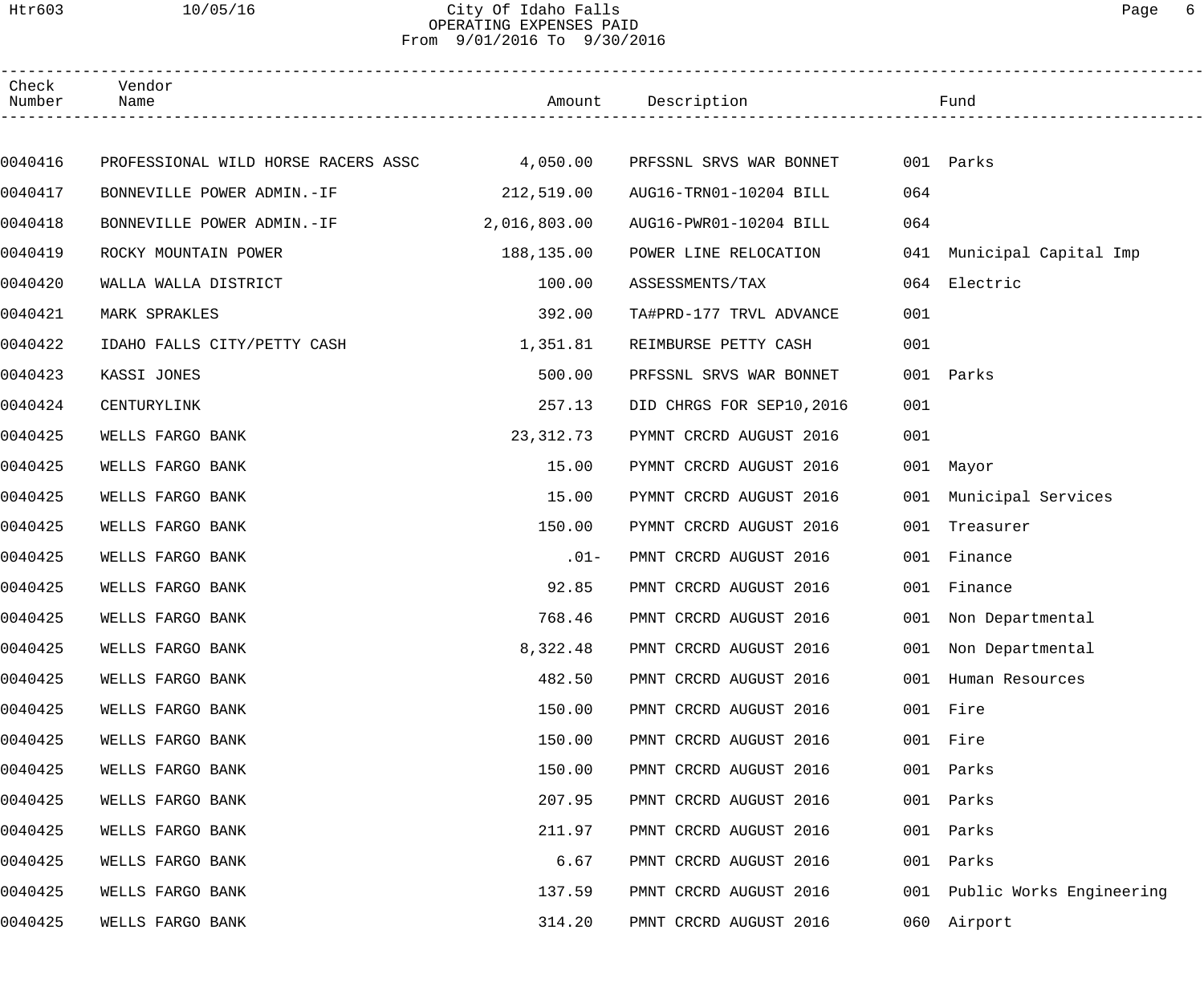### Htr603 10/05/16 City Of Idaho Falls Page 7 OPERATING EXPENSES PAID From 9/01/2016 To 9/30/2016

| Check<br>Number | Vendor<br>Name              |           | Amount Description                 |     | Fund         |  |
|-----------------|-----------------------------|-----------|------------------------------------|-----|--------------|--|
|                 |                             |           |                                    |     |              |  |
| 0040425         | WELLS FARGO BANK            | 5,546.96  | PMNT CRCRD AUGUST 2016 060 Airport |     |              |  |
| 0040425         | WELLS FARGO BANK            | 519.61    | PMNT CRCRD AUGUST 2016             |     | 061 Sewer    |  |
| 0040425         | WELLS FARGO BANK            | 150.00    | PMNT CRCRD AUGUST 2016             | 064 | Electric     |  |
| 0040425         | WELLS FARGO BANK            | 16.00     | PMNT CRCRD AUGUST 2016             |     | 064 Electric |  |
| 0040425         | WELLS FARGO BANK            | 152.00    | PMNT CRCRD AUGUST 2016             |     | 012 Library  |  |
| 0040425         | WELLS FARGO BANK            | 1,928.02  | PMNT CRCRD AUGUST 2016             |     | 012 Library  |  |
| 0040425         | WELLS FARGO BANK            | 489.00    | PMNT CRCRD AUGUST 2016             |     | 012 Library  |  |
| 0040425         | WELLS FARGO BANK            | 238.00    | PMNT CRCRD AUGUST 2016             |     | 012 Library  |  |
| 0040425         | WELLS FARGO BANK            | 66.93     | PMNT CRCRD AUGUST 2016             |     | 012 Library  |  |
| 0040426         | LAYNE AND BROOKE KINDRED    | 50.00     | RFND NON-COMM KNNL LCNSE           | 001 |              |  |
| 0040427         | JAMES MASON                 | 82.00     | TA#MS-182 TRVL RMBRSMNT            | 001 |              |  |
| 0040428         | JACKIE FLOWERS + 2          | 243.22    | TA#IFP-794 TRVL RMBRSMNT           | 001 |              |  |
| 0040429         | BRYCE CARTER                | 1,226.42  | TA#IFP-812 TRVL RMBRSMNT           | 001 |              |  |
| 0040430         | IDAHO MOTORCYCLE COMPANY    | 19,529.36 | RMBRSMNT FOR EXT. LINES            | 064 |              |  |
| 0040431         | JACKIE FLOWERS              | 173.60    | TA#IFP-805 TRVL RMBRSMNT           | 001 |              |  |
| 0040432         | TOM HALLY                   | 236.26    | TA#CC-99 TRVL RMBRSMNT             | 001 |              |  |
| 0040433         | STACY SCOTT                 | 282.47    | TA#IFP-774 TRVL RMBRSMNT           | 001 |              |  |
| 0040434         | ERIC DAY                    | 2,042.00  | TA#FD-255 TRVL ADVANCE             | 001 |              |  |
| 0040435         | IDAHO FALLS CITY/PETTY CASH | 1,800.64  | REMBURSE PETTY CASH                | 001 |              |  |
| 0040436         | ISABELLA LIU                | 63.00     | TA#CDS-15 TRVL ADVANCE             | 001 |              |  |
| 0040437         | KERRY BEUTLER               | 63.00     | TA#CDS-14 TRVL ADVANCE             | 001 |              |  |
| 0040438         | BRAD CRAMER                 | 113.00    | TA#CDS-16 TRVL ADVANCE             | 001 |              |  |
| 0040439         | RON O'CONNOR                | 271.00    | TA#PW-164 RVL ADVANCE              | 001 |              |  |
| 0040440         | DANA BRIGGS                 | 370.00    | TA#PW-164 RVL ADVANCE              | 001 |              |  |
| 0040441         | RICHARD MALLOY              | 504.00    | TA#IFP-804 TRVL ADVANCE            | 001 |              |  |
| 0040442         | MIKE HENRICKSEN             | 912.00    | TA#PW-161 TRVL ADVANCE             | 001 |              |  |
|                 |                             |           |                                    |     |              |  |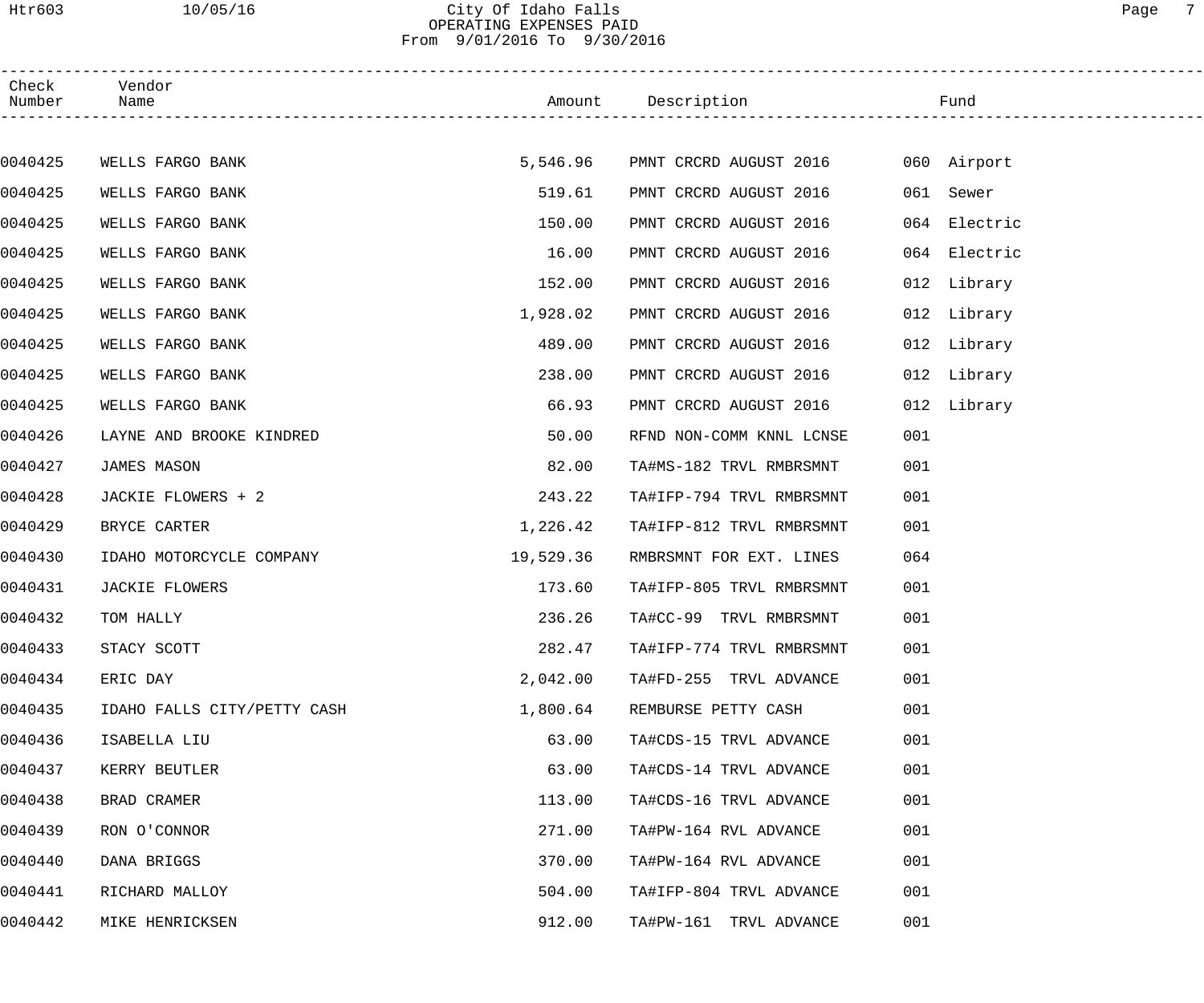### Htr603 10/05/16 City Of Idaho Falls Page 8 OPERATING EXPENSES PAID From 9/01/2016 To 9/30/2016

| Check<br>Number | Vendor<br>Name                 |            | Amount Description        |     | Fund                      |
|-----------------|--------------------------------|------------|---------------------------|-----|---------------------------|
|                 |                                |            |                           |     |                           |
| 0040443         | REBECCA CASPER                 | 1,461.36   | TA#MO-148 TRVL RMBRSMNT   | 001 |                           |
| 0040444         | TRENT GALBRAITH                | 1,469.00   | TA#IFP-818 TRVL ADVANCE   | 001 |                           |
| 0040445         | MARK MCBRIDE                   | 1,882.00   | TA#PD-552 TRVL ADVANCE    | 001 |                           |
| 0040446         | IDAHO FALLS CITY/PETTY CASH    | 1,523.78   | REIMBURSE PETTY CASH      | 001 |                           |
| 0040447         | TITLE ONE CORPORATION          | 138,050.00 | RIGHT OF WAY PAY TO (GGP) |     | 041 Municipal Capital Imp |
| 0040448         | IDAHO FALLS (UTILITY), CITY OF | 69,384.83  | BOOK 97 SEPTEMBER 2016    |     | 001 Non Departmental      |
| 0040448         | IDAHO FALLS (UTILITY), CITY OF | 60.20      | BOOK 97 SEPTEMBER 2016    | 001 | Parks                     |
| 0040448         | IDAHO FALLS (UTILITY), CITY OF | 1,493.15   | BOOK 97 SEPTEMBER 2016    |     | 001 Cemeteries            |
| 0040448         | IDAHO FALLS (UTILITY), CITY OF | 3,470.08   | BOOK 97 SEPTEMBER 2016    | 010 | Streets                   |
| 0040448         | IDAHO FALLS (UTILITY), CITY OF | 6,359.89   | BOOK 97 SEPTEMBER 2016    |     | 060 Airport               |
| 0040448         | IDAHO FALLS (UTILITY), CITY OF | 335.09     | BOOK 97 SEPTEMBER 2016    |     | 061 Water                 |
| 0040448         | IDAHO FALLS (UTILITY), CITY OF | 127,382.05 | BOOK 97 SEPTEMBER 2016    | 061 | Water                     |
| 0040448         | IDAHO FALLS (UTILITY), CITY OF | 342.01     | BOOK 97 SEPTEMBER 2016    | 061 | Sewer                     |
| 0040448         | IDAHO FALLS (UTILITY), CITY OF | 17,596.58  | BOOK 97 SEPTEMBER 2016    | 061 | Sewer                     |
| 0040448         | IDAHO FALLS (UTILITY), CITY OF | 3,287.29   | BOOK 97 SEPTEMBER 2016    | 061 | Sewer                     |
| 0040448         | IDAHO FALLS (UTILITY), CITY OF | 6,360.50   | BOOK 97 SEPTEMBER 2016    |     | 061 Sewer                 |
| 0040448         | IDAHO FALLS (UTILITY), CITY OF | 864.18     | BOOK 97 SEPTEMBER 2016    |     | 064 Electric              |
| 0040448         | IDAHO FALLS (UTILITY), CITY OF | 1,973.37   | BOOK 97 SEPTEMBER 2016    |     | 064 Electric              |
| 0040448         | IDAHO FALLS (UTILITY), CITY OF | 634.55     | BOOK 97 SEPTEMBER 2016    | 062 | Sanitation                |
| 0040448         | IDAHO FALLS (UTILITY), CITY OF | 5,164.50   | BOOK 97 SEPTEMBER 2016    |     | 011 Recreation            |
| 0040448         | IDAHO FALLS (UTILITY), CITY OF | 2,794.74   | BOOK 97 SEPTEMBER 2016    |     | 012 Library               |
| 0040448         | IDAHO FALLS (UTILITY), CITY OF | 248.37     | BOOK 97 SEPTEMBER 2016    |     | 018 Golf Courses          |
| 0040448         | IDAHO FALLS (UTILITY), CITY OF | 1,073.81   | BOOK 97 SEPTEMBER 2016    |     | 018 Golf Courses          |
| 0040448         | IDAHO FALLS (UTILITY), CITY OF | 1,975.94   | BOOK 97 SEPTEMBER 2016    |     | 018 Golf Courses          |
| 0040448         | IDAHO FALLS (UTILITY), CITY OF | 471.04     | BOOK 97 SEPTEMBER 2016    |     | 018 Golf Courses          |
| 0040448         | IDAHO FALLS (UTILITY), CITY OF | 2,171.92   | BOOK 97 SEPTEMBER 2016    |     | 018 Golf Courses          |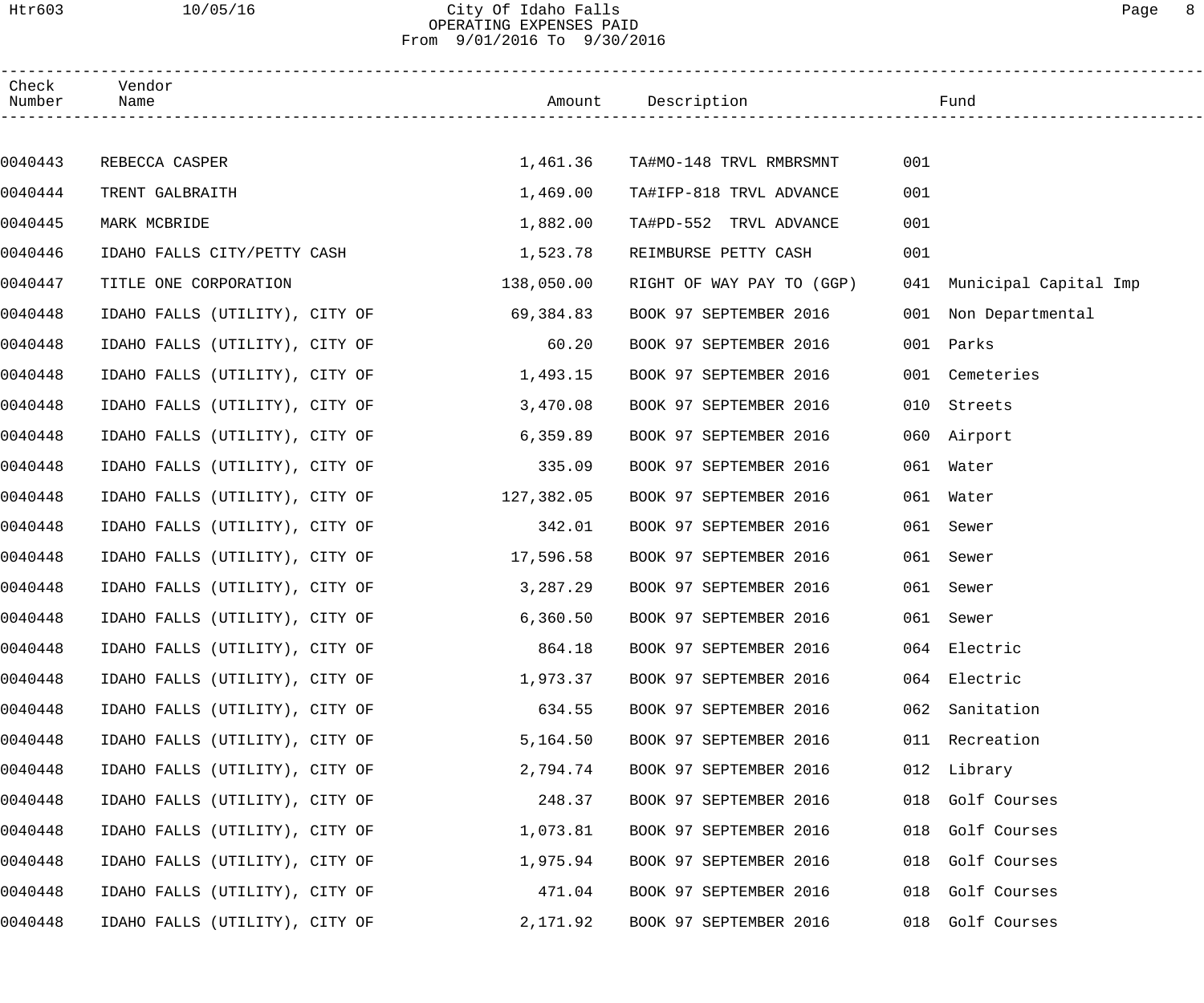### Htr603 10/05/16 City Of Idaho Falls Page 9 OPERATING EXPENSES PAID From 9/01/2016 To 9/30/2016

| Check<br>Number | Vendor<br>Name                | Amount    | Description               | Fund                    |  |
|-----------------|-------------------------------|-----------|---------------------------|-------------------------|--|
|                 |                               |           |                           |                         |  |
| 0040449         | INTERMOUNTAIN POWER SUPT ASSN | 1,250.00  | TA#IFP-831 REGISTRATION   | 001                     |  |
| 0040450         | IDAHO FALLS CITY/MISC FUND    | 11,783.13 | UTILITY ACC CHRG-OFF FY16 | 001<br>Non Departmental |  |
| 0040451         | EICAP/EASTERN IDAHO COMMUNITY | 590.25    | UTILITY DONATION AUG 2016 | 001                     |  |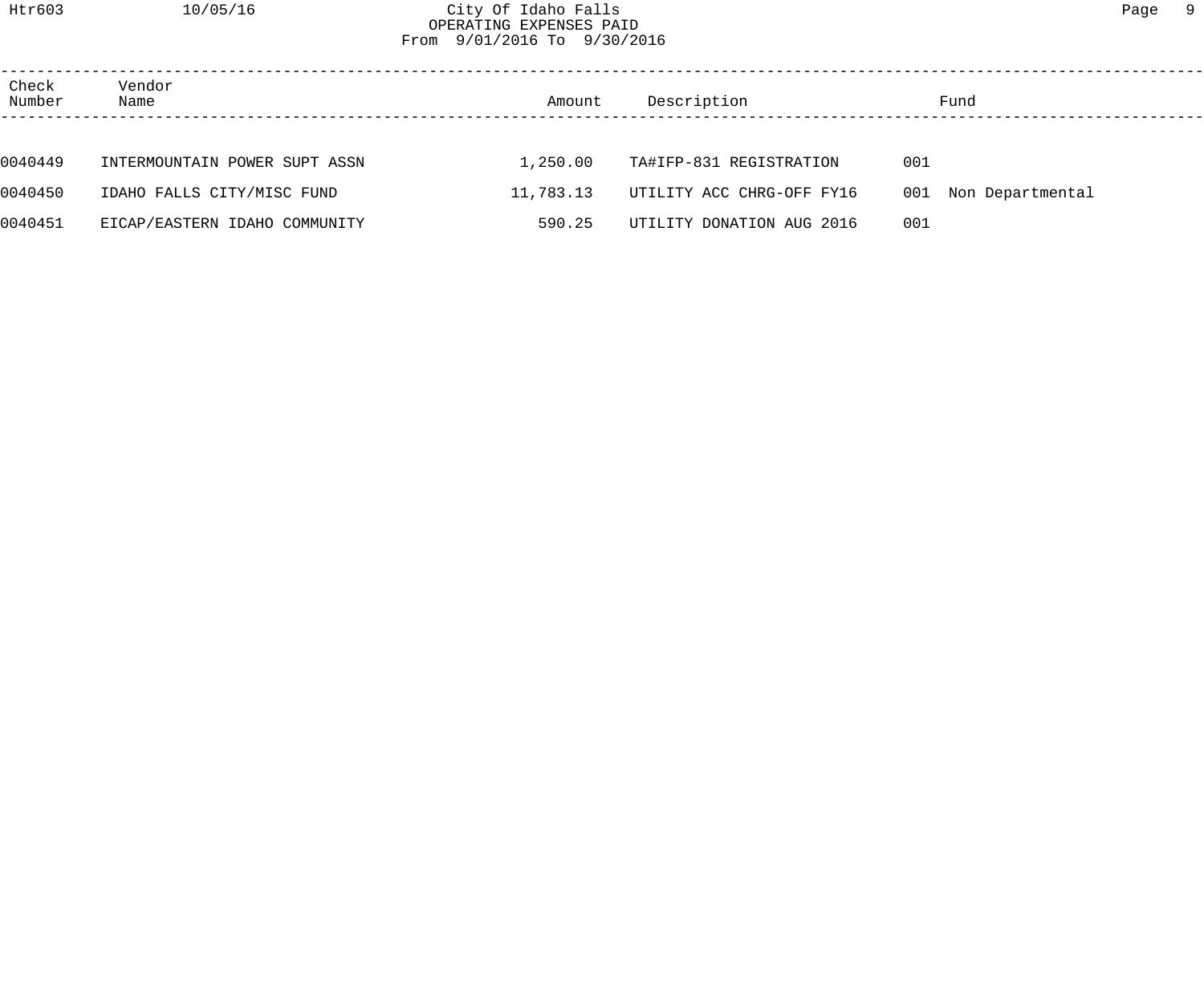# City Of Idaho Falls Summary of Operating Expenses By Fund From 9/01/2016 To 9/30/2016

------------------------------------------------------------------------------------------------------------------------------------

| $\mathbf 1$ | General Fund            | 251,985.41     |
|-------------|-------------------------|----------------|
| 10          | Street Fund             | 7,585.68       |
| 11          | Recreation Fund         | 11,207.74      |
| 12          | Library Fund            | 9,718.24       |
| 18          | Golf Fund               | 14,567.63      |
| 19          | Self-Insurance Fund     | 47,500.00      |
| 41          | Municipal Capital Imp F | 326,185.00     |
| 60          | Airport Fund            | 20,868.83      |
| 61          | Water & Sewer Fund      | 382,386.07     |
| 62          | Sanitation Fund         | 1,230.98       |
| 63          | Ambulance Fund          | 200.05         |
| 64          | Electric Light Fund     | 2,401,356.72   |
| 80          | Payroll Liability Fund  | 2,778,231.18   |
|             |                         | 6, 253, 023.53 |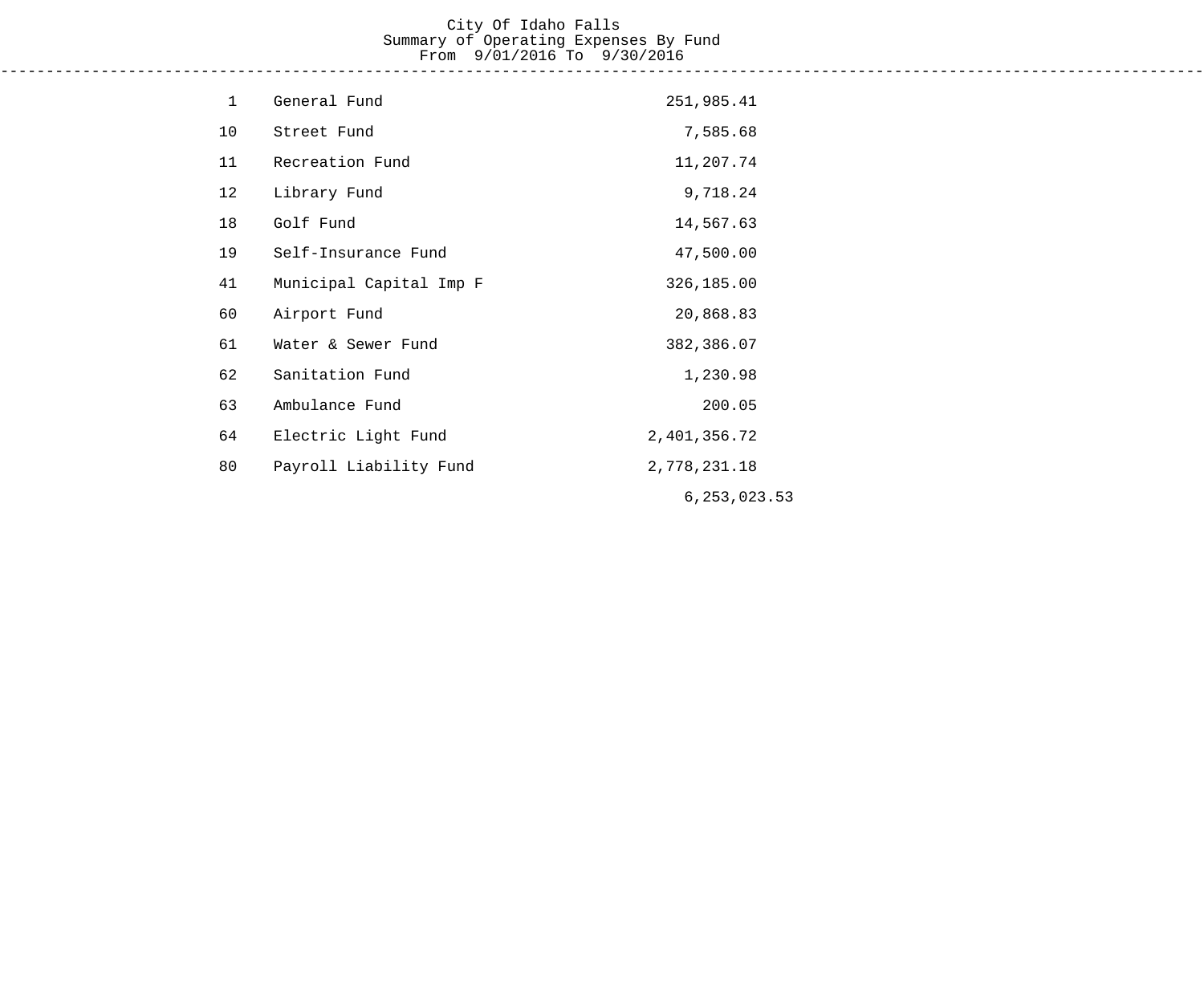## Htr606 10/05/16 City Of Idaho Falls Page 1 ELECTRONIC FUND TRANSFERS From 9/01/2016 To 9/30/2016

| Check<br>Number | Vendor<br>Name                 |           | Amount Description        |     | Fund                 |
|-----------------|--------------------------------|-----------|---------------------------|-----|----------------------|
|                 |                                |           |                           |     |                      |
| 0014588         | ACTION COLLECTION SERVICE, INC | 5,843.09  | SERVICES/MISCELLANEOUS    |     | 001 Treasurer        |
| 0014589         | ADVANCED INDUSTRIAL SUPPLY     | 847.50    | FIRE DEPARTMENT MISC.     |     | 001 Fire             |
| 0014589         | ADVANCED INDUSTRIAL SUPPLY     | 28.61     | FREIGHT                   |     | 001 Fire             |
| 0014590         | ALIAH DVM, RHONDA              | 296.09    | VET CONSULTING/TREATMENT  |     | 001 Parks            |
| 0014590         | ALIAH DVM, RHONDA              | 3,150.00  | VET CONSULTING/TREATMENT  |     | 001 Parks            |
| 0014591         | AMERICAN DIVERSITY BUSINESS    | 362.50    | PRINTING                  |     | 001 General Services |
| 0014592         | ARNOLD MACHINERY CO., INC.     | 58.44     | EQ REPAIR AND MAINT       |     | 001 General Services |
| 0014592         | ARNOLD MACHINERY CO., INC.     | 14.35     | FREIGHT                   |     | 001 General Services |
| 0014593         | BATTERIES PLUS                 | 678.50    | EQ REPAIR AND MAINT       | 001 |                      |
| 0014593         | BATTERIES PLUS                 | 88.15     | EQ REPAIR AND MAINT       |     | 001 General Services |
| 0014594         | BEARING & INDUSTRIAL SALES INC | 11.50     | EQ REPAIR AND MAINT       |     | 001 General Services |
| 0014594         | BEARING & INDUSTRIAL SALES INC | 20.96     | EQ REPAIR AND MAINT       |     | 001 General Services |
| 0014595         | BUG COMPANY, THE               | 10.00     | FEED/BEDDING (ANIMALS)    |     | 001 Parks            |
| 0014595         | BUG COMPANY, THE               | 26.45     | FREIGHT                   |     | 001 Parks            |
| 0014595         | BUG COMPANY, THE               | 22.75     | FEED/BEDDING (ANIMALS)    |     | 001 Parks            |
| 0014595         | BUG COMPANY, THE               | 31.37     | FREIGHT                   |     | 001 Parks            |
| 0014596         | CAL RANCH STORES               | 32.35     | LOCK PINS, COIL CHAINS    |     | 001 Parks            |
| 0014596         | CAL RANCH STORES               | 219.96    | WIRE                      | 001 | Parks                |
| 0014597         | CAP, LLC                       | 6,972.40  | CONCRETE                  | 010 | Streets              |
| 0014597         | CAP, LLC                       | 2,965.50  | CONCRETE                  | 010 | Streets              |
| 0014598         | CDW GOVERNMENT, INC.           | 49.54     | NETWORK EQUIPMENT         |     | 001 Data Processing  |
| 0014599         | CONRAD & BISCHOFF, INC.        | 2,068.50  | FUEL AND ADDITIVES        | 001 |                      |
| 0014599         | CONRAD & BISCHOFF, INC.        | 10,530.60 | FUEL AND ADDITIVES        | 001 |                      |
| 0014599         | CONRAD & BISCHOFF, INC.        | 16,454.17 | FUEL AND ADDITIVES        | 001 |                      |
| 0014599         | CONRAD & BISCHOFF, INC.        | 1,980.00  | FUEL AND ADDITIVES        |     | 064 Electric         |
| 0014600         | D & S ELECTRICAL SUPPLY CO     | 20.05     | ELECTRICAL EQUIP/SUPPLIES |     | 001 General Services |
|                 |                                |           |                           |     |                      |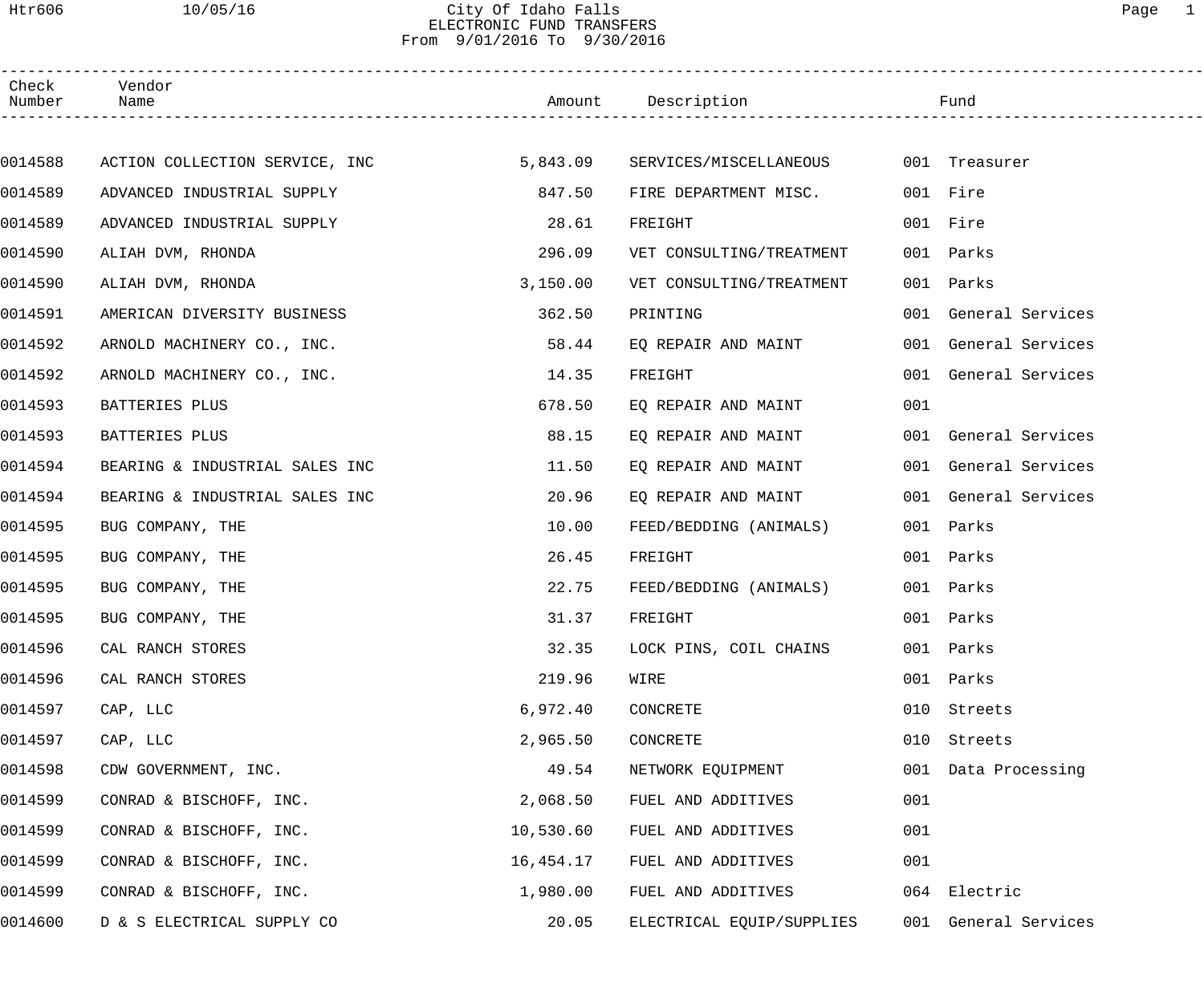### Htr606 10/05/16 City Of Idaho Falls Page 2 ELECTRONIC FUND TRANSFERS From 9/01/2016 To 9/30/2016

| Check<br>Number | Vendor<br>Name                    |           | Amount Description                             |     | Fund                        |  |
|-----------------|-----------------------------------|-----------|------------------------------------------------|-----|-----------------------------|--|
|                 |                                   |           |                                                |     |                             |  |
| 0014600         | D & S ELECTRICAL SUPPLY CO        | 63.95     | ELECTRICAL EQUIP/SUPPLIES 001 General Services |     |                             |  |
| 0014601         | ELECTRICAL WHOLESALE SUPPLY CO    | 33.39     | ELECTRICAL EQUIP/SUPPLIES                      |     | 001 General Services        |  |
| 0014601         | ELECTRICAL WHOLESALE SUPPLY CO    | 455.61    | FC CLAMP METER                                 |     | 061 Water                   |  |
| 0014602         | FIRE SERVICES OF IDAHO, INC.      | 85.00     | FIRE PROTECT EQ/SUP/MAINT                      |     | 001 General Services        |  |
| 0014603         | FIRST CALL JEWEL, INC.            | 4,975.00  | HEAT PUMP PRG/SWATSENBERG                      |     | 015 Elect Light Public Purp |  |
| 0014604         | H-K CONTRACTORS, INC.             | 627.06    | ROAD/HWY MATERIAL ASPHALT                      | 010 | Streets                     |  |
| 0014604         | H-K CONTRACTORS, INC.             | 602.78    | ROAD/HWY MATERIAL ASPHALT                      | 010 | Streets                     |  |
| 0014604         | H-K CONTRACTORS, INC.             | 1,255.01  | ROAD/HWY MATERIAL ASPHALT                      | 010 | Streets                     |  |
| 0014605         | HD FOWLER COMPANY                 | 14,176.08 | MAIN LINE MATERIAL-WATER                       | 061 |                             |  |
| 0014605         | HD FOWLER COMPANY                 | 15,549.44 | METER-WATER                                    | 061 |                             |  |
| 0014605         | HD FOWLER COMPANY                 | 36.57     | FORD C85-55 1 1/4" MIP X                       |     | 061 Water                   |  |
| 0014605         | HD FOWLER COMPANY                 | 15.00     | INBOUND FRT                                    |     | 061 Water                   |  |
| 0014606         | IDAHO BUSINESS SYSTEMS, INC.      | 60.00     | HP 1566,1606 TONER 2.1K I                      |     | 001 Finance                 |  |
| 0014607         | INDUSTRIAL HOSE & FITTINGS INC    | 140.57    | CONNECTORS                                     |     | 064 Electric                |  |
| 0014608         | INNOVATIVE MAINTENANCE SYSTEMS    | 213.37    | COMPUTERS, DP/WORD PROC.                       |     | 064 Electric                |  |
| 0014608         | INNOVATIVE MAINTENANCE SYSTEMS    | 213.38    | COMPUTERS, DP/WORD PROC.                       |     | 064 Electric                |  |
| 0014608         | INNOVATIVE MAINTENANCE SYSTEMS    | $213.37-$ | COMPUTERS, DP/WORD PROC.                       |     | 064 Electric                |  |
| 0014608         | INNOVATIVE MAINTENANCE SYSTEMS    | $213.38-$ | COMPUTERS, DP/WORD PROC.                       |     | 064 Electric                |  |
| 0014609         | INTERMOUNTAIN CLAIMS, INC.        | 10,499.35 | ACCT RFND 8/8-8/21/16                          |     | 019 Self-Insurance          |  |
| 0014610         | JOHNSTONE SUPPLY, IDAHO FALLS DBA | 63.02     | AIR CONDITIONING/HEATING                       |     | 001 General Services        |  |
| 0014611         | K/M SERVICE COMPANY               | 1,660.00  | CONSTRUCTION JOB/CONTRACT                      |     | 064 Electric                |  |
| 0014612         | LEONARD PETROLEUM EQUIP, INC.     | 82.00     | GARAGE SHOP SUPPLIES                           |     | 001 General Services        |  |
| 0014612         | LEONARD PETROLEUM EQUIP, INC.     | 82.00     | GARAGE SHOP SUPPLIES                           |     | 001 General Services        |  |
| 0014612         | LEONARD PETROLEUM EQUIP, INC.     | 108.09    | EQ REPAIR AND MAINT                            |     | 001 General Services        |  |
| 0014613         | MATERIALS TESTING & INSPECTION    | 136.80    | PROFESSIONAL/PERSONAL SRV                      |     | 001 Fire                    |  |
| 0014614         | MCLAUGHLIN YOUNG EMPLOYEE SRVCS   | 1,108.01  | PROFESSIONAL/PERSONAL SRV                      |     | 001 Non Departmental        |  |
|                 |                                   |           |                                                |     |                             |  |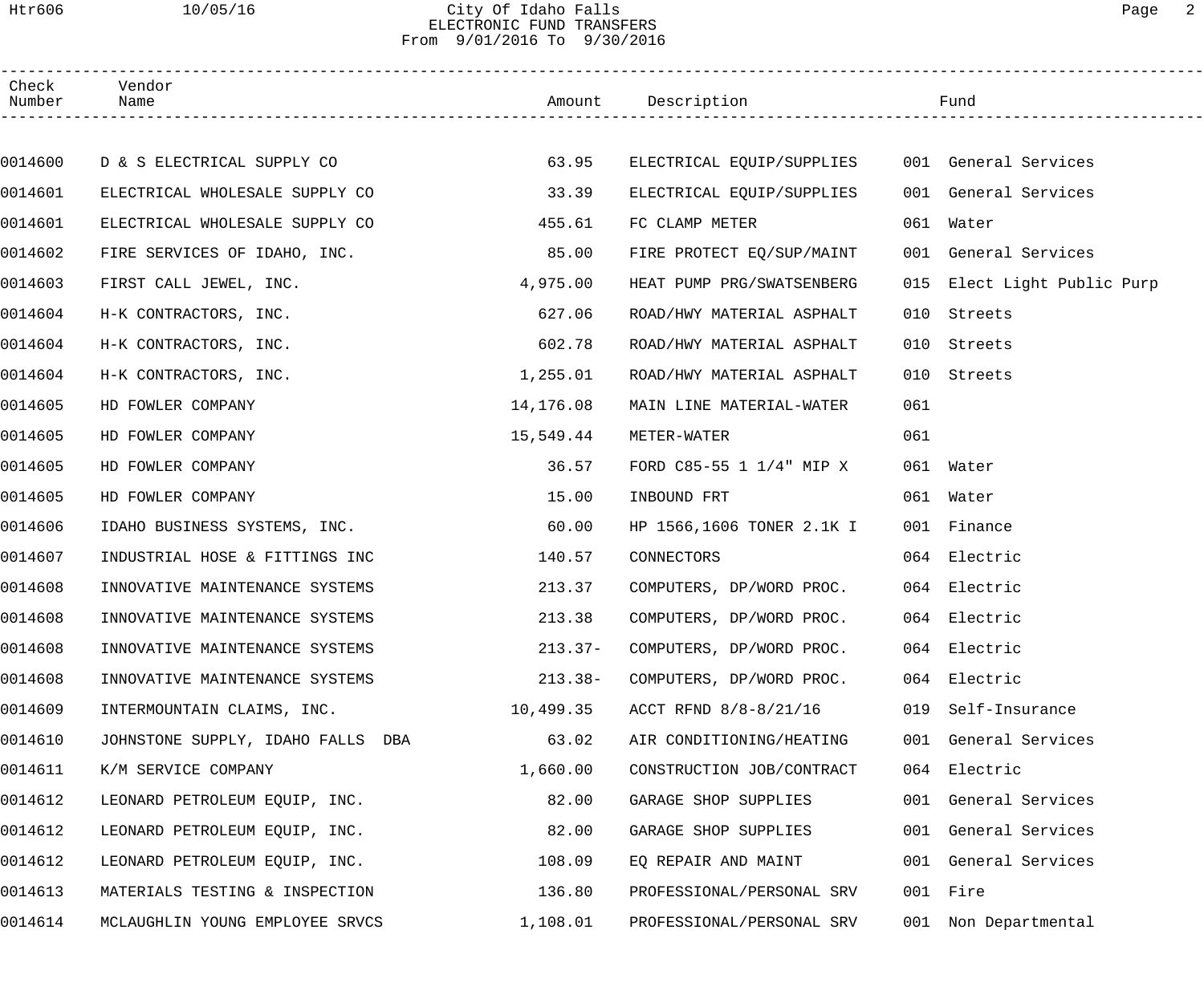## Htr606 10/05/16 City Of Idaho Falls Page 3 ELECTRONIC FUND TRANSFERS From 9/01/2016 To 9/30/2016

| Check<br>Number | Vendor<br>Name                 |          | Amount Description        |     | Fund                 |
|-----------------|--------------------------------|----------|---------------------------|-----|----------------------|
|                 |                                |          |                           |     |                      |
| 0014615         | METROQUIP, INC.                | 648.00   | EQ REPAIR AND MAINT       | 001 |                      |
| 0014616         | PARAMOUNT SUPPLY COMPANY, INC. | 105.20   | 6" NEOPRENE FF GASKET     |     | 061 Water            |
| 0014616         | PARAMOUNT SUPPLY COMPANY, INC. | 185.25   | 5-6" 150# BOLT SET        |     | 061 Water            |
| 0014617         | PORTER'S OFFICE PRODUCTS       | 21.35    | OFFICE SUPPLIES, GENERAL  |     | 001 Finance          |
| 0014617         | PORTER'S OFFICE PRODUCTS       | $14.95-$ | OFFICE SUPPLIES, GENERAL  |     | 001 Finance          |
| 0014618         | R & R PRODUCTS, INC.           | 268.83   | MISCELLANEOUS PRODUCTS    |     | 018 Golf Courses     |
| 0014619         | RESPOND FIRST AID SYSTEMS      | 172.36   | RESTOCK FIRST AID BOXES   |     | 060 Airport          |
| 0014619         | RESPOND FIRST AID SYSTEMS      | 138.00   | HEARTSTART ONSITE ADULT P |     | 060 Airport          |
| 0014620         | ROBERTSON SUPPLY, INC.         | 3.85     | PLUMBING EQUIP/SUPPLIES   |     | 001 General Services |
| 0014621         | SHADOW TRACKERS                | 510.00   | PROFESSIONAL/PERSONAL SRV |     | 001 Non Departmental |
| 0014622         | SHOPKO, LLC                    | 438.21   | OPTICAL EQUIP & SUPPLIES  |     | 062 Sanitation       |
| 0014623         | SILVER CREEK SUPPLY, LLC       | 182.66   | ADJ ROTOR W/O CHC VLV PLA |     | 061 Sewer            |
| 0014623         | SILVER CREEK SUPPLY, LLC       | 739.20   | WASTE WATER TREATMENT     |     | 061 Sewer            |
| 0014623         | SILVER CREEK SUPPLY, LLC       | 991.20   | IRRIGATION EQUIP/SUPPLIES |     | 014 Merf             |
| 0014624         | SIRCHIE FINGER PRINT LABS      | 433.25   | POLICE EQUIP & SUPPLIES   |     | 001 Police           |
| 0014625         | SNAKE RIVER AUTO GLASS         | 350.00   | VEHICLE AND EQUIP. MAINT. |     | 001 General Services |
| 0014626         | STAN'S PAINT CLINIC, INC.      | 24.65    | PAINTING-EQUIP & PRODUCTS |     | 001 General Services |
| 0014627         | TACOMA SCREW PRODUCTS, INC.    | 2.60     | EO REPAIR AND MAINT       |     | 001 General Services |
| 0014627         | TACOMA SCREW PRODUCTS, INC.    | 18.91    | EQ REPAIR AND MAINT       |     | 001 General Services |
| 0014627         | TACOMA SCREW PRODUCTS, INC.    | 121.95   | LADDER                    |     | 018 Golf Courses     |
| 0014627         | TACOMA SCREW PRODUCTS, INC.    | 8.90     | HARDWARE MISCELLANEOUS    |     | 001 General Services |
| 0014627         | TACOMA SCREW PRODUCTS, INC.    | 5.58     | HARDWARE MISCELLANEOUS    |     | 001 General Services |
| 0014627         | TACOMA SCREW PRODUCTS, INC.    | 14.85    | HARDWARE MISCELLANEOUS    |     | 001 General Services |
| 0014628         | THATCHER COMPANY               | 2,664.00 | GASES / TREATMENTS        |     | 061 Water            |
| 0014629         | TIGHT LINE MEDIA, LLC          | 822.85   | PROMOTION ITEMS           |     | 001 Parks            |
| 0014630         | TMC CONTRACTORS                | 6,858.08 | ROAD/HWY MATERIAL ASPHALT |     | 010 Streets          |
|                 |                                |          |                           |     |                      |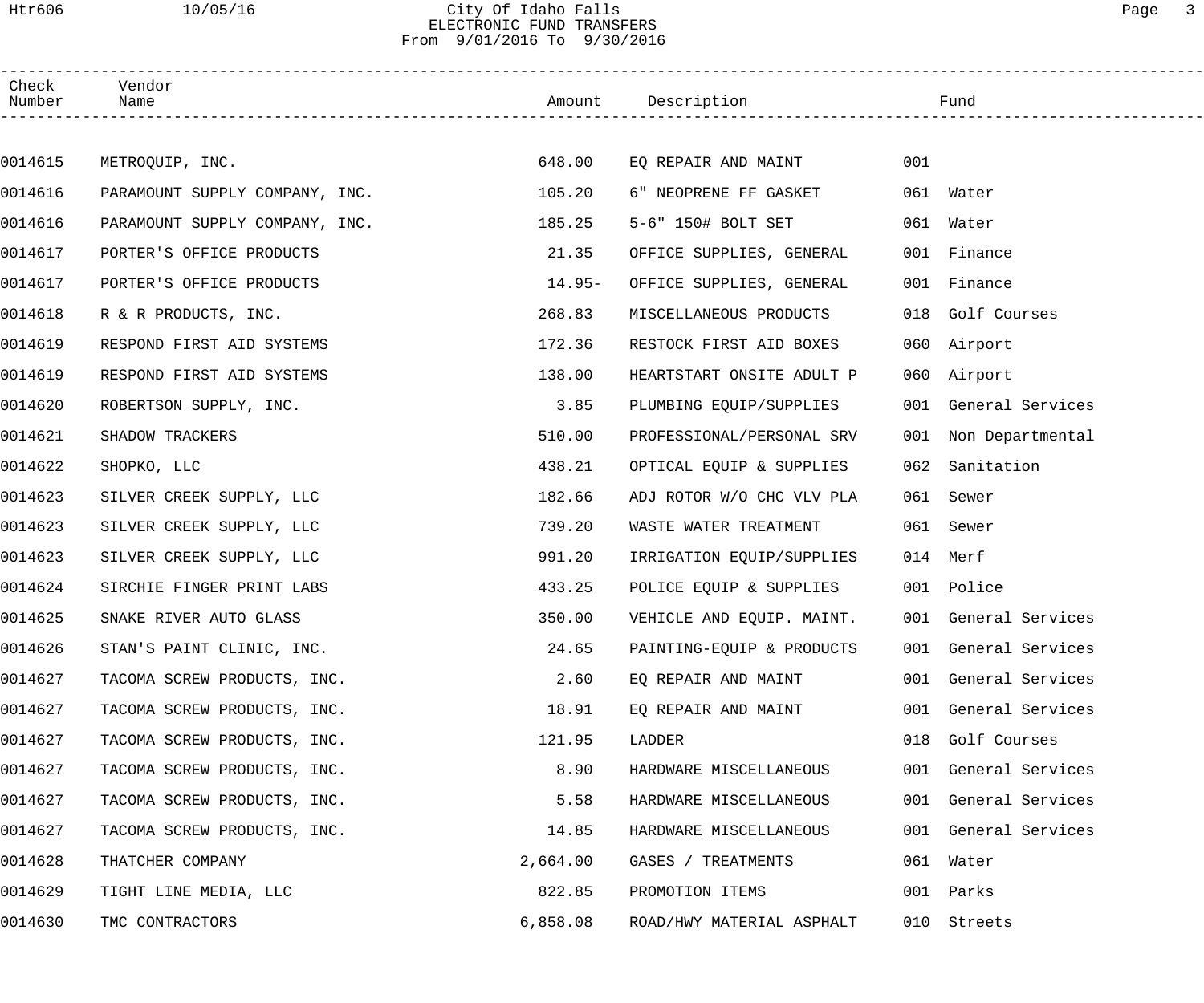## Htr606 10/05/16 City Of Idaho Falls Page 4 ELECTRONIC FUND TRANSFERS From 9/01/2016 To 9/30/2016

| Check<br>Number | Vendor<br>Name                 |           | Amount Description                    |     | Fund                 |
|-----------------|--------------------------------|-----------|---------------------------------------|-----|----------------------|
|                 |                                |           |                                       |     |                      |
| 0014630         | TMC CONTRACTORS                | 378.00    | ROAD/HWY MATERIAL ASPHALT 010 Streets |     |                      |
| 0014631         | TYNDALE COMPANY, INC.          | 44.80     | CLOTHING & APPAREL                    |     | 064 Electric         |
| 0014631         | TYNDALE COMPANY, INC.          | 75.80     | CLOTHING & APPAREL                    |     | 064 Electric         |
| 0014631         | TYNDALE COMPANY, INC.          | 155.20    | CLOTHING & APPAREL                    |     | 064 Electric         |
| 0014631         | TYNDALE COMPANY, INC.          | $62.60 -$ | CLOTHING & APPAREL                    |     | 064 Electric         |
| 0014631         | TYNDALE COMPANY, INC.          | 291.20    | CLOTHING & APPAREL                    |     | 064 Electric         |
| 0014631         | TYNDALE COMPANY, INC.          | 132.20    | CLOTHING & APPAREL                    |     | 064 Electric         |
| 0014631         | TYNDALE COMPANY, INC.          | 270.40    | CLOTHING & APPAREL                    |     | 064 Electric         |
| 0014631         | TYNDALE COMPANY, INC.          | 141.60    | CLOTHING & APPAREL                    |     | 064 Electric         |
| 0014632         | ADVANCED INDUSTRIAL SUPPLY     | 39.29     | BUILDING SUP/REPR/MAINT.              |     | 001 Police           |
| 0014632         | ADVANCED INDUSTRIAL SUPPLY     | 260.00    | SAFETY EQUIPMENT                      |     | 064 Electric         |
| 0014633         | AMERICAN DIVERSITY BUSINESS    | 266.00    | PAPER                                 |     | 001 Treasurer        |
| 0014634         | BATTERIES PLUS                 | 53.99     | BACKUP BATTERY                        |     | 001 Police           |
| 0014634         | BATTERIES PLUS                 | 99.93     | TRUCK BATTERY                         |     | 064 Electric         |
| 0014635         | BEARING & INDUSTRIAL SALES INC | 23.24     | EQ REPAIR AND MAINT                   |     | 001 General Services |
| 0014635         | BEARING & INDUSTRIAL SALES INC | 72.34     | EQ REPAIR AND MAINT                   |     | 001 General Services |
| 0014635         | BEARING & INDUSTRIAL SALES INC | 414.83    | MATERIALS NEEDED TO FIX J             |     | 060 Airport          |
| 0014636         | CAL RANCH STORES               | 173.66    | MAINTENANCE SUPPLIES                  |     | 062 Sanitation       |
| 0014636         | CAL RANCH STORES               | 231.36    | BRAW BAR, BINDER, HOOK GR             |     | 001 Parks            |
| 0014636         | CAL RANCH STORES               | 53.27     | ROLLER CHAINS AND LINKS               |     | 062 Sanitation       |
| 0014637         | CARL'S PRESSURE WASHERS, INC.  | 647.93    | WASTE WATER TREATMENT                 |     | 061 Sewer            |
| 0014638         | CONRAD & BISCHOFF, INC.        | 445.00    | FUEL AND ADDITIVES                    | 001 |                      |
| 0014638         | CONRAD & BISCHOFF, INC.        | 15,644.70 | FUEL AND ADDITIVES                    | 001 |                      |
| 0014638         | CONRAD & BISCHOFF, INC.        | 17,321.36 | FUEL AND ADDITIVES                    | 001 |                      |
| 0014638         | CONRAD & BISCHOFF, INC.        | 743.30    | FUEL AND ADDITIVES                    | 001 |                      |
| 0014638         | CONRAD & BISCHOFF, INC.        | 237.60    | FUEL AND ADDITIVES                    | 001 |                      |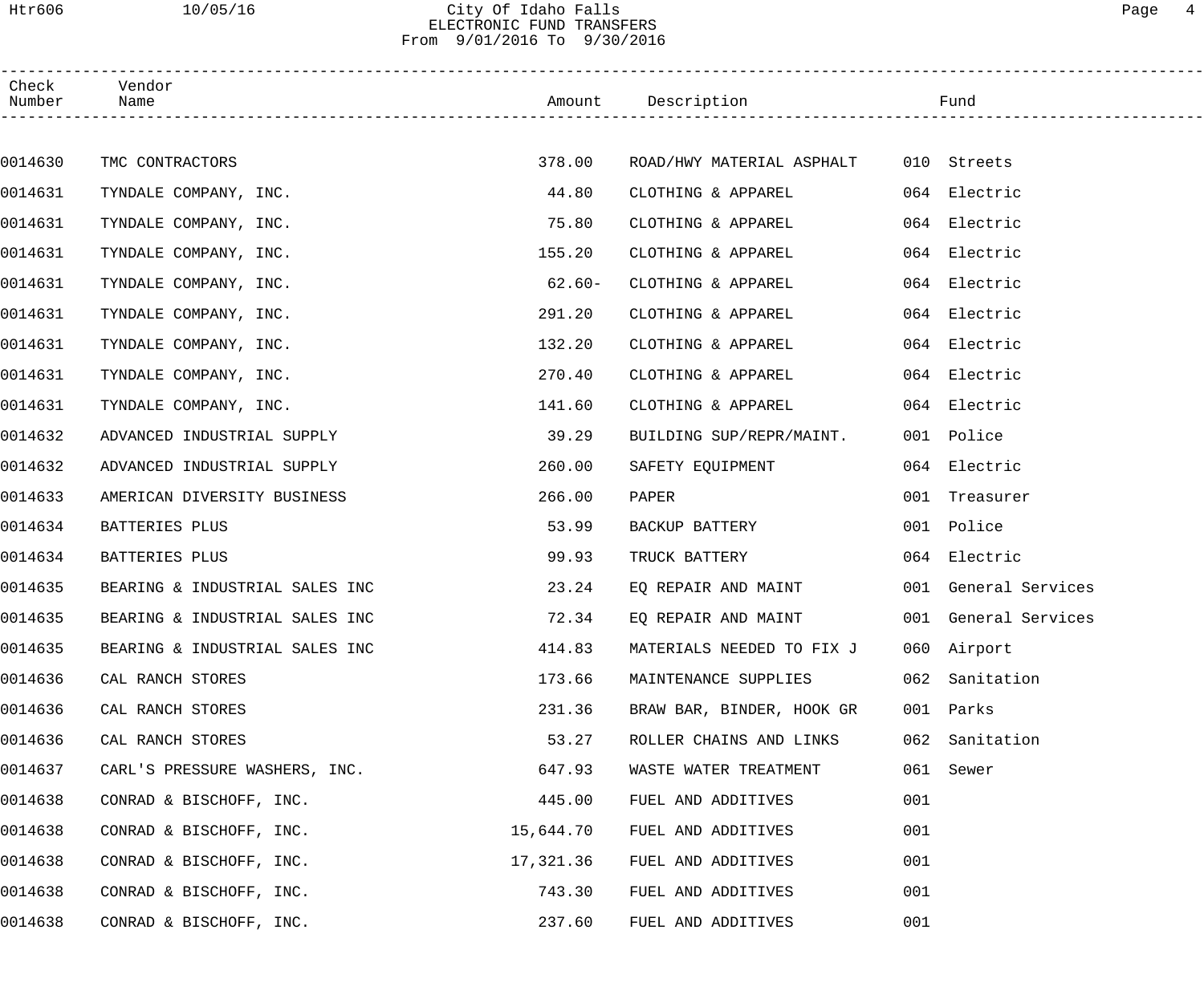### Htr606 10/05/16 City Of Idaho Falls Page 5 ELECTRONIC FUND TRANSFERS From 9/01/2016 To 9/30/2016

| Check<br>Number | Vendor<br>Name                 |           | Amount Description        |     | Fund                 |  |
|-----------------|--------------------------------|-----------|---------------------------|-----|----------------------|--|
|                 |                                |           |                           |     |                      |  |
| 0014638         | CONRAD & BISCHOFF, INC.        | 214.67    | FUEL AND ADDITIVES        |     | 001 General Services |  |
| 0014638         | CONRAD & BISCHOFF, INC.        | 14,074.71 | FUEL AND ADDITIVES        | 001 |                      |  |
| 0014638         | CONRAD & BISCHOFF, INC.        | 15,225.77 | FUEL AND ADDITIVES        | 001 |                      |  |
| 0014639         | D & S ELECTRICAL SUPPLY CO     | 144.00    | ELECTRICAL EQUIP/SUPPLIES |     | 001 General Services |  |
| 0014640         | ELECTRICAL WHOLESALE SUPPLY CO | 17.40     | SAFETY EQUIPMENT          |     | 001 General Services |  |
| 0014640         | ELECTRICAL WHOLESALE SUPPLY CO | 4.55      | ELECTRICAL EQUIP/SUPPLIES |     | 001 General Services |  |
| 0014640         | ELECTRICAL WHOLESALE SUPPLY CO | 36.89     | ELECTRICAL EQUIP/SUPPLIES |     | 001 General Services |  |
| 0014640         | ELECTRICAL WHOLESALE SUPPLY CO | 221.14    | ELECTRICAL EQUIP/SUPPLIES |     | 001 General Services |  |
| 0014640         | ELECTRICAL WHOLESALE SUPPLY CO | 199.27    | ELECTRICAL EQUIP/SUPPLIES |     | 001 General Services |  |
| 0014640         | ELECTRICAL WHOLESALE SUPPLY CO | 41.25     | ELECTRICAL EQUIP/SUPPLIES |     | 001 General Services |  |
| 0014640         | ELECTRICAL WHOLESALE SUPPLY CO | 59.68     | ELECTRICAL EQUIP/SUPPLIES |     | 001 General Services |  |
| 0014640         | ELECTRICAL WHOLESALE SUPPLY CO | 42.24     | ELECTRICAL EQUIP/SUPPLIES |     | 001 General Services |  |
| 0014640         | ELECTRICAL WHOLESALE SUPPLY CO | 55.32     | ELECTRICAL EQUIP/SUPPLIES |     | 001 General Services |  |
| 0014640         | ELECTRICAL WHOLESALE SUPPLY CO | 101.33    | ELECTRICAL EQUIP/SUPPLIES |     | 001 General Services |  |
| 0014640         | ELECTRICAL WHOLESALE SUPPLY CO | 15.46     | ELECTRONIC EQUIPMENT      |     | 001 General Services |  |
| 0014640         | ELECTRICAL WHOLESALE SUPPLY CO | 40.03     | ELECTRICAL EQUIP/SUPPLIES |     | 001 General Services |  |
| 0014640         | ELECTRICAL WHOLESALE SUPPLY CO | 19.89     | ELECTRICAL EQUIP/SUPPLIES |     | 001 General Services |  |
| 0014640         | ELECTRICAL WHOLESALE SUPPLY CO | 22.31     | MISCELLANEOUS PRODUCTS    |     | 001 General Services |  |
| 0014641         | ENFORCEMENT VIDEO, LP          | 195.00    | FREIGHT                   |     | 014 Merf             |  |
| 0014641         | ENFORCEMENT VIDEO, LP          | 30,870.00 | POLICE EQUIP & SUPPLIES   |     | 014 Merf             |  |
| 0014642         | FIRE SERVICES OF IDAHO, INC.   | 90.30     | FIRE PROTECT EQ/SUP/MAINT |     | 001 General Services |  |
| 0014642         | FIRE SERVICES OF IDAHO, INC.   | 15.60     | FIRE PROTECT EQ/SUP/MAINT |     | 001 General Services |  |
| 0014643         | H-K CONTRACTORS, INC.          | 519.62    | ROAD/HWY MATERIAL ASPHALT |     | 010 Streets          |  |
| 0014643         | H-K CONTRACTORS, INC.          | 629.75    | ROAD/HWY MATERIAL ASPHALT | 010 | Streets              |  |
| 0014643         | H-K CONTRACTORS, INC.          | 925.52    | ROAD/HWY MATERIAL ASPHALT |     | 010 Streets          |  |
| 0014643         | H-K CONTRACTORS, INC.          | 671.11    | ROAD/HWY MATERIAL ASPHALT |     | 010 Streets          |  |
|                 |                                |           |                           |     |                      |  |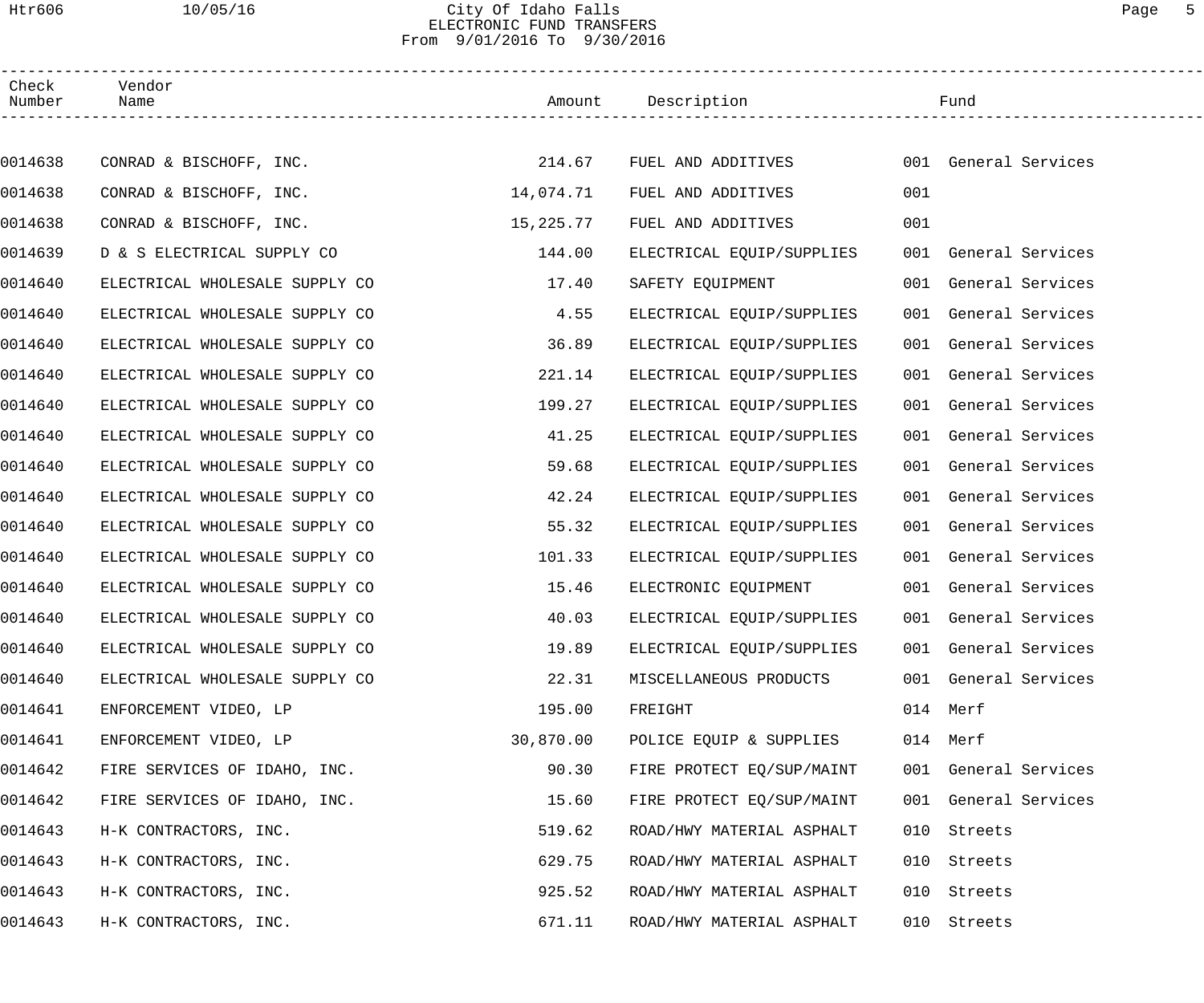### Htr606 10/05/16 City Of Idaho Falls Page 6 ELECTRONIC FUND TRANSFERS From 9/01/2016 To 9/30/2016

| Check<br>Number | Vendor<br>Name                    |           | Amount Description        |     | Fund                 |  |
|-----------------|-----------------------------------|-----------|---------------------------|-----|----------------------|--|
|                 |                                   |           |                           |     |                      |  |
| 0014643         | H-K CONTRACTORS, INC.             | 892.26    | ROAD/HWY MATERIAL ASPHALT |     | 010 Streets          |  |
| 0014644         | HADDON'S FENCING, INC.            | 865.45    | FENCING                   |     | 064 Electric         |  |
| 0014645         | HARRIS COMPUTER CORPORATION       | 24,741.86 | TRAVEL/LODGING            |     | 014 Merf             |  |
| 0014645         | HARRIS COMPUTER CORPORATION       | 20,000.00 | COMPUTERS, DP/WORD PROC.  |     | 014 Merf             |  |
| 0014646         | HD FOWLER COMPANY                 | 618.00    | HYDRANT MATERIAL          | 061 |                      |  |
| 0014646         | HD FOWLER COMPANY                 | 9,387.85  | METER-WATER               |     | 061 Water            |  |
| 0014646         | HD FOWLER COMPANY                 | 925.00    | METER-WATER               |     | 061 Water            |  |
| 0014647         | INDUSTRIAL HOSE & FITTINGS INC    | 126.65    | HOSE BIBS AND HOSE PIPES  |     | 061 Sewer            |  |
| 0014647         | INDUSTRIAL HOSE & FITTINGS INC    | 499.92    | HOSE BIBS                 |     | 061 Sewer            |  |
| 0014648         | JACK'S TIRE & OIL, INC.           | 2,442.56  | EQ REPAIR AND MAINT       |     | 001 General Services |  |
| 0014648         | JACK'S TIRE & OIL, INC.           | 40.00     | VEHICLE AND EQUIP. MAINT. |     | 001 General Services |  |
| 0014648         | JACK'S TIRE & OIL, INC.           | 10.00     | VEHICLE AND EQUIP. MAINT. |     | 001 General Services |  |
| 0014648         | JACK'S TIRE & OIL, INC.           | 10.00     | VEHICLE AND EQUIP. MAINT. |     | 001 General Services |  |
| 0014649         | JOHNSTONE SUPPLY, IDAHO FALLS DBA | 2.32      | AIR CONDITIONING/HEATING  |     | 001 General Services |  |
| 0014649         | JOHNSTONE SUPPLY, IDAHO FALLS DBA | 24.75     | AIR CONDITIONING/HEATING  |     | 001 General Services |  |
| 0014649         | JOHNSTONE SUPPLY, IDAHO FALLS DBA | 86.83     | AIR CONDITIONING/HEATING  |     | 001 General Services |  |
| 0014649         | JOHNSTONE SUPPLY, IDAHO FALLS DBA | 59.67     | FREIGHT                   |     | 001 General Services |  |
| 0014650         | KENYON REFRIGERATION, LLC         | 354.64    | AIRPORT MAINTENANCE       |     | 060 Airport          |  |
| 0014651         | LEONARD PETROLEUM EQUIP, INC.     | 788.50    | VEHICLE AND EQUIP. MAINT. |     | 001 General Services |  |
| 0014652         | MACHINERY WEST/BOISE RIGGING      | 136.81    | HARDWARE MISCELLANEOUS    |     | 064 Electric         |  |
| 0014653         | MATERIALS TESTING & INSPECTION    | 201.80    | PROFESSIONAL/PERSONAL SRV |     | 001 Fire             |  |
| 0014654         | METROQUIP, INC.                   | 200.02    | EQ REPAIR AND MAINT       |     | 001 General Services |  |
| 0014654         | METROQUIP, INC.                   | 175.09    | EQ REPAIR AND MAINT       |     | 001 General Services |  |
| 0014654         | METROQUIP, INC.                   | 108.51    | EQ REPAIR AND MAINT       |     | 001 General Services |  |
| 0014654         | METROQUIP, INC.                   | 11.15     | FREIGHT                   |     | 001 General Services |  |
| 0014654         | METROQUIP, INC.                   | 382.57    | EQ REPAIR AND MAINT       |     | 001 General Services |  |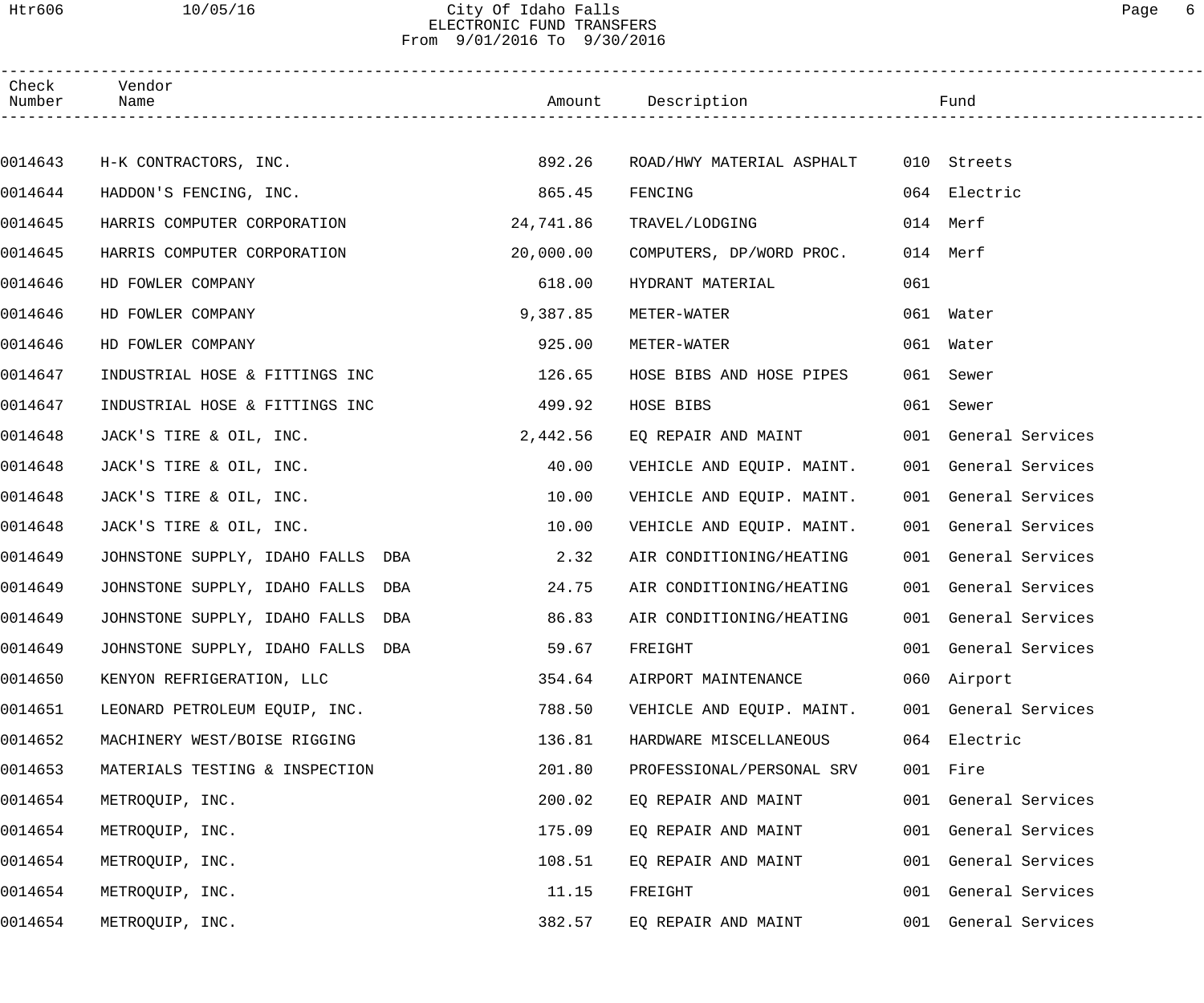### Htr606 10/05/16 City Of Idaho Falls Page 7 ELECTRONIC FUND TRANSFERS From 9/01/2016 To 9/30/2016

| Check<br>Number | Vendor<br>Name                     |            |                            |     |                      |  |
|-----------------|------------------------------------|------------|----------------------------|-----|----------------------|--|
|                 |                                    |            |                            |     |                      |  |
| 0014654         | METROQUIP, INC.                    | 108.07     | FREIGHT                    |     | 001 General Services |  |
| 0014655         | MORGAN CONSTRUCTION, INC.          | 253,236.93 | CONSTRUCTION JOB/CONTRACT  |     | 001 Fire             |  |
| 0014656         | NUMBER ONE PRINTING & SIGN         | 600.75     | BUILDING SUP/REPR/MAINT.   |     | 001 Police           |  |
| 0014657         | ONE CALL LOCATORS, LTD             | 7,277.74   | SERVICES/MISCELLANEOUS     |     | 064 Electric         |  |
| 0014657         | ONE CALL LOCATORS, LTD             | 422.00     | SERVICES/MISCELLANEOUS     |     | 064 Electric         |  |
| 0014658         | PORTER'S OFFICE PRODUCTS           | 75.75      | FILE DESK SORTER, 1-31, DB |     | 001 Treasurer        |  |
| 0014658         | PORTER'S OFFICE PRODUCTS           | 79.60      | PENCIL, WE, HB#2, YEL      |     | 001 Treasurer        |  |
| 0014658         | PORTER'S OFFICE PRODUCTS           | 3.96       | ERASER, PCL CAP, PNK       |     | 001 Treasurer        |  |
| 0014659         | PROTECTIVE EQUIPMENT TESTING       | 86.39      | SAFETY EQUIPMENT           |     | 064 Electric         |  |
| 0014660         | ROBERTSON SUPPLY, INC.             | 1,799.88   | PLUMBING EQUIP/SUPPLIES    |     | 001 General Services |  |
| 0014660         | ROBERTSON SUPPLY, INC.             | 157.73     | PLUMBING EQUIP/SUPPLIES    |     | 001 General Services |  |
| 0014660         | ROBERTSON SUPPLY, INC.             | 22.10      | PLUMBING EQUIP/SUPPLIES    |     | 001 General Services |  |
| 0014660         | ROBERTSON SUPPLY, INC.             | 13.02      | PLUMBING EQUIP/SUPPLIES    |     | 001 General Services |  |
| 0014660         | ROBERTSON SUPPLY, INC.             | 39.21      | PLUMBING EQUIP/SUPPLIES    |     | 001 General Services |  |
| 0014661         | INC<br>ROBINSON AUTO GLASS EXPERTS | 292.00     | HARDWARE MISCELLANEOUS     |     | 001 General Services |  |
| 0014661         | ROBINSON AUTO GLASS EXPERTS<br>INC | 150.00     | SERVICES/MISCELLANEOUS     |     | 001 General Services |  |
| 0014662         | ROCKY MOUNTAIN TURF & IND.         | 1,430.58   | EO REPAIR AND MAINT        | 001 |                      |  |
| 0014662         | ROCKY MOUNTAIN TURF & IND.         | 903.41     | EQ REPAIR AND MAINT        | 001 |                      |  |
| 0014662         | ROCKY MOUNTAIN TURF & IND.         | 152.38     | EQ REPAIR AND MAINT        |     | 001 General Services |  |
| 0014662         | ROCKY MOUNTAIN TURF & IND.         | 11.75      | FREIGHT                    | 001 | General Services     |  |
| 0014662         | ROCKY MOUNTAIN TURF & IND.         | 10.83      | EO REPAIR AND MAINT        | 001 | General Services     |  |
| 0014662         | ROCKY MOUNTAIN TURF & IND.         | 10.51      | FREIGHT                    | 001 | General Services     |  |
| 0014662         | ROCKY MOUNTAIN TURF & IND.         | 73.11      | EQ REPAIR AND MAINT        | 001 | General Services     |  |
| 0014662         | ROCKY MOUNTAIN TURF & IND.         | 12.31      | FREIGHT                    | 001 | General Services     |  |
| 0014662         | ROCKY MOUNTAIN TURF & IND.         | 682.30     | EQ REPAIR AND MAINT        |     | 001 General Services |  |
| 0014662         | ROCKY MOUNTAIN TURF & IND.         | 25.50      | FREIGHT                    | 001 | General Services     |  |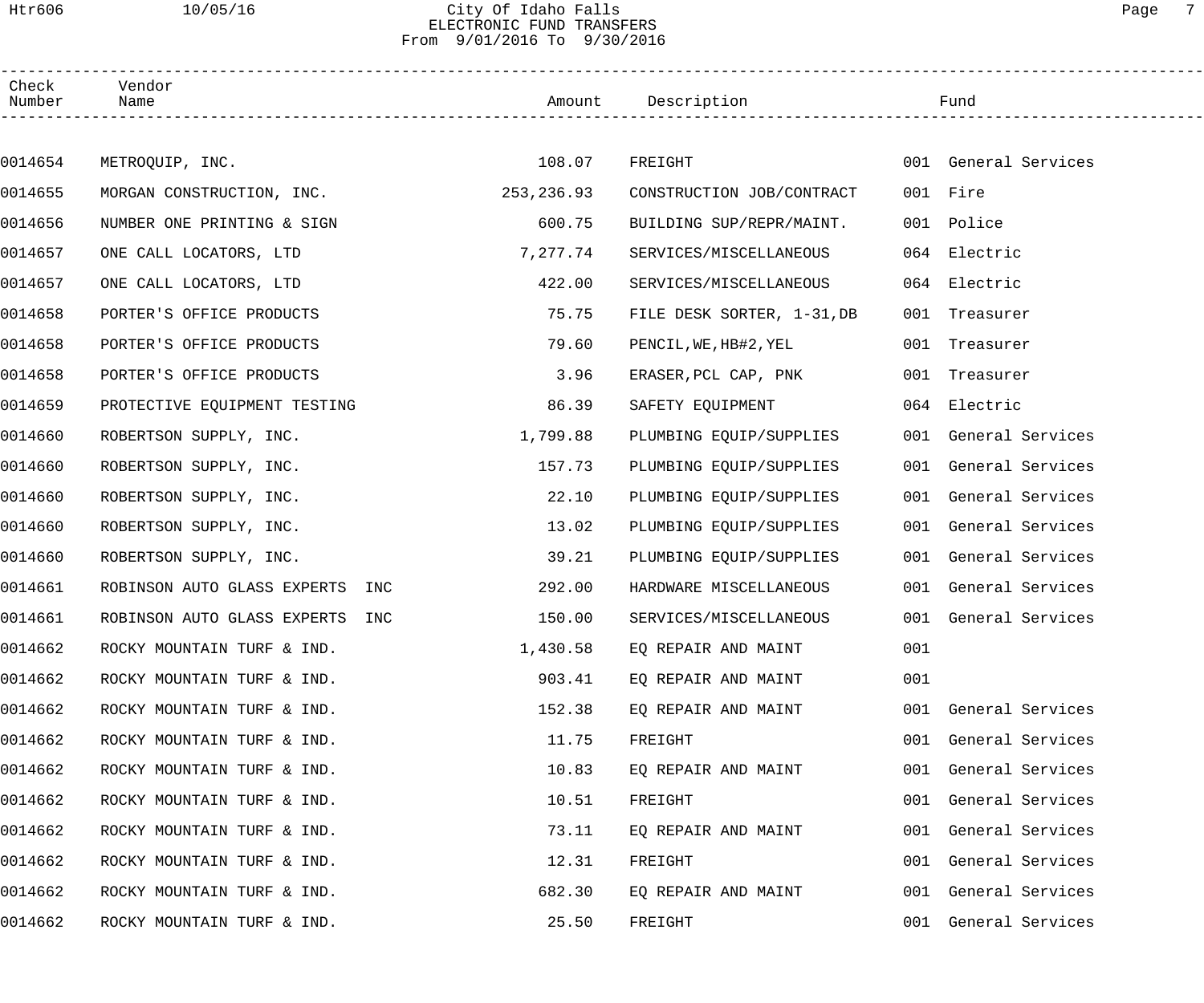### Htr606 10/05/16 City Of Idaho Falls Page 8 ELECTRONIC FUND TRANSFERS From 9/01/2016 To 9/30/2016

| Check<br>Number | Vendor<br>Name               |            | Amount Description                                    |     | Fund                 |  |
|-----------------|------------------------------|------------|-------------------------------------------------------|-----|----------------------|--|
|                 |                              |            |                                                       |     |                      |  |
| 0014663         | SHOPKO, LLC                  | 344.21     | OPTICAL EQUIP & SUPPLIES 001 Public Works Engineering |     |                      |  |
| 0014663         | SHOPKO, LLC                  | 178.11     | OPTICAL EQUIP & SUPPLIES                              |     | 061 Sewer            |  |
| 0014663         | SHOPKO, LLC                  | 236.13     | OPTICAL EQUIP & SUPPLIES                              | 001 | Parks                |  |
| 0014664         | SIXEL CONSULTING GROUP, INC. | 1,588.44   | PROFESSIONAL/PERSONAL SRV                             |     | 060 Airport          |  |
| 0014664         | SIXEL CONSULTING GROUP, INC. | 700.01     | PROFESSIONAL/PERSONAL SRV                             |     | 060 Airport          |  |
| 0014665         | SOLID WASTE SYSTEMS          | 161.58     | EQ REPAIR AND MAINT                                   |     | 001 General Services |  |
| 0014666         | SPRAGUE PEST SOLUTIONS       | 165.00     | PARKS & RECREATION MISC.                              |     | 001 Parks            |  |
| 0014667         | STAN'S PAINT CLINIC, INC.    | 236.34     | PAINTING-EQUIP & PRODUCTS                             |     | 001 General Services |  |
| 0014668         | T AND T LAWN SERVICES, LLC   | 858.85     | SERVICES/MISCELLANEOUS                                |     | 012 Library          |  |
| 0014669         | TACOMA SCREW PRODUCTS, INC.  | .43        | EQ REPAIR AND MAINT                                   |     | 001 General Services |  |
| 0014669         | TACOMA SCREW PRODUCTS, INC.  | 10.40      | EQ REPAIR AND MAINT                                   |     | 001 General Services |  |
| 0014669         | TACOMA SCREW PRODUCTS, INC.  | 5.75       | EQ REPAIR AND MAINT                                   |     | 001 General Services |  |
| 0014670         | TECHNOLOGY FOR ENERGY CORP.  | 301.47     | TOOLS, HAND POWER/NONPOWER                            |     | 064 Electric         |  |
| 0014671         | TETON COMMUNICATIONS, INC.   | 144.00     | CUSTODIAL SUPPLIES/EQUIP                              | 001 | Parks                |  |
| 0014671         | TETON COMMUNICATIONS, INC.   | 72.00      | CUSTODIAL SUPPLIES/EQUIP                              |     | 001 Parks            |  |
| 0014671         | TETON COMMUNICATIONS, INC.   | 602.03     | POLICE EQUIP & SUPPLIES                               |     | 001 Police           |  |
| 0014672         | THATCHER COMPANY             | 4,374.45   | GASES / TREATMENTS                                    |     | 061 Sewer            |  |
| 0014672         | THATCHER COMPANY             | 2,664.00   | GASES / TREATMENTS                                    |     | 061 Water            |  |
| 0014673         | TMC CONTRACTORS              | 147,410.02 | CONSTRUCTION JOB/CONTRACT                             | 010 | Streets              |  |
| 0014673         | TMC CONTRACTORS              | 318,818.35 | CONSTRUCTION JOB/CONTRACT                             | 010 | Streets              |  |
| 0014674         | VALCOM (VLCM)                | 669.60     | ELECTRONIC EQUIPMENT                                  |     | 001 Data Processing  |  |
| 0014675         | WALKER AND ASSOCIATES, INC.  | 20.89      | FREIGHT                                               |     | 001 Data Processing  |  |
| 0014675         | WALKER AND ASSOCIATES, INC.  | 20,503.00  | NETWORK EQUIPMENT                                     |     | 001 Data Processing  |  |
| 0014676         | WEST COAST PAPER SOLUTIONS   | 871.73     | CUSTODIAL SUPPLIES/EQUIP                              | 001 | Police               |  |
| 0014676         | WEST COAST PAPER SOLUTIONS   | 66.15      | CUSTODIAL SUPPLIES/EQUIP                              | 001 | Police               |  |
| 0014676         | WEST COAST PAPER SOLUTIONS   | 4.35       | CUSTODIAL SUPPLIES/EQUIP                              |     | 001 Police           |  |
|                 |                              |            |                                                       |     |                      |  |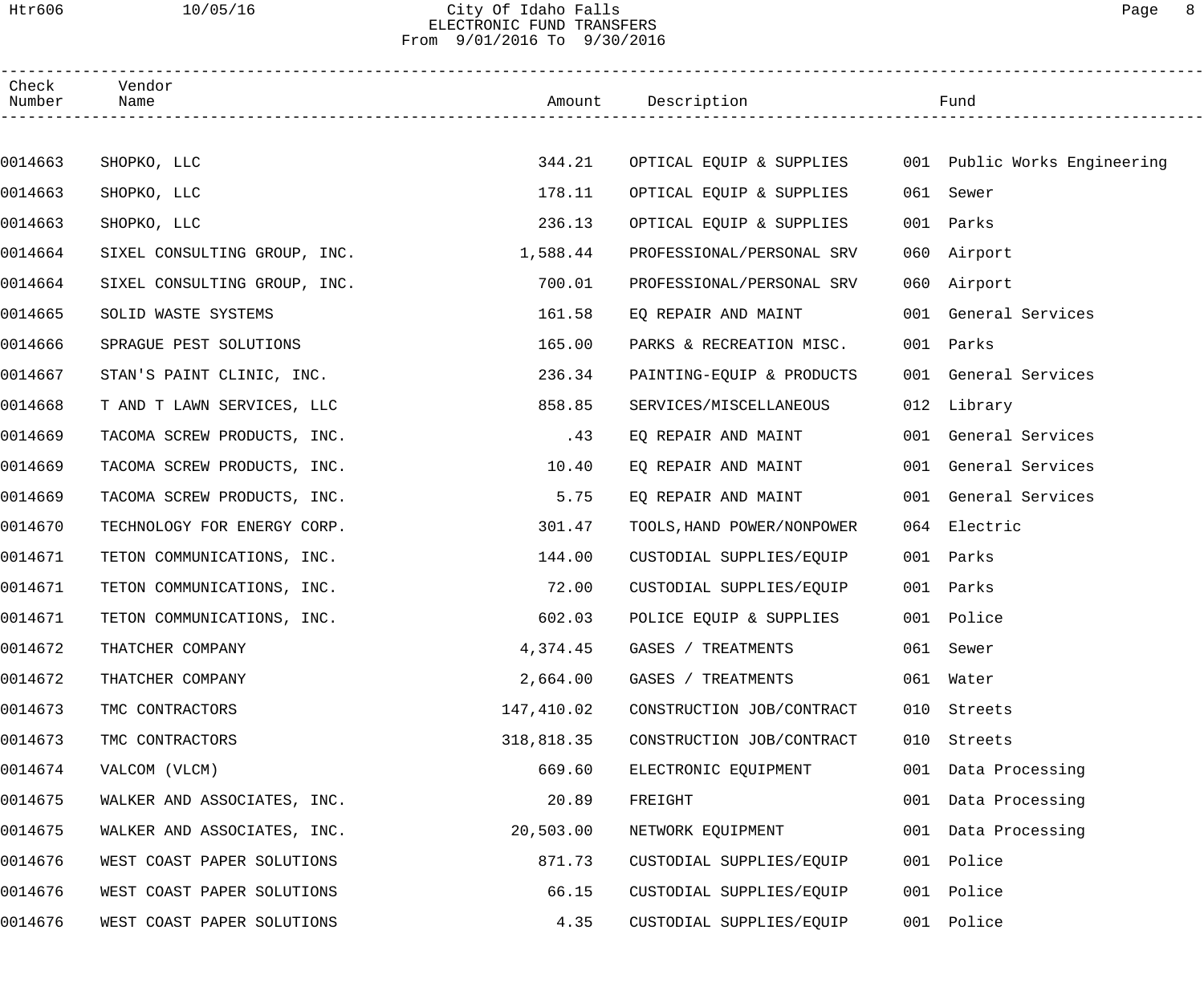## Htr606 10/05/16 City Of Idaho Falls Page 9 ELECTRONIC FUND TRANSFERS From 9/01/2016 To 9/30/2016

| Check<br>Number | Vendor<br>Name                 |          | Amount Description        |     | Fund           |  |
|-----------------|--------------------------------|----------|---------------------------|-----|----------------|--|
|                 |                                |          |                           |     |                |  |
| 0014677         | WHEELER ELECTRIC, INC.         | 1,480.00 | CONSTRUCTION JOB/CONTRACT |     | 064 Electric   |  |
| 0014678         | ACTION COLLECTION SERVICE, INC | 8.79     | SERVICES/MISCELLANEOUS    |     | 001 Treasurer  |  |
| 0014678         | ACTION COLLECTION SERVICE, INC | 17.59    | SERVICES/MISCELLANEOUS    | 001 | Treasurer      |  |
| 0014679         | BATTERIES PLUS                 | 348.20   | BATTERIES, AAA, AA, C, 9V |     | 001 Fire       |  |
| 0014680         | BEARING & INDUSTRIAL SALES INC | 258.60   | HARDWARE MISCELLANEOUS    |     | 064 Electric   |  |
| 0014681         | CAL RANCH STORES               | 6.99     | GS CAN-1 GAL PLUS ENVIRO- | 061 | Water          |  |
| 0014682         | CAP, LLC                       | 9,065.00 | CONCRETE                  | 010 | Streets        |  |
| 0014682         | CAP, LLC                       | 5,986.30 | CONCRETE                  | 010 | Streets        |  |
| 0014682         | CAP, LLC                       | 260.00   | CONCRETE                  | 010 | Streets        |  |
| 0014682         | CAP, LLC                       | 4,385.22 | CONCRETE                  | 010 | Streets        |  |
| 0014683         | CDW GOVERNMENT, INC.           | 57.74    | COMPUTERS, DP/WORD PROC.  |     | 001 Parks      |  |
| 0014683         | CDW GOVERNMENT, INC.           | 109.98   | COMPUTERS, DP/WORD PROC.  |     | 001 Parks      |  |
| 0014683         | CDW GOVERNMENT, INC.           | 1,248.65 | COMPUTERS, DP/WORD PROC.  |     | 061 Water      |  |
| 0014684         | DAVIES AQUA-CHEM SUPPLY CO.    | 177.12   | GASES / TREATMENTS        |     | 011 Recreation |  |
| 0014684         | DAVIES AQUA-CHEM SUPPLY CO.    | 269.98   | GASES / TREATMENTS        |     | 011 Recreation |  |
| 0014684         | DAVIES AQUA-CHEM SUPPLY CO.    | 2,577.40 | GASES / TREATMENTS        |     | 011 Recreation |  |
| 0014685         | FIRE SERVICES OF IDAHO, INC.   | 238.00   | SERVICES/MISCELLANEOUS    |     | 001 Fire       |  |
| 0014685         | FIRE SERVICES OF IDAHO, INC.   | 19.50    | SERVICES/MISCELLANEOUS    |     | 001 Fire       |  |
| 0014685         | FIRE SERVICES OF IDAHO, INC.   | 100.50   | SERVICES/MISCELLANEOUS    | 001 | Fire           |  |
| 0014685         | FIRE SERVICES OF IDAHO, INC.   | 103.20   | SERVICES/MISCELLANEOUS    |     | 001 Fire       |  |
| 0014685         | FIRE SERVICES OF IDAHO, INC.   | 55.20    | SERVICES/MISCELLANEOUS    |     | 001 Fire       |  |
| 0014685         | FIRE SERVICES OF IDAHO, INC.   | 29.25    | SERVICES/MISCELLANEOUS    | 001 | Fire           |  |
| 0014685         | FIRE SERVICES OF IDAHO, INC.   | 15.60    | SERVICES/MISCELLANEOUS    |     | 001 Fire       |  |
| 0014686         | H-K CONTRACTORS, INC.          | 402.30   | ROAD/HWY MATERIAL ASPHALT | 010 | Streets        |  |
| 0014686         | H-K CONTRACTORS, INC.          | 707.06   | ROAD/HWY MATERIAL ASPHALT | 010 | Streets        |  |
| 0014686         | H-K CONTRACTORS, INC.          | 6,088.00 | CONSTRUCTION JOB/CONTRACT |     | 001 Parks      |  |
|                 |                                |          |                           |     |                |  |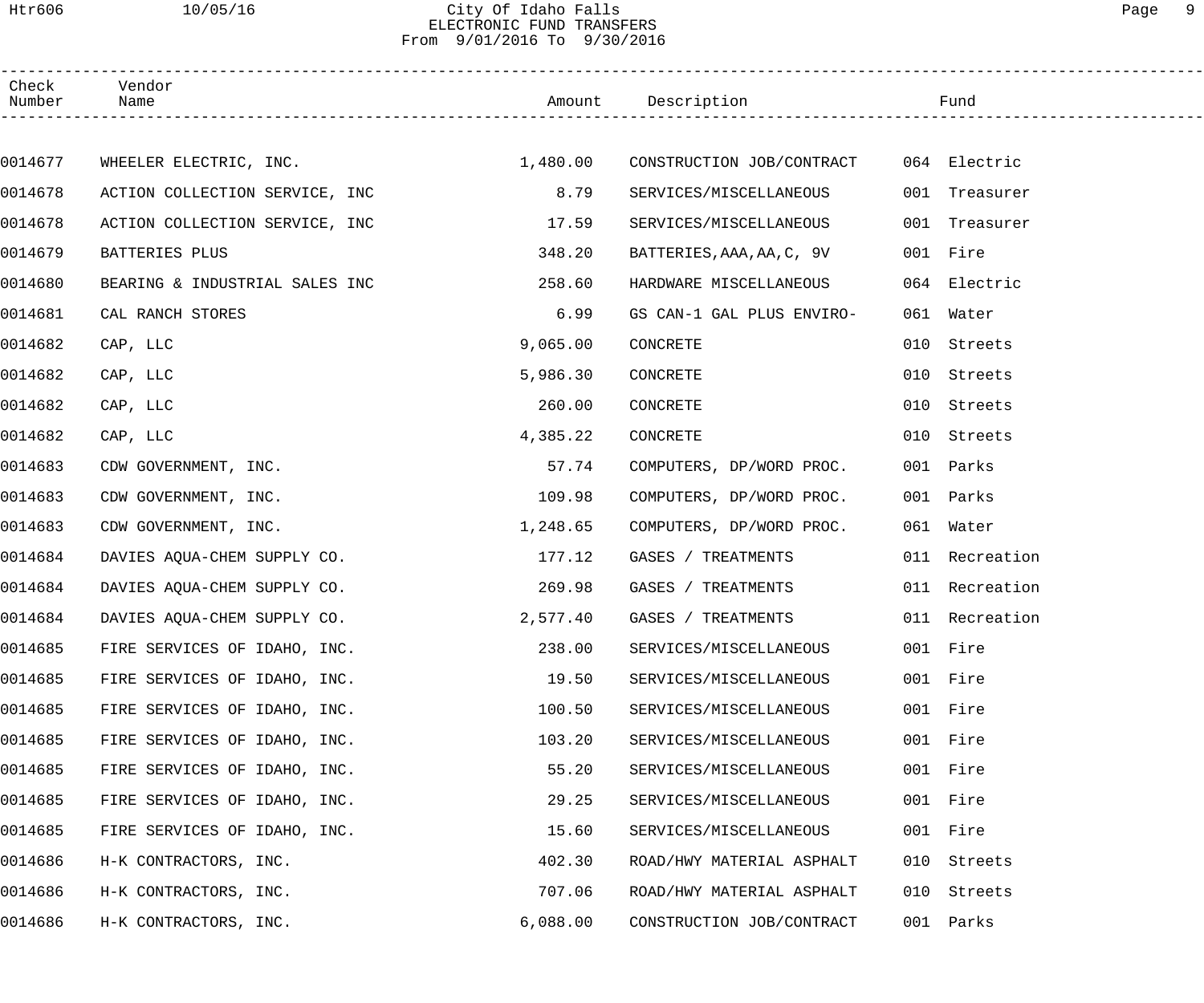## Htr606 10/05/16 City Of Idaho Falls Page 10 ELECTRONIC FUND TRANSFERS From 9/01/2016 To 9/30/2016

| Check<br>Number | Vendor<br>Name                       |            |                                     |     | Fund                 |
|-----------------|--------------------------------------|------------|-------------------------------------|-----|----------------------|
|                 |                                      |            |                                     |     |                      |
| 0014686         | H-K CONTRACTORS, INC.                |            | 59,654.00 CONSTRUCTION JOB/CONTRACT |     | 010 Streets          |
| 0014686         | H-K CONTRACTORS, INC.                | 274,508.26 | CONSTRUCTION JOB/CONTRACT           |     | 010 Streets          |
| 0014686         | H-K CONTRACTORS, INC.                | 5,600.00   | CONSTRUCTION JOB/CONTRACT           |     | 061 Water            |
| 0014686         | H-K CONTRACTORS, INC.                | 3,000.00   | CONSTRUCTION JOB/CONTRACT           |     | 061 Sewer            |
| 0014686         | H-K CONTRACTORS, INC.                | 126,605.14 | CONSTRUCTION JOB/CONTRACT           |     | 010 Streets          |
| 0014686         | H-K CONTRACTORS, INC.                | 142,286.64 | CONSTRUCTION JOB/CONTRACT           |     | 061 Water            |
| 0014686         | H-K CONTRACTORS, INC.                | 3,040.00   | CONSTRUCTION JOB/CONTRACT           |     | 061 Sewer            |
| 0014686         | H-K CONTRACTORS, INC.                | 226,002.65 | CONSTRUCTION JOB/CONTRACT           |     | 061 Sewer            |
| 0014687         | IDAHO BUSINESS SYSTEMS, INC.         | 40.55      | MAINTENANCE CONTRACT-EQ             |     | 001 Police           |
| 0014687         | IDAHO BUSINESS SYSTEMS, INC.         | 247.22     | MAINTENANCE CONTRACT-EQ             |     | 061 Sewer            |
| 0014687         | IDAHO BUSINESS SYSTEMS, INC.         | 153.96     | MAINTENANCE CONTRACT-EQ             |     | 001 Non Departmental |
| 0014687         | IDAHO BUSINESS SYSTEMS, INC.         | 141.83     | MAINTENANCE CONTRACT-EQ             |     | 001 Fire             |
| 0014687         | IDAHO BUSINESS SYSTEMS, INC.         | 82.34      | MAINTENANCE CONTRACT-EQ             |     | 061 Water            |
| 0014687         | IDAHO BUSINESS SYSTEMS, INC.         | 337.79     | MAINTENANCE CONTRACT-EQ             |     | 001 Parks            |
| 0014688         | INTERMOUNTAIN CLAIMS, INC. 15,517.69 |            | ACCT RFND 8/22-9/5/16               |     | 019 Self-Insurance   |
| 0014689         | JOHNSTONE SUPPLY, IDAHO FALLS DBA    | 14.62      | OEM MOTOR                           |     | 064 Electric         |
| 0014690         | K/M SERVICE COMPANY                  | 3,235.00   | CONSTRUCTION JOB/CONTRACT           |     | 064 Electric         |
| 0014690         | K/M SERVICE COMPANY                  | 2,940.00   | CONSTRUCTION JOB/CONTRACT           |     | 064 Electric         |
| 0014690         | K/M SERVICE COMPANY                  | 1,737.50   | CONSTRUCTION JOB/CONTRACT           |     | 064 Electric         |
| 0014691         | LASER XPRESS                         | 150.00     | BLACK TONER                         |     | 001 Treasurer        |
| 0014691         | LASER XPRESS                         | 150.00     | BLACK TONER                         |     | 001 Treasurer        |
| 0014691         | LASER XPRESS                         | 300.00     | 2 BLACK TONER                       |     | 001 Treasurer        |
| 0014691         | LASER XPRESS                         | 295.00     | NEW CASH DRAWERS WITH LOC           |     | 001 Treasurer        |
| 0014691         | LASER XPRESS                         | 295.00     | CASH DRAWER WITH LOCK               |     | 001 Treasurer        |
| 0014691         | LASER XPRESS                         | 105.00     | TONER CARTRIDGE HP4250              | 063 | Ambulance            |
| 0014691         | LASER XPRESS                         | 269.00     | OFFICE MACHINES & ACCESS.           |     | 001 Treasurer        |
|                 |                                      |            |                                     |     |                      |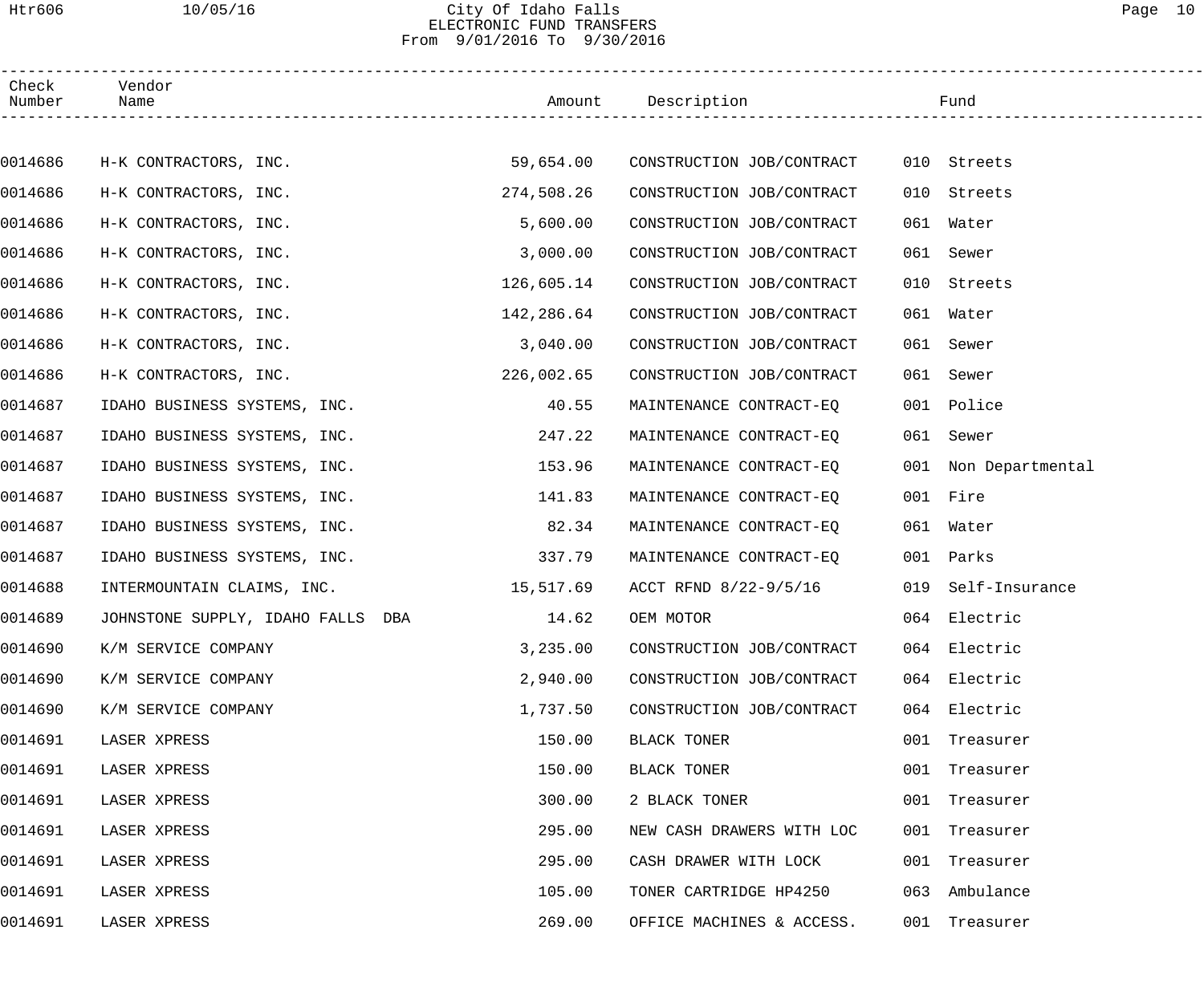### Htr606 10/05/16 City Of Idaho Falls Page 11 ELECTRONIC FUND TRANSFERS From 9/01/2016 To 9/30/2016

| Check<br>Number | Vendor<br>Name                 |          | Amount Description        |     | Fund                    |  |
|-----------------|--------------------------------|----------|---------------------------|-----|-------------------------|--|
|                 |                                |          |                           |     |                         |  |
| 0014692         | NORTHWEST SCIENTIFIC, INC.     | 184.20   | LABORATORY EQUIP/MATERIAL |     | 061 Sewer               |  |
| 0014692         | NORTHWEST SCIENTIFIC, INC.     | 360.25   | LABORATORY EQUIP/MATERIAL | 061 | Sewer                   |  |
| 0014693         | NUMBER ONE PRINTING & SIGN     | 40.88    | ELEC/IF POWER             |     | 064 Electric            |  |
| 0014693         | NUMBER ONE PRINTING & SIGN     | 400.48   | BANNERS & TABLE CLOTHS -  |     | 064 Electric            |  |
| 0014694         | PARAMOUNT SUPPLY COMPANY, INC. | 11.34    | HARDWARE MISCELLANEOUS    |     | 064 Electric            |  |
| 0014694         | PARAMOUNT SUPPLY COMPANY, INC. | 59.50    | HARDWARE MISCELLANEOUS    |     | 064 Electric            |  |
| 0014694         | PARAMOUNT SUPPLY COMPANY, INC. | 1,415.62 | HARDWARE MISCELLANEOUS    |     | 064 Electric            |  |
| 0014694         | PARAMOUNT SUPPLY COMPANY, INC. | 32.22    | HARDWARE MISCELLANEOUS    |     | 064 Electric            |  |
| 0014695         | PHYSIO-CONTROL, INC.           | 1,194.46 | AMBULANCE SUPPLIES        | 063 | Ambulance               |  |
| 0014696         | PORTER'S OFFICE PRODUCTS       | 1,252.57 | FURNITURE                 |     | 001 General Services    |  |
| 0014696         | PORTER'S OFFICE PRODUCTS       | 1,038.62 | OFFICE MACHINES & ACCESS. |     | 001 General Services    |  |
| 0014696         | PORTER'S OFFICE PRODUCTS       | 413.64   | OFFICE SUPPLIES, GENERAL  |     | 001 General Services    |  |
| 0014696         | PORTER'S OFFICE PRODUCTS       | 222.77   | OFFICE SUPPLIES, GENERAL  |     | 001 Planning & Building |  |
| 0014696         | PORTER'S OFFICE PRODUCTS       | 379.35   | OFFICE SUPPLIES, GENERAL  |     | 001 Planning & Building |  |
| 0014696         | PORTER'S OFFICE PRODUCTS       | 247.96   | OFFICE SUPPLIES, GENERAL  |     | 001 General Services    |  |
| 0014696         | PORTER'S OFFICE PRODUCTS       | 30.12    | OFFICE SUPPLIES           |     | 001 Parks               |  |
| 0014696         | PORTER'S OFFICE PRODUCTS       | 245.95   | OFFICE SUPPLIES, GENERAL  |     | 060 Airport             |  |
| 0014696         | PORTER'S OFFICE PRODUCTS       | 55.53    | OFFICE SUPPLIES, GENERAL  |     | 060 Airport             |  |
| 0014696         | PORTER'S OFFICE PRODUCTS       | 86.29    | OFFICE SUPPLIES FINANCE   |     | 001 Finance             |  |
| 0014696         | PORTER'S OFFICE PRODUCTS       | 94.73    | OFFICE SUPPLIES FOR A/P   |     | 001 Finance             |  |
| 0014696         | PORTER'S OFFICE PRODUCTS       | 134.15   | OFFICE SUPPLIES -PAYROLL  |     | 001 Finance             |  |
| 0014696         | PORTER'S OFFICE PRODUCTS       | 25.46    | OFFICE SUPPLIES FINANCE   |     | 001 Finance             |  |
| 0014696         | PORTER'S OFFICE PRODUCTS       | 3.20     | PENS-FINANCE              |     | 001 Finance             |  |
| 0014696         | PORTER'S OFFICE PRODUCTS       | 39.48    | OFFICE SUPPLIES           |     | 001 Finance             |  |
| 0014696         | PORTER'S OFFICE PRODUCTS       | 21.22    | SUPPLIES FOR FINANCE      |     | 001 Finance             |  |
| 0014696         | PORTER'S OFFICE PRODUCTS       | 48.00    | SUPPLIES FOR FINANCE      |     | 001 Finance             |  |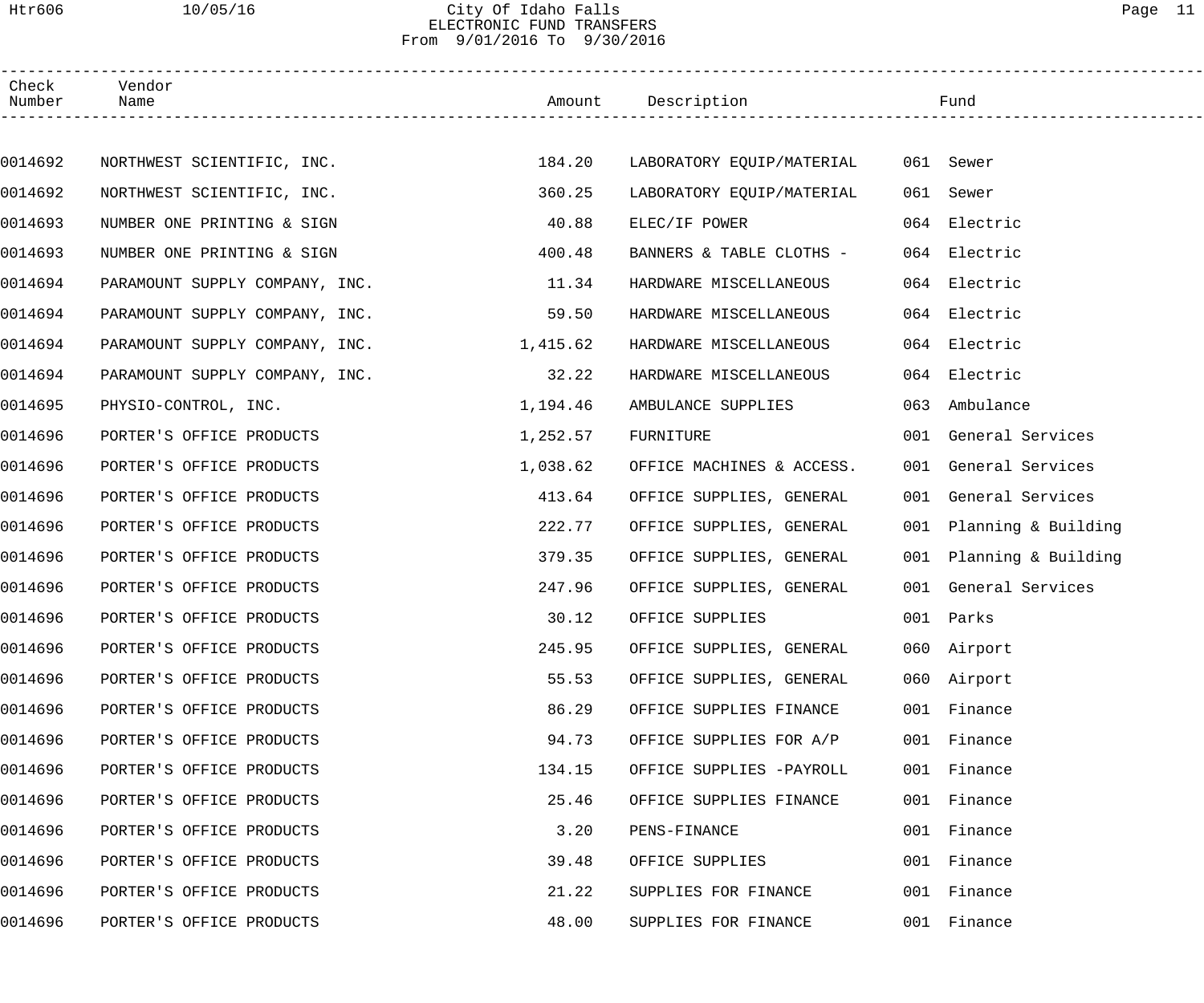### Htr606 10/05/16 City Of Idaho Falls Page 12 ELECTRONIC FUND TRANSFERS From 9/01/2016 To 9/30/2016

| Check<br>Number | Vendor<br>Name                  |           | Amount Description                           |     | Fund                         |
|-----------------|---------------------------------|-----------|----------------------------------------------|-----|------------------------------|
|                 |                                 |           |                                              |     |                              |
| 0014697         | ROBINSON AUTO GLASS EXPERTS INC | 66.95     | GLASS AND SECURITY FILM 001 General Services |     |                              |
| 0014698         | SHADOW TRACKERS                 | 860.00    | PROFESSIONAL/PERSONAL SRV                    |     | 001 Non Departmental         |
| 0014699         | SIXEL CONSULTING GROUP, INC.    | 1,666.00  | PROFESSIONAL/PERSONAL SRV                    |     | 060 Airport                  |
| 0014700         | SYRINGA NETWORKS, LLC           | 450.00    | ETHERNET-INTERNET/SEP2016                    | 001 |                              |
| 0014701         | TETON COMMUNICATIONS, INC.      | 39.00     | POLICE EQUIP & SUPPLIES                      |     | 001 Police                   |
| 0014701         | TETON COMMUNICATIONS, INC.      | 39.50     | POLICE EQUIP & SUPPLIES                      |     | 001 Police                   |
| 0014701         | TETON COMMUNICATIONS, INC.      | 283.50    | POLICE EQUIP & SUPPLIES                      |     | 001 Police                   |
| 0014701         | TETON COMMUNICATIONS, INC.      | 78.00     | POLICE EQUIP & SUPPLIES                      |     | 001 Police                   |
| 0014702         | TMC CONTRACTORS                 | 400.05    | ROAD/HWY MATERIAL ASPHALT                    |     | 010 Streets                  |
| 0014703         | TOP HAT, INC.                   | 7,863.35  | ACCIDENT REPAIRS, FLEET                      |     | 001 General Services         |
| 0014704         | BATTERIES PLUS                  | 623.50    | EQ REPAIR AND MAINT                          | 001 |                              |
| 0014705         | BEARING & INDUSTRIAL SALES INC  | 1.86      | EQ REPAIR AND MAINT                          |     | 001 General Services         |
| 0014706         | BECKER ARENA PRODUCTS, INC.     | 546.38    | CUSTODIAL SUPPLIES/EQUIP                     |     | 011 Recreation               |
| 0014707         | BONNEVILLE BLUEPRINT SUPPLY     | 380.85    | TAPE MEASURES                                |     | 010 Streets                  |
| 0014707         | BONNEVILLE BLUEPRINT SUPPLY     | 72.00     | SOKIEA 8452-46 200' REEL                     |     | 001 Public Works Engineering |
| 0014708         | CAL RANCH STORES                | 31.93     | DUCT TAPE, SPIDER TRAPS                      |     | 001 Parks                    |
| 0014708         | CAL RANCH STORES                | 141.91    | LINE/OIL/SUPPLIES                            |     | 062 Sanitation               |
| 0014709         | CAP, LLC                        | 24,416.03 | CONSTRUCTION JOB/CONTRACT                    | 010 | Streets                      |
| 0014710         | CDW GOVERNMENT, INC.            | 309.87    | COMPUTERS, DP/WORD PROC.                     | 001 | Fire                         |
| 0014710         | CDW GOVERNMENT, INC.            | 812.58    | MEMBERSHIPS                                  | 001 | Police                       |
| 0014711         | CONRAD & BISCHOFF, INC.         | 15,022.70 | FUEL AND ADDITIVES                           | 001 |                              |
| 0014711         | CONRAD & BISCHOFF, INC.         | 12,257.64 | FUEL AND ADDITIVES                           | 001 |                              |
| 0014711         | CONRAD & BISCHOFF, INC.         | 11,608.84 | FUEL AND ADDITIVES                           | 001 |                              |
| 0014711         | CONRAD & BISCHOFF, INC.         | 16,090.50 | FUEL AND ADDITIVES                           | 001 |                              |
| 0014711         | CONRAD & BISCHOFF, INC.         | 264.19    | FUEL AND ADDITIVES                           |     | 001 General Services         |
| 0014712         | D & S ELECTRICAL SUPPLY CO      | 30.84     | ELECTRICAL EQUIP/SUPPLIES                    | 001 | General Services             |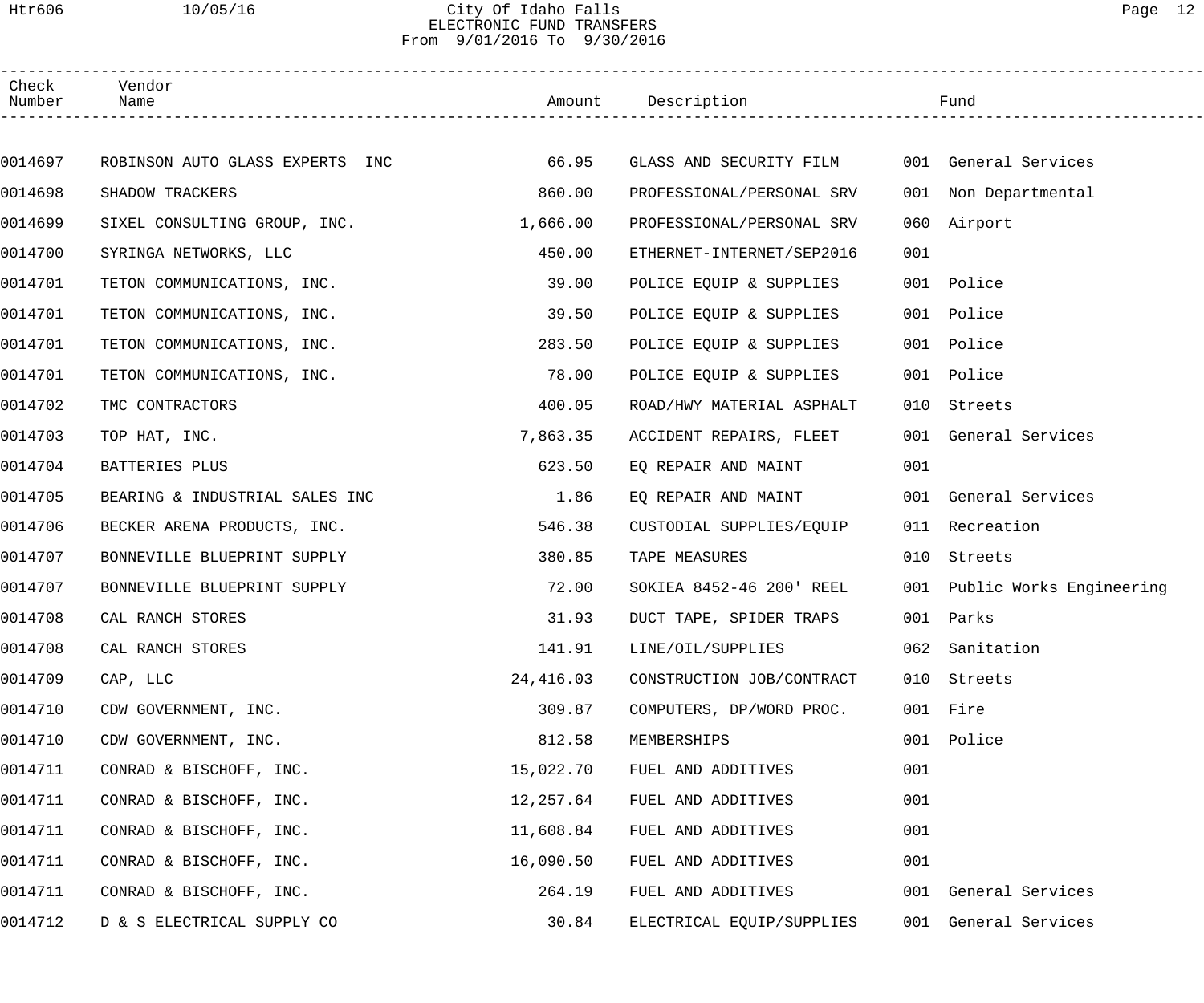### Htr606 10/05/16 City Of Idaho Falls Page 13 ELECTRONIC FUND TRANSFERS From 9/01/2016 To 9/30/2016

| Check<br>Number | Vendor<br>Name                 |              | Amount Description         |     | Fund                      |  |
|-----------------|--------------------------------|--------------|----------------------------|-----|---------------------------|--|
|                 |                                |              |                            |     |                           |  |
| 0014712         | D & S ELECTRICAL SUPPLY CO     | 176.18       | ELECTRICAL EQUIP/SUPPLIES  |     | 001 General Services      |  |
| 0014712         | D & S ELECTRICAL SUPPLY CO     | 20.18        | ELECTRICAL EQUIP/SUPPLIES  |     | 001 General Services      |  |
| 0014712         | D & S ELECTRICAL SUPPLY CO     | 20.94        | ELECTRICAL EQUIP/SUPPLIES  |     | 001 General Services      |  |
| 0014713         | DIG LINE, INC.                 | 309.92       | SERVICES/MISCELLANEOUS     |     | 061 Water                 |  |
| 0014713         | DIG LINE, INC.                 | 309.93       | SERVICES/MISCELLANEOUS     |     | 061 Sewer                 |  |
| 0014713         | DIG LINE, INC.                 | 619.85       | SERVICES/MISCELLANEOUS     |     | 064 Electric              |  |
| 0014714         | ELECTRICAL EQUIPMENT CO., INC. | 4,485.00     | MOTORS / ENGINES           |     | 061 Water                 |  |
| 0014715         | ELECTRICAL WHOLESALE SUPPLY CO | 361.14       | ELECTRICAL EQUIP/SUPPLIES  |     | 001 General Services      |  |
| 0014715         | ELECTRICAL WHOLESALE SUPPLY CO | 10.00        | FREIGHT                    |     | 001 General Services      |  |
| 0014715         | ELECTRICAL WHOLESALE SUPPLY CO | 12.08        | ELECTRICAL EQUIP/SUPPLIES  |     | 001 General Services      |  |
| 0014715         | ELECTRICAL WHOLESALE SUPPLY CO | 8.53         | ELECTRICAL EQUIP/SUPPLIES  |     | 001 General Services      |  |
| 0014715         | ELECTRICAL WHOLESALE SUPPLY CO | 11.32        | ELECTRICAL EQUIP/SUPPLIES  |     | 001 General Services      |  |
| 0014715         | ELECTRICAL WHOLESALE SUPPLY CO | 93.86        | ELECTRICAL EQUIP/SUPPLIES  |     | 001 General Services      |  |
| 0014715         | ELECTRICAL WHOLESALE SUPPLY CO | 113.68       | ELECTRICAL EQUIP/SUPPLIES  |     | 001 General Services      |  |
| 0014715         | ELECTRICAL WHOLESALE SUPPLY CO | 32.35        | ELECTRICAL EQUIP/SUPPLIES  |     | 001 General Services      |  |
| 0014715         | ELECTRICAL WHOLESALE SUPPLY CO | 10.92        | ELECTRICAL EQUIP/SUPPLIES  |     | 001 General Services      |  |
| 0014715         | ELECTRICAL WHOLESALE SUPPLY CO | 11.54        | TOOLS, HAND POWER/NONPOWER |     | 001 General Services      |  |
| 0014716         | FALLS PRINTING COMPANY, LLC    | 195.00       | PUBLIC NOTICE BROCHURES    |     | 001 Planning & Building   |  |
| 0014717         | FIRE SERVICES OF IDAHO, INC.   | 67.50        | FIRE EXT. & REHCARGE       |     | 001 Fire                  |  |
| 0014718         | H-K CONTRACTORS, INC.          | 535.36       | ROAD/HWY MATERIAL ASPHALT  | 010 | Streets                   |  |
| 0014718         | H-K CONTRACTORS, INC.          | 525, 334. 24 | CONSTRUCTION JOB/CONTRACT  | 010 | Streets                   |  |
| 0014718         | H-K CONTRACTORS, INC.          | 36,511.10    | CONSTRUCTION JOB/CONTRACT  |     | 046 Traffic Light Cap Imp |  |
| 0014718         | H-K CONTRACTORS, INC.          | 302,406.61   | CONSTRUCTION JOB/CONTRACT  |     | 061 Water                 |  |
| 0014718         | H-K CONTRACTORS, INC.          | 8,860.63     | CONSTRUCTION JOB/CONTRACT  | 061 | Sewer                     |  |
| 0014718         | H-K CONTRACTORS, INC.          | 98,012.76    | CONSTRUCTION JOB/CONTRACT  | 061 | Sewer                     |  |
| 0014719         | HANG TEN CUSTOM EMBROIDERY     | 2,040.00     | CLOTHING & APPAREL         | 064 | Electric                  |  |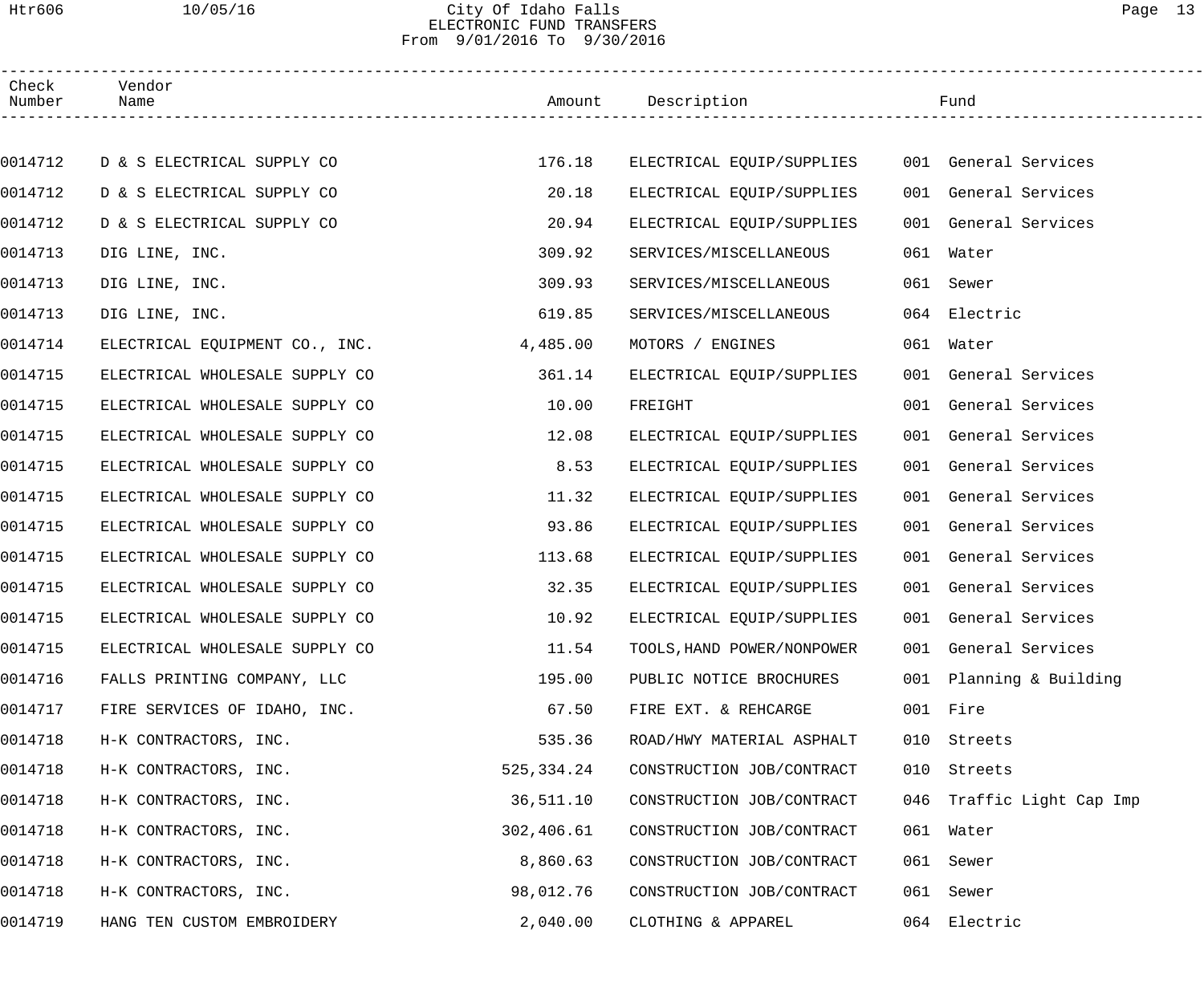## Htr606 10/05/16 City Of Idaho Falls Page 14 ELECTRONIC FUND TRANSFERS From 9/01/2016 To 9/30/2016

| Check<br>Number | Vendor<br>Name              |           | Amount Description                 | Fund             |  |
|-----------------|-----------------------------|-----------|------------------------------------|------------------|--|
|                 |                             |           |                                    |                  |  |
| 0014720         | HARRIS COMPUTER CORPORATION |           | 35,000.00 COMPUTERS, DP/WORD PROC. | 014 Merf         |  |
| 0014720         | HARRIS COMPUTER CORPORATION | 20,000.00 | COMPUTERS, DP/WORD PROC.           | 014 Merf         |  |
| 0014721         | HENRY SCHEIN, INC.          | 161.94    | AMBULANCE SUPPLIES                 | 063<br>Ambulance |  |
| 0014721         | HENRY SCHEIN, INC.          | 1,641.65  | AMBULANCE SUPPLIES                 | Ambulance<br>063 |  |
| 0014721         | HENRY SCHEIN, INC.          | 1,272.93  | AMBULANCE SUPPLIES                 | Ambulance<br>063 |  |
| 0014721         | HENRY SCHEIN, INC.          | 104.36    | AMBULANCE SUPPLIES                 | Ambulance<br>063 |  |
| 0014721         | HENRY SCHEIN, INC.          | 262.50    | AMBULANCE SUPPLIES                 | Ambulance<br>063 |  |
| 0014721         | HENRY SCHEIN, INC.          | 555.40    | AMBULANCE SUPPLIES                 | Ambulance<br>063 |  |
| 0014721         | HENRY SCHEIN, INC.          | 2,168.07  | AMBULANCE SUPPLIES                 | Ambulance<br>063 |  |
| 0014721         | HENRY SCHEIN, INC.          | 42.10     | AMBULANCE SUPPLIES                 | 063<br>Ambulance |  |
| 0014721         | HENRY SCHEIN, INC.          | 115.92    | AMBULANCE SUPPLIES                 | Ambulance<br>063 |  |
| 0014721         | HENRY SCHEIN, INC.          | 9.59      | AMBULANCE SUPPLIES                 | 063<br>Ambulance |  |
| 0014721         | HENRY SCHEIN, INC.          | 173.88    | AMBULANCE SUPPLIES                 | 063<br>Ambulance |  |
| 0014721         | HENRY SCHEIN, INC.          | 289.80    | AMBULANCE SUPPLIES                 | Ambulance<br>063 |  |
| 0014721         | HENRY SCHEIN, INC.          | 144.90    | AMBULANCE SUPPLIES                 | Ambulance<br>063 |  |
| 0014721         | HENRY SCHEIN, INC.          | 9.59      | AMBULANCE SUPPLIES                 | 063 Ambulance    |  |
| 0014721         | HENRY SCHEIN, INC.          | 1,123.36  | AMBULANCE SUPPLIES                 | 063 Ambulance    |  |
| 0014721         | HENRY SCHEIN, INC.          | 246.98    | AMBULANCE SUPPLIES                 | Ambulance<br>063 |  |
| 0014721         | HENRY SCHEIN, INC.          | 262.50    | AMBULANCE SUPPLIES                 | Ambulance<br>063 |  |
| 0014721         | HENRY SCHEIN, INC.          | 144.90    | AMBULANCE SUPPLIES                 | Ambulance<br>063 |  |
| 0014721         | HENRY SCHEIN, INC.          | 2,714.94  | AMBULANCE SUPPLIES                 | Ambulance<br>063 |  |
| 0014721         | HENRY SCHEIN, INC.          | 37.99     | AMBULANCE SUPPLIES                 | Ambulance<br>063 |  |
| 0014721         | HENRY SCHEIN, INC.          | 332.15    | AMBULANCE SUPPLIES                 | Ambulance<br>063 |  |
| 0014721         | HENRY SCHEIN, INC.          | 7,505.34  | AMBULANCE SUPPLIES                 | Ambulance<br>063 |  |
| 0014721         | HENRY SCHEIN, INC.          | 22.71     | AMBULANCE SUPPLIES                 | Ambulance<br>063 |  |
| 0014721         | HENRY SCHEIN, INC.          | 695.10    | AMBULANCE SUPPLIES                 | Ambulance<br>063 |  |
|                 |                             |           |                                    |                  |  |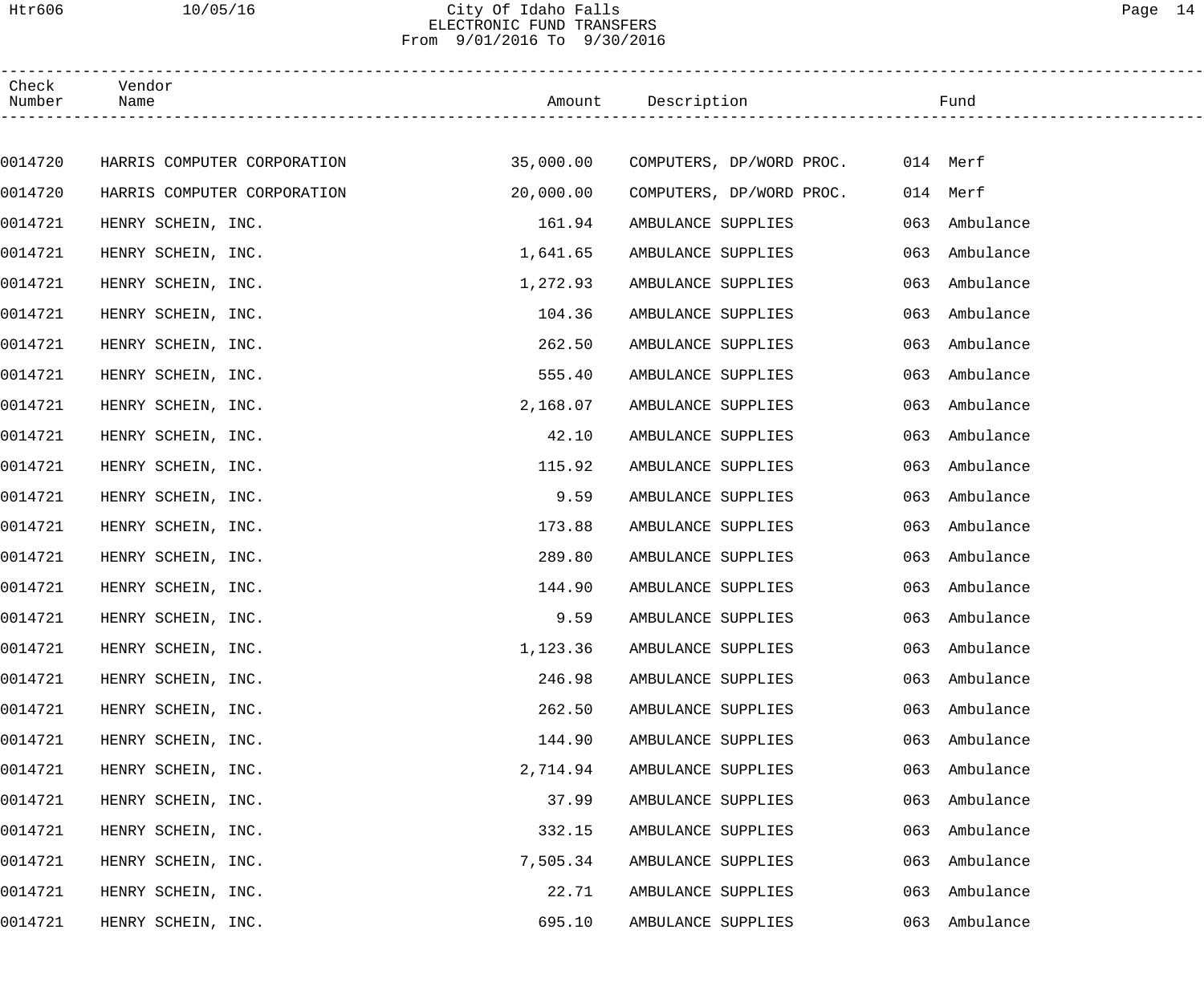### Htr606 10/05/16 City Of Idaho Falls Page 15 ELECTRONIC FUND TRANSFERS From 9/01/2016 To 9/30/2016

| Check<br>Number | Vendor<br>Name                    |           | Amount Description        |     | Fund                 |  |
|-----------------|-----------------------------------|-----------|---------------------------|-----|----------------------|--|
|                 |                                   |           |                           |     |                      |  |
| 0014721         | HENRY SCHEIN, INC.                | 647.41    | AMBULANCE SUPPLIES        |     | 063 Ambulance        |  |
| 0014721         | HENRY SCHEIN, INC.                | 208.72    | AMBULANCE SUPPLIES        |     | 063 Ambulance        |  |
| 0014721         | HENRY SCHEIN, INC.                | .74       | AMBULANCE SUPPLIES        | 063 | Ambulance            |  |
| 0014721         | HENRY SCHEIN, INC.                | 2,484.79  | AMBULANCE SUPPLIES        |     | 063 Ambulance        |  |
| 0014722         | IDAHO BUSINESS SYSTEMS, INC.      | 664.41    | MAINTENANCE CONTRACT-EQ   |     | 001 Treasurer        |  |
| 0014722         | IDAHO BUSINESS SYSTEMS, INC.      | 126.00    | OFFICE SUPPLIES, GENERAL  |     | 001 Finance          |  |
| 0014722         | IDAHO BUSINESS SYSTEMS, INC.      | 69.00     | FLAGS, BANNERS, ACCESS.   |     | 001 Finance          |  |
| 0014722         | IDAHO BUSINESS SYSTEMS, INC.      | 1,358.00  | OFFICE MACHINES & ACCESS. |     | 001 Finance          |  |
| 0014723         | INDUSTRIAL HOSE & FITTINGS INC    | 393.04    | NEW HOSES FOR COMPRESSER  |     | 001 Parks            |  |
| 0014723         | INDUSTRIAL HOSE & FITTINGS INC    | 12.84     | EQ REPAIR AND MAINT       |     | 001 General Services |  |
| 0014724         | INTERMOUNTAIN LOCK & SECURITY     | 132.80    | HARDWARE MISCELLANEOUS    |     | 001 General Services |  |
| 0014724         | INTERMOUNTAIN LOCK & SECURITY     | 228.50    | HARDWARE MISCELLANEOUS    |     | 001 General Services |  |
| 0014725         | JACK'S TIRE & OIL, INC.           | 118.00    | VEHICLE AND EQUIP. MAINT. |     | 001 General Services |  |
| 0014725         | JACK'S TIRE & OIL, INC.           | 388.00    | EO REPAIR AND MAINT       |     | 001 General Services |  |
| 0014725         | JACK'S TIRE & OIL, INC.           | 35.00     | VEHICLE AND EQUIP. MAINT. |     | 001 General Services |  |
| 0014725         | JACK'S TIRE & OIL, INC.           | 814.59    | EQ REPAIR AND MAINT       |     | 001 General Services |  |
| 0014725         | JACK'S TIRE & OIL, INC.           | 70.00     | VEHICLE AND EQUIP. MAINT. |     | 001 General Services |  |
| 0014725         | JACK'S TIRE & OIL, INC.           | 2,442.56  | EQ REPAIR AND MAINT       |     | 001 General Services |  |
| 0014725         | JACK'S TIRE & OIL, INC.           | 663.50    | EQ REPAIR AND MAINT       |     | 001 General Services |  |
| 0014725         | JACK'S TIRE & OIL, INC.           | 344.04    | EQ REPAIR AND MAINT       |     | 001 General Services |  |
| 0014725         | JACK'S TIRE & OIL, INC.           | 287.71    | VEHICLE AND EQUIP. MAINT. |     | 001 General Services |  |
| 0014725         | JACK'S TIRE & OIL, INC.           | 320.19    | VEHICLE AND EQUIP. MAINT. |     | 001 General Services |  |
| 0014726         | JOHNSTONE SUPPLY, IDAHO FALLS DBA | 395.55    | ACTUATOR 2, ITEM #M8185D1 |     | 064 Electric         |  |
| 0014727         | K/M SERVICE COMPANY               | 37,500.00 | CONSTRUCTION JOB/CONTRACT |     | 064 Electric         |  |
| 0014727         | K/M SERVICE COMPANY               | 1,849.00  | CONSTRUCTION JOB/CONTRACT |     | 064 Electric         |  |
| 0014727         | K/M SERVICE COMPANY               | 632.50    | CONSTRUCTION JOB/CONTRACT |     | 064 Electric         |  |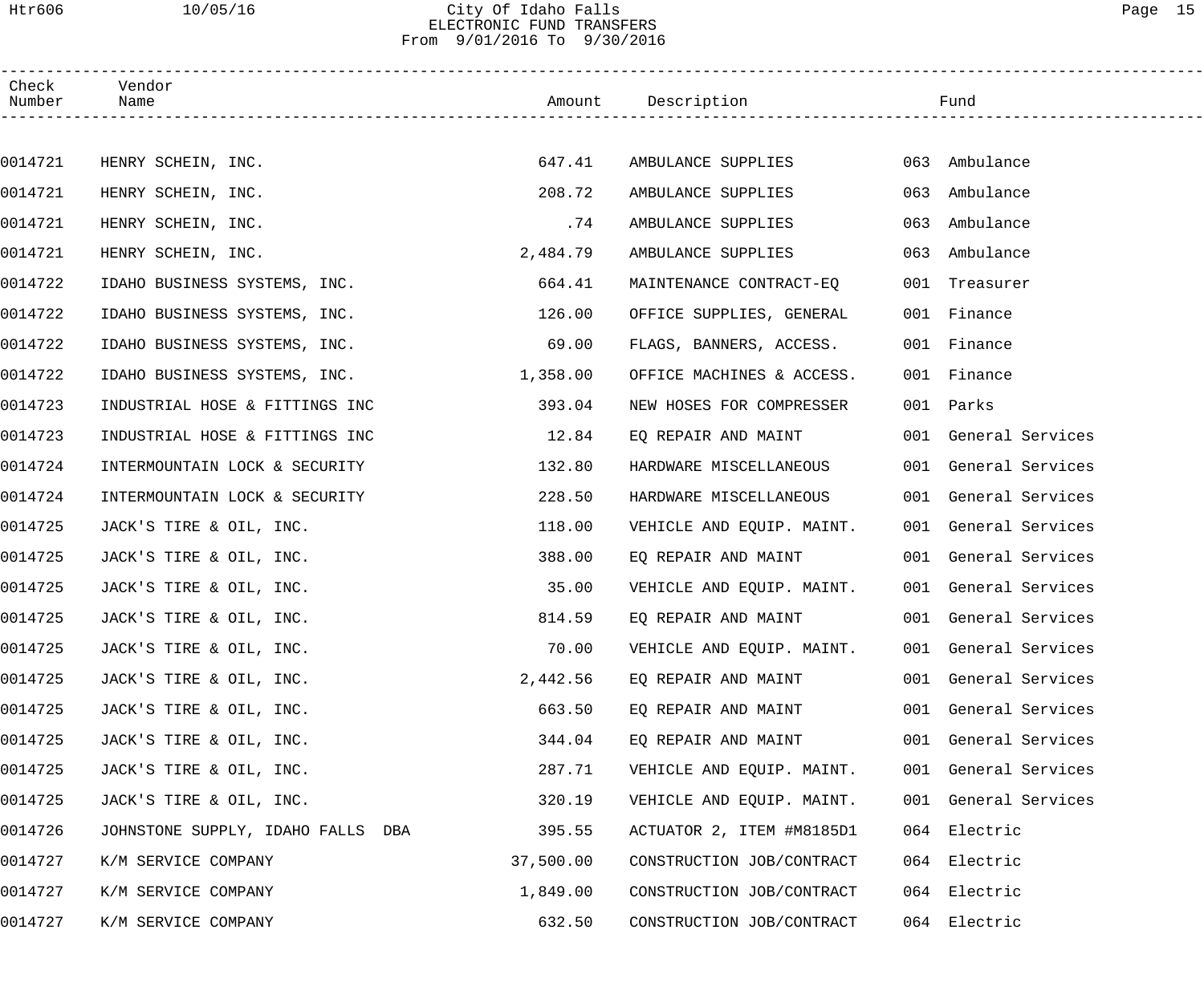### Htr606 10/05/16 City Of Idaho Falls Page 16 ELECTRONIC FUND TRANSFERS From 9/01/2016 To 9/30/2016

| Check<br>Number | Vendor<br>Name                     |          | Amount Description        |     | Fund                 |  |
|-----------------|------------------------------------|----------|---------------------------|-----|----------------------|--|
|                 |                                    |          |                           |     |                      |  |
| 0014728         | KENYON REFRIGERATION, LLC          | 15.00    | APPLIANCES                |     | 001 General Services |  |
| 0014728         | KENYON REFRIGERATION, LLC          | 190.00   | APPLIANCES                |     | 001 General Services |  |
| 0014729         | LASER XPRESS                       | 150.00   | HPLASERJET P3015X BLACK T | 001 | Treasurer            |  |
| 0014730         | LEONARD PETROLEUM EQUIP, INC.      | 183.51   | GARAGE SHOP SUPPLIES      |     | 001 General Services |  |
| 0014730         | LEONARD PETROLEUM EQUIP, INC.      | 91.51    | GARAGE SHOP SUPPLIES      |     | 001 General Services |  |
| 0014731         | MACHINERY WEST/BOISE RIGGING       | 275.38   | HARDWARE MISCELLANEOUS    |     | 064 Electric         |  |
| 0014732         | MATERIALS TESTING & INSPECTION     | 266.80   | PROFESSIONAL/PERSONAL SRV |     | 001 Fire             |  |
| 0014733         | METROQUIP, INC.                    | 28.62    | EQ REPAIR AND MAINT       | 001 |                      |  |
| 0014733         | METROQUIP, INC.                    | 76.26    | EQ REPAIR AND MAINT       |     | 001 General Services |  |
| 0014733         | METROQUIP, INC.                    | 14.79    | FREIGHT                   |     | 001 General Services |  |
| 0014734         | MISKIN'S PROFESSIONAL CLEANING LLC | 3,517.00 | PROFESSIONAL/PERSONAL SRV |     | 064 Electric         |  |
| 0014735         | PORTER'S OFFICE PRODUCTS           | 208.20   | OFFICE SUPPLIES, GENERAL  |     | 001 Mayor            |  |
| 0014735         | PORTER'S OFFICE PRODUCTS           | 21.40    | BATTERY, EVEREADY, GOLD A |     | 001 City Attorney    |  |
| 0014735         | PORTER'S OFFICE PRODUCTS           | 16.30    | TAPE, COR, WITE-OUT, BCA  |     | 001 City Attorney    |  |
| 0014735         | PORTER'S OFFICE PRODUCTS           | 3.30     | HIGHLIGHTER, PEN, FLYL    |     | 001 City Attorney    |  |
| 0014735         | PORTER'S OFFICE PRODUCTS           | 9.90     | MARKER, SHARPIE NEON FN 5 |     | 001 City Attorney    |  |
| 0014735         | PORTER'S OFFICE PRODUCTS           | 26.34    | PEN, GEL, RTR, SARASA, ME |     | 001 City Attorney    |  |
| 0014735         | PORTER'S OFFICE PRODUCTS           | 32.64    | PEN, RB, VSNELT, FN RED   |     | 001 City Attorney    |  |
| 0014735         | PORTER'S OFFICE PRODUCTS           | 36.44    | PEN, GEL, RTR, G2, G23, U |     | 001 City Attorney    |  |
| 0014735         | PORTER'S OFFICE PRODUCTS           | 5.70     | STAPLES, STD, SPDPT, SF4  |     | 001 City Attorney    |  |
| 0014735         | PORTER'S OFFICE PRODUCTS           | 105.46   | FOOTREST, ULTIMATE, BLK   |     | 001 City Attorney    |  |
| 0014735         | PORTER'S OFFICE PRODUCTS           | 2.46     | HIGHLIGHTER, LIQ, PEN, FL |     | 001 City Attorney    |  |
| 0014735         | PORTER'S OFFICE PRODUCTS           | 282.22   | OFFICE SUPPLIES PER INV 6 |     | 061 Water            |  |
| 0014735         | PORTER'S OFFICE PRODUCTS           | 249.98   | OFFICE CHAIR AND CHAIRMAT | 010 | Streets              |  |
| 0014735         | PORTER'S OFFICE PRODUCTS           | 80.29    | OFFICE SUPPLIES           | 010 | Streets              |  |
| 0014735         | PORTER'S OFFICE PRODUCTS           | 161.04   | TONER CARTRIDGE PKG #MLTP |     | 001 General Services |  |
|                 |                                    |          |                           |     |                      |  |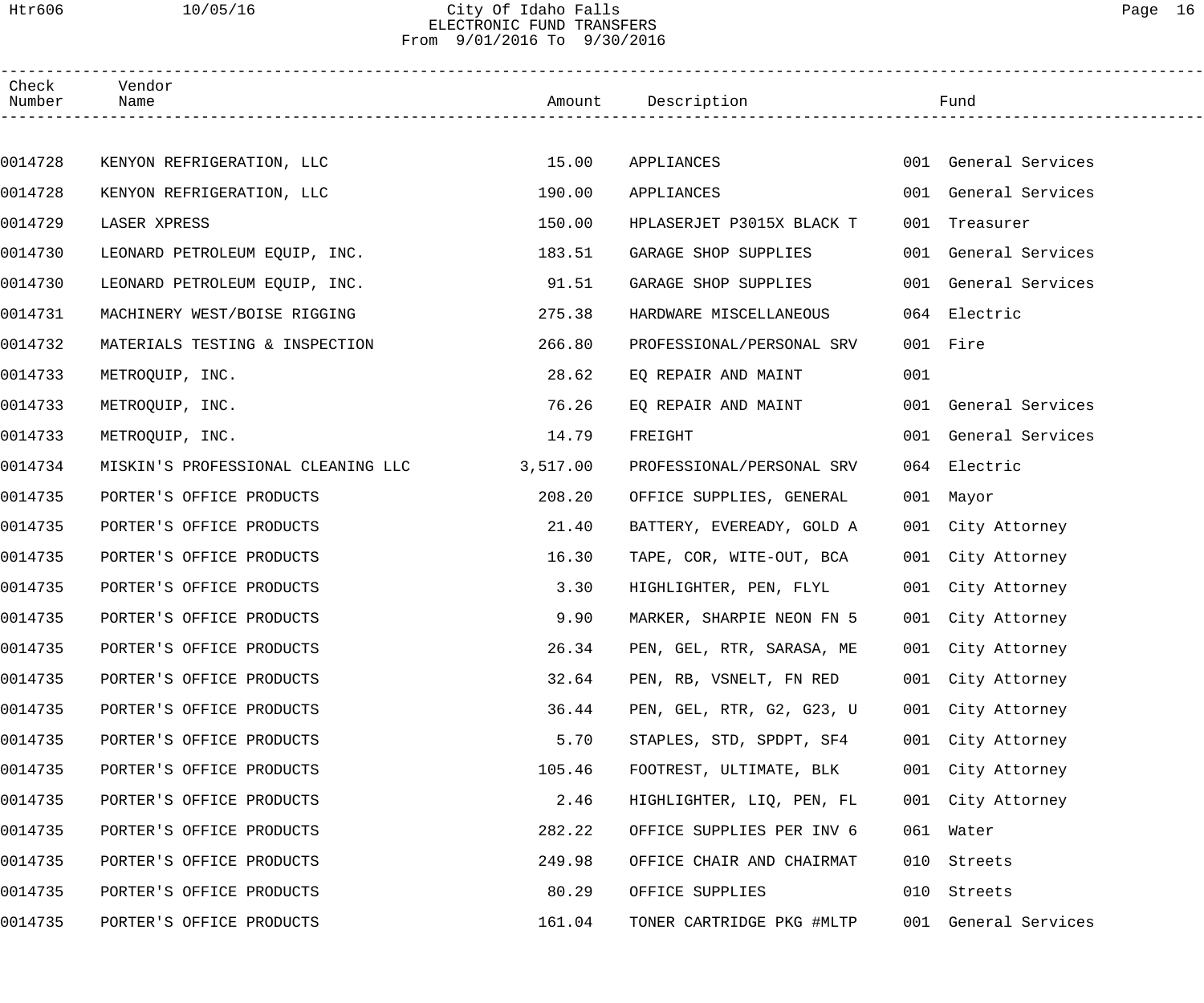### Htr606 10/05/16 City Of Idaho Falls Page 17 ELECTRONIC FUND TRANSFERS From 9/01/2016 To 9/30/2016

| Check<br>Number | Vendor<br>Name               |          | Amount Description             |     | Fund                         |  |
|-----------------|------------------------------|----------|--------------------------------|-----|------------------------------|--|
|                 |                              |          |                                |     |                              |  |
| 0014735         | PORTER'S OFFICE PRODUCTS     | 199.99   | OFFICE CHAIR <b>Example 20</b> |     | 062 Sanitation               |  |
| 0014735         | PORTER'S OFFICE PRODUCTS     | 1.23     | MISSING PEN FROM 617284-0      | 061 | Water                        |  |
| 0014735         | PORTER'S OFFICE PRODUCTS     | 27.92    | POST-IT NOTES                  | 010 | Streets                      |  |
| 0014735         | PORTER'S OFFICE PRODUCTS     | 1.30     | BINDER CLIPS                   | 010 | Streets                      |  |
| 0014735         | PORTER'S OFFICE PRODUCTS     | 157.44   | FURNITURE                      |     | 001 General Services         |  |
| 0014735         | PORTER'S OFFICE PRODUCTS     | 175.97   | FURNITURE                      |     | 001 General Services         |  |
| 0014735         | PORTER'S OFFICE PRODUCTS     | 157.74   | PAPER                          |     | 001 Public Works Engineering |  |
| 0014735         | PORTER'S OFFICE PRODUCTS     | 35.98    | OFFICE SUPPLIES, GENERAL       |     | 001 Treasurer                |  |
| 0014735         | PORTER'S OFFICE PRODUCTS     | 79.80    | SMALL WHITE BOARDS             |     | 011 Recreation               |  |
| 0014735         | PORTER'S OFFICE PRODUCTS     | 138.90   | 1 CASE OF TERRA GREEN PAP      |     | 001 Public Works Engineering |  |
| 0014735         | PORTER'S OFFICE PRODUCTS     | 105.65   | SPECIAL SUPPLIES FOR FINA      |     | 001 Finance                  |  |
| 0014735         | PORTER'S OFFICE PRODUCTS     | 2,288.38 | FURNITURE                      |     | 001 Human Resources          |  |
| 0014736         | ROCKY MOUNTAIN TURF & IND.   | 2,000.40 | EQ REPAIR AND MAINT            |     | 001 General Services         |  |
| 0014736         | ROCKY MOUNTAIN TURF & IND.   | 79.65    | FREIGHT                        |     | 001 General Services         |  |
| 0014737         | SCHOW'S TRUCK CENTER         | 998.00   | EQ REPAIR AND MAINT            |     | 001 General Services         |  |
| 0014737         | SCHOW'S TRUCK CENTER         | 28.00    | FREIGHT                        |     | 001 General Services         |  |
| 0014738         | SNAKE RIVER AUTO GLASS       | 20.00    | VEHICLE AND EQUIP. MAINT.      |     | 001 General Services         |  |
| 0014738         | SNAKE RIVER AUTO GLASS       | 170.00   | VEHICLE AND EQUIP. MAINT.      |     | 001 General Services         |  |
| 0014739         | SNAKE RIVER PRINTING COMPANY | 84.00    | 4/4 5.8X11 OTY 100             |     | 001 Police                   |  |
| 0014740         | SNAKE RIVER RAPID WASH       | 1,194.53 | VEHICLE AND EQUIP. MAINT.      |     | 001 General Services         |  |
| 0014741         | STAN'S PAINT CLINIC, INC.    | 62.36    | PAINTING-EQUIP & PRODUCTS      |     | 001 General Services         |  |
| 0014741         | STAN'S PAINT CLINIC, INC.    | 354.39   | PAINTING-EQUIP & PRODUCTS      |     | 001 General Services         |  |
| 0014741         | STAN'S PAINT CLINIC, INC.    | 25.83    | PAINTING-EQUIP & PRODUCTS      |     | 001 General Services         |  |
| 0014741         | STAN'S PAINT CLINIC, INC.    | 1,238.19 | PAINTING-EQUIP & PRODUCTS      |     | 001 General Services         |  |
| 0014742         | T AND T LAWN SERVICES, LLC   | 1,685.44 | SERVICES/MISCELLANEOUS         |     | 012 Library                  |  |
| 0014743         | TACOMA SCREW PRODUCTS, INC.  | 1.74     | GARAGE SHOP SUPPLIES           |     | 001 General Services         |  |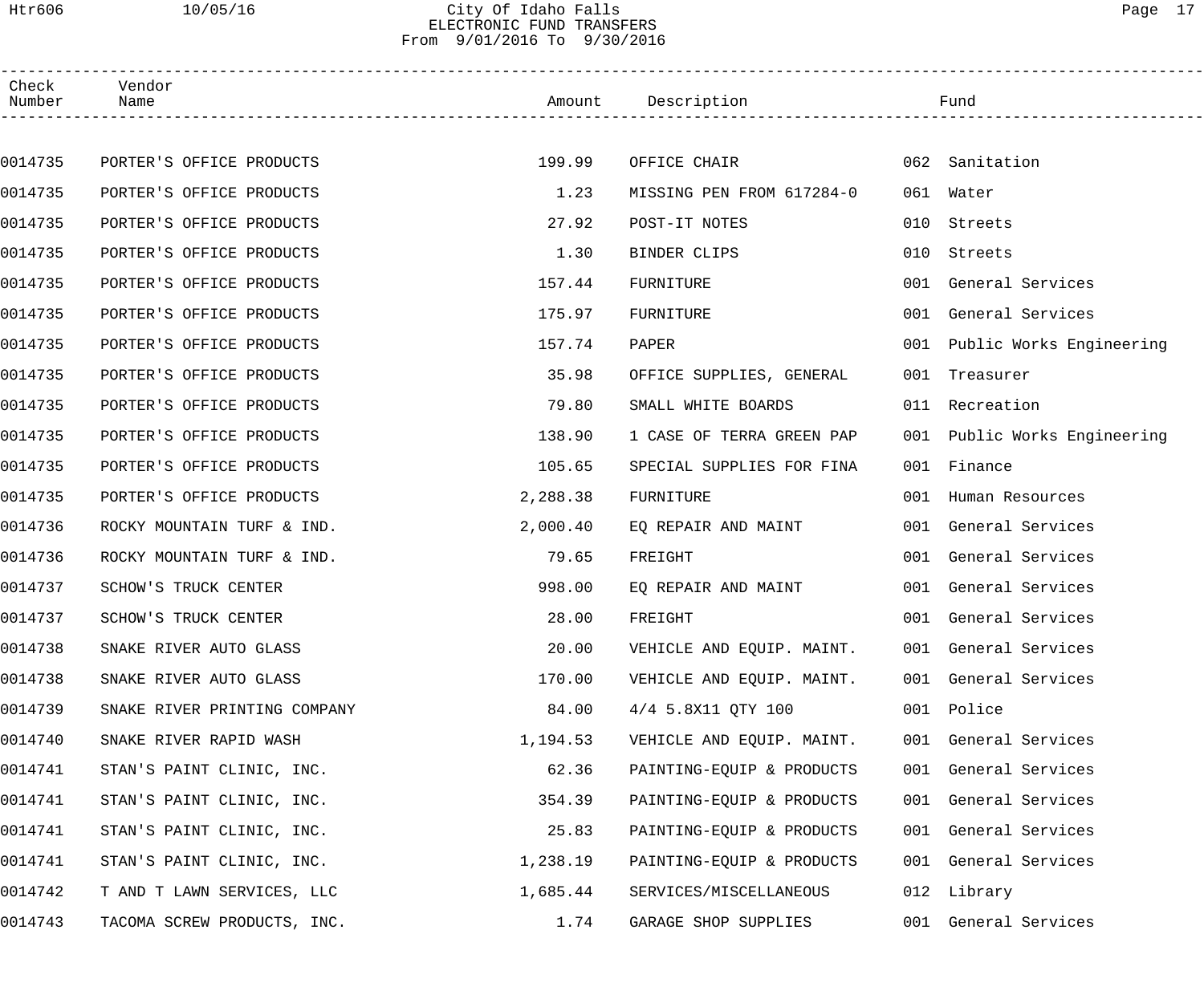### Htr606 10/05/16 City Of Idaho Falls Page 18 ELECTRONIC FUND TRANSFERS From 9/01/2016 To 9/30/2016

| Check<br>Number | Vendor<br>Name                 |             | Amount Description        | Fund                    |  |
|-----------------|--------------------------------|-------------|---------------------------|-------------------------|--|
|                 |                                |             |                           |                         |  |
| 0014743         | TACOMA SCREW PRODUCTS, INC.    | 1.74        | GARAGE SHOP SUPPLIES      | 001 General Services    |  |
| 0014743         | TACOMA SCREW PRODUCTS, INC.    | .74         | EQ REPAIR AND MAINT       | 001 General Services    |  |
| 0014743         | TACOMA SCREW PRODUCTS, INC.    | 1.06        | TAPPING SCREWS 2"         | 001 Parks               |  |
| 0014744         | TETON COMMUNICATIONS, INC.     | 11,685.00   | VEHICLE AND EQUIP. MAINT. | 001 General Services    |  |
| 0014744         | TETON COMMUNICATIONS, INC.     | 1,552.50    | VEHICLE AND EQUIP. MAINT. | 001 General Services    |  |
| 0014744         | TETON COMMUNICATIONS, INC.     | 112.50      | VEHICLE AND EQUIP. MAINT. | 001 General Services    |  |
| 0014744         | TETON COMMUNICATIONS, INC.     | 3,172.50    | VEHICLE AND EQUIP. MAINT. | 001 General Services    |  |
| 0014744         | TETON COMMUNICATIONS, INC.     | 3,172.50    | VEHICLE AND EQUIP. MAINT. | 001 General Services    |  |
| 0014744         | TETON COMMUNICATIONS, INC.     | 3,172.50    | VEHICLE AND EQUIP. MAINT. | 001 General Services    |  |
| 0014744         | TETON COMMUNICATIONS, INC.     | 3,172.50    | VEHICLE AND EQUIP. MAINT. | 001 General Services    |  |
| 0014744         | TETON COMMUNICATIONS, INC.     | 112.50      | VEHICLE AND EQUIP. MAINT. | 001 General Services    |  |
| 0014744         | TETON COMMUNICATIONS, INC.     | 112.50      | VEHICLE AND EQUIP. MAINT. | 001 General Services    |  |
| 0014744         | TETON COMMUNICATIONS, INC.     | 112.50      | VEHICLE AND EQUIP. MAINT. | 001 General Services    |  |
| 0014744         | TETON COMMUNICATIONS, INC.     | 1,552.50    | VEHICLE AND EQUIP. MAINT. | 001 General Services    |  |
| 0014744         | TETON COMMUNICATIONS, INC.     | 1,552.50    | VEHICLE AND EQUIP. MAINT. | 001 General Services    |  |
| 0014744         | TETON COMMUNICATIONS, INC.     | 1,552.50    | VEHICLE AND EQUIP. MAINT. | 001 General Services    |  |
| 0014744         | TETON COMMUNICATIONS, INC.     | $1,255.00-$ | VEHICLE AND EQUIP. MAINT. | 001 General Services    |  |
| 0014745         | TMC CONTRACTORS                | 756.00      | ROAD/HWY MATERIAL ASPHALT | 010 Streets             |  |
| 0014746         | TYNDALE COMPANY, INC.          | 286.40      | CLOTHING & APPAREL        | 064 Electric            |  |
| 0014747         | WHEELER ELECTRIC, INC.         | 160.00      | ELEC/IF POWER             | 064 Electric            |  |
| 0014748         | 3H CONSTRUCTION, LLC           | 850.00      | AQUATIC/WATER PRODUCTS    | 064 Electric            |  |
| 0014748         | 3H CONSTRUCTION, LLC           | 151,265.65  | CONSTRUCTION JOB/CONTRACT | 064 Electric            |  |
| 0014749         | ACTION COLLECTION SERVICE, INC | 8,765.45    | SERVICES/MISCELLANEOUS    | 001 Treasurer           |  |
| 0014750         | ALIAH DVM, RHONDA              | 300.08      | VET CONSULTING/TREATMENT  | 001 Parks               |  |
| 0014750         | ALIAH DVM, RHONDA              | 3,150.00    | VET CONSULTING/TREATMENT  | Parks<br>001            |  |
| 0014751         | ARNOLD MACHINERY CO., INC.     | 865.20      | EQ REPAIR AND MAINT       | General Services<br>001 |  |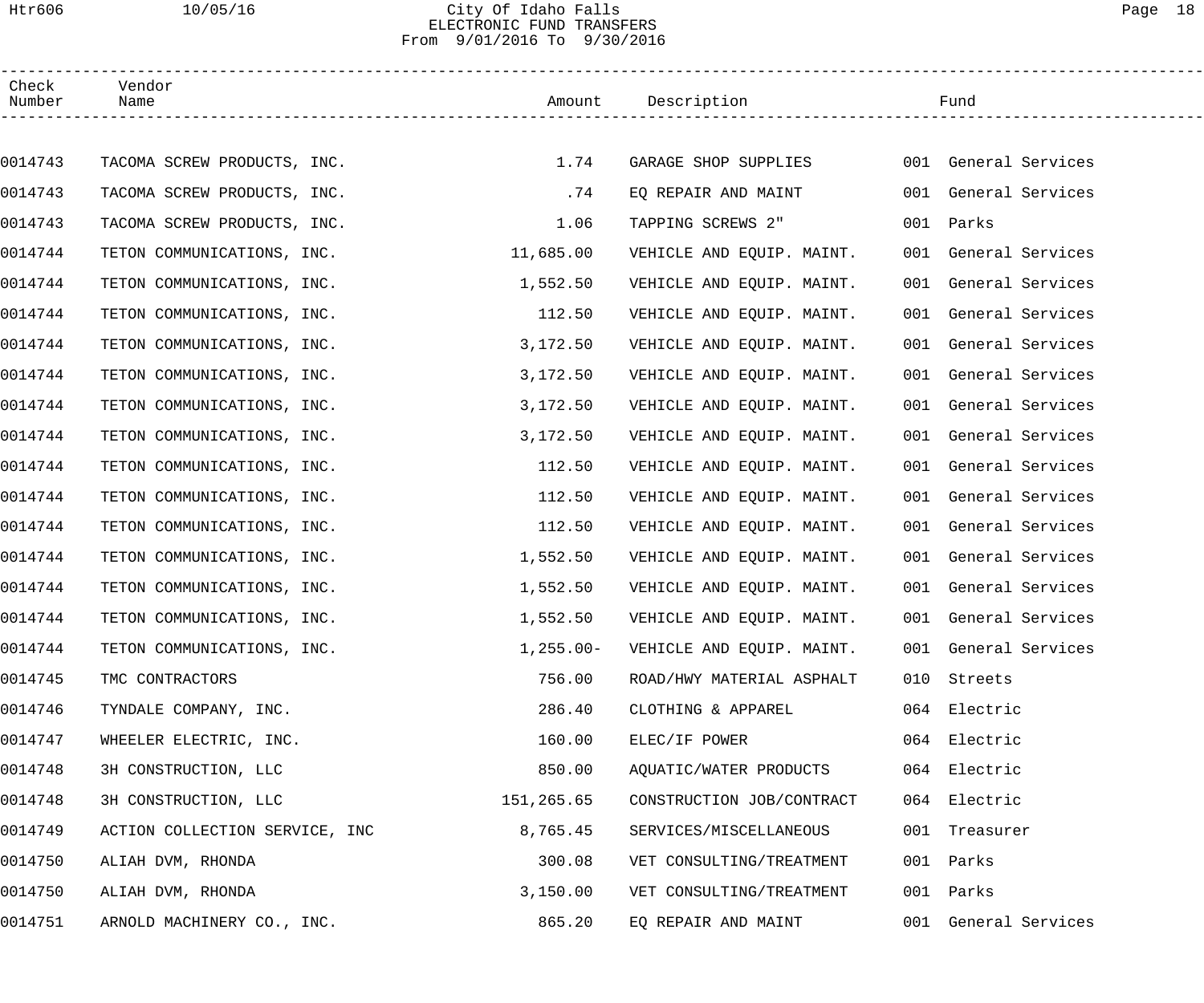### Htr606 10/05/16 City Of Idaho Falls Page 19 ELECTRONIC FUND TRANSFERS From 9/01/2016 To 9/30/2016

| Check<br>Number | Vendor<br>Name                 |           | Amount Description         |     | Fund                 |  |
|-----------------|--------------------------------|-----------|----------------------------|-----|----------------------|--|
|                 |                                |           |                            |     |                      |  |
| 0014751         | ARNOLD MACHINERY CO., INC.     | 128.20    | EQ REPAIR AND MAINT        |     | 001 General Services |  |
| 0014752         | B'S PORTABLE TOILETS           | 61.54     | SERVICES/MISCELLANEOUS     |     | 018 Golf Courses     |  |
| 0014752         | B'S PORTABLE TOILETS           | 123.08    | SERVICES/MISCELLANEOUS     | 018 | Golf Courses         |  |
| 0014753         | BUG COMPANY, THE               | 22.75     | FEED/BEDDING (ANIMALS)     | 001 | Parks                |  |
| 0014753         | BUG COMPANY, THE               | 31.37     | FREIGHT                    |     | 001 Parks            |  |
| 0014753         | BUG COMPANY, THE               | 22.75     | FEED/BEDDING (ANIMALS)     | 001 | Parks                |  |
| 0014753         | BUG COMPANY, THE               | 31.37     | FREIGHT                    |     | 001 Parks            |  |
| 0014754         | CAP, LLC                       | 4,517.00  | CONCRETE                   |     | 010 Streets          |  |
| 0014754         | CAP, LLC                       | 9,780.50  | CONCRETE                   | 010 | Streets              |  |
| 0014755         | CONRAD & BISCHOFF, INC.        | 254.00    | FUEL AND ADDITIVES         |     | 001 Parks            |  |
| 0014756         | DAVIES AQUA-CHEM SUPPLY CO.    | 6, 216.41 | GASES / TREATMENTS         |     | 011 Recreation       |  |
| 0014756         | DAVIES AQUA-CHEM SUPPLY CO.    | 1,390.68  | GASES / TREATMENTS         |     | 011 Recreation       |  |
| 0014756         | DAVIES AQUA-CHEM SUPPLY CO.    | 1,579.96  | SERVICES/MISCELLANEOUS     |     | 011 Recreation       |  |
| 0014757         | ELECTRICAL WHOLESALE SUPPLY CO | 65.05     | ELECTRICAL EQUIP/SUPPLIES  |     | 001 General Services |  |
| 0014757         | ELECTRICAL WHOLESALE SUPPLY CO | 29.77     | ELECTRICAL EQUIP/SUPPLIES  |     | 001 General Services |  |
| 0014757         | ELECTRICAL WHOLESALE SUPPLY CO | 18.81     | ELECTRICAL EQUIP/SUPPLIES  |     | 001 General Services |  |
| 0014757         | ELECTRICAL WHOLESALE SUPPLY CO | 16.39     | TOOLS, HAND POWER/NONPOWER |     | 001 General Services |  |
| 0014757         | ELECTRICAL WHOLESALE SUPPLY CO | 16.63     | ELECTRICAL EQUIP/SUPPLIES  |     | 001 General Services |  |
| 0014757         | ELECTRICAL WHOLESALE SUPPLY CO | 56.14     | ELECTRICAL EQUIP/SUPPLIES  |     | 001 General Services |  |
| 0014757         | ELECTRICAL WHOLESALE SUPPLY CO | 19.86     | SAFETY EQUIPMENT           |     | 001 General Services |  |
| 0014757         | ELECTRICAL WHOLESALE SUPPLY CO | 112.30    | ELEC/IF POWER              |     | 064 Electric         |  |
| 0014758         | FIRE SERVICES OF IDAHO, INC.   | 72.00     | FIRE PROTECT EQ/SUP/MAINT  |     | 001 General Services |  |
| 0014758         | FIRE SERVICES OF IDAHO, INC.   | 19.50     | FIRE PROTECT EQ/SUP/MAINT  |     | 001 General Services |  |
| 0014758         | FIRE SERVICES OF IDAHO, INC.   | 1.95      | FIRE PROTECT EQ/SUP/MAINT  |     | 001 General Services |  |
| 0014758         | FIRE SERVICES OF IDAHO, INC.   | 1.95      | FIRE PROTECT EQ/SUP/MAINT  |     | 001 General Services |  |
| 0014758         | FIRE SERVICES OF IDAHO, INC.   | 3.90      | FIRE PROTECT EQ/SUP/MAINT  |     | 001 General Services |  |
|                 |                                |           |                            |     |                      |  |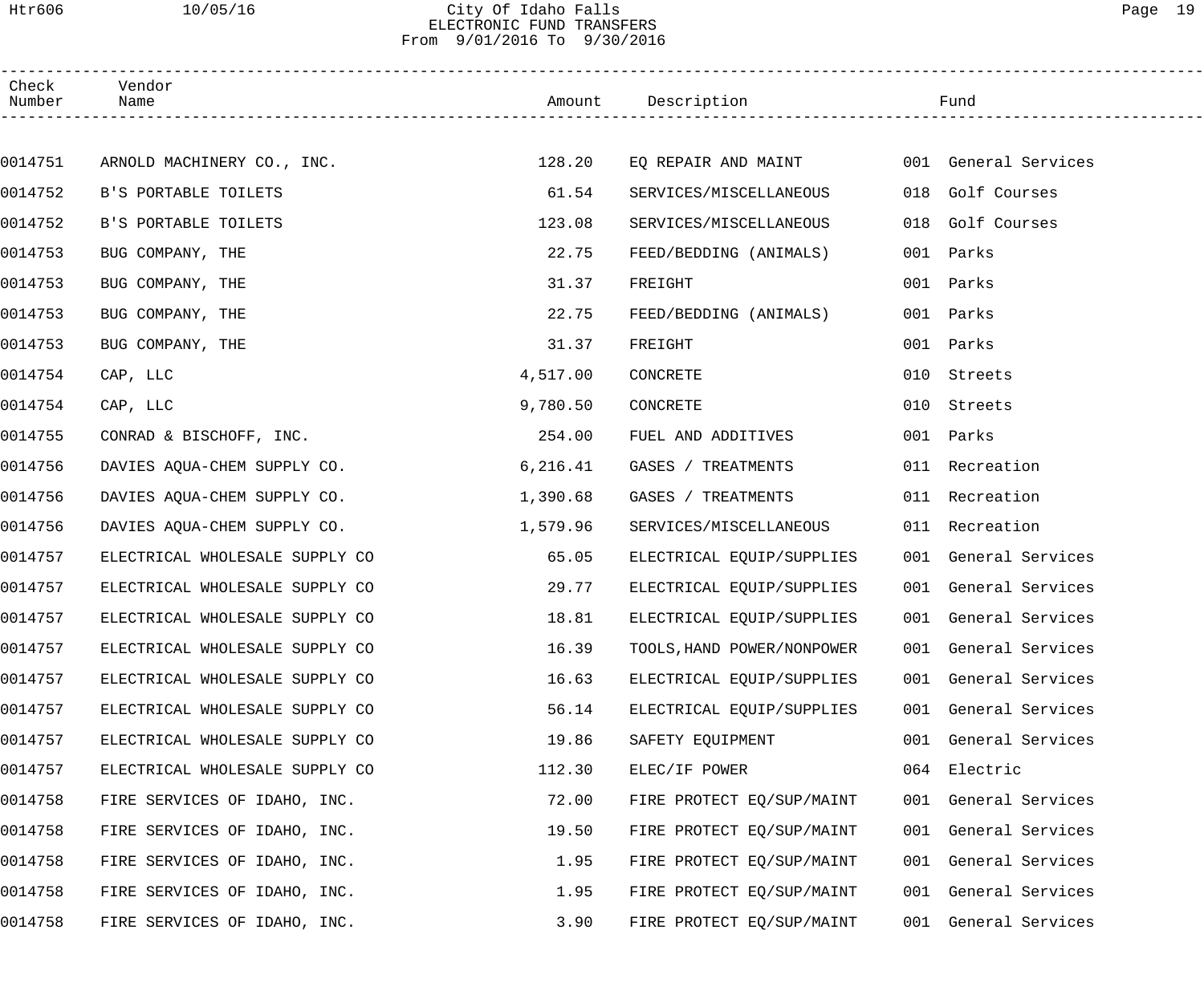### Htr606 10/05/16 City Of Idaho Falls Page 20 ELECTRONIC FUND TRANSFERS From 9/01/2016 To 9/30/2016

| Check<br>Number | Vendor<br>Name                 |           | Amount Description        | Fund                  |  |
|-----------------|--------------------------------|-----------|---------------------------|-----------------------|--|
|                 |                                |           |                           |                       |  |
| 0014758         | FIRE SERVICES OF IDAHO, INC.   | 25.95     | FIRE PROTECT EQ/SUP/MAINT | 001 General Services  |  |
| 0014758         | FIRE SERVICES OF IDAHO, INC.   | 11.70     | FIRE PROTECT EQ/SUP/MAINT | 001 General Services  |  |
| 0014758         | FIRE SERVICES OF IDAHO, INC.   | 10.00     | FIRE PROTECT EQ/SUP/MAINT | 001 General Services  |  |
| 0014758         | FIRE SERVICES OF IDAHO, INC.   | 59.70     | FIRE PROTECT EQ/SUP/MAINT | 001 General Services  |  |
| 0014758         | FIRE SERVICES OF IDAHO, INC.   | 5.85      | FIRE PROTECT EQ/SUP/MAINT | 001 General Services  |  |
| 0014758         | FIRE SERVICES OF IDAHO, INC.   | 3.90      | FIRE PROTECT EQ/SUP/MAINT | 001 General Services  |  |
| 0014758         | FIRE SERVICES OF IDAHO, INC.   | 25.95     | FIRE PROTECT EQ/SUP/MAINT | 001 General Services  |  |
| 0014759         | FREIGHTLINER OF IDAHO          | 910.27    | EQ REPAIR AND MAINT       | 001 General Services  |  |
| 0014759         | FREIGHTLINER OF IDAHO          | 504.36    | EQ REPAIR AND MAINT       | 001 General Services  |  |
| 0014759         | FREIGHTLINER OF IDAHO          | 557.23    | EQ REPAIR AND MAINT       | 001 General Services  |  |
| 0014759         | FREIGHTLINER OF IDAHO          | 576.93    | EQ REPAIR AND MAINT       | 001 General Services  |  |
| 0014759         | FREIGHTLINER OF IDAHO          | 169.83    | EQ REPAIR AND MAINT       | 001 General Services  |  |
| 0014759         | FREIGHTLINER OF IDAHO          | 18.00     | EQ REPAIR AND MAINT       | 001 General Services  |  |
| 0014759         | FREIGHTLINER OF IDAHO          | $107.57-$ | EQ REPAIR AND MAINT       | 001 General Services  |  |
| 0014759         | FREIGHTLINER OF IDAHO          | $93.10 -$ | EQ REPAIR AND MAINT       | 001 General Services  |  |
| 0014759         | FREIGHTLINER OF IDAHO          | $93.10 -$ | EQ REPAIR AND MAINT       | 001 General Services  |  |
| 0014760         | H-K CONTRACTORS, INC.          | 631.55    | ROAD/HWY MATERIAL ASPHALT | 010 Streets           |  |
| 0014760         | H-K CONTRACTORS, INC.          | 312.85    | ROAD/HWY MATERIAL ASPHALT | 010 Streets           |  |
| 0014761         | INDUSTRIAL HOSE & FITTINGS INC | 36.13     | EQ REPAIR AND MAINT       | 001 General Services  |  |
| 0014761         | INDUSTRIAL HOSE & FITTINGS INC | 19.86     | WASTE WATER TREATMENT     | 061 Sewer             |  |
| 0014761         | INDUSTRIAL HOSE & FITTINGS INC | 59.38     | WASTE WATER TREATMENT     | 061 Sewer             |  |
| 0014761         | INDUSTRIAL HOSE & FITTINGS INC | 22.33     | EQ REPAIR AND MAINT       | 001 General Services  |  |
| 0014761         | INDUSTRIAL HOSE & FITTINGS INC | 11.66     | FREIGHT                   | 001 General Services  |  |
| 0014761         | INDUSTRIAL HOSE & FITTINGS INC | 1,219.08  | WASTE WATER TREATMENT     | 061 Sewer             |  |
| 0014761         | INDUSTRIAL HOSE & FITTINGS INC | 4.05      | WASTE WATER TREATMENT     | 061<br>Sewer          |  |
| 0014762         | INTERMOUNTAIN CLAIMS, INC.     | 20,941.81 | ACCT RFND 9/6-9/18/16     | Self-Insurance<br>019 |  |
|                 |                                |           |                           |                       |  |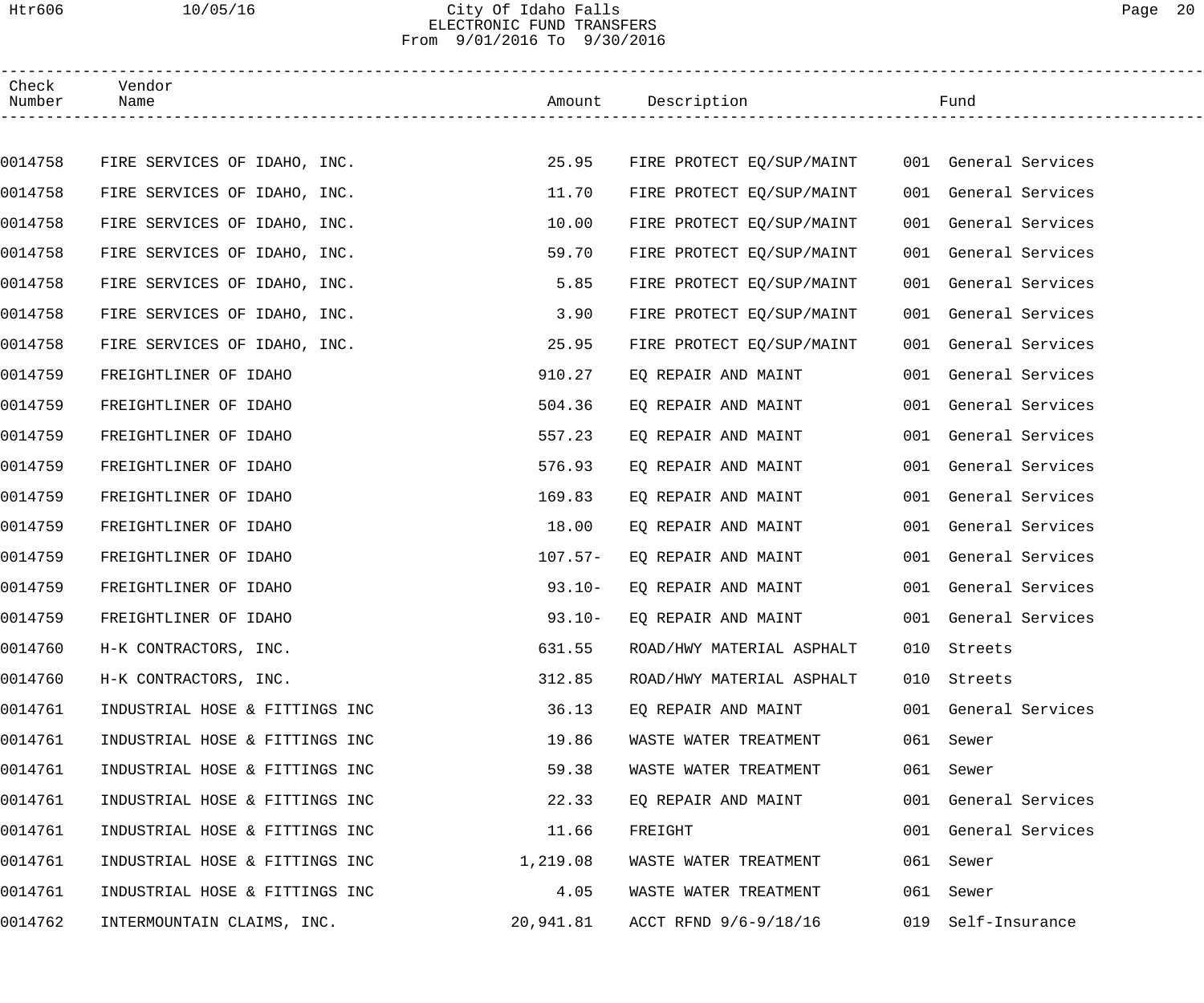### Htr606 10/05/16 City Of Idaho Falls Page 21 ELECTRONIC FUND TRANSFERS From 9/01/2016 To 9/30/2016

| Check<br>Number | Vendor<br>Name                    | Amount   | Description                |     | Fund                 |
|-----------------|-----------------------------------|----------|----------------------------|-----|----------------------|
|                 |                                   |          |                            |     |                      |
| 0014763         | JACK'S TIRE & OIL, INC.           | 660.04   | EQ REPAIR AND MAINT        |     | 001 General Services |
| 0014763         | JACK'S TIRE & OIL, INC.           | 3,298.64 | EQ REPAIR AND MAINT        |     | 001 General Services |
| 0014763         | JACK'S TIRE & OIL, INC.           | 2,402.64 | EO REPAIR AND MAINT        | 001 | General Services     |
| 0014763         | JACK'S TIRE & OIL, INC.           | 85.00    | VEHICLE AND EQUIP. MAINT.  | 001 | General Services     |
| 0014763         | JACK'S TIRE & OIL, INC.           | 40.00    | VEHICLE AND EQUIP. MAINT.  | 001 | General Services     |
| 0014763         | JACK'S TIRE & OIL, INC.           | 10.00    | VEHICLE AND EQUIP. MAINT.  |     | 001 General Services |
| 0014763         | JACK'S TIRE & OIL, INC.           | 10.00    | VEHICLE AND EQUIP. MAINT.  | 001 | General Services     |
| 0014763         | JACK'S TIRE & OIL, INC.           | 10.00    | VEHICLE AND EQUIP. MAINT.  |     | 001 General Services |
| 0014764         | JOHNSTONE SUPPLY, IDAHO FALLS DBA | 159.75   | MOTORS / ENGINES           | 001 | General Services     |
| 0014764         | JOHNSTONE SUPPLY, IDAHO FALLS DBA | 6.30     | AIR CONDITIONING/HEATING   | 001 | General Services     |
| 0014764         | JOHNSTONE SUPPLY, IDAHO FALLS DBA | 21.60    | TOOLS, HAND POWER/NONPOWER | 001 | General Services     |
| 0014764         | JOHNSTONE SUPPLY, IDAHO FALLS DBA | 6.99     | AIR CONDITIONING/HEATING   | 001 | General Services     |
| 0014764         | JOHNSTONE SUPPLY, IDAHO FALLS DBA | 3,770.55 | AIR CONDITIONING/HEATING   | 001 | General Services     |
| 0014764         | JOHNSTONE SUPPLY, IDAHO FALLS DBA | 4.72     | AIR CONDITIONING/HEATING   | 001 | General Services     |
| 0014764         | JOHNSTONE SUPPLY, IDAHO FALLS DBA | 55.76    | AIR CONDITIONING/HEATING   |     | 001 General Services |
| 0014765         | K/M SERVICE COMPANY               | 500.00   | CONSTRUCTION JOB/CONTRACT  |     | 064 Electric         |
| 0014766         | METROQUIP, INC.                   | 2,315.80 | EQUIPMENT-LRG & TURF       |     | 010 Streets          |
| 0014766         | METROQUIP, INC.                   | 100.00   | FREIGHT                    | 010 | Streets              |
| 0014767         | MIDWEST TAPE, LLC                 | 10.39    | AUDIOVISUAL/PUBLICATION    |     | 012 Library          |
| 0014767         | MIDWEST TAPE, LLC                 | 110.31   | AUDIOVISUAL/PUBLICATION    |     | 012 Library          |
| 0014767         | MIDWEST TAPE, LLC                 | 21.98    | AUDIOVISUAL/PUBLICATION    |     | 012 Library          |
| 0014767         | MIDWEST TAPE, LLC                 | 317.90   | AUDIOVISUAL/PUBLICATION    |     | 012 Library          |
| 0014767         | MIDWEST TAPE, LLC                 | 199.93   | AUDIOVISUAL/PUBLICATION    |     | 012 Library          |
| 0014767         | MIDWEST TAPE, LLC                 | 192.91   | AUDIOVISUAL/PUBLICATION    |     | 012 Library          |
| 0014767         | MIDWEST TAPE, LLC                 | 37.57    | AUDIOVISUAL/PUBLICATION    |     | 012 Library          |
| 0014767         | MIDWEST TAPE, LLC                 | 5.59     | AUDIOVISUAL/PUBLICATION    |     | 012 Library          |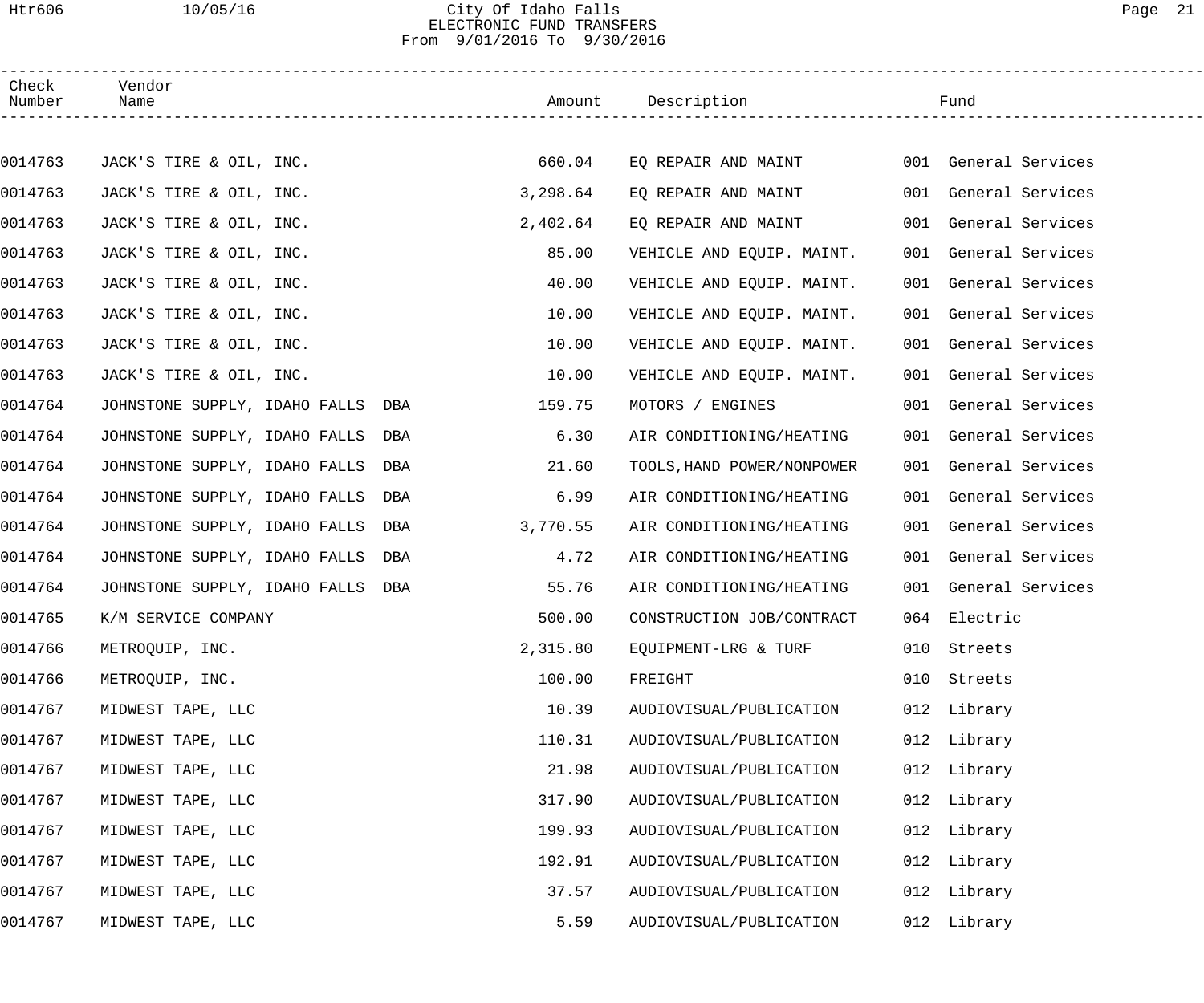## Htr606 10/05/16 City Of Idaho Falls Page 22 ELECTRONIC FUND TRANSFERS From 9/01/2016 To 9/30/2016

| Check<br>Number | Vendor<br>Name    |        | Amount Description      |     | Fund        |
|-----------------|-------------------|--------|-------------------------|-----|-------------|
|                 |                   |        |                         |     |             |
| 0014767         | MIDWEST TAPE, LLC | 233.48 | AUDIOVISUAL/PUBLICATION |     | 012 Library |
| 0014767         | MIDWEST TAPE, LLC | 80.95  | AUDIOVISUAL/PUBLICATION |     | 012 Library |
| 0014767         | MIDWEST TAPE, LLC | 283.78 | AUDIOVISUAL/PUBLICATION |     | 012 Library |
| 0014767         | MIDWEST TAPE, LLC | 31.76  | AUDIOVISUAL/PUBLICATION |     | 012 Library |
| 0014767         | MIDWEST TAPE, LLC | 642.26 | AUDIOVISUAL/PUBLICATION |     | 012 Library |
| 0014767         | MIDWEST TAPE, LLC | 512.92 | AUDIOVISUAL/PUBLICATION |     | 012 Library |
| 0014767         | MIDWEST TAPE, LLC | 99.98  | AUDIOVISUAL/PUBLICATION |     | 012 Library |
| 0014767         | MIDWEST TAPE, LLC | 109.98 | AUDIOVISUAL/PUBLICATION |     | 012 Library |
| 0014767         | MIDWEST TAPE, LLC | 145.32 | AUDIOVISUAL/PUBLICATION |     | 012 Library |
| 0014767         | MIDWEST TAPE, LLC | 9.99   | AUDIOVISUAL/PUBLICATION |     | 012 Library |
| 0014767         | MIDWEST TAPE, LLC | 429.22 | AUDIOVISUAL/PUBLICATION |     | 012 Library |
| 0014767         | MIDWEST TAPE, LLC | 556.78 | AUDIOVISUAL/PUBLICATION |     | 012 Library |
| 0014767         | MIDWEST TAPE, LLC | 149.97 | AUDIOVISUAL/PUBLICATION |     | 012 Library |
| 0014767         | MIDWEST TAPE, LLC | 711.73 | AUDIOVISUAL/PUBLICATION |     | 012 Library |
| 0014767         | MIDWEST TAPE, LLC | 10.39  | AUDIOVISUAL/PUBLICATION |     | 012 Library |
| 0014767         | MIDWEST TAPE, LLC | 690.31 | AUDIOVISUAL/PUBLICATION |     | 012 Library |
| 0014767         | MIDWEST TAPE, LLC | 636.65 | AUDIOVISUAL/PUBLICATION |     | 012 Library |
| 0014767         | MIDWEST TAPE, LLC | 34.99  | AUDIOVISUAL/PUBLICATION |     | 012 Library |
| 0014767         | MIDWEST TAPE, LLC | 74.97  | AUDIOVISUAL/PUBLICATION | 012 | Library     |
| 0014767         | MIDWEST TAPE, LLC | 25.99  | AUDIOVISUAL/PUBLICATION |     | 012 Library |
| 0014767         | MIDWEST TAPE, LLC | 111.89 | AUDIOVISUAL/PUBLICATION |     | 012 Library |
| 0014767         | MIDWEST TAPE, LLC | 288.68 | AUDIOVISUAL/PUBLICATION | 012 | Library     |
| 0014767         | MIDWEST TAPE, LLC | 993.16 | AUDIOVISUAL/PUBLICATION |     | 012 Library |
| 0014767         | MIDWEST TAPE, LLC | 209.49 | AUDIOVISUAL/PUBLICATION |     | 012 Library |
| 0014767         | MIDWEST TAPE, LLC | 434.86 | AUDIOVISUAL/PUBLICATION | 012 | Library     |
| 0014767         | MIDWEST TAPE, LLC | 280.94 | AUDIOVISUAL/PUBLICATION |     | 012 Library |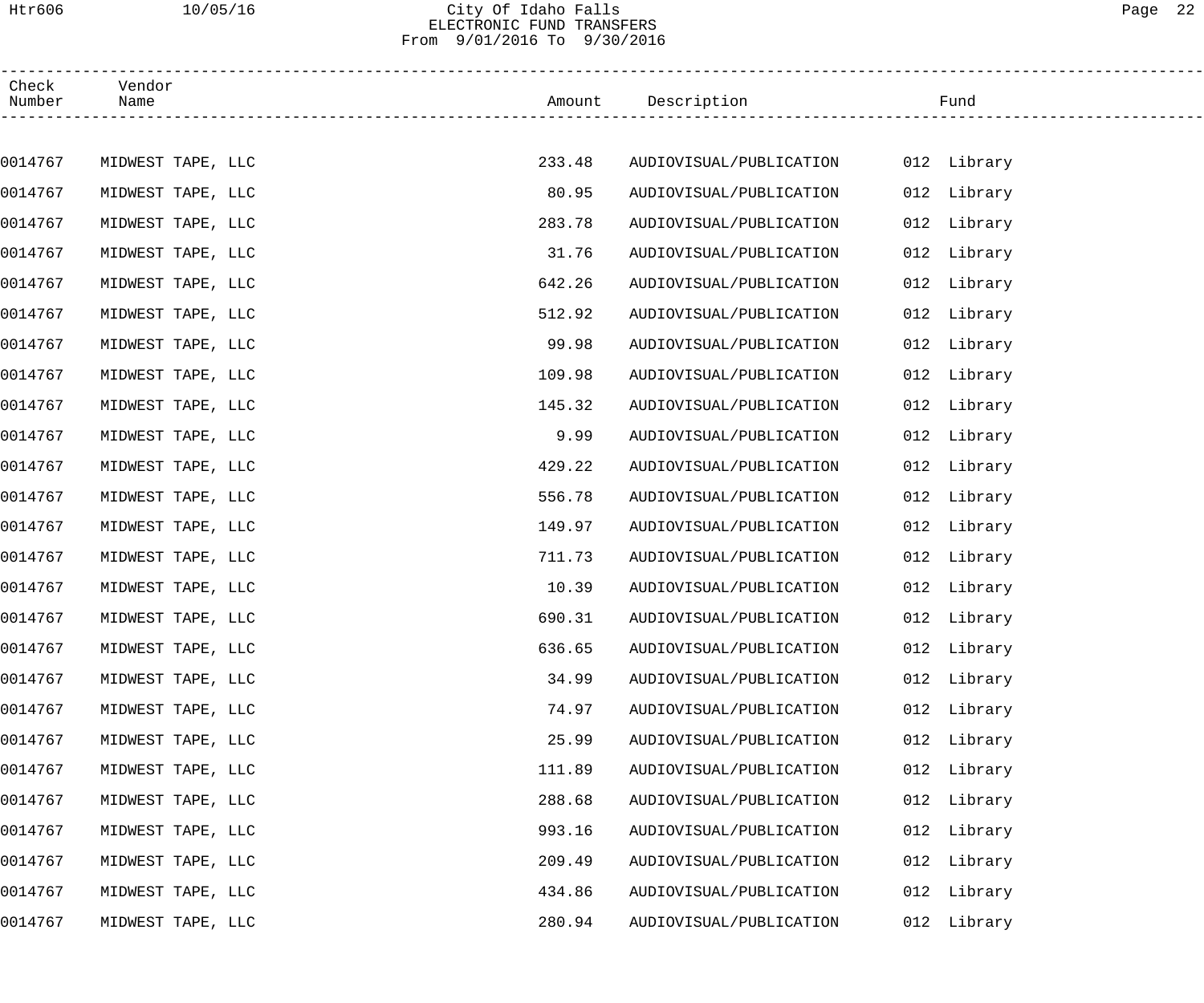### Htr606 10/05/16 City Of Idaho Falls Page 23 ELECTRONIC FUND TRANSFERS From 9/01/2016 To 9/30/2016

| Check<br>Number | Vendor<br>Name                    |           | Amount Description        |     | Fund                         |
|-----------------|-----------------------------------|-----------|---------------------------|-----|------------------------------|
|                 |                                   |           |                           |     |                              |
| 0014767         | MIDWEST TAPE, LLC                 | 244.93    | AUDIOVISUAL/PUBLICATION   |     | 012 Library                  |
| 0014767         | MIDWEST TAPE, LLC                 | 17.99     | AUDIOVISUAL/PUBLICATION   |     | 012 Library                  |
| 0014767         | MIDWEST TAPE, LLC                 | 79.97     | AUDIOVISUAL/PUBLICATION   |     | 012 Library                  |
| 0014768         | MORGAN CONSTRUCTION, INC.         | 886.20    | REFUND FEES CHARGED       | 040 |                              |
| 0014768         | MORGAN CONSTRUCTION, INC.         | 1,312.00  | REFUND FEES CHARGED       | 044 |                              |
| 0014769         | PORTER'S OFFICE PRODUCTS          | 2,398.86  | FURNITURE                 |     | 001 Treasurer                |
| 0014769         | PORTER'S OFFICE PRODUCTS          | 258.83    | OFFICE SUPPLIES, GENERAL  |     | 011 Recreation               |
| 0014770         | QUALITY BOOKS, INC.               | 9,930.16  | AUDIOVISUAL/PUBLICATION   |     | 012 Library                  |
| 0014771         | ROCKY MOUNTAIN TURF & IND.        | 635.79    | EQ REPAIR AND MAINT       |     | 001 General Services         |
| 0014771         | ROCKY MOUNTAIN TURF & IND.        | 11.81     | FREIGHT                   |     | 001 General Services         |
| 0014772         | SHOPKO, LLC                       | 491.11    | OPTICAL EQUIP & SUPPLIES  |     | 018 Golf Courses             |
| 0014773         | SNAKE RIVER AUTO GLASS            | 200.00    | VEHICLE AND EQUIP. MAINT. |     | 001 General Services         |
| 0014774         | SNAKE RIVER PRINTING COMPANY      | 1,724.00  | PRINTING                  | 062 | Sanitation                   |
| 0014775         | SPECIALTY CONSTRUCTION SUPPLY LLC | $78.52-$  | TRAFFIC CONTROL           | 010 | Streets                      |
| 0014775         | SPECIALTY CONSTRUCTION SUPPLY LLC | 285.00    | FREIGHT                   | 010 | Streets                      |
| 0014775         | SPECIALTY CONSTRUCTION SUPPLY LLC | 2,876.37  | TRAFFIC CONTROL           |     | 010 Streets                  |
| 0014776         | TACOMA SCREW PRODUCTS, INC.       | 3.07      | EQ REPAIR AND MAINT       |     | 001 General Services         |
| 0014776         | TACOMA SCREW PRODUCTS, INC.       | .32       | EQ REPAIR AND MAINT       |     | 001 General Services         |
| 0014777         | THATCHER COMPANY                  | 1,998.00  | GASES / TREATMENTS        |     | 061 Water                    |
| 0014778         | TMC CONTRACTORS                   | 19,689.59 | CONSTRUCTION JOB/CONTRACT |     | 061 Water                    |
| 0014779         | TYNDALE COMPANY, INC.             | 77.60     | CLOTHING & APPAREL        |     | 064 Electric                 |
| 0014780         | VALCOM (VLCM)                     | 2,634.79  | OFFICE SUPPLIES, GENERAL  |     | 001 Public Works Engineering |
| 0014781         | WHEELER ELECTRIC, INC.            | 13,630.00 | FIRE PROTECT EQ/SUP/MAINT |     | 064 Electric                 |
| 0014781         | WHEELER ELECTRIC, INC.            | 1,978.00  | ELEC/IF POWER             |     | 064 Electric                 |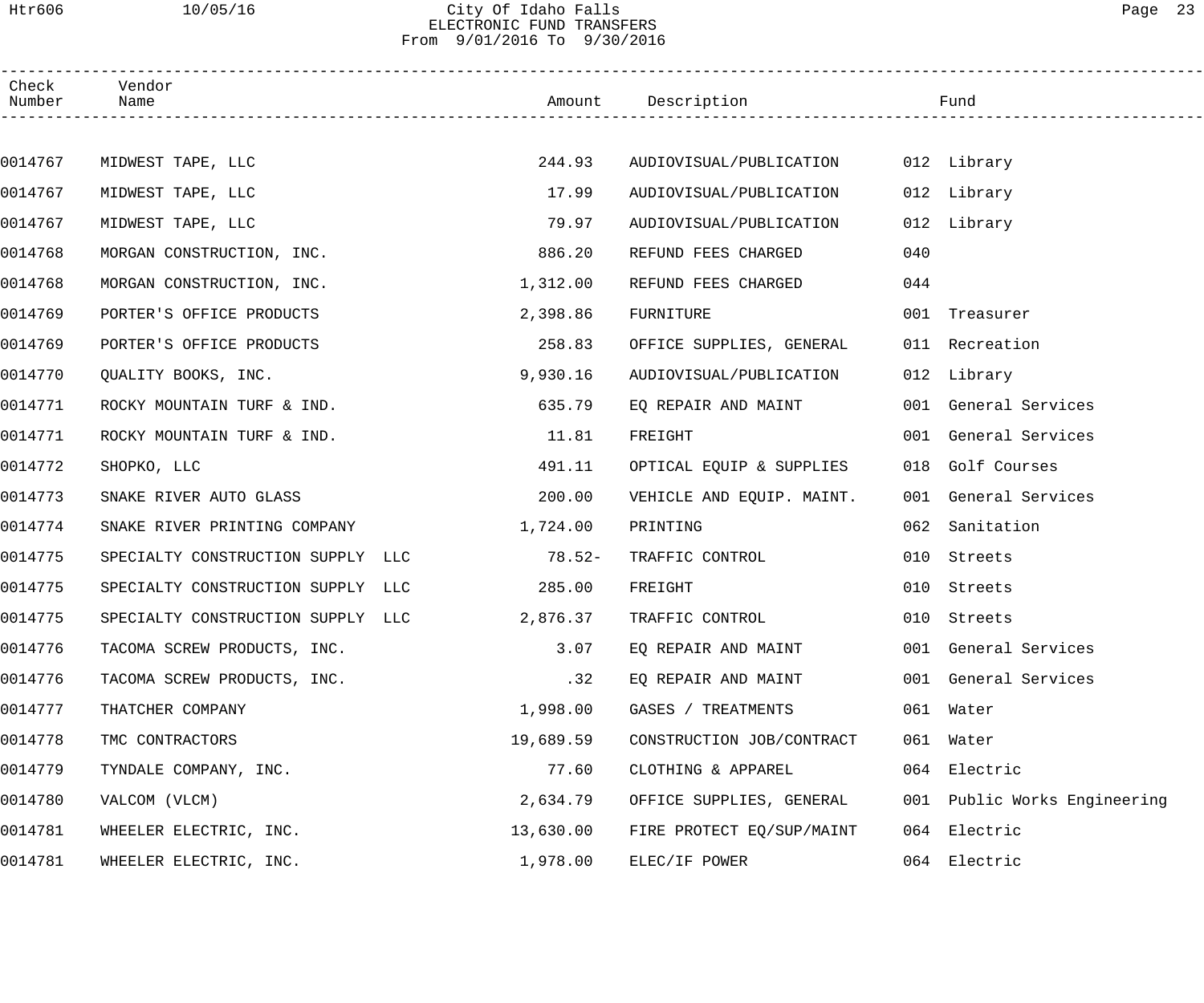# City Of Idaho Falls Summary of Electronic Transfers by Fund From 9/01/2016 To 9/30/2016

------------------------------------------------------------------------------------------------------------------------------------

| $\mathbf{1}$ | General Fund            | 563, 311.08  |
|--------------|-------------------------|--------------|
| 10           | Street Fund             | 1,544,021.31 |
| 11           | Recreation Fund         | 13,096.56    |
| 12           | Library Fund            | 21,504.36    |
| 14           | MERF Fund               | 131,798.06   |
| 15           | EL Public Purpose Fund  | 4,975.00     |
| 18           | Golf Fund               | 1,066.51     |
| 19           | Self-Insurance Fund     | 46,958.85    |
| 40           | Sanitary Sewer Cap Imp  | 886.20       |
| 44           | Water Capital Imp Fund  | 1,312.00     |
| 46           | Traffic Light Cap Imp F | 36,511.10    |
| 60           | Airport Fund            | 5,335.76     |
| 61           | Water & Sewer Fund      | 873, 248.12  |
| 62           | Sanitation Fund         | 2,731.04     |
| 63           | Ambulance Fund          | 24,679.72    |
| 64           | Electric Light Fund     | 241,593.95   |
|              |                         | 3,513,029.62 |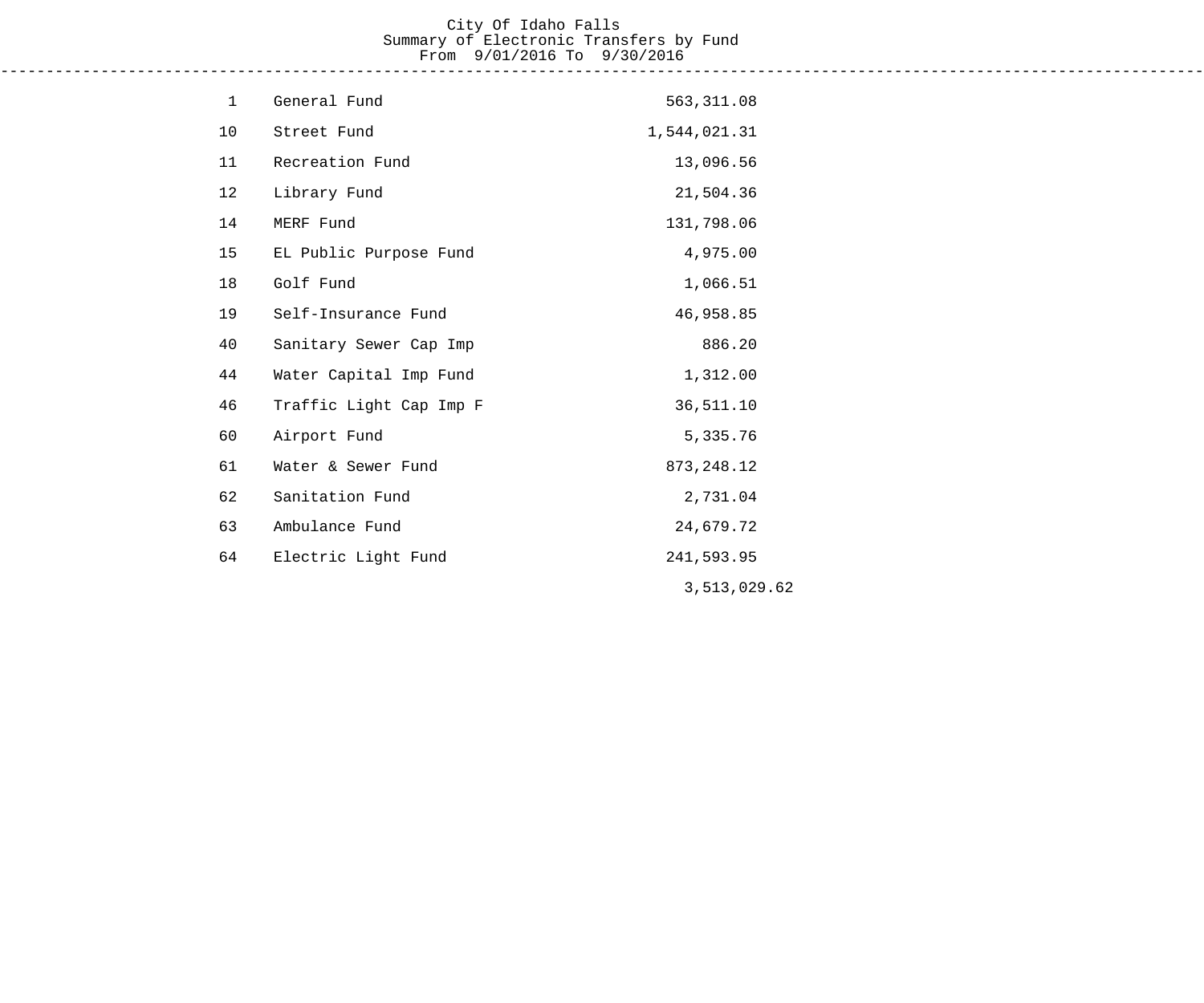| Check Vendor<br>Number Name                                                                    |          |                                                                                                                                                                                                                                                               | Fund                                                                                           |
|------------------------------------------------------------------------------------------------|----------|---------------------------------------------------------------------------------------------------------------------------------------------------------------------------------------------------------------------------------------------------------------|------------------------------------------------------------------------------------------------|
|                                                                                                |          | 0201854 A SUMMER RAIN INC. 2,598.00 IRRIGATION EQUIP/SUPPLIES 060 Airport                                                                                                                                                                                     |                                                                                                |
| 0201855 ACUSHNET COMPANY                                                                       |          | 399.95 INVENTORY AS REQUESTED BY SAGE LAKES GOL 018 Golf Courses                                                                                                                                                                                              |                                                                                                |
| 0201856 ADVANCE AUTO PARTS                                                                     | 603.71   | 85.75 EQ REPAIR AND MAINT<br>517.96 EQ REPAIR AND MAINT                                                                                                                                                                                                       | 001<br>001 General Services                                                                    |
| 0201857 ADVANTAGE EYE CENTERS, INC.                           278.51  OPTICAL EQUIP & SUPPLIES |          |                                                                                                                                                                                                                                                               | 061 Sewer                                                                                      |
| 0201858 AIRGAS USA, LLC                                                                        | 474.77   | 44.39 WELDING EQUIP/SUPPLIES<br>278.28 WELDING EQUIP/SUPPLIES<br>50.70 WELDING EQUIP/SUPPLIES<br>50.70 WELDING EQUIP/SUPPLIES<br>50.70 WELDING EQUIP/SUPPLIES                                                                                                 | 064 Electric<br>064 Electric<br>064 Electric<br>064 Electric<br>064 Electric                   |
|                                                                                                |          |                                                                                                                                                                                                                                                               | 064 Electric                                                                                   |
| 0201860 ALPHA MECHANICAL HEATING & AC 6,087.00 HEAT PUMP PROGRAM/ HAYES                        |          |                                                                                                                                                                                                                                                               | 015 Elect Light Public Purp                                                                    |
| 0201861 ALPINE HEATING/AC, INC.                                                                | 7,665.00 | 4,975.00 HEAT PUMP PROGRAM/ ONKES<br>2,690.00 HEAT PUMP PRGM/HUGHES                                                                                                                                                                                           | 015 Elect Light Public Purp<br>015 Elect Light Public Purp                                     |
| 0201862 ALSCO (AMERICAN LINEN DIV)                                                             | 188.49   | 91.44 WEEKLY DELIVERY AND CHANGE OUT OF ENTRAN 060 Airport<br>47.65 LAUNDRY SERVICE FOR SEWER DEPARTMENT 061 Sewer<br>49.40 LAUNDRY SERVICE FOR SEWER DEPARTMENT 061 Sewer                                                                                    |                                                                                                |
| 0201863 ALTEC INDUSTRIES, INC.                                                                 |          | 68.39 HARDWARE MISCELLANEOUS                                                                                                                                                                                                                                  | 064 Electric                                                                                   |
| 0201864 AMAZON.COM - CITY PURCHASES                                                            | 722.13   | 109.95 HARDWARE MISCELLANEOUS<br>49.99 SAFETY EQUIPMENT<br>49.99 SAFETY EQUIPMENT<br>100.00 POLICE EQUIP & SUPPLIES<br>14.39 POLICE EQUIP & SUPPLIES<br>132.00 POLICE EQUIP & SUPPLIES<br>261.72 TOOLS, HAND POWER/NONPOWER<br>54.08 BUILDING SUP/REPR/MAINT. | 001 Police<br>001 Police<br>001 Police<br>001 Police<br>001 Police<br>001 Police<br>001 Police |
| 0201865 ANIXTER INC.                                                                           |          | 9.61 TOOLS, HAND POWER/NONPOWER<br>525.00 TOOLS, HAND POWER/NONPOWER<br>573.75 HARDWARE<br>189.00 HARDWARE<br>2,550.00 TOOLS, HAND POWER/NONPOWER                                                                                                             | 064 Electric<br>064 Electric<br>064 Electric<br>064 Electric<br>064 Electric                   |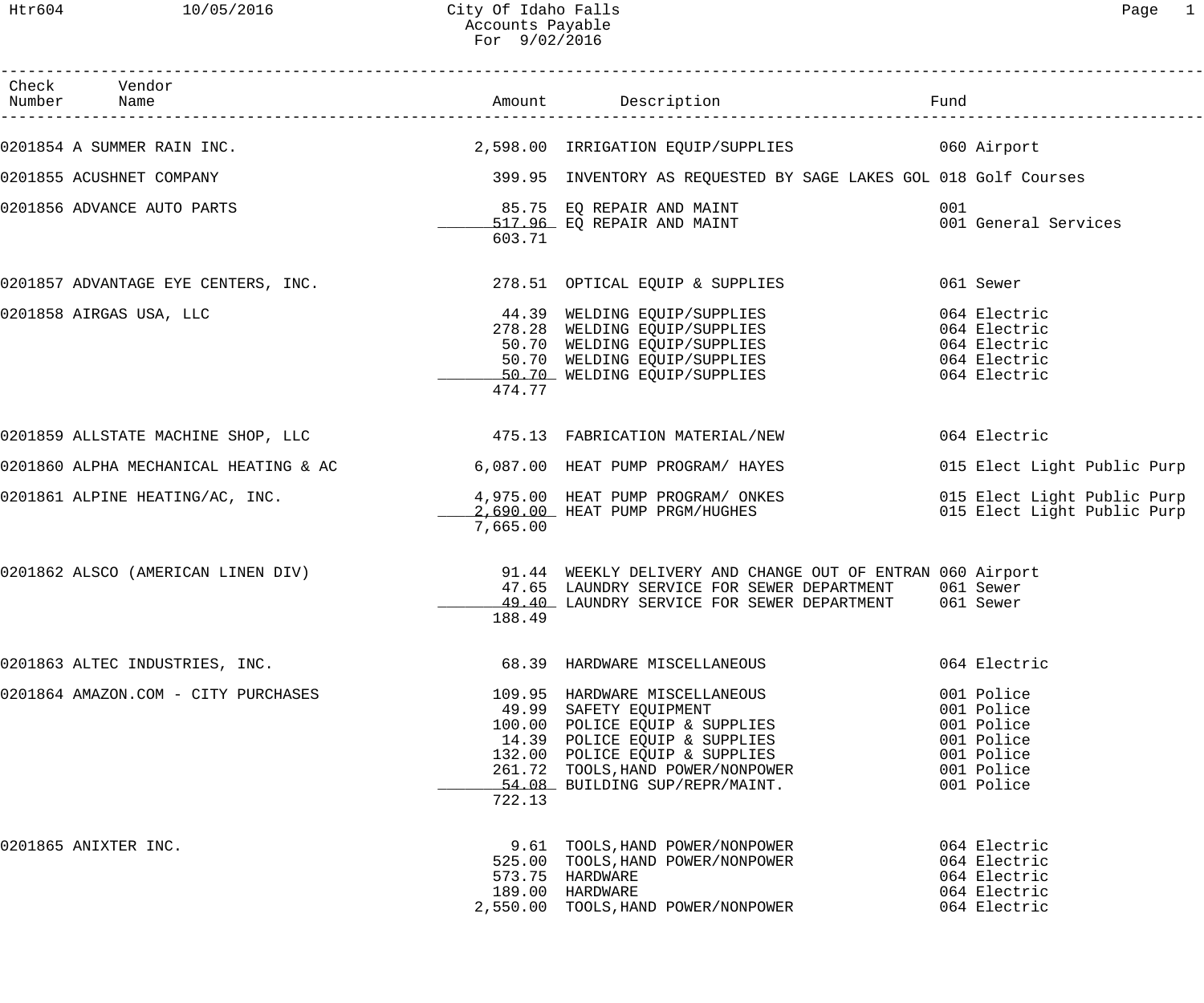# Htr604 10/05/2016 City Of Idaho Falls Page 2 Accounts Payable For 9/02/2016

| Раαе |  |
|------|--|
|------|--|

| Check Vendor<br>Number Name                                                                               |          | Amount Description                                                                                                                                                                                                                                                                          | Fund                                                                                                         |
|-----------------------------------------------------------------------------------------------------------|----------|---------------------------------------------------------------------------------------------------------------------------------------------------------------------------------------------------------------------------------------------------------------------------------------------|--------------------------------------------------------------------------------------------------------------|
| 0201865 ANIXTER INC.                                                                                      | 4,799.86 | __________952.50__HARDWARE                                                                                                                                                                                                                                                                  | 064                                                                                                          |
| 0201866 AQUA-TRONICS, INC. 173.00 TOOLS, HAND POWER/NONPOWER 064 Electric                                 | .00      | 173.00- TOOLS, HAND POWER/NONPOWER                                                                                                                                                                                                                                                          | 064 Electric                                                                                                 |
| 0201867 ARCHITECTURAL BUILDING SUPPLY 11.38 MISCELLANEOUS PURCHASES AS REQUESTED BY 001 General Services  | 2,669.72 | 1,014.22 MISCELLANEOUS PURCHASES AS REQUESTED BY 001 General Services<br>1,250.00 MISCELLANEOUS PURCHASES AS REQUESTED BY 001 General Services<br>14.12 MISCELLANEOUS PURCHASES AS REQUESTED BY 001 General Services<br>380.00 MISCELLANEOUS PURCHASES AS REQUESTED BY 001 General Services |                                                                                                              |
| 0201868 ART'S MUFFLER & BRAKE CENTER 37.50 EXHAUST SYSTEM REPAIRS AS REQUESTED BY C 001 General Services  |          |                                                                                                                                                                                                                                                                                             |                                                                                                              |
| 0201869 AUTOMOTIVE SPRINGS & OVERLOAD 39.24 PARTS AND MINOR SUBLET REPAIRS AS REQUES 001 General Services |          |                                                                                                                                                                                                                                                                                             |                                                                                                              |
| 0201870 B & S BOILER, INC.                                                                                |          | 1,303.46 MAITENANCE AND REPAIRS AS REQUESTED BY A 060 Airport                                                                                                                                                                                                                               |                                                                                                              |
| 0201871 BASLER ELECTRIC COMPANY                                                                           |          | 8,000.00 PROFESSIONAL/PERSONAL SRV 064 Electric                                                                                                                                                                                                                                             |                                                                                                              |
| 0201872 BISMARCK STATE COLLEGE                                                                            |          | 793.08 TRAINING-PERSONNEL                                                                                                                                                                                                                                                                   | 064 Electric                                                                                                 |
| 0201873 BONNEVILLE INDUSTRIAL SUPPLY 193.21 MISCELLANEOUS PURCHASES AS REQUIRED BY S 061 Sewer            |          |                                                                                                                                                                                                                                                                                             |                                                                                                              |
| 0201874 BRIGHAM YOUNG UNIVERSITY - IDAHO                                                                  |          | 200.00 SCHOLARSHIP                                                                                                                                                                                                                                                                          | 064 Electric                                                                                                 |
| 0201875 BRIGHAM YOUNG UNIVERSITY - IDAHO                                                                  | .00      | 200.00 SCHOLARSHIP<br>200.00- SCHOLARSHIP                                                                                                                                                                                                                                                   | 064 Electric<br>064 Electric                                                                                 |
| 0201876 BROADWAY FORD, INC.                                                                               |          | 150.00 PARTS AND MINOR SUBLET REPAIRS AS REQUES 001 General Services                                                                                                                                                                                                                        |                                                                                                              |
| 0201877 BUDGET YARDSCAPING                                                                                | 1,870.00 | 340.00 SERVICES/MISCELLANEOUS<br>325.00 SERVICES/MISCELLANEOUS<br>125.00 SERVICES/MISCELLANEOUS<br>200.00 SERVICES/MISCELLANEOUS<br>350.00 SERVICES/MISCELLANEOUS<br>230.00 SERVICES/MISCELLANEOUS<br>300.00 SERVICES/MISCELLANEOUS                                                         | 064 Electric<br>064 Electric<br>064 Electric<br>064 Electric<br>064 Electric<br>064 Electric<br>064 Electric |
| 0201878 BURNS CONCRETE, INC.                                                                              |          | 407.50 CONCRETE DELIVERED AS REQUESTED BY WATER 061 Water                                                                                                                                                                                                                                   |                                                                                                              |
| 0201879 Carpet One                                                                                        |          | 137.50 BASEBOARD AND ADHESIVE FO                                                                                                                                                                                                                                                            | 001 General Services                                                                                         |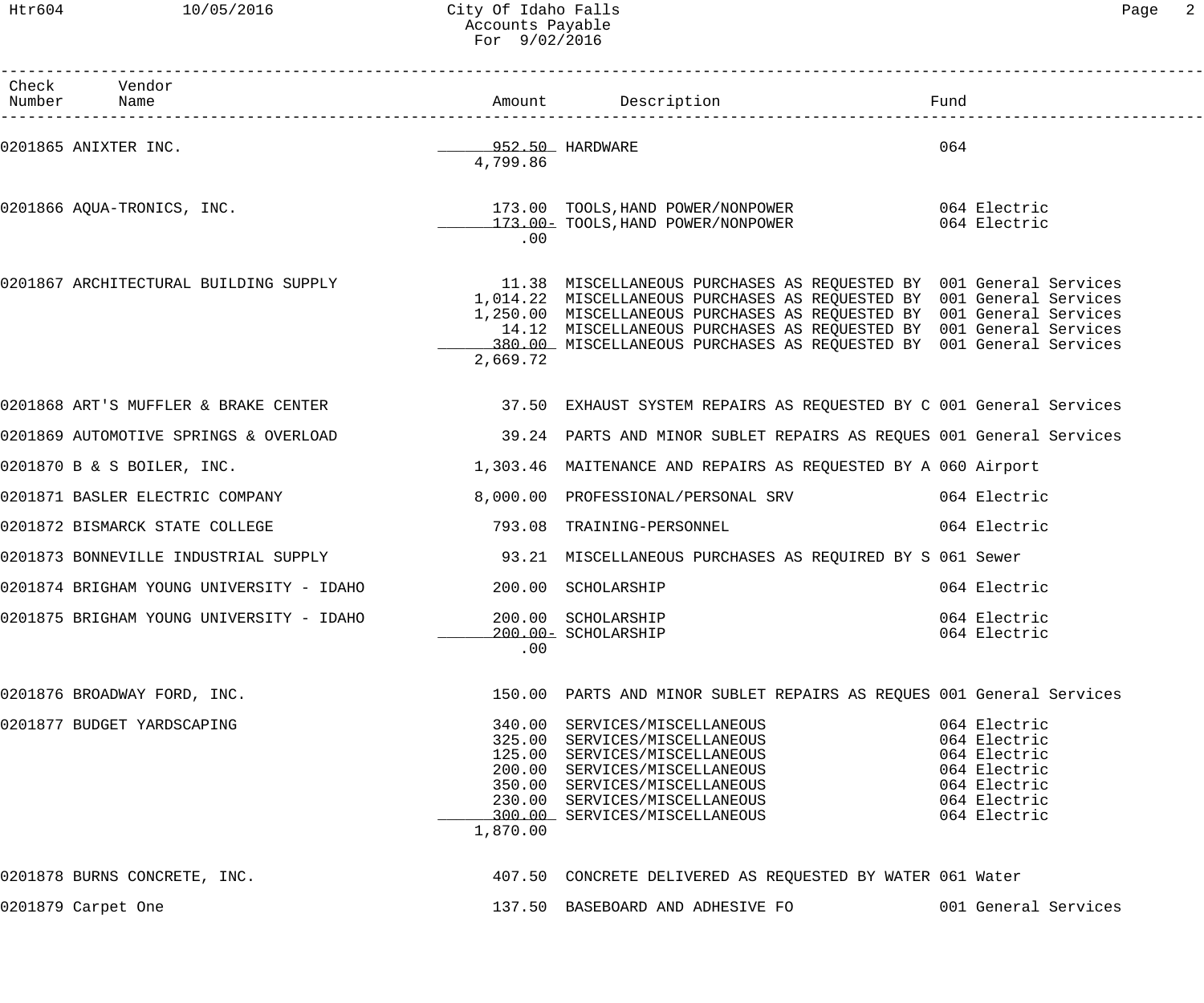Htr604 10/05/2016 City Of Idaho Falls Companies Companies and Page 3 Accounts Payable For 9/02/2016

| Check Vendor<br>Number Name                                                                                                    |                                                                                               | Amount Description                                                                                                                                                                                                                                                                                                                                                                                                     | Fund                     |                                                                                                                                          |
|--------------------------------------------------------------------------------------------------------------------------------|-----------------------------------------------------------------------------------------------|------------------------------------------------------------------------------------------------------------------------------------------------------------------------------------------------------------------------------------------------------------------------------------------------------------------------------------------------------------------------------------------------------------------------|--------------------------|------------------------------------------------------------------------------------------------------------------------------------------|
|                                                                                                                                |                                                                                               |                                                                                                                                                                                                                                                                                                                                                                                                                        |                          |                                                                                                                                          |
| 0201880 CABELA'S GOVERNMENT SALES                               252.94 WASTE WATER TREATMENT                         061 Sewer |                                                                                               |                                                                                                                                                                                                                                                                                                                                                                                                                        |                          |                                                                                                                                          |
| 0201881 CABLE ONE, INC.                                                                                                        |                                                                                               | 226.15 INTERNET FOR THE IDAHO FALLS PUBLIC LIBR 012 Library                                                                                                                                                                                                                                                                                                                                                            |                          |                                                                                                                                          |
| 0201882 CELLCO PARTNERSHIP                                                                                                     | 1,741.00                                                                                      | 171.00 VEHICLE AND EQUIP. MAINT. 001 General Services<br>35.00 EQ REPAIR AND MAINT 001 General Services<br>1,535.00 EQ REPAIR AND MAINT 001 General Services                                                                                                                                                                                                                                                           |                          |                                                                                                                                          |
| 0201883 CENTURYLINK                                                                                                            | 1,376.12                                                                                      | 49.31 RADIO/ALARM LINES-AUG2016 6001 General Services<br>173.00 RADIO/ALARM LINES-AUG2016<br>46.75 RADIO/ALARM LINES-AUG2016<br>98.62 RADIO/ALARM LINES-AUG2016<br>70.00 RADIO/ALARM LINES-AUG2016<br>70.00 RADIO/ALARM LINES-AUG2016<br>39.00 RADIO/ALARM LINES-AUG2016<br>85.00 RADIO/ALARM LINES-AUG2016<br>39.00 RADIO/ALARM LINES-AUG2016<br>394.80 RADIO/ALARM LINES-AUG2016<br>380.64 RADIO/ALARM LINES-AUG2016 |                          | 001 Cemeteries<br>011 Recreation<br>011 Recreation<br>060 Airport<br>061 Water<br>061 Water<br>061 Sewer<br>064 Electric<br>064 Electric |
| 0201884 CHIEF SUPPLY CORPORATION                                                                                               |                                                                                               | 714.94 POLICE EQUIP & SUPPLIES                                                                                                                                                                                                                                                                                                                                                                                         |                          | 001 Police                                                                                                                               |
| 0201885 CINDY CAMPBELL                                                                                                         |                                                                                               | 195.00 REIMBUR CLE COMPLETED                                                                                                                                                                                                                                                                                                                                                                                           |                          | 001 City Prosecuting Attorney                                                                                                            |
| 0201886 CINTAS CORPORATION NO. 2                                                                                               |                                                                                               | 62.52 FIRST AID SUPPLIES                                                                                                                                                                                                                                                                                                                                                                                               |                          | 001 General Services                                                                                                                     |
| 0201887 CODALE ELECTRIC SUPPLY, INC.                                                                                           | 3,223.20 HARDWARE<br>2,584.00 HARDWARE<br>3,432.57 HARDWARE<br>4,988.16 HARDWARE<br>14,548.81 | 320.88 HARDWARE MISCELLANEOUS                                                                                                                                                                                                                                                                                                                                                                                          | 064<br>064<br>064<br>064 | 064 Electric                                                                                                                             |
| 0201888 COMPUTYPE, INC.                                                                                                        |                                                                                               | 900.67 MISCELLANEOUS PRODUCTS                                                                                                                                                                                                                                                                                                                                                                                          |                          | 012 Library                                                                                                                              |
| 0201889 CONSOLIDATED ELECTRICAL DIST.                                                                                          | 62.76                                                                                         | 51.82 HARDWARE MISCELLANEOUS<br>10.94 HARDWARE                                                                                                                                                                                                                                                                                                                                                                         |                          | 064 Electric<br>064 Electric                                                                                                             |
| 0201890 CRACK A SMILE FACE PAINTING                                                                                            |                                                                                               | 200.00 ELEC/IF POWER                                                                                                                                                                                                                                                                                                                                                                                                   |                          | 064 Electric                                                                                                                             |
| 0201891 CROWN TROPHY                                                                                                           |                                                                                               | 207.74 KIDS BELT BUCKLES                                                                                                                                                                                                                                                                                                                                                                                               |                          | 001 Parks                                                                                                                                |
| 0201892 DELL COMPUTER CORPORATION, DBA                                                                                         |                                                                                               | 298.72 COMPUTERS, DP/WORD PROC.                                                                                                                                                                                                                                                                                                                                                                                        |                          | 001 Municipal Services                                                                                                                   |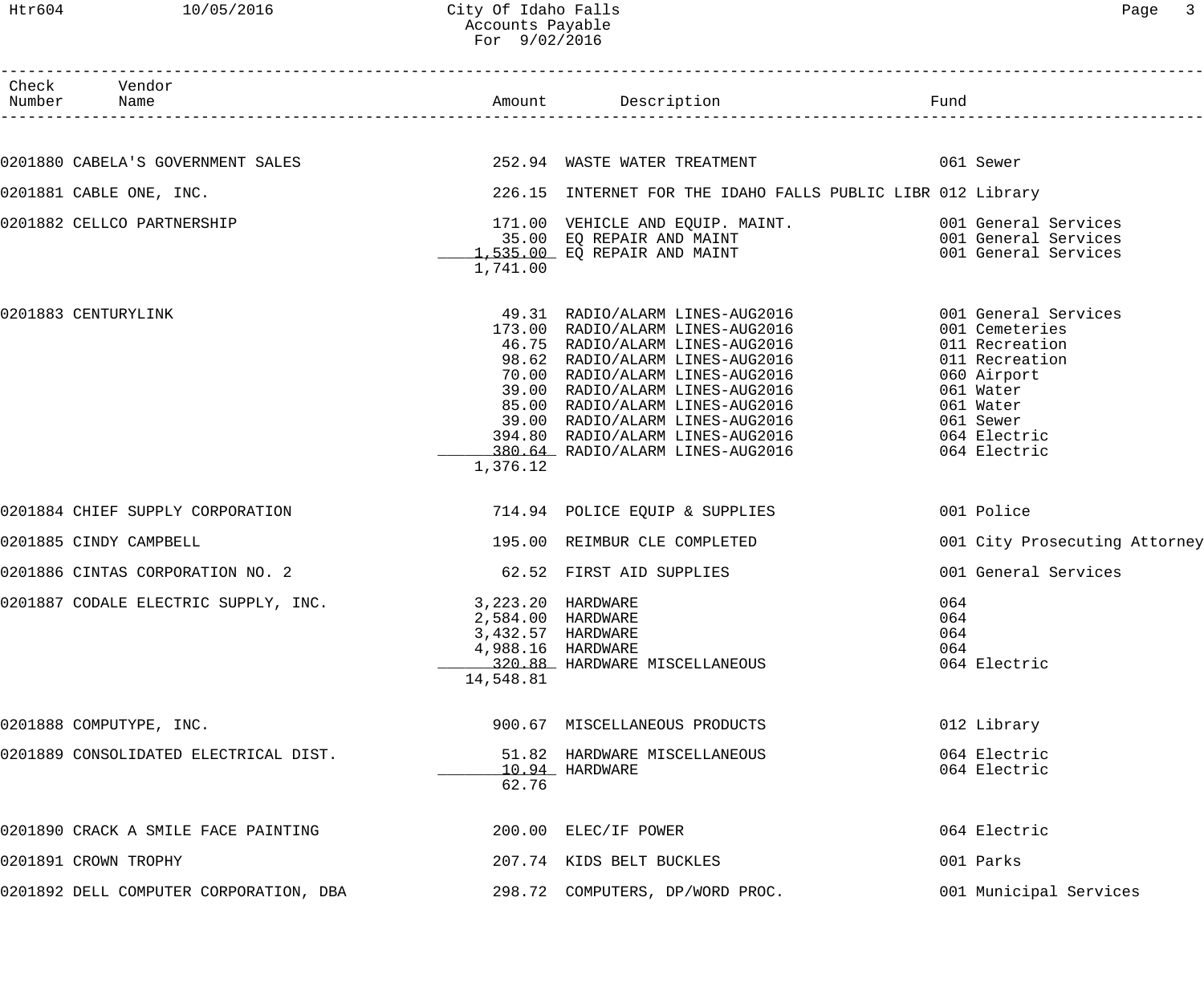| aα |  |
|----|--|
|----|--|

| Check Vendor<br>Number Name                                    |          | Amount Description                                                                                                                                                                                                                                                                                                                                                                                                                                                                                             | Fund |                                        |
|----------------------------------------------------------------|----------|----------------------------------------------------------------------------------------------------------------------------------------------------------------------------------------------------------------------------------------------------------------------------------------------------------------------------------------------------------------------------------------------------------------------------------------------------------------------------------------------------------------|------|----------------------------------------|
|                                                                | 74.88    | 0201893 DIRECT AUTOMOTIVE DISTRIBUTING 109.88 PARTS AS REQUESTED BY CITY OF IDAHO FALL 001 General Services 109.88 PARTS AS REQUESTED BY CITY OF IDAHO FALL 001 General Services                                                                                                                                                                                                                                                                                                                               |      |                                        |
| 0201894 DISH NETWORK                                           |          | 117.03 MONTHLY CABLE BILLS FOR THE AIRPORT 060 Airport                                                                                                                                                                                                                                                                                                                                                                                                                                                         |      |                                        |
| 0201895 DUSTIN AND TRESIA JONES                                |          | 50.00 REFUND KENNEL LIC & APP                                                                                                                                                                                                                                                                                                                                                                                                                                                                                  | 001  |                                        |
| 0201896 DYNA SYSTEMS                                           | 2,578.02 | 531.93 GARAGE SHOP SUPPLIES<br>82.68 HARDWARE MISCELLANEOUS<br>164.19 MISCELLANEOUS PRODUCTS<br>137.88 SAFETY EQUIPMENT<br>385.20 TOOLS, HAND POWER/NONPOWER<br>1,276.14 AIRPORT MAINTENANCE<br>1,276.14 AIRPORT MAINTENANCE<br>2,276.14 AIR                                                                                                                                                                                                                                                                   |      |                                        |
| 0201897 EAGLE ROCK HYDRAULIC SERVICE                           | 507.36   | 157.33 PARTS AND HYDRAULIC REPAIRS AS REQUESTED 001 General Services<br>192.70 PARTS AND HYDRAULIC REPAIRS AS REQUESTED 001 General Services<br>157.33 PARTS AND HYDRAULIC REPAIRS AS REQUESTED 001 General Services                                                                                                                                                                                                                                                                                           |      |                                        |
| 0201898 EAGLE ROCK NURSERY                                     | 886.21   | 105.29 TOPSOIL & SOD<br>611.92 NURSERY STOCK & SUPPLIES<br>169.00 JUNIPER SPIRAL #10 TO REP                                                                                                                                                                                                                                                                                                                                                                                                                    |      | 001 Fire<br>060 Airport<br>060 Airport |
| 0201899 EDGE CONSTRUCTION SUPPLY, INC.                         |          | 224.07 HARDWARE MISCELLANEOUS 664 Electric                                                                                                                                                                                                                                                                                                                                                                                                                                                                     |      |                                        |
| 0201900 ENERGY LABORATORIES, INC.                              |          | 207.00 LABORATORY ANALYSIS AT WASTEWATER TREATM 061 Sewer                                                                                                                                                                                                                                                                                                                                                                                                                                                      |      |                                        |
| 0201901 ENVIRO-CLEAN GROUP, INC. 522.85 EQ REPAIR AND MAINT    |          |                                                                                                                                                                                                                                                                                                                                                                                                                                                                                                                | 001  |                                        |
| 0201902 EVANGELICAL LUTHERAN GOOD SAM SOC 100.00 SUBSCRIPTIONS |          |                                                                                                                                                                                                                                                                                                                                                                                                                                                                                                                |      | 011 Recreation                         |
| 0201903 EVCO HOUSE OF HOSE - IDAHO                             | 340.20   | 22.36 PARTS AS REQUESTED BY CITY OF IDAHO FALL 001 General Services<br>107.43 PARTS AS REQUESTED BY CITY OF IDAHO FALL 001 General Services<br>72.31 PARTS AS REQUESTED BY CITY OF IDAHO FALL 001 General Services<br>50.50 PARTS AS REQUESTED BY CITY OF IDAHO FALL 001 General Services<br>42.59 PARTS AS REQUESTED BY CITY OF IDAHO FALL 001 General Services<br>11.84 PARTS AS REQUESTED BY CITY OF IDAHO FALL 001 General Services<br>33.17 PARTS AS REQUESTED BY CITY OF IDAHO FALL 001 General Services |      |                                        |
| 0201904 FALLS PLUMBING SUPPLY, INC.                            |          | 185.72- MISCELLANEOUS PLUMBING SUPPLIES FOR BLDG 001 General Services<br>132.41 MISCELLANEOUS PLUMBING SUPPLIES FOR BLDG 001 General Services<br>13.74 MISCELLANEOUS PLUMBING SUPPLIES FOR BLDG 001 General Services                                                                                                                                                                                                                                                                                           |      |                                        |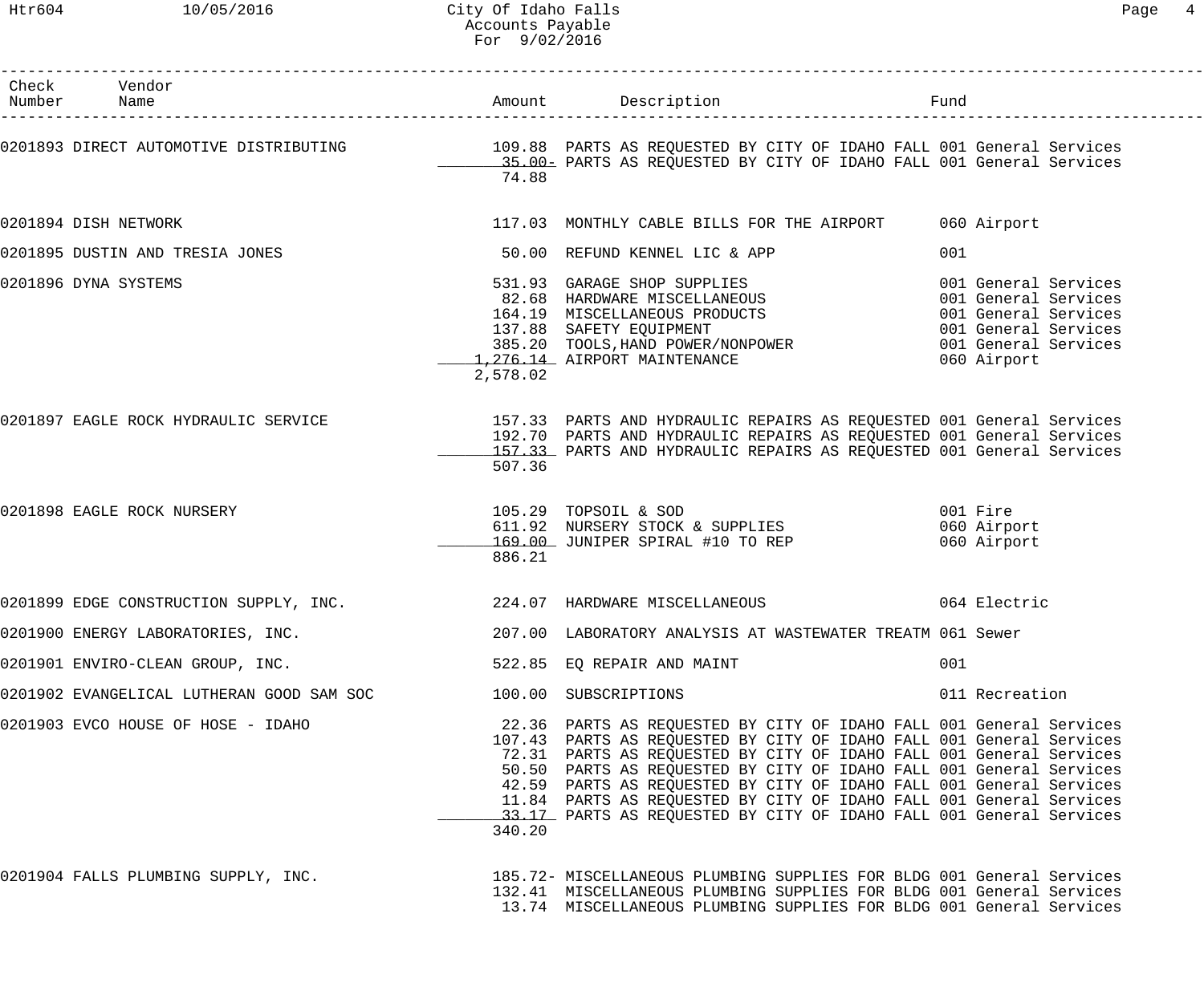## Htr604 10/05/2016 City Of Idaho Falls Page 5 Accounts Payable For 9/02/2016

| Check Vendor<br>Number Name                                                                                       |        | Amount Description<br>Fund                                                                                                                                                                                                                                                                                                                                                                                    |                        |  |
|-------------------------------------------------------------------------------------------------------------------|--------|---------------------------------------------------------------------------------------------------------------------------------------------------------------------------------------------------------------------------------------------------------------------------------------------------------------------------------------------------------------------------------------------------------------|------------------------|--|
| 0201904 FALLS PLUMBING SUPPLY, INC. 13.81 MISCELLANEOUS PLUMBING SUPPLIES FOR BLDG 001 General Services           | 519.64 | 87.60 MISCELLANEOUS PLUMBING SUPPLIES FOR BLDG 001 General Services<br>190.41 MISCELLANEOUS PLUMBING SUPPLIES FOR BLDG 001 General Services<br>30.06 MISCELLANEOUS PLUMBING SUPPLIES FOR BLDG 001 General Services<br>85.00 DAY PROPRESS TOOL RENTAL 65.00 DAY PROPRESS TOOL RENTAL 661 Water<br>104.08 1 2/3 PRO PRESS COUP #207<br>47.00 2 TYPE K HARD COPPER PIPE 6061 Water<br>1.25 PIPE CUT<br>061 Water |                        |  |
| 0201905 FASTENAL COMPANY                                                                                          | 123.08 | 12.77 IND MST CIN WIPE 100CT 061 Water<br>80.33 SFTY GLASS 061 Water<br>80.33 SFTY GLASS 60.33 SETY GLASS 60.33 SETY GLASS 60.99 61 Water                                                                                                                                                                                                                                                                     |                        |  |
| 0201906 FIRST STREET WELDING, INC. THE SAME SELLER STARTS AND MINOR SUBLET REPAIRS AS REQUES 001 General Services |        |                                                                                                                                                                                                                                                                                                                                                                                                               |                        |  |
| 0201907 FLEETPRIDE, INC.                                                                                          | 96.14  | 68.14 PARTS AS REQUESTED BY CITY OF IDAHO FALL 001 General Services<br>28.00 PARTS AS REQUESTED BY CITY OF IDAHO FALL 001 General Services                                                                                                                                                                                                                                                                    |                        |  |
| 0201908 FOOD SERVICES OF AMERICA                                                                                  | 903.76 | 101.67 ANIMAL FOOD AND REQUIRED SUPPLIES FOR ZO 001 Parks<br>211.59 ANIMAL FOOD AND REQUIRED SUPPLIES FOR ZO 001 Parks<br>82.99 ANIMAL FOOD AND REQUIRED SUPPLIES FOR ZO 001 Parks<br>162.64 ANIMAL FOOD AND REQUIRED SUPPLIES FOR ZO 001 Parks<br>131.96 ANIMAL FOOD AND REQUIRED SUPPLIES FOR ZO 001 Parks<br>212.91 ANIMAL FOOD AND REQUIRED SUPPLIES FOR ZO 001 Parks                                     |                        |  |
| 0201909 FRANK'S CANE & RUSH SUPPLY                                                                                | 258.89 | 73.51 FREIGHT<br>185.38 PARKS & RECREATION MISC.                                                                                                                                                                                                                                                                                                                                                              | 001 Parks<br>001 Parks |  |
| 0201910 FREIGHTLINER OF UTAH                                                                                      | 199.82 | 13.83 PARTS AS REQUESTED BY CITY OF IDAHO FALL 001 General Services<br>10.92 PARTS AS REQUESTED BY CITY OF IDAHO FALL 001 General Services<br>175.07 PARTS AS REQUESTED BY CITY OF IDAHO FALL 001 General Services                                                                                                                                                                                            |                        |  |
| 0201911 GEISLER GRAPHICS                                                                                          |        | 560.00 CLOTHING & APPAREL                                                                                                                                                                                                                                                                                                                                                                                     | 011 Recreation         |  |
| 0201912 GUSTAVE A. LARSON COMPANY                                                                                 |        | 58.47 HVAC SUPPLIES AS REQUESTED BY BUILDING M 001 General Services<br>4.34 HVAC SUPPLIES AS REQUESTED BY BUILDING M 001 General Services<br>14.69 HVAC SUPPLIES AS REQUESTED BY BUILDING M 001 General Services<br>57.81 HVAC SUPPLIES AS REQUESTED BY BUILDING M 001 General Services<br>8.01- HVAC SUPPLIES AS REQUESTED BY BUILDING M 001 General Services                                                |                        |  |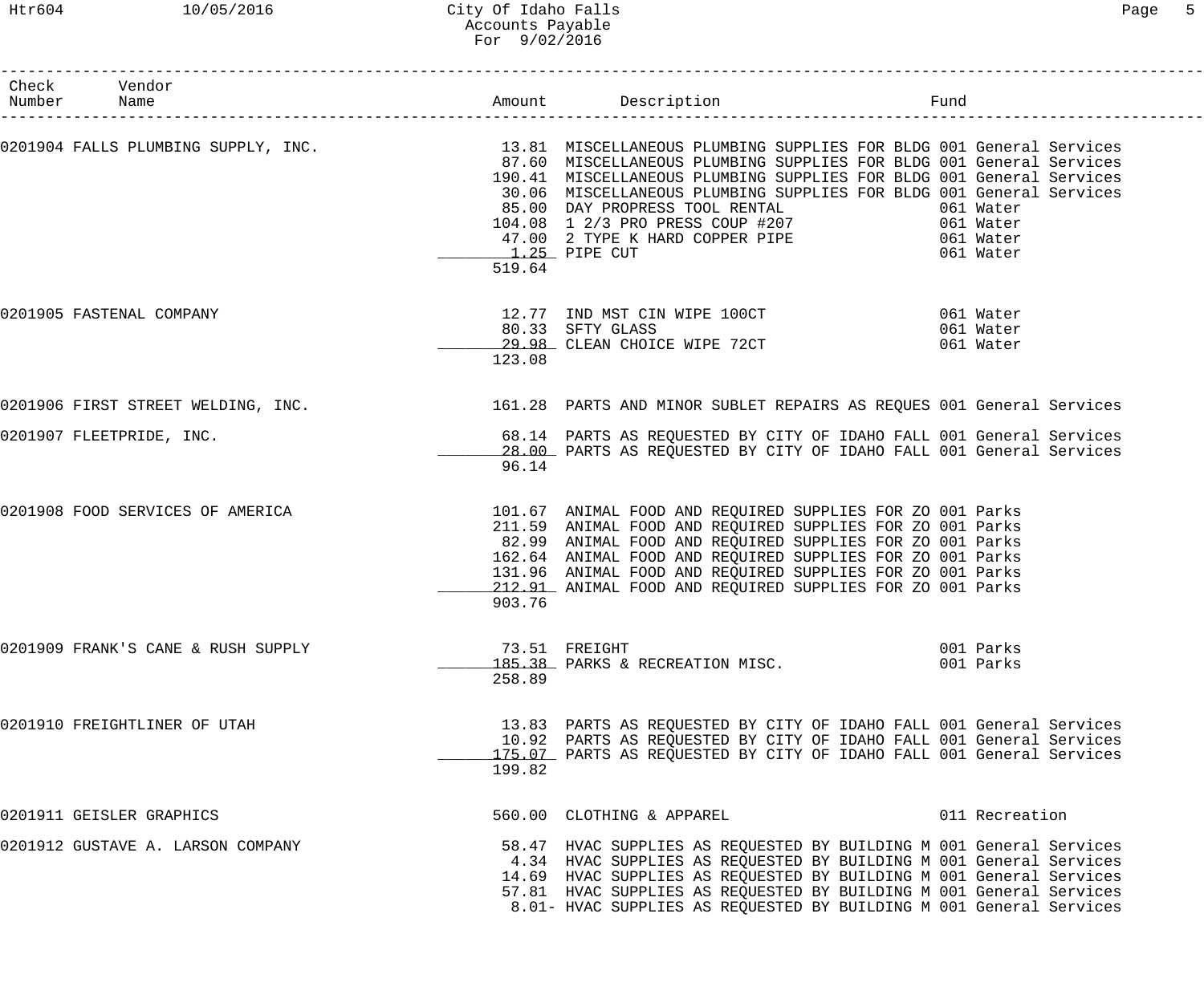| Check Vendor<br>Number Name                                                                                             |        |                                                                                                                                                                                                                   |                                                                                       |
|-------------------------------------------------------------------------------------------------------------------------|--------|-------------------------------------------------------------------------------------------------------------------------------------------------------------------------------------------------------------------|---------------------------------------------------------------------------------------|
| 0201912 GUSTAVE A. LARSON COMPANY <b>1989 - 20 SEPANE 4 SECULLE</b> S AS REQUESTED BY BUILDING M 001 General Services   | 194.56 |                                                                                                                                                                                                                   |                                                                                       |
| 0201913 HACH COMPANY, INC.                                                                                              | 232.79 | 139.95 DPD-FREE REFILL VIAL (1899)<br>61.95 DPD FREE CL2 RGT PP 10 ML (1896) 1001 Mater<br>$30.89$ SHIPPING                                                                                                       | 061 Water                                                                             |
| 0201914 HDR ENGINEERING, INC. 2020 1983.37 PROFESSIONAL/PERSONAL SRV                                                    |        |                                                                                                                                                                                                                   | 001 Parks                                                                             |
| 0201915 HERALD PUBLISHING COMPANY LLC, THE 4,333.32 PROMOTION ITEMS                                                     |        |                                                                                                                                                                                                                   | 060 Airport                                                                           |
| 0201916 HEWLETT PACKARD COMPANY 1999 1999 12,597.49 COMPUTERS, DP/WORD PROC.                                            |        |                                                                                                                                                                                                                   | 001 Human Resources                                                                   |
| 0201917 HOME DEPOT                                                                                                      | 198.10 | 99.00 MILWAUKEE TOOL REPLACEMEN<br>57.07 FASTENERS, DRILL BITS, NU<br>12.72 CEMENT, PRIMER, ELBOW JOI<br>9.77 SPOOL CAP STRAIGHT<br>9.77 SPOOL CAP STRAIGHT<br>9.77 SPOOL CAP STRAIGHT<br>9.77 SPOOL CAP STRAIGHT | 001 General Services<br>001 Parks<br>061 Water<br>061 Water<br>061 Water<br>061 Water |
| 0201918 HUNT DESIGN                                                                                                     |        | 1,200.00 PROFESSIONAL/PERSONAL SRV                                                                                                                                                                                | 064 Electric                                                                          |
| 0201919 IDAHO CONSUMER-OWNED UTILITIES 6,809.76 ELEC/IF POWER                                                           |        |                                                                                                                                                                                                                   | 064 Electric                                                                          |
| 0201920 IDAHO DEPT ENVIRONMENT QUALITY                                   25.00 ASSESSMENTS/TAX<br>25.00 ASSESSMENTS/TAX | 50.00  | 25.00 ASSESSMENTS/TAX                                                                                                                                                                                             | 001 Parks<br>001 Parks                                                                |
| 0201921 IDAHO FUN JUMPS, LLC                                                                                            |        | 233.20 ELEC/IF POWER                                                                                                                                                                                              | 064 Electric                                                                          |
| 0201922 IDAHO SOD                                                                                                       | 136.40 | 122.00 SOD FOR COVERING GRAVES AT THE CEMETERY 001 Cemeteries<br>14.40 PURCHASE OF SOD AS REQUESTED BY WATER DE 061 Water                                                                                         |                                                                                       |
| 0201923 IES CUSTOM STAFFING, LLC                                                                                        |        | 453.68 PROFESSIONAL/PERSONAL SRV                                                                                                                                                                                  | 062 Sanitation                                                                        |
| 0201924 INTERMOUNTAIN CLAIMS, INC.                                                                                      |        | 4,800.00 PROFESSIONAL/PERSONAL SRV                                                                                                                                                                                | 019 Self-Insurance                                                                    |
| 0201925 JIM'S TROPHY ROOM                                                                                               |        | 160.00 PLAQUES FOR AWARD CEREMON                                                                                                                                                                                  | 001 Fire                                                                              |
| 0201926 JVIATION, INC.                                                                                                  |        | 22,099.05 PROFESSIONAL/PERSONAL SRV                                                                                                                                                                               | 060 Airport                                                                           |
| 0201927 K & M INTERNATIONAL, INC.                                                                                       |        | 524.00 RESALE ITEMS                                                                                                                                                                                               | 001 Parks                                                                             |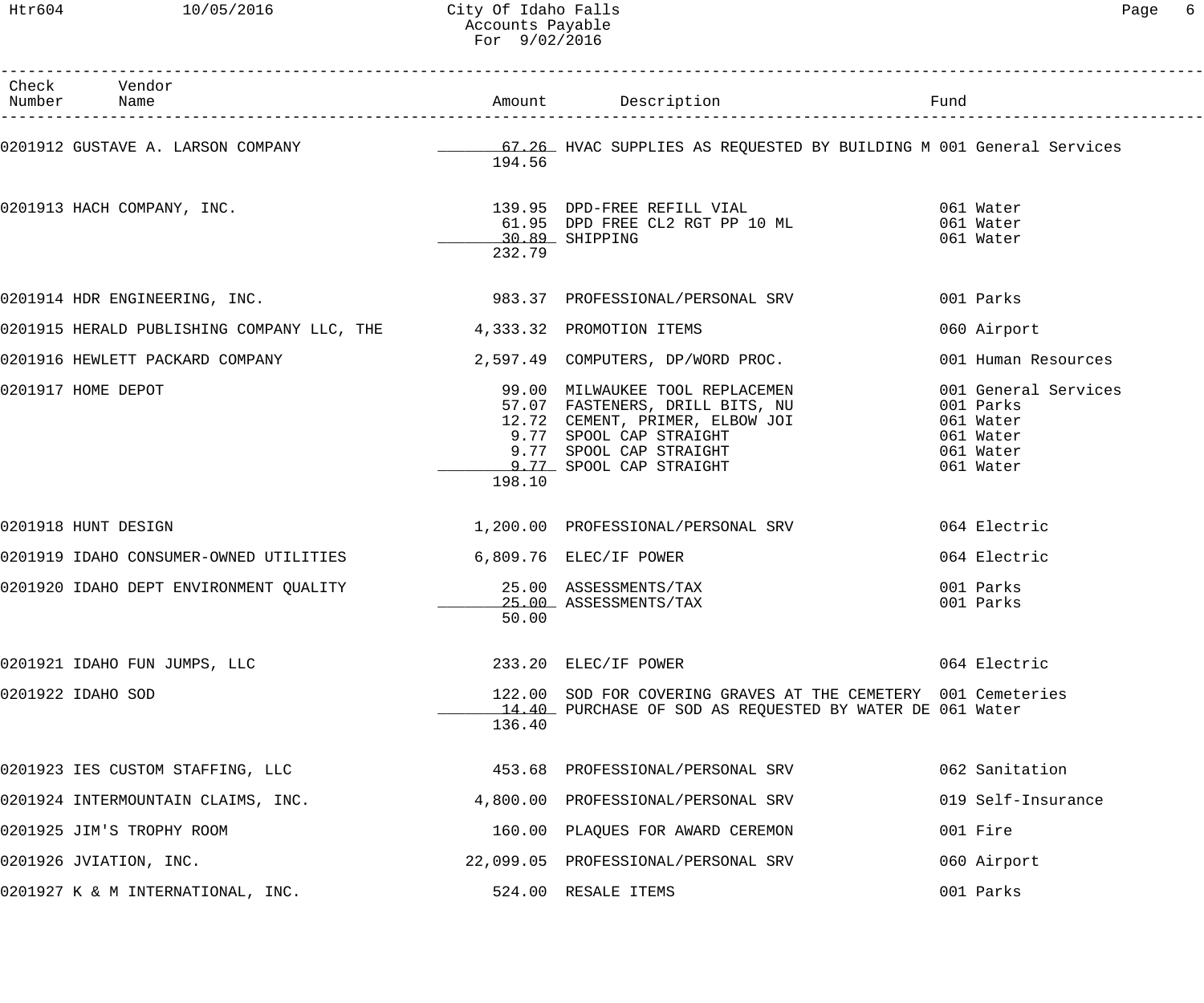| Check Vendor<br>Number Name                                                                                                                                                                |          |                                                                                                                                                                                                                                                                                                                                                                                                                                                                                                                                                                                                                                                          |                              |
|--------------------------------------------------------------------------------------------------------------------------------------------------------------------------------------------|----------|----------------------------------------------------------------------------------------------------------------------------------------------------------------------------------------------------------------------------------------------------------------------------------------------------------------------------------------------------------------------------------------------------------------------------------------------------------------------------------------------------------------------------------------------------------------------------------------------------------------------------------------------------------|------------------------------|
| 0201928 KENWORTH SALES COMPANY, INC. <sup>104.50</sup> PARTS AS REQUESTED BY CITY OF IDAHO FALL 001 General Services<br>5.17 PARTS AS REQUESTED BY CITY OF IDAHO FALL 001 General Services | 109.67   |                                                                                                                                                                                                                                                                                                                                                                                                                                                                                                                                                                                                                                                          |                              |
| 0201929 KEY-LINE AUTOMOTIVE WAREHOUSE                                                                                                                                                      | 378.79   | 134.76 PARTS AS REQUESTED BY CITY OF IDAHO FALL 001 General Services<br>11.78 PARTS AS REQUESTED BY CITY OF IDAHO FALL 001 General Services<br>1.93 PARTS AS REQUESTED BY CITY OF IDAHO FALL 001 General Services<br>89.66 PARTS AS REQUESTED BY CITY OF IDAHO FALL 001 General Services<br>6.59 PARTS AS REQUESTED BY CITY OF IDAHO FALL 001 General Services<br>118.02 PARTS AS REQUESTED BY CITY OF IDAHO FALL 001 General Services<br>3.54 PARTS AS REQUESTED BY CITY OF IDAHO FALL 001 General Services<br>7.73 PARTS AS REQUESTED BY CITY OF IDAHO FALL 001 General Services<br>4.78 PARTS AS REQUESTED BY CITY OF IDAHO FALL 001 General Services |                              |
| 0201930 LANDMARK SIGNS                                                                                                                                                                     |          | 13.50 SAFETY EQUIPMENT                                                                                                                                                                                                                                                                                                                                                                                                                                                                                                                                                                                                                                   | 001 Public Works Engineering |
| 0201931 LAW ENFORCEMENT TARGETS, INC. 539.21 POLICE EQUIP & SUPPLIES                                                                                                                       |          |                                                                                                                                                                                                                                                                                                                                                                                                                                                                                                                                                                                                                                                          | 001 Police                   |
| 0201932 LEGEND PRINT & PROMO                                                                                                                                                               | 3,926.25 | 4,026.25 PRINTING<br>100.00 - PROMOTION ITEMS                                                                                                                                                                                                                                                                                                                                                                                                                                                                                                                                                                                                            | 001 Parks<br>001 Parks       |
| 0201933 LOCAL NEWS 8                                                                                                                                                                       | 1,400.00 | 700.00 PROMOTION ITEMS<br>700.00 PROMOTION ITEMS                                                                                                                                                                                                                                                                                                                                                                                                                                                                                                                                                                                                         | 060 Airport<br>060 Airport   |
| 1,128.00 TRAFFIC<br>0201934 MCCAIN TRAFFIC SUPPLY                                                                                                                                          |          |                                                                                                                                                                                                                                                                                                                                                                                                                                                                                                                                                                                                                                                          | 064                          |
| 0201935 MGM TARGETS - MIKE GIBSON                                                                                                                                                          |          | 508.47 POLICE EQUIP & SUPPLIES                                                                                                                                                                                                                                                                                                                                                                                                                                                                                                                                                                                                                           | 001 Police                   |
| 0201936 MILTONA TURF TOOL SPECIALISTS 6 1997 - 437.37 PARKS & RECREATION MISC.                                                                                                             |          |                                                                                                                                                                                                                                                                                                                                                                                                                                                                                                                                                                                                                                                          | 018 Golf Courses             |
| 0201937 MORETON & COMPANY                                                                                                                                                                  |          | 7,455.00 WORKERS COMP BOND                                                                                                                                                                                                                                                                                                                                                                                                                                                                                                                                                                                                                               | 019 Self-Insurance           |
| 0201938 MOUNTAIN FRESH WATER CO. INC.                                                                                                                                                      |          | 5.00 MISCELLANEOUS PRODUCTS                                                                                                                                                                                                                                                                                                                                                                                                                                                                                                                                                                                                                              | 001 Mayor                    |
| 0201939 MOUNTAIN VALLEY FLOOR MATS LLC                                                                                                                                                     | 85.70    | 25.60 LAUNDRY SERVICE/MATS FOR IDAHO FALLS LIB 012 Library<br>5.75 LAUNDRY SERVICE/MATS FOR IDAHO FALLS LIB 012 Library<br>5.75 LAUNDRY SERVICE/MATS FOR IDAHO FALLS LIB 012 Library<br>25.60 LAUNDRY SERVICE/MATS FOR IDAHO FALLS LIB 012 Library<br>5.75 LAUNDRY SERVICE/MATS FOR IDAHO FALLS LIB 012 Library<br>5.75 LAUNDRY SERVICE/MATS FOR IDAHO FALLS LIB 012 Library<br>5.75 LAUNDRY SERVICE/MATS FOR IDAHO FALLS LIB 012 Library<br>5.75 LAUNDRY SERVICE/MATS FOR IDAHO FALLS LIB 012 Library                                                                                                                                                   |                              |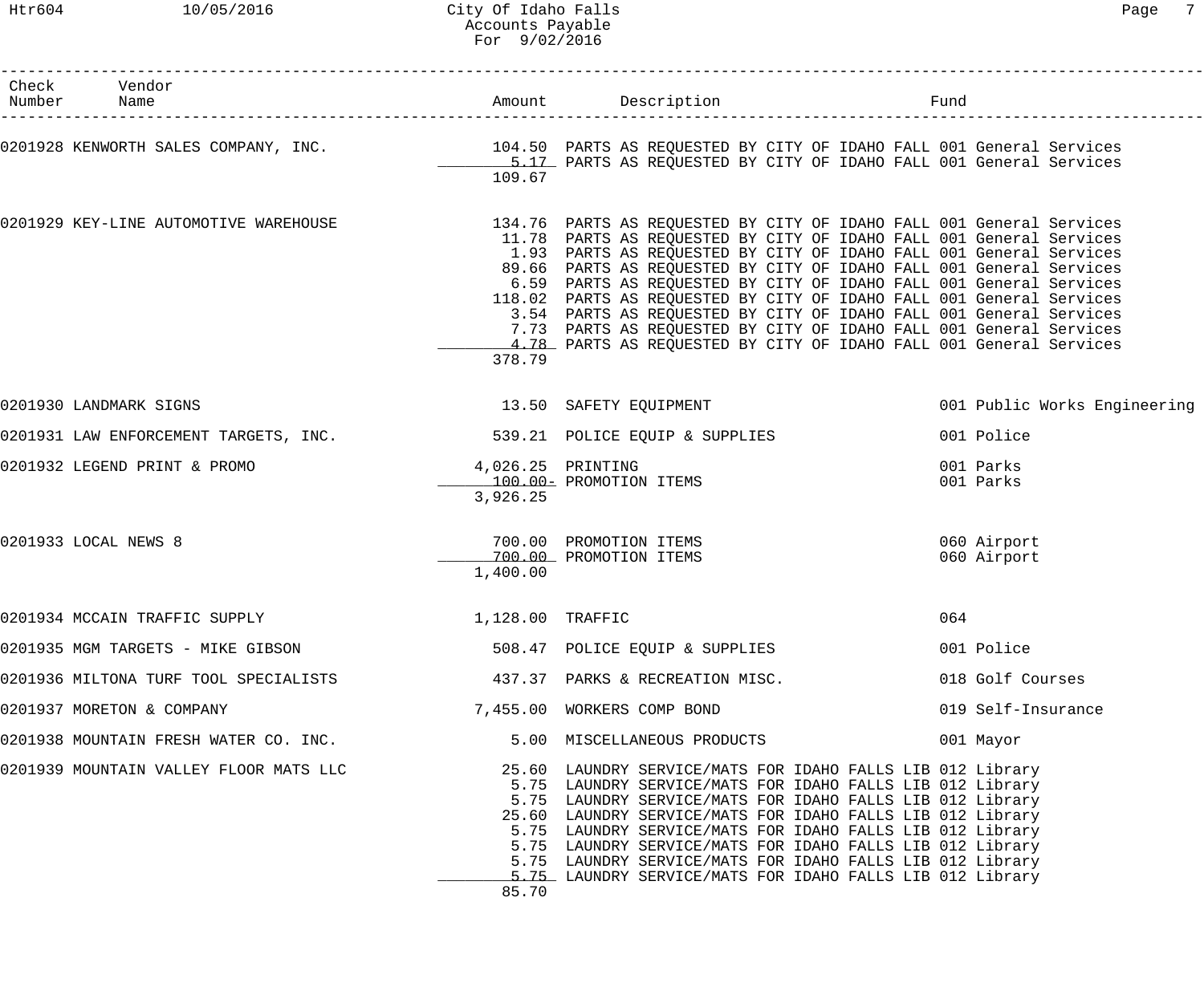| Check Vendor<br>Number Name                                                                                |                                                                               |                                                                                                                                                                                                                                                                                                                                                                                                                                                                                                                                                                                                                                                                                                                     |                                                                                                                                              |  |
|------------------------------------------------------------------------------------------------------------|-------------------------------------------------------------------------------|---------------------------------------------------------------------------------------------------------------------------------------------------------------------------------------------------------------------------------------------------------------------------------------------------------------------------------------------------------------------------------------------------------------------------------------------------------------------------------------------------------------------------------------------------------------------------------------------------------------------------------------------------------------------------------------------------------------------|----------------------------------------------------------------------------------------------------------------------------------------------|--|
|                                                                                                            |                                                                               |                                                                                                                                                                                                                                                                                                                                                                                                                                                                                                                                                                                                                                                                                                                     |                                                                                                                                              |  |
| 0201940 MOWER OFFICE SYSTEMS 601 CONTROL 202.00 OFFICE SUPPLIES, GENERAL 601 Police                        |                                                                               |                                                                                                                                                                                                                                                                                                                                                                                                                                                                                                                                                                                                                                                                                                                     |                                                                                                                                              |  |
| 0201941 MUSSELMAN EQUIPMENT CO., INC. 360.23 PARTS AND MINOR SUBLET REPAIRS AS REQUES 001 General Services |                                                                               |                                                                                                                                                                                                                                                                                                                                                                                                                                                                                                                                                                                                                                                                                                                     |                                                                                                                                              |  |
| 0201942 NAPA AUTO PARTS                                                                                    | 1,288.65                                                                      | 766.62 EQ REPAIR AND MAINT<br>24.79 PARTS AS REQUESTED BY CITY OF IDAHO FALL 001 General Services<br>6.13 PARTS AS REQUESTED BY CITY OF IDAHO FALL 001 General Services<br>4.99 PARTS AS REQUESTED BY CITY OF IDAHO FALL 001 General Services<br>6.91 PARTS AS REQUESTED BY CITY OF IDAHO FALL 001 General Services<br>19.99 PARTS AS REQUESTED BY CITY OF IDAHO FALL 001 General Services<br>41.99 PARTS AS REQUESTED BY CITY OF IDAHO FALL 001 General Services<br>28.94 PARTS AS REQUESTED BY CITY OF IDAHO FALL 001 General Services<br>5.99 PARTS AS REQUESTED BY CITY OF IDAHO FALL 001 General Services<br>11.60 PARTS AS REQUESTED BY CITY OF IDAHO FALL 001 General Services<br>370.70 EQ REPAIR AND MAINT | 001<br>001                                                                                                                                   |  |
| 0201943 NORTH HI-WAY CAFE                                                                                  | 4,121.00 FOOD<br>6,631.00 FOOD<br>7,199.00 FOOD<br>3,310.00 FOOD<br>21,261.00 |                                                                                                                                                                                                                                                                                                                                                                                                                                                                                                                                                                                                                                                                                                                     | 001 Parks<br>001 Parks<br>001 Parks<br>001 Parks                                                                                             |  |
| 0201944 NORTHERN POWER EQUIPMENT, LLC <a> 23,880.00 TRANSFORMERS</a>                                       |                                                                               |                                                                                                                                                                                                                                                                                                                                                                                                                                                                                                                                                                                                                                                                                                                     | 064                                                                                                                                          |  |
| 0201945 OLD DOMINION FREIGHT LINE, INC 631.43 FREIGHT                                                      | 164.76 FREIGHT<br>796.19                                                      |                                                                                                                                                                                                                                                                                                                                                                                                                                                                                                                                                                                                                                                                                                                     | 064 Electric<br>064 Electric                                                                                                                 |  |
| 0201946 OLDCASTLE PRECAST / AMCOR, INC. 440.00 PLUMBING EQUIP/SUPPLIES                                     |                                                                               |                                                                                                                                                                                                                                                                                                                                                                                                                                                                                                                                                                                                                                                                                                                     | 001 Parks                                                                                                                                    |  |
| 0201947 OTTO ENVIRONMENTAL SYSTEMS LLC                                                                     | 275,396.40                                                                    | 22,881.60 FABRICATION MATERIAL/NEW<br>45,763.48 FABRICATION MATERIAL/NEW<br>45,763.20 FABRICATION MATERIAL/NEW<br>45,763.20 FABRICATION MATERIAL/NEW<br>22,881.60 FABRICATION MATERIAL/NEW<br>45,763.20 FABRICATION MATERIAL/NEW<br>22,881.60 FABRICATION MATERIAL/NEW<br>23,698.52 FABRICATION MATERIAL/NEW                                                                                                                                                                                                                                                                                                                                                                                                        | 062 Sanitation<br>062 Sanitation<br>062 Sanitation<br>062 Sanitation<br>062 Sanitation<br>062 Sanitation<br>062 Sanitation<br>062 Sanitation |  |
| 0201948 OUTSOURCE RECEIVABLES MGT ID                                                                       | 1,562.64                                                                      | 51.25 COLLECTIONS SERVICES FOR UTILITY ACCOUNT 001 Treasurer<br>1,511.39 COLLECTIONS SERVICES FOR UTILITY ACCOUNT 001 Treasurer                                                                                                                                                                                                                                                                                                                                                                                                                                                                                                                                                                                     |                                                                                                                                              |  |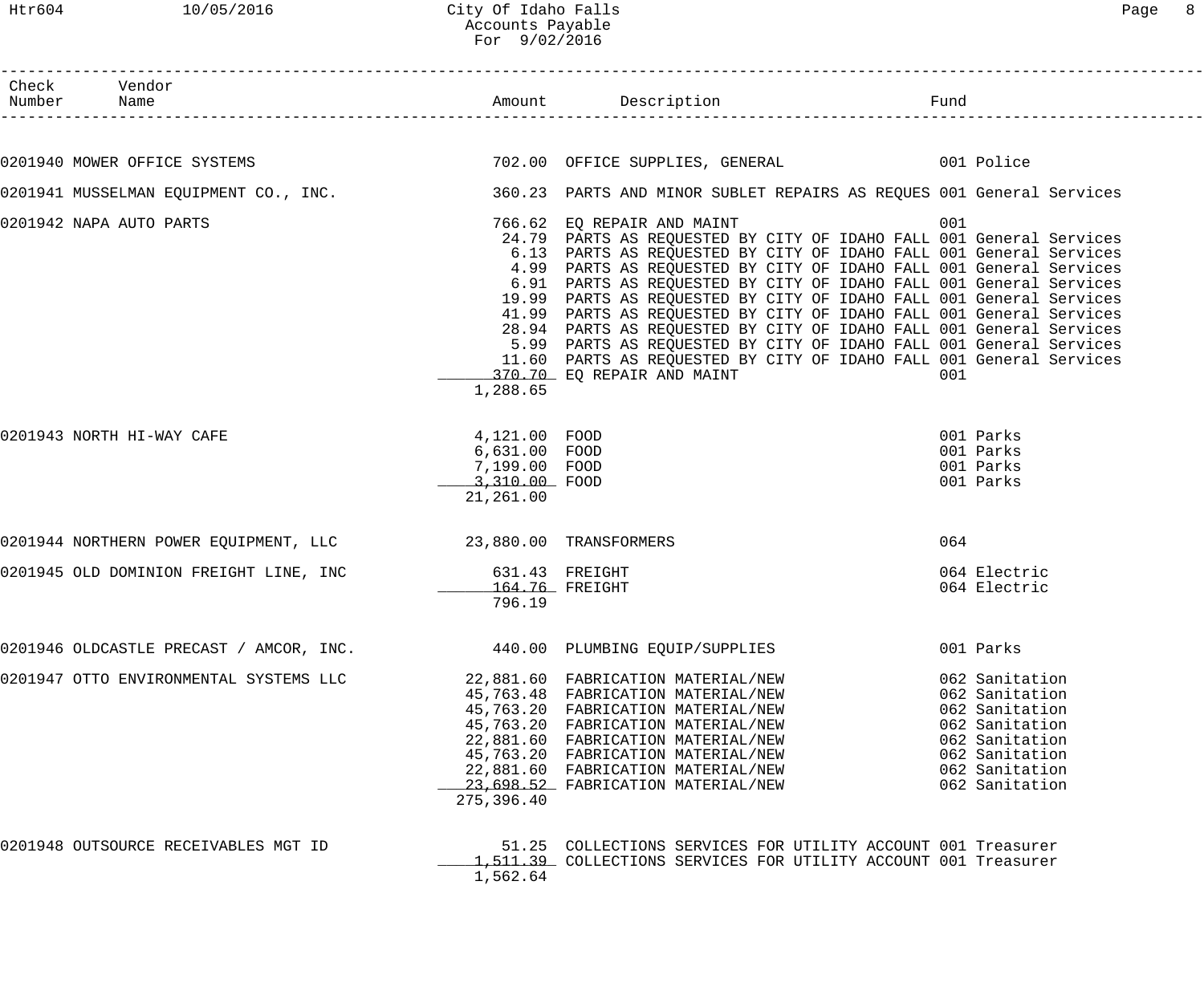## Htr604 10/05/2016 City Of Idaho Falls Page 9 Accounts Payable For 9/02/2016

| Check Vendor<br>Number Name                                                           |        |                                                                                                                                                                                                                                                                               |     |                                                                                                                                  |
|---------------------------------------------------------------------------------------|--------|-------------------------------------------------------------------------------------------------------------------------------------------------------------------------------------------------------------------------------------------------------------------------------|-----|----------------------------------------------------------------------------------------------------------------------------------|
| 0201949 PC PLUS                                                                       | 65.53  | 40.20 COMPUTER MONITOR ADAPTER<br>12.64 COMPUTER MONITOR ADAPTER<br>40.20- CREDIT FOR MONITOR CORDS<br>12.44 HDMI ADAPTER<br>14.22 6' DVI ADAPTER<br>13.59 6' HDMI VELOCITY CABLE<br>13.59 6' HDMI VELOCITY CABLE<br>12.64 DVI ADAPTER<br>13.5                                |     |                                                                                                                                  |
| 0201950 PEARPOINT, INC.                                                               |        | 1,545.50 REPAIRS AND PARTS AS REQUESTED BY SEWER 061 Sewer                                                                                                                                                                                                                    |     |                                                                                                                                  |
|                                                                                       |        | 0201951 PEST CONTROL SERVICES, INC. 130.00 SERVICES/MISCELLANEOUS 64 Electric                                                                                                                                                                                                 |     |                                                                                                                                  |
|                                                                                       |        | 0201952 PING GOLF COMPANY, INC. THE SAME READS AND SERVESTED BY SAND CREEK GOL 018 Golf Courses                                                                                                                                                                               |     |                                                                                                                                  |
| 0201953 PLATT ELECTRIC / REXEL, INC.                       156.00 EQ REPAIR AND MAINT | 294.07 | 108.39 MISCELLANEOUS ELECTRICAL SUPPLIES FOR BL 001 General Services<br>29.68 ELEC COATING 3M SCOTCHKOT                                                                                                                                                                       | 001 | 061 Sewer                                                                                                                        |
|                                                                                       | 636.56 | 0201954 PRO RENTALS/PRO EQUIP, LLC 132.60 SCISSORLIFT AND TRAILER R 001 General Services<br>503.96 EQUIPMENT-LRG & TURF                                                                                                                                                       |     | 018 Golf Courses                                                                                                                 |
|                                                                                       |        | 0201955 PROFESSIONAL RODEO COWBOYS ASSOC. 2,025.00 PROFESSIONAL/PERSONAL SRV                                                                                                                                                                                                  |     | 001 Parks                                                                                                                        |
| 0201956 PROQUEST, LLC                                                                 |        | 3,150.00 SUBSCRIPTIONS                                                                                                                                                                                                                                                        |     | 012 Library                                                                                                                      |
| 0201957 R & S DISTRIBUTING                                                            |        | 3,700.60 PAINTING-EQUIP & PRODUCTS                                                                                                                                                                                                                                            |     | 011 Recreation                                                                                                                   |
|                                                                                       |        | 0201958 RHODEHOUSE CONSTRUCTION, INC.         20,713.99 CONSTRUCTION JOB/CONTRACT                                                                                                                                                                                             |     | 061 Sewer                                                                                                                        |
| 0201959 ROCK SOLID LANDSCAPE DESIGN &                                                 |        | 509.00 PARKS & RECREATION MISC.                                                                                                                                                                                                                                               |     | 001 Parks                                                                                                                        |
| 0201960 ROCKNAKS HARDWARE PLUS, INC.                                                  | 232.56 | 17.96 MISCELLANEOUS TOOL, HARDWARE & IRRIGATIO 001 Cemeteries<br>214.60 MISCELLANEOUS TOOL, HARDWARE & IRRIGATIO 001 Cemeteries                                                                                                                                               |     |                                                                                                                                  |
| 0201961 ROCKY MOUNTAIN POWER                                                          |        | 2,173.04 UTILITIES SEPT 2016<br>1,734.84 UTILITIES SEPT 2016<br>597.82 UTILITIES SEPT 2016<br>528.91 UTILITIES SEPT 2016<br>878.07 UTILITIES SEPT 2016<br>233.31 UTILITIES SEPT 2016<br>50.60 UTILITIES SEPT 2016<br>127.85 UTILITIES SEPT 2016<br>398.21 UTILITIES SEPT 2016 |     | 001 Parks<br>001 Parks<br>001 Cemeteries<br>001 Fire<br>001 Cemeteries<br>061 Sewer<br>061 Sewer<br>064 Electric<br>064 Electric |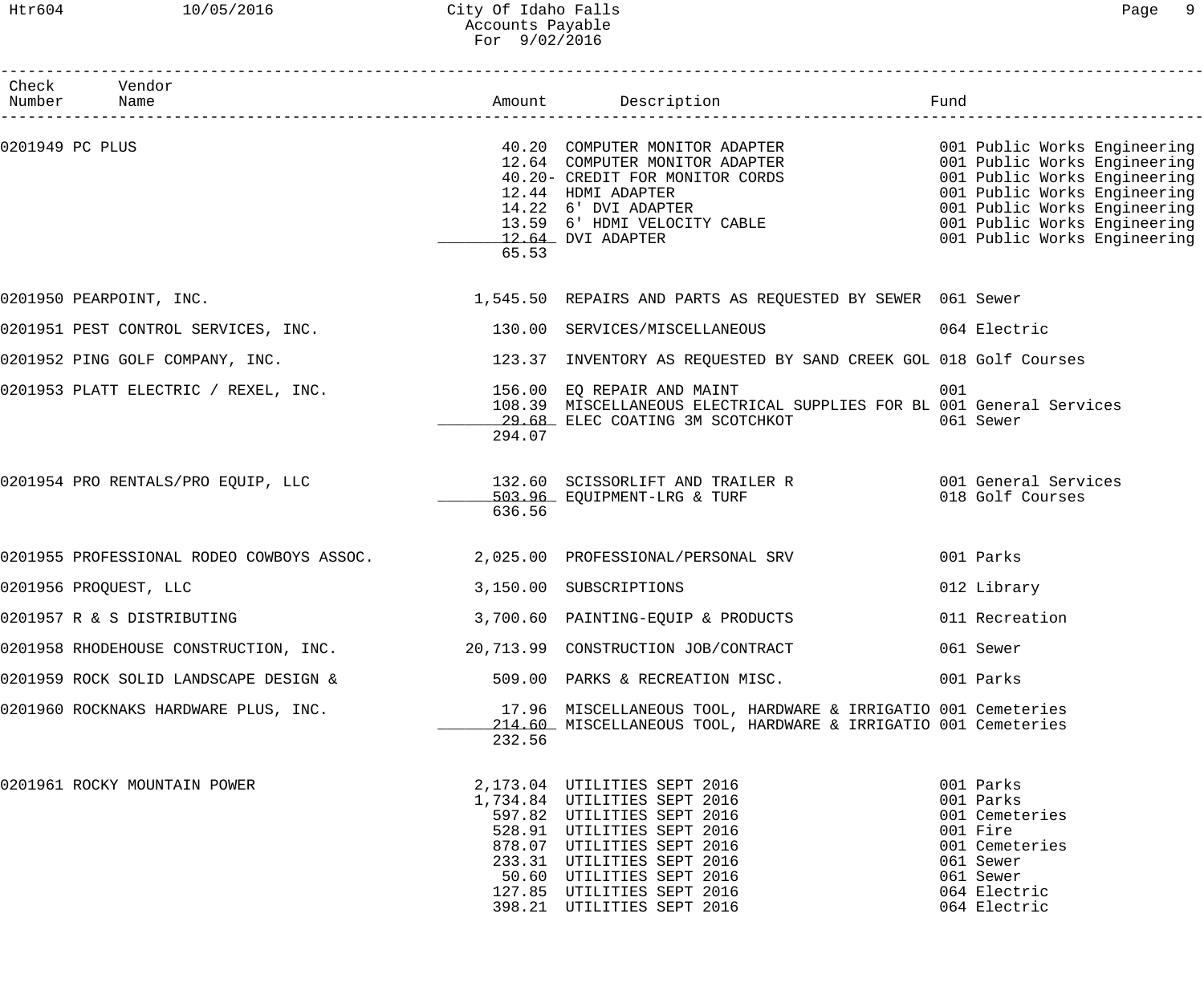| Check Vendor<br>Number Name              |           | Amount Description                                                                                                                                                                                                  | Fund                                |
|------------------------------------------|-----------|---------------------------------------------------------------------------------------------------------------------------------------------------------------------------------------------------------------------|-------------------------------------|
| 0201961 ROCKY MOUNTAIN POWER             | 6,746.40  | 23.75 UTILITIES SEPT 2016                                                                                                                                                                                           | 064 Electric                        |
| 0201962 RODDA PAINT COMPANY              |           | 234.86 RUSTOLEUM BLUE UNDERCOAT/                                                                                                                                                                                    | 060 Airport                         |
| 0201963 RODENT PRO.COM, LLC              | 455.25    | 339.25 FEED/BEDDING (ANIMALS)<br>116.00 FREIGHT                                                                                                                                                                     | 001 Parks<br>001 Parks              |
| 0201964 RON'S TIRE INC.                  | 89.95     | 60.00 RECOIL HONDA GX160<br>29.95 TRIMMER PARTS                                                                                                                                                                     | 001 Parks<br>064 Electric           |
|                                          | 116.61    | 90.54 WASTE WATER TREATMENT                                                                                                                                                                                         | 061 Sewer<br>061 Sewer              |
| 0201966 RUSH TRUCK CENTERS, INC.         | 252.23    | 125.90 PARTS AS REQUESTED BY CITY OF IDAHO FALL 001 General Services<br>112.33 PARTS AS REQUESTED BY CITY OF IDAHO FALL 001 General Services<br>14.00 PARTS AS REQUESTED BY CITY OF IDAHO FALL 001 General Services |                                     |
| 0201967 SAWTOOTH EMERGENCY VEHICLES      |           | 142.69 EQ REPAIR AND MAINT                                                                                                                                                                                          | 001                                 |
| 0201968 SCOTT GRIMMETT                   |           | 341.78 RFND FOOD COST/HENRY FIRE                                                                                                                                                                                    | 001 Fire                            |
| 0201969 SHERWIN-WILLIAMS COMPANY         | 781.98    | 476.61 PAINTING-EQUIP & PRODUCTS<br>305.37 PAINTING-EQUIP & PRODUCTS                                                                                                                                                | 001 Parks<br>001 Parks              |
| 0201970 SHRED-IT USA LLC                 | .00       | 119.96 SHREDDING SERVICES FOR THE CITY OF IDAHO 001 Non Departmental<br>119.96 SHREDDING SERVICES FOR THE CITY OF IDAHO 001 Non Departmental                                                                        |                                     |
| 0201971 SITEONE LANDSCAPE SUPPLY HOLDING | 18,656.57 | 15,998.14 IRRIGATION EQUIP/SUPPLIES<br>25.47 IRRIGATION EQUIP/SUPPLIES<br>2,632.96 IRRIGATION EQUIP/SUPPLIES                                                                                                        | 001 Parks<br>001 Parks<br>001 Parks |
| 0201972 SNAP-ON TOOLS, INC.              |           | 999.00 GARAGE SHOP SUPPLIES                                                                                                                                                                                         | 001 General Services                |
| 0201973 SUN MOUNTAIN SPORTS, INC.        |           | 68.95 INVENTORY AS REQUESTED BY SAGE LAKES GOL 018 Golf Courses                                                                                                                                                     |                                     |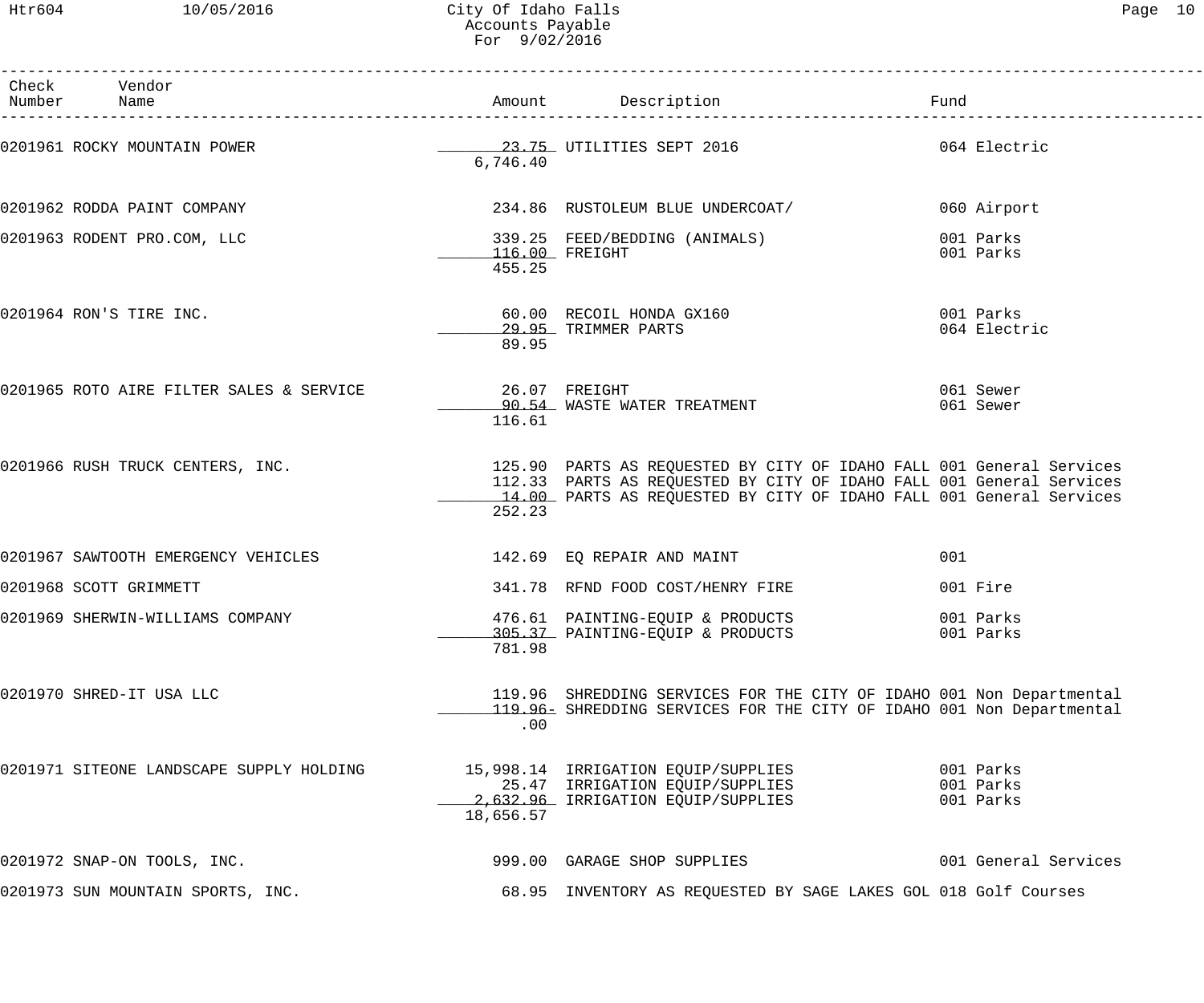# Htr604 10/05/2016 City Of Idaho Falls Page 11 Accounts Payable For 9/02/2016

| Check Vendor<br>Number Name       |           |                                                                                                                                                                                                                                                                                                                                                                                                                                                                                                                       |                                                          |
|-----------------------------------|-----------|-----------------------------------------------------------------------------------------------------------------------------------------------------------------------------------------------------------------------------------------------------------------------------------------------------------------------------------------------------------------------------------------------------------------------------------------------------------------------------------------------------------------------|----------------------------------------------------------|
|                                   |           |                                                                                                                                                                                                                                                                                                                                                                                                                                                                                                                       |                                                          |
| 0201975 T-O ENGINEERS             | 31,267.64 | 2,225.92 PROFESSIONAL/PERSONAL SRV<br>9,595.80 PROFESSIONAL/PERSONAL SRV<br>12,802.40 PROFESSIONAL/PERSONAL SRV<br>6,643.52 PROFESSIONAL/PERSONAL SRV                                                                                                                                                                                                                                                                                                                                                                 | 060 Airport<br>060 Airport<br>060 Airport<br>060 Airport |
|                                   |           | 0201976 TETON CLEANERS AND LAUNDRY THE SERIES OF LAUNDRY SERVICE FOR CITY OF IDAHO FALLS 062 Sanitation                                                                                                                                                                                                                                                                                                                                                                                                               |                                                          |
| 0201977 TETON MICROBIOLOGY LAB    |           | 270.00 LABORATORY ANALYSIS FOR WATER SAMPLES 061 Water                                                                                                                                                                                                                                                                                                                                                                                                                                                                |                                                          |
| 0201978 TIFOSI OPTICS, INC.       |           | 673.41 INVENTORY AS REQUESTED BY SAND CREEK GOL 018 Golf Courses                                                                                                                                                                                                                                                                                                                                                                                                                                                      |                                                          |
| 0201979 TRANE US, INC.            |           | 447.60 AIRPORT MAINTENANCE                                                                                                                                                                                                                                                                                                                                                                                                                                                                                            | 060 Airport                                              |
|                                   | 476.02    | 0201980 TURF EQUIP & IRRIGATION, INC. 464.71 TURF DC PARTS AS REQUESTED BY CITY OF IF 001 General Services<br>11.31 TURF DC PARTS AS REQUESTED BY CITY OF IF 001 General Services                                                                                                                                                                                                                                                                                                                                     |                                                          |
| 0201981 TURNTOOLZ LLC             | 279.76    | 258.40 AQUATIC/WATER PRODUCTS 011 Recreation<br>$21.36$ FREIGHT                                                                                                                                                                                                                                                                                                                                                                                                                                                       | 011 Recreation                                           |
| 0201982 U-HAUL INTERNATIONAL INC. | 271.65    | 63.48 PROPANE AS NEEDED FOR EQUIPMENT AND SHOP 001 General Services<br>24.15 PROPANE AS REQUESTED BY THE STREET DEPAR 010 Streets<br>18.92 PROPANE AS REQUESTED BY THE STREET DEPAR 010 Streets<br>24.64 PROPANE AS REQUESTED BY THE STREET DEPAR 010 Streets<br>34.05 PROPANE AS REQUESTED BY THE STREET DEPAR 010 Streets<br>38.53 PROPANE AS REQUESTED BY THE STREET DEPAR 010 Streets<br>38.98 PROPANE AS REQUESTED BY THE STREET DEPAR 010 Streets<br>28.90 PROPANE AS REQUESTED BY THE STREET DEPAR 010 Streets |                                                          |
| 0201983 UNITED PARCEL SERVICE     |           | 108.10 FREIGHT                                                                                                                                                                                                                                                                                                                                                                                                                                                                                                        | 064 Electric                                             |
| 0201984 WACKERLI AUTO CENTER      | 165.19    | 75.86 PARTS AS REQUESTED BY CITY OF IDAHO FALL 001 General Services<br>89.33 PARTS AS REQUESTED BY CITY OF IDAHO FALL 001 General Services                                                                                                                                                                                                                                                                                                                                                                            |                                                          |
| 0201985 WALL 2 WALL               |           | 86.00 CARPET GLUE FOR ANNEX B                                                                                                                                                                                                                                                                                                                                                                                                                                                                                         | 001 General Services                                     |
| 0201986 WAXIE SANITARY SUPPLY     | 619.87    | 110.32 VACUUM PLATE AND HOSE FOR<br>509.55 CUSTODIAL SUPPLIES/EQUIP                                                                                                                                                                                                                                                                                                                                                                                                                                                   | 001 General Services<br>060 Airport                      |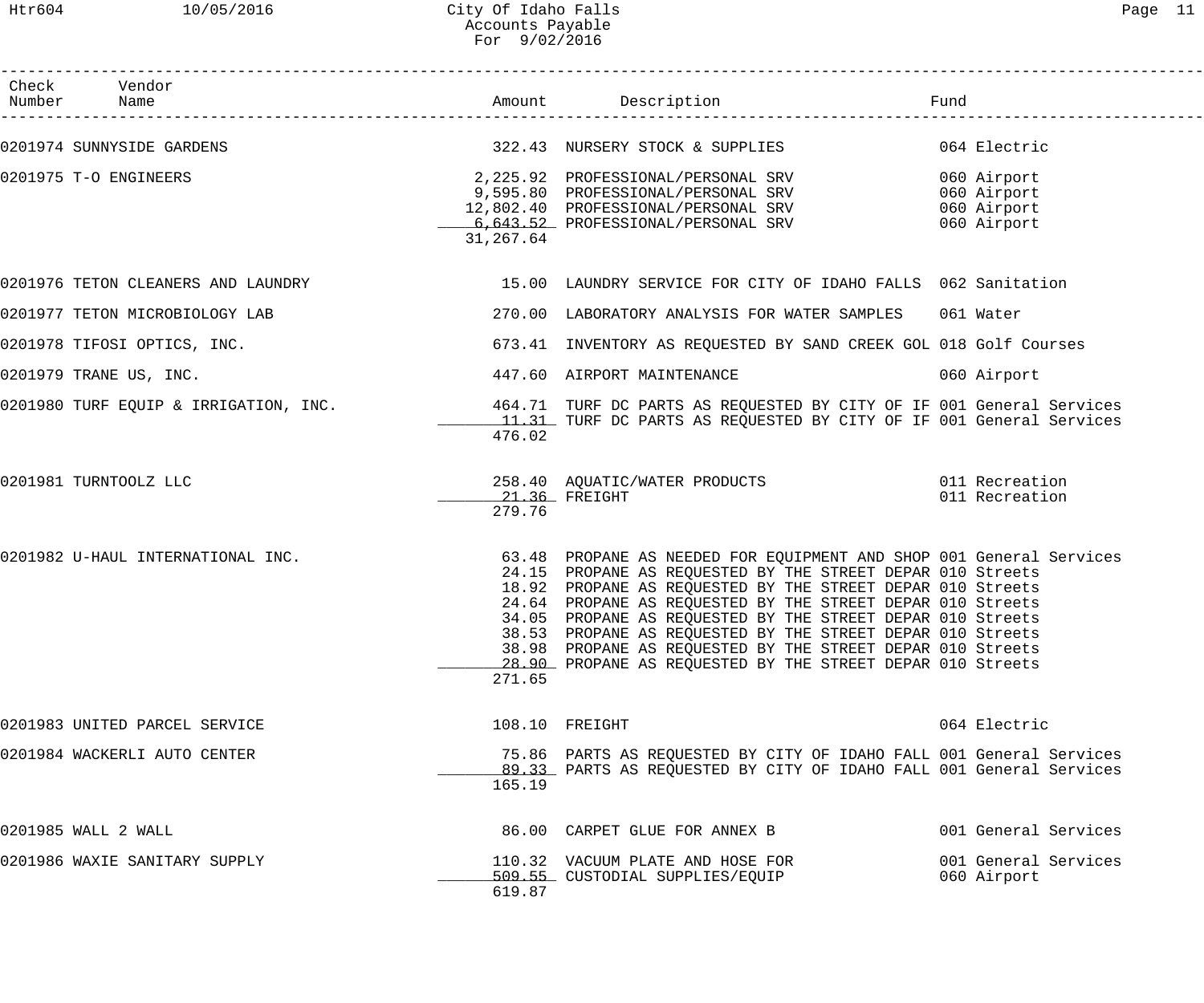|                 |                                                                                | For 9/02/2016 |                                                                                                                                                                                                                                                                                                                                                                                                                                                                                                                                                                        |                      |
|-----------------|--------------------------------------------------------------------------------|---------------|------------------------------------------------------------------------------------------------------------------------------------------------------------------------------------------------------------------------------------------------------------------------------------------------------------------------------------------------------------------------------------------------------------------------------------------------------------------------------------------------------------------------------------------------------------------------|----------------------|
| Check<br>Number | Vendor<br>Name                                                                 |               | Amount Description                                                                                                                                                                                                                                                                                                                                                                                                                                                                                                                                                     | Fund                 |
|                 | 0201987 WESTERN RECORDS DESTRUCTION, INC. $\,$ 35.00 PROFESSIONAL/PERSONAL SRV |               |                                                                                                                                                                                                                                                                                                                                                                                                                                                                                                                                                                        | 001 Parks            |
|                 |                                                                                |               | 0201988 WESTERN STATES RENTAL STORE                         1,146.07  VEHICLE AND EQUIP. MAINT.                                                                                                                                                                                                                                                                                                                                                                                                                                                                        | 001 General Services |
|                 | 0201989 ZIP PRINT                                                              |               | 252.00 90# BLUE LETTER INDEX (3) 001 Finance                                                                                                                                                                                                                                                                                                                                                                                                                                                                                                                           |                      |
|                 | 0201990 2M COMPANY, INC.                                                       |               | 90.72- REPAIRS AND SUPPLIES AS REQUESTED BY PAR 001 Parks<br>428.84 REPAIRS AND SUPPLIES AS REQUESTED BY PAR 001 Parks<br>320.51 REPAIRS AND SUPPLIES AS REQUESTED BY PAR 001 Parks<br>102.01 REPAIRS AND SUPPLIES AS REQUESTED BY PAR 001 Parks<br>110.00 REPAIRS AND SUPPLIES AS REQUESTED BY PAR 001 Parks<br>112.66 REPAIRS AND SUPPLIES AS REQUESTED BY CEM 001 Cemeteries<br>265.57 REPAIRS AND SUPPLIES AS REQUESTED BY PAR 001 Parks<br>344.61 REPAIRS AND SUPPLIES AS REQUESTED BY PAR 001 Parks<br>112.44 REPAIRS AND SUPPLIES AS REQUESTED BY PAR 001 Parks |                      |

1,705.92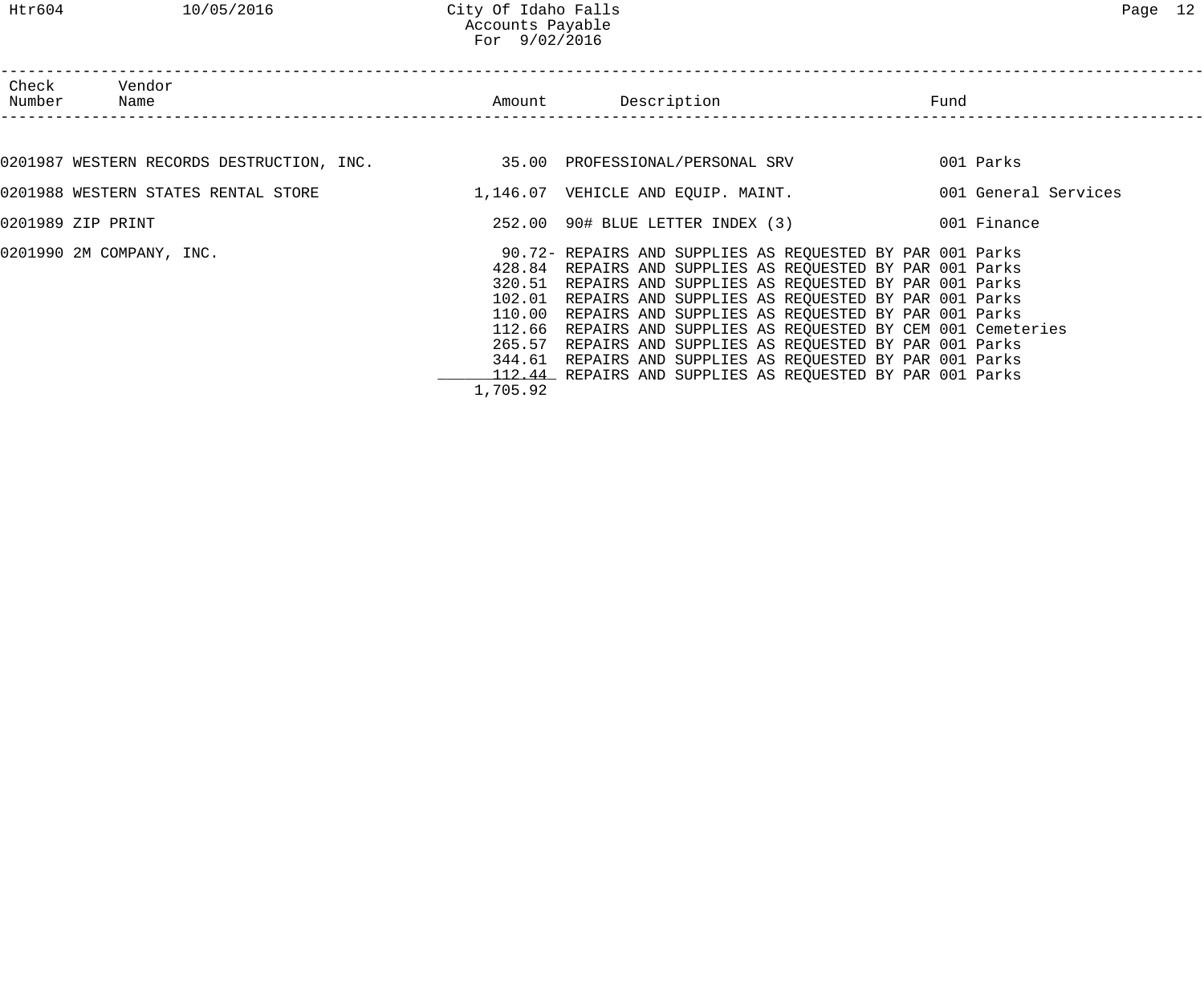Htr604 10/05/2016 City Of Idaho Falls Page 13 Accounts Payable For 9/09/2016

| Check Vendor<br>Number Name                                 |                                         |                                                                                                                                                                                                                                                                                                                                                                                                                                                                                                                                                                             |                      |
|-------------------------------------------------------------|-----------------------------------------|-----------------------------------------------------------------------------------------------------------------------------------------------------------------------------------------------------------------------------------------------------------------------------------------------------------------------------------------------------------------------------------------------------------------------------------------------------------------------------------------------------------------------------------------------------------------------------|----------------------|
|                                                             |                                         | 0201991 A-SPIDERMAN PEST CONTROL, LLC 350.00 SPRAY OUTSIDE FOUNDATION 060 Airport                                                                                                                                                                                                                                                                                                                                                                                                                                                                                           |                      |
| 0201992 A-1 RENTAL, INC.                                    | 335.00                                  | 145.00 RENTAL PORTAL POTTY COMMI 6001 Police<br>95.00 RENTAL<br>95.00 RENTAL 1999 PORTA POTTIES FOR EVENT 1999 PORTA POTTIES FOR EVENT                                                                                                                                                                                                                                                                                                                                                                                                                                      |                      |
| 0201993 ACUSHNET COMPANY                                    | 2,088.75                                | 253.00 INVENTORY AS REQUESTED BY PINECREST GOLF 018 Golf Courses<br>497.16 INVENTORY AS REQUESTED BY PINECREST GOLF 018 Golf Courses<br>1,338.59 INVENTORY AS NEEDED BY SAND CREEK GOLF C 018 Golf Courses                                                                                                                                                                                                                                                                                                                                                                  |                      |
|                                                             |                                         | 0201994 ADVANTAGE EYE CENTERS, INC. 228.00 OPTICAL EQUIP & SUPPLIES                                                                                                                                                                                                                                                                                                                                                                                                                                                                                                         | 010 Streets          |
|                                                             |                                         | 0201995 ALDER CONSTRUCTION, INC. 221,194.20 CONSTRUCTION JOB/CONTRACT                                                                                                                                                                                                                                                                                                                                                                                                                                                                                                       | 061 Sewer            |
| 0201996 ALL AMERICAN SPORTS                                 | 908.00                                  | 848.00 SPORTING & ATHLETIC EQ 011 Recreation<br>60.00 SPORTING SUPPLIES 011 Recreation                                                                                                                                                                                                                                                                                                                                                                                                                                                                                      |                      |
| 0201997 ALPHAGRAPHICS OF IDAHO FALLS 331.00 PROMOTION ITEMS |                                         |                                                                                                                                                                                                                                                                                                                                                                                                                                                                                                                                                                             | 001 Non Departmental |
|                                                             | 995.09                                  | 0201998 ALSCO (AMERICAN LINEN DIV) 149.34 LAUNDRY/CLOTHING REPAIRS FOR IDAHO FALLS 001 General Services<br>146.93 LAUNDRY/CLOTHING REPAIRS FOR IDAHO FALLS 001 General Services<br>173.43 LAUNDRY/CLOTHING REPAIRS FOR IDAHO FALLS 001 General Services<br>154.15 LAUNDRY/CLOTHING REPAIRS FOR IDAHO FALLS 001 General Services<br>187.88 LAUNDRY/CLOTHING REPAIRS FOR IDAHO FALLS 001 General Services<br>91.44 WEEKLY DELIVERY AND CHANGE OUT OF ENTRAN 060 Airport<br>47.44 LAUNDRY SERVICE FOR SEWER DEPARTMENT<br>44.48 LAUNDRY SERVICE FOR SEWER DEPARTMENT 061 Sewer | 061 Sewer            |
| 0201999 AMAZON.COM - CITY PURCHASES                         |                                         | 113.29 ELECTRONIC EQUIPMENT                                                                                                                                                                                                                                                                                                                                                                                                                                                                                                                                                 | 001 General Services |
| 0202000 AMERICAN ASSOC OF AIRPORT EXEC                      |                                         | 275.00 MEMBERSHIPS                                                                                                                                                                                                                                                                                                                                                                                                                                                                                                                                                          | 060 Airport          |
| 0202001 AMERICAN CONSTRUCTION SUPPLY                        |                                         | 155.00 CONCRETE GROUT AND MOOSEM                                                                                                                                                                                                                                                                                                                                                                                                                                                                                                                                            | 010 Streets          |
| 0202002 AMERICAN PUBLIC POWER ASSOC.                        |                                         | 115.00 ELEC/IF POWER                                                                                                                                                                                                                                                                                                                                                                                                                                                                                                                                                        | 064 Electric         |
| 0202003 AMERICAN TRAFFIC SAFETY                             | 1,426.28 SIGNS                          |                                                                                                                                                                                                                                                                                                                                                                                                                                                                                                                                                                             | 001                  |
| 0202004 AMMON VETERINARY HOSPITAL                           |                                         | 900.00 SPAY/NEURTER SERVICES                                                                                                                                                                                                                                                                                                                                                                                                                                                                                                                                                | 001                  |
| 0202005 ANIXTER INC.                                        | 13,245.00 HARDWARE<br>1,692.00 HARDWARE | 572.50 HARDWARE                                                                                                                                                                                                                                                                                                                                                                                                                                                                                                                                                             | 064<br>064<br>064    |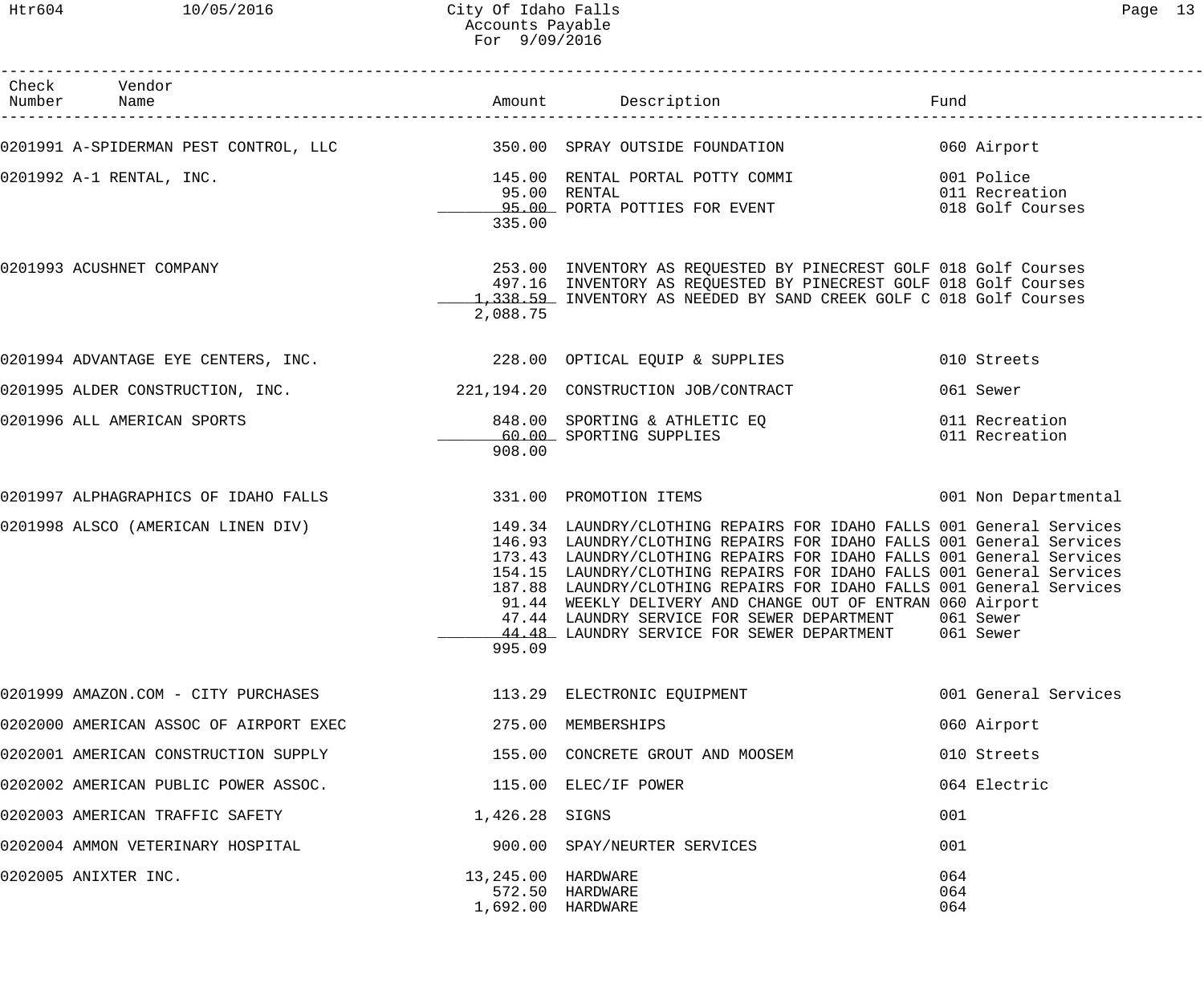Htr604 10/05/2016 City Of Idaho Falls Page 14 Accounts Payable For 9/09/2016

| Check Vendor<br>Number Name            |                                              | Amount Description                                                                                                                                                                                                                                                                                                                                               | Fund                                         |
|----------------------------------------|----------------------------------------------|------------------------------------------------------------------------------------------------------------------------------------------------------------------------------------------------------------------------------------------------------------------------------------------------------------------------------------------------------------------|----------------------------------------------|
| 0202005 ANIXTER INC.                   | ____10,867.00 HARDWARE<br>26,376.50          |                                                                                                                                                                                                                                                                                                                                                                  | 064                                          |
| 0202006 ARCHITECTURAL BUILDING SUPPLY  | 84.75                                        | 13.50 MISCELLANEOUS PURCHASES AS REQUESTED BY 001 General Services<br>57.00 MISCELLANEOUS PURCHASES AS REQUESTED BY 001 General Services<br>14.25 MISCELLANEOUS PURCHASES AS REQUESTED BY 001 General Services                                                                                                                                                   |                                              |
|                                        |                                              | 0202007 ASPHALT MAINTENANCE, INC. THE SALE SALE 3,410.00 PURCHASE OF ASPHALT PRODUCT GSB-78 TACK 010 Streets                                                                                                                                                                                                                                                     |                                              |
|                                        |                                              | 0202008 AUTOMOTIVE CHARGING & STARTING LLC 303.87 PARTS AND MINOR SUBLET REPAIRS AS REQUES 001 General Services                                                                                                                                                                                                                                                  |                                              |
| 0202009 BAR STORE RESTAURANT EQ.(BS&R) | 138.30 APPLIANCES<br>35.00 FREIGHT<br>173.30 |                                                                                                                                                                                                                                                                                                                                                                  | 001 General Services<br>001 General Services |
| 0202010 BEAL SECURITY LLC              |                                              | 3,960.00 PROFESSIONAL/PERSONAL SRV                                                                                                                                                                                                                                                                                                                               | 001 Parks                                    |
| 0202011 BONNEVILLE COUNTY SHERIFF      | .00                                          | 750.00 TRAINING-PERSONNEL<br>750.00- TRAINING-PERSONNEL                                                                                                                                                                                                                                                                                                          | 001 Police<br>001 Police                     |
| 0202012 BRAND MAKERS LLC               | 59.95 FREIGHT<br>1,427.14                    | 1,367.19 CLOTHING & APPAREL                                                                                                                                                                                                                                                                                                                                      | 011 Recreation<br>011 Recreation             |
| 0202013 BRIGHAM YOUNG UNIVERSITY-IDAHO |                                              | 6,000.00 SPORTING & ATHLETIC EQ                                                                                                                                                                                                                                                                                                                                  | 011 Recreation                               |
| 0202014 BROADWAY FORD, INC.            | 385.54                                       | 41.56 PARTS AND MINOR SUBLET REPAIRS AS REQUES 001 General Services<br>13.98 PARTS AND MINOR SUBLET REPAIRS AS REQUES 001 General Services<br>90.00 PARTS AND MINOR SUBLET REPAIRS AS REQUES 001 General Services<br>150.00 PARTS AND MINOR SUBLET REPAIRS AS REQUES 001 General Services<br>90.00 PARTS AND MINOR SUBLET REPAIRS AS REQUES 001 General Services |                                              |
| 0202015 BROADWAY VETERINARY CLINIC     | 220.00                                       | 20.00 SPAY/NEURTER SERVICES<br>95.00 SPAY/NEURTER SERVICES<br>105.00 SPAY/NEURTER SERVICES                                                                                                                                                                                                                                                                       | 001<br>001<br>001                            |
| 0202016 BURNS CONCRETE, INC.           |                                              | 180.00 CONCRETE DELIVERY AND SMALL POURS AS REQ 001 Parks                                                                                                                                                                                                                                                                                                        |                                              |
| 0202017 C & B OPERATIONS, LLC          |                                              | 29.43 PARTS AND MINOR SUBLET REAPIRS AS REQUES 001 General Services                                                                                                                                                                                                                                                                                              |                                              |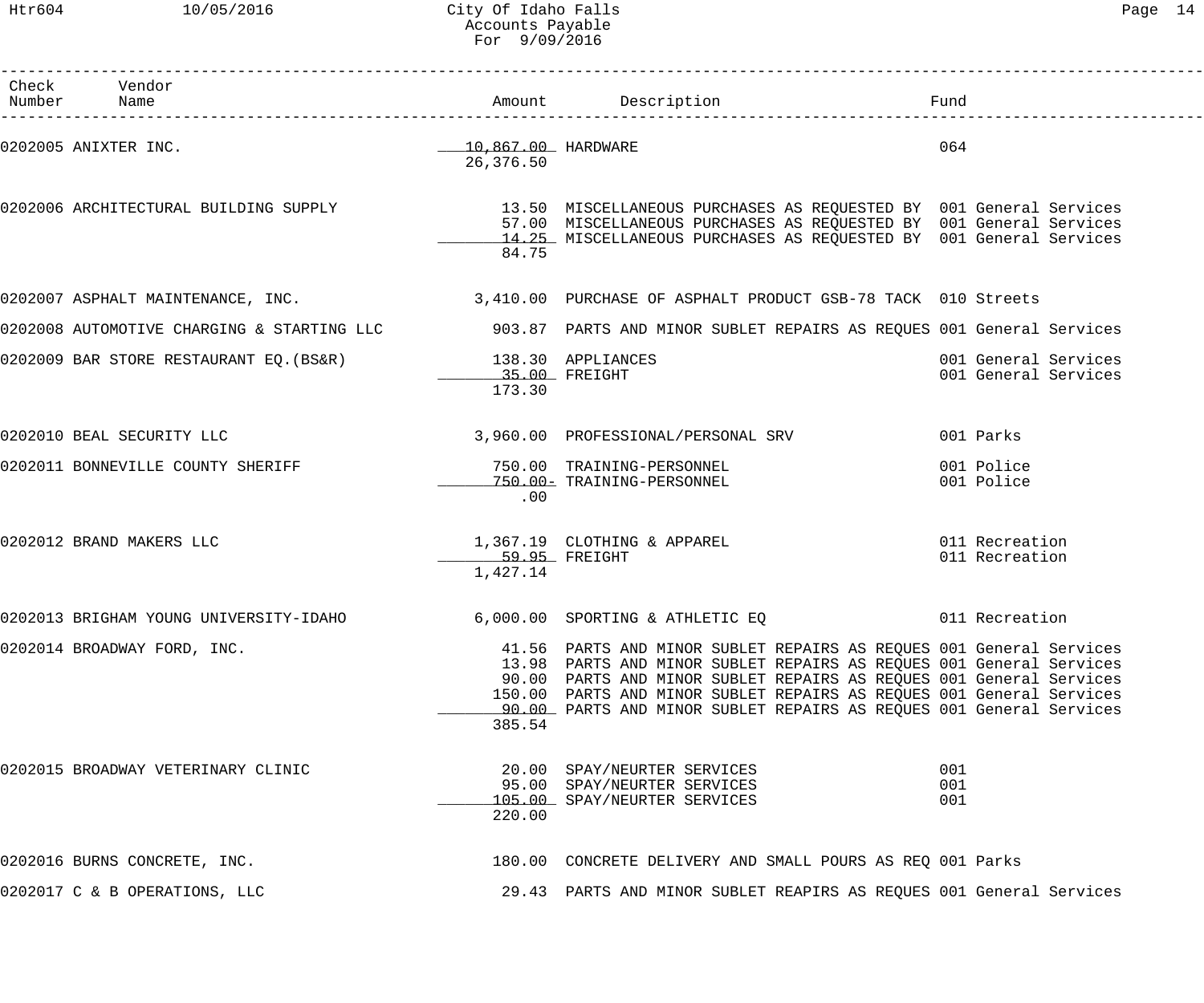| Check Vendor                                                                                                       |                                                                          |                                                                                                                            | Fund                                                                                      |
|--------------------------------------------------------------------------------------------------------------------|--------------------------------------------------------------------------|----------------------------------------------------------------------------------------------------------------------------|-------------------------------------------------------------------------------------------|
| 0202018 C & H DISTRIBUTORS, LLC                      142.41 HARDWARE MISCELLANEOUS                    064 Electric |                                                                          |                                                                                                                            |                                                                                           |
| 0202019 CABLE ONE, INC.                                                                                            | 540.97                                                                   | 385.12 INTERNET FOR THE IDAHO FALLS PUBLIC LIBR 012 Library<br>155.85 INTERNET FOR THE IDAHO FALLS PUBLIC LIBR 012 Library |                                                                                           |
| 0202020 CAMPBELL PET COMPANY                                                                                       |                                                                          | 583.87 POLICE EQUIP & SUPPLIES 001 Police                                                                                  |                                                                                           |
| 0202021 CHAMBER OF COMMERCE                                                                                        |                                                                          | 550.00 TRAINING-PERSONNEL                                                                                                  | 064 Electric                                                                              |
|                                                                                                                    | 873.63                                                                   |                                                                                                                            |                                                                                           |
| 0202023 CLUB INCORPORATED                                                                                          |                                                                          | 780.64 REIMBURSEMENTS                                                                                                      | 001 Planning & Building                                                                   |
| 0202024 CODALE ELECTRIC SUPPLY, INC. 155.00 HARDWARE                                                               | 1,066.00 HARDWARE<br>5,863.49 HARDWARE<br>8,466.00 HARDWARE<br>16,375.49 | 315.00 HARDWARE MISCELLANEOUS<br>510.00 ELEC/IF POWER                                                                      | 064<br>064<br>064 Electric<br>064 Electric<br>064 Electric<br>064                         |
| 0202025 CONSOLIDATED ELECTRICAL DIST. 3,723.60 WASTE WATER TREATMENT                                               |                                                                          |                                                                                                                            | 061 Sewer                                                                                 |
| 0202026 CROP PRODUCTION SERVICES                                                                                   |                                                                          | 1,890.00 FERTILIZER, CHEMICALS AND ADJUVANTS AS R 001 Parks                                                                |                                                                                           |
| 0202027 CRYSTAL GOLF BY FL GOLF, INC.                                                                              | 24.94 FREIGHT<br>180.94                                                  | 156.00 RESALE ITEMS                                                                                                        | 018 Golf Courses<br>018 Golf Courses                                                      |
| 0202028 DAVEY TREE SURGERY COMPANY                                                                                 |                                                                          | 24,400.00 CONSTRUCTION JOB/CONTRACT                                                                                        | 064 Electric                                                                              |
| 0202029 DAWSON, TERRY                                                                                              |                                                                          | 1,600.00 PROFESSIONAL/PERSONAL SRV                                                                                         | 001 Data Processing                                                                       |
| 0202030 DEMCO, INC.                                                                                                | 994.84                                                                   | 1,213.20 MISCELLANEOUS PRODUCTS<br>218.36- OFFICE SUPPLIES, GENERAL                                                        | 012 Library<br>012 Library                                                                |
| 0202031 DENNINGS SHOWKASE                                                                                          | 3,384.58                                                                 | 1,060.00 APPLIANCE PRGM/MCCORD<br>1,429.94 APPLIANCE PRGM/HERBST<br>894.64 APPLIANCE PRGM/ROWBURY                          | 015 Elect Light Public Purp<br>015 Elect Light Public Purp<br>015 Elect Light Public Purp |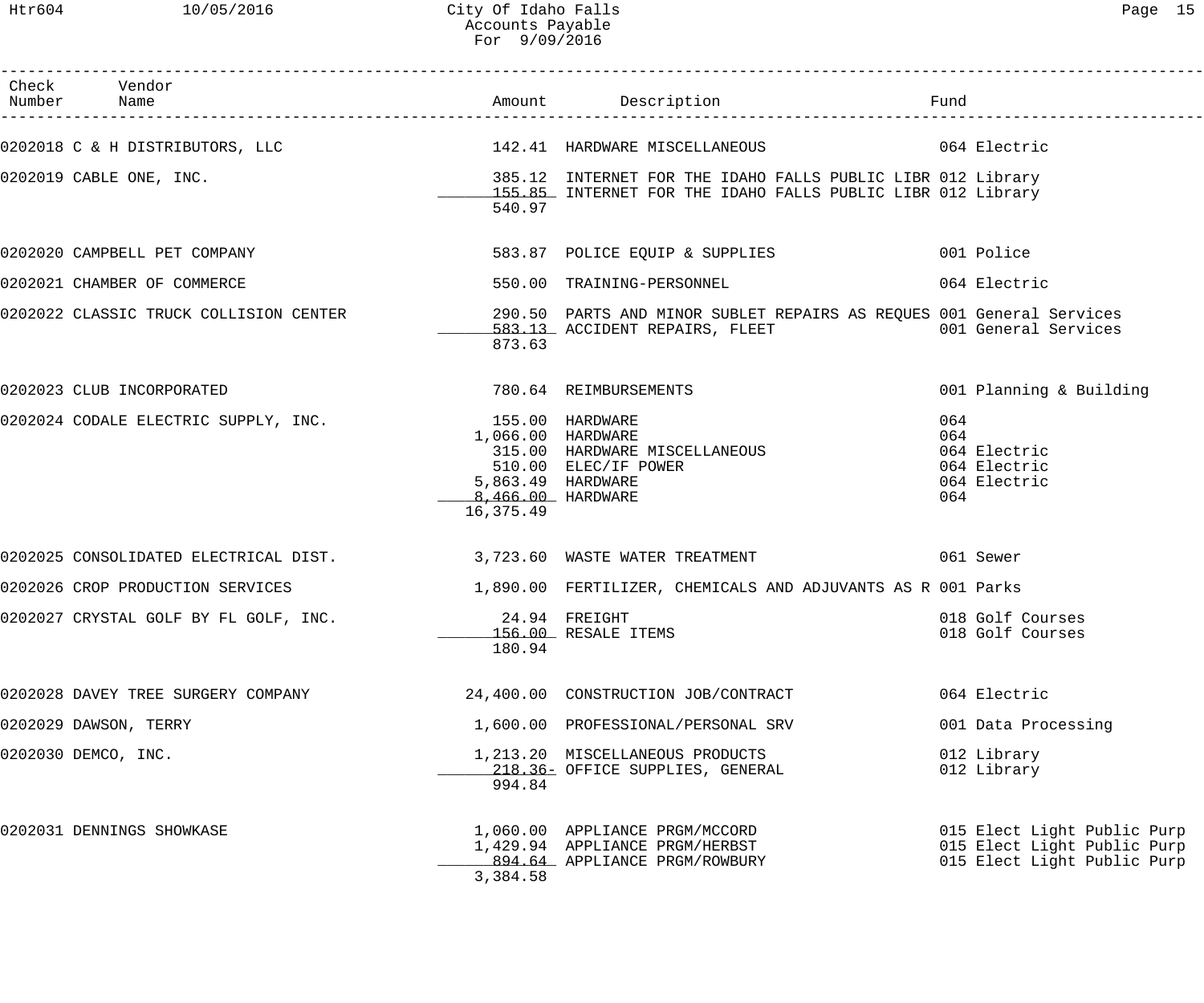Htr604 10/05/2016 City Of Idaho Falls Page 16 Accounts Payable For 9/09/2016

| Check Vendor<br>Number Name                           |           |                                                                                                                                                                                                                                                                                                                                                                                                                                                                                                                 | Fund                                               |
|-------------------------------------------------------|-----------|-----------------------------------------------------------------------------------------------------------------------------------------------------------------------------------------------------------------------------------------------------------------------------------------------------------------------------------------------------------------------------------------------------------------------------------------------------------------------------------------------------------------|----------------------------------------------------|
|                                                       |           | 0202032 DIAMOND QUALITY TRAILERS THE SERIE SERIES TO MALLER SERIES AND ROP HITCH FOR DROP DECK THE MOND Streets                                                                                                                                                                                                                                                                                                                                                                                                 |                                                    |
| 0202033 ELECTRIC MOTOR SERVICE COMPANY 103.00 FREIGHT | 2,017.00  | 1,565.00 PUMPS & ACCESSORIES<br>1,565.00 PUMPS & ACCESSORIES<br>349.00 1.5HP MOTOR<br>2,017.00<br>349.00 1.5HP MOTOR                                                                                                                                                                                                                                                                                                                                                                                            |                                                    |
|                                                       |           | 0202034 ELECTRICAL CONSULTANTS, INC. 5,790.00 PROFESSIONAL/PERSONAL SRV 664 Electric                                                                                                                                                                                                                                                                                                                                                                                                                            |                                                    |
|                                                       | 450.00    | 0202035 ENERGY LABORATORIES, INC. 240.00 LABORATORY ANALYSIS AT WASTEWATER TREATM 061 Sewer<br>210.00 LABORATORY ANALYSIS AT WASTEWATER TREATM 061 Sewer                                                                                                                                                                                                                                                                                                                                                        |                                                    |
| 0202036 ENNIS PAINT, INC.                             | 42,019.30 | 30,300.00 TRAFFIC PAINT<br>11,719.30 TRAFFIC PAINT                                                                                                                                                                                                                                                                                                                                                                                                                                                              | 001<br>001                                         |
| 0202037 EVCO HOUSE OF HOSE - IDAHO                    | 411.83    | 46.02 PARTS AS REQUESTED BY CITY OF IDAHO FALL 001 General Services<br>38.26 PARTS AS REQUESTED BY CITY OF IDAHO FALL 001 General Services<br>16.86 PARTS AS REQUESTED BY CITY OF IDAHO FALL 001 General Services<br>138.92 PARTS AS REQUESTED BY CITY OF IDAHO FALL 001 General Services<br>51.26 PARTS AS REQUESTED BY CITY OF IDAHO FALL 001 General Services<br>101.49 PARTS AS REQUESTED BY CITY OF IDAHO FALL 001 General Services<br>19.02 PARTS AS REQUESTED BY CITY OF IDAHO FALL 001 General Services |                                                    |
| 0202038 FALLS PLUMBING SUPPLY, INC.                   | 1,044.68  | 49.78 SPRINKLER HEADS<br>484.38 REPAIRS AND SUPPLIES AS REQUESTED BY PAR 001 Parks<br>8.53 REPAIRS AND SUPPLIES AS REQUESTED BY PAR 001 Parks<br>144.10 REPAIRS AND SUPPLIES AS REQUESTED BY PAR 001 Parks<br>67.39 REPAIRS AND SUPPLIES AS REQUESTED BY PAR 001 Parks<br>290.50 REPAIRS AND SUPPLIES AS REQUESTED BY PAR 001 Parks                                                                                                                                                                             | 001 Parks                                          |
| 0202039 FEDERAL EXPRESS CORP                          | 120.42    | 20.38 EXPRESS MAIL/AUG 2016<br>29.93 EXPRESS MAIL/AUG 2016<br>70.11 EXPRESS MAIL/AUG 2016                                                                                                                                                                                                                                                                                                                                                                                                                       | 001 Parks<br>061 Sewer<br>061 Sewer                |
| 0202040 FERGUSON ENTERPRISES, INC.                    |           | 17.64 FREIGHT<br>964.65 SERVICE LINE MATERIAL<br>60,000.00 METER-WATER<br>5,800.00 MAIN LINE MATERIAL-WATER<br>43,008.75 METER-WATER<br>11,845.00 METER-WATER                                                                                                                                                                                                                                                                                                                                                   | 061 Water<br>061 Water<br>061<br>061<br>061<br>061 |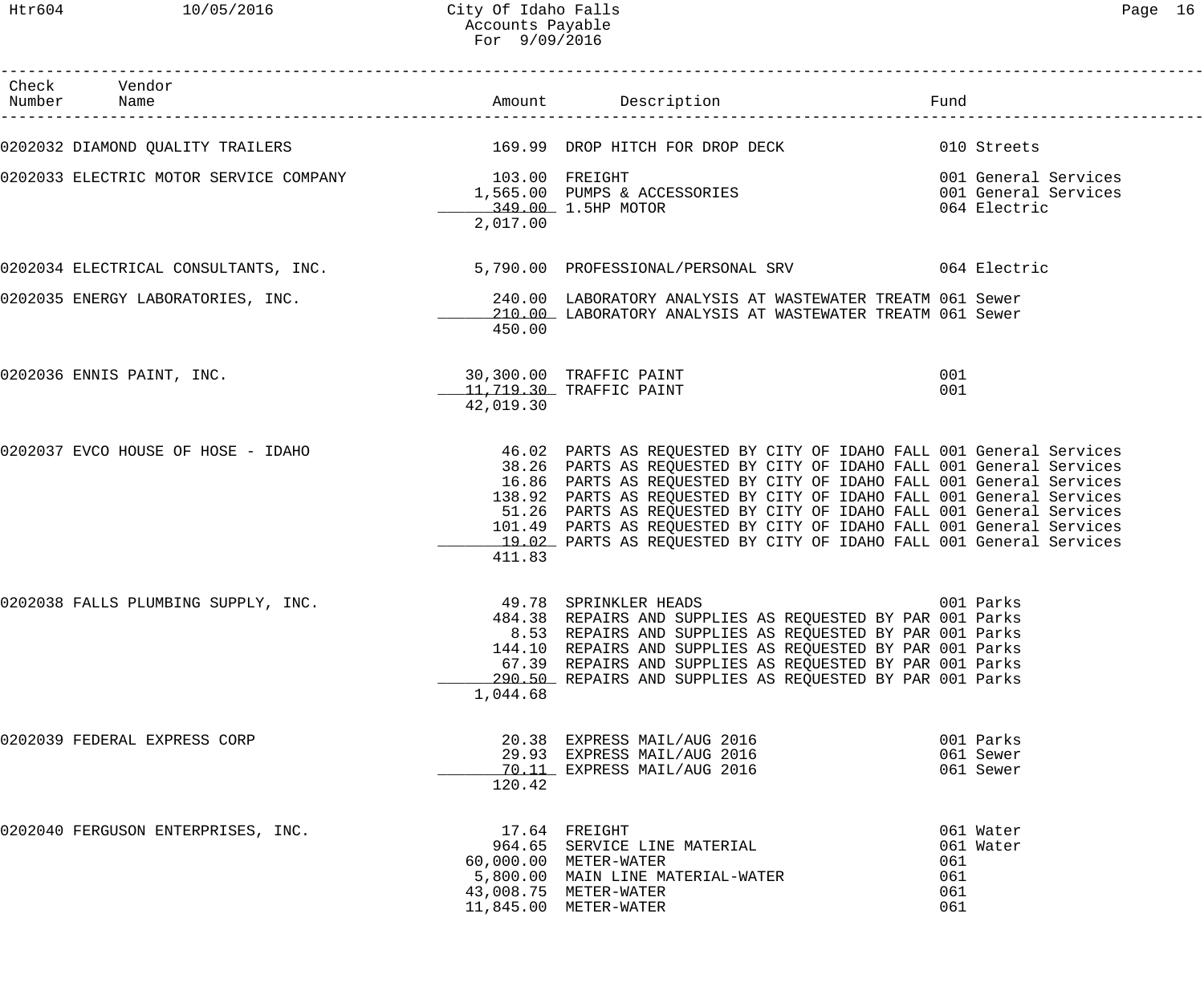| Htr604 10/05/2016                                                                                  | City Of Idaho Falls<br>Accounts Payable<br>For 9/09/2016 |                                                                                                                                         |                                                                                                                                             | Page 17 |  |
|----------------------------------------------------------------------------------------------------|----------------------------------------------------------|-----------------------------------------------------------------------------------------------------------------------------------------|---------------------------------------------------------------------------------------------------------------------------------------------|---------|--|
| Check Vendor<br>Number Name                                                                        |                                                          |                                                                                                                                         |                                                                                                                                             |         |  |
|                                                                                                    |                                                          |                                                                                                                                         |                                                                                                                                             |         |  |
|                                                                                                    | 123,436.04                                               |                                                                                                                                         | 061                                                                                                                                         |         |  |
| 0202041 FIRST RESPONDERS                                                                           |                                                          | 112.50 ALTERATIONS AND/OR EMBROIDERY TO POLICE 001 Police                                                                               |                                                                                                                                             |         |  |
|                                                                                                    |                                                          | 2,468.05 CLOTHING & APPAREL<br>468.05 CLOTHING & APPAREL 001 Police<br>150.00 BOOTS FOR JAY GLICK 001 Police<br>00.00 POOTS FOR SOUTHER |                                                                                                                                             |         |  |
|                                                                                                    |                                                          |                                                                                                                                         |                                                                                                                                             |         |  |
|                                                                                                    | 2,820.54                                                 | 89.99 BOOTS FOR CONTRERAS ANIMA 601 Police                                                                                              |                                                                                                                                             |         |  |
| 0202042 FIRST STREET WELDING, INC.                                                                 |                                                          |                                                                                                                                         | 733.34 PARTS AND MINOR SUBLET REPAIRS AS REQUES 001 General Services                                                                        |         |  |
| 0202043 FLEETPRIDE, INC.                                                                           |                                                          |                                                                                                                                         | 10.69 PARTS AS REQUESTED BY CITY OF IDAHO FALL 001 General Services                                                                         |         |  |
|                                                                                                    |                                                          |                                                                                                                                         | 47.62 PARTS AS REQUESTED BY CITY OF IDAHO FALL 001 General Services                                                                         |         |  |
|                                                                                                    |                                                          |                                                                                                                                         | 258.63 PARTS AS REQUESTED BY CITY OF IDAHO FALL 001 General Services                                                                        |         |  |
|                                                                                                    |                                                          |                                                                                                                                         | 658.50 PARTS AS REQUESTED BY CITY OF IDAHO FALL 001 General Services                                                                        |         |  |
|                                                                                                    |                                                          |                                                                                                                                         | 13.15 PARTS AS REQUESTED BY CITY OF IDAHO FALL 001 General Services                                                                         |         |  |
|                                                                                                    |                                                          |                                                                                                                                         | 91.55 PARTS AS REQUESTED BY CITY OF IDAHO FALL 001 General Services<br>152.54 PARTS AS REQUESTED BY CITY OF IDAHO FALL 001 General Services |         |  |
|                                                                                                    | 1,232.68                                                 |                                                                                                                                         |                                                                                                                                             |         |  |
| 0202044 FLINT TRADING, INC.                                                                        |                                                          | 417.60 PLASTIC MARKINGS                                                                                                                 | 001                                                                                                                                         |         |  |
| 0202045 FUTURA SYSTEMS, INC.                                                                       |                                                          | 350.00 SUBSCRIPTIONS                                                                                                                    | 064 Electric                                                                                                                                |         |  |
| 0202046 GENERAL PACIFIC, INC.                                                                      | 1,374.00 METERS                                          |                                                                                                                                         | 064                                                                                                                                         |         |  |
|                                                                                                    |                                                          | 897.00 HARDWARE                                                                                                                         | 064 Electric                                                                                                                                |         |  |
|                                                                                                    | 2,271.00                                                 |                                                                                                                                         |                                                                                                                                             |         |  |
| 0202047 GUSTAVE A. LARSON COMPANY                                                                  |                                                          |                                                                                                                                         | 29.98 HVAC SUPPLIES AS REQUESTED BY BUILDING M 001 General Services                                                                         |         |  |
| 0202048 HD SUPPLY WATERWORKS, LTD                                                                  |                                                          | 4,539.36 METER-WATER                                                                                                                    | 061                                                                                                                                         |         |  |
|                                                                                                    |                                                          | 2,800.72 MAIN LINE MATERIAL-WATER                                                                                                       | 061                                                                                                                                         |         |  |
|                                                                                                    |                                                          | 16,836.92 METER-WATER                                                                                                                   | 061                                                                                                                                         |         |  |
|                                                                                                    |                                                          | 12,308.30 METER-WATER<br>2,279.56 SERVICE LINE MATERIAL                                                                                 | 061<br>061                                                                                                                                  |         |  |
|                                                                                                    |                                                          | $1,210.80$ GALV. FITTINGS                                                                                                               | 061                                                                                                                                         |         |  |
|                                                                                                    | 39,975.66                                                |                                                                                                                                         |                                                                                                                                             |         |  |
| 0202049 HILL'S PET NUTRITION SALES, INC 208.98 SHIPPING CHARGES FOR DONATED ANIMAL FOOD 001 Police |                                                          |                                                                                                                                         |                                                                                                                                             |         |  |
| 0202050 HIRNING TRUCK CENTER                                                                       |                                                          | 2,137.35 EQ REPAIR AND MAINT                                                                                                            | 001 General Services                                                                                                                        |         |  |
| 0202051 HOLDEN, KIDWELL, HAHN & CRAPO                                                              |                                                          | 300.00 PROFESSIONAL/PERSONAL SRV                                                                                                        | 001 Parks                                                                                                                                   |         |  |

0202052 HOLST TRUCK & AUTO WRECKING **1995.00 EQ REPAIR AND MAINT** 1995.00 CONSIDENT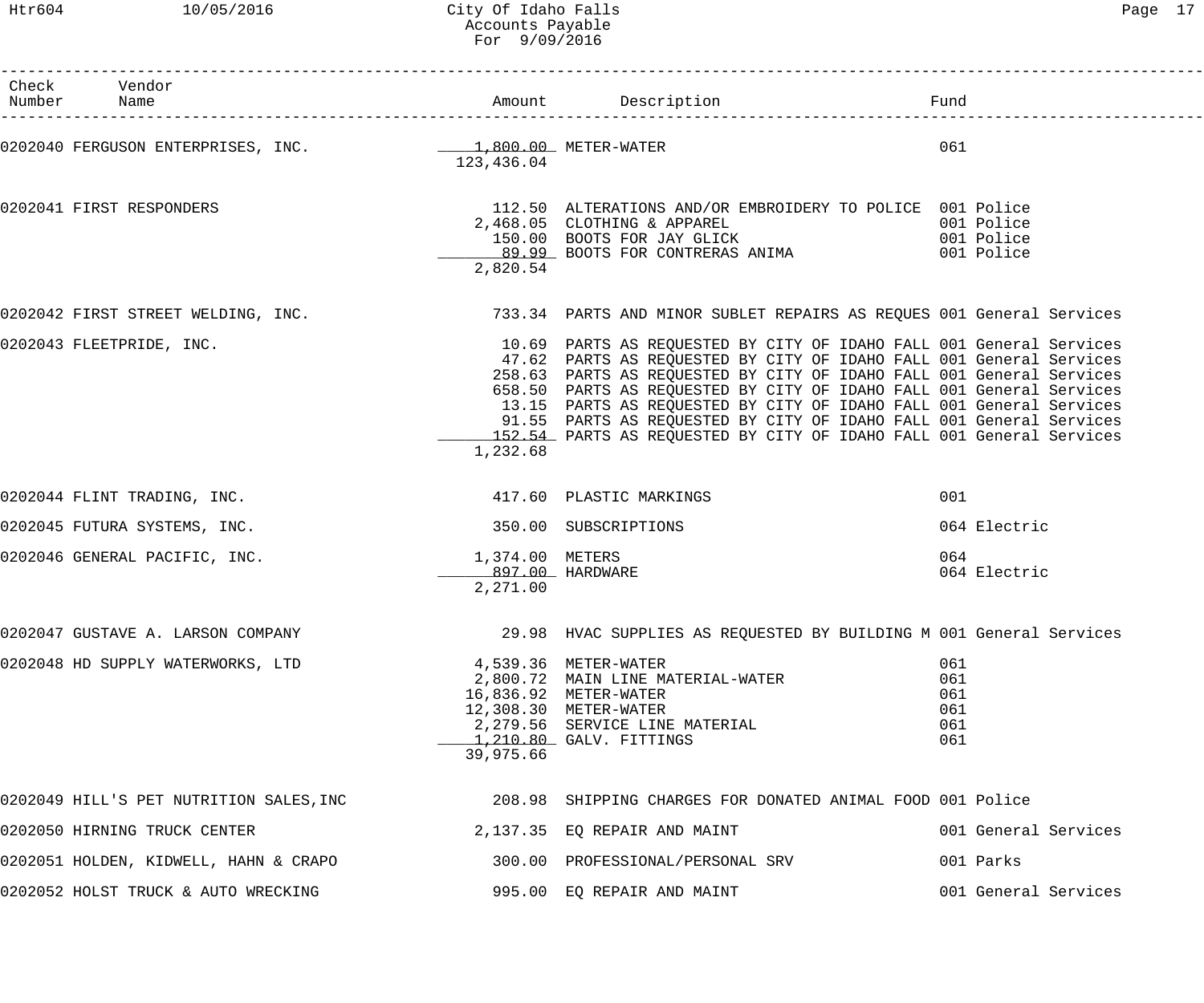## Htr604 10/05/2016 City Of Idaho Falls Page 18 Accounts Payable For 9/09/2016

| Paqe | 18 |
|------|----|
|------|----|

| Check Vendor<br>Number Name                                      |                                              |                                                                                                                                        | Fund                                                                                         |
|------------------------------------------------------------------|----------------------------------------------|----------------------------------------------------------------------------------------------------------------------------------------|----------------------------------------------------------------------------------------------|
| 0202053 HOME DEPOT                                               | 72.94 LOPPERS<br>257.00                      | 14.12 POST MIX AND PAINT<br>169.94 WALL MOUNT FOR TV                                                                                   | 001 Parks<br>060 Airport<br>062 Sanitation                                                   |
| 0202054 HOWARD EQUIPMENT & SUPPLY 6 (2020) 703.84 FOOD           | 2,235.11                                     | 35.56 PURCHASE OF ANIMAL FOOD AND SUPPLIES FOR 001 Parks<br>1,495.71 PURCHASE OF ANIMAL FOOD AND SUPPLIES FOR 001 Parks                | 001 Police                                                                                   |
| 0202055 HUGHES FIRE EQUIPMENT, INC. 8,917.11 EQ REPAIR AND MAINT | 353.84 FREIGHT<br>93.31 FREIGHT<br>10,760.15 | 1,395.89 EQ REPAIR AND MAINT<br><u>93.31</u> FREIGHT                                                                                   | 001 General Services<br>001 General Services<br>001 General Services<br>001 General Services |
|                                                                  | 75.00                                        | 25.00 ASSESSMENTS/TAX<br>25.00 ASSESSMENTS/TAX                                                                                         | 018 Golf Courses<br>018 Golf Courses<br>018 Golf Courses                                     |
| 0202057 IDAHO FALLS ARTS COUNCIL                                 |                                              | 10,000.00 PROFESSIONAL/PERSONAL SRV                                                                                                    | 001 General Services                                                                         |
| 0202058 IDAHO FALLS DOWNTOWN                                     |                                              | 2,810.91 PROFESSIONAL/PERSONAL SRV                                                                                                     | 001 Parks                                                                                    |
| 0202059 IDAHO SOD                                                |                                              | 19.80 PURCHASE OF SOD AS REQUESTED BY WATER DE 061 Water                                                                               |                                                                                              |
| 0202060 IDAHO STEEL PRODUCTS CO., INC.                           | 466.00                                       | 295.00 FABRICATION MATERIAL/NEW<br>101.00 FABRICATION MATERIAL/NEW<br>33.00 FABRICATION MATERIAL/NEW<br>37.00 FABRICATION MATERIAL/NEW | 001 General Services<br>001 General Services<br>001 General Services<br>001 General Services |
| 0202061 IES CUSTOM STAFFING, LLC                                 |                                              | 447.10 PROFESSIONAL/PERSONAL SRV                                                                                                       | 062 Sanitation                                                                               |
| 0202062 INT'L CODE COUNCIL, INC.                                 | 560.60                                       | 521.90 AUDIOVISUAL/PUBLICATION<br>38.70 FREIGHT                                                                                        | 001 Planning & Building<br>001 Planning & Building                                           |
| 0202063 INT'L INST OF MUNICIPAL CLERKS                           |                                              | 195.00 MEMBERSHIPS                                                                                                                     | 001 City Clerk                                                                               |
| 0202064 JC GOLF ACCESSORIES                                      |                                              | 288.89 INVENTORY AS REQUESTED BY PINECREST GOLF 018 Golf Courses                                                                       |                                                                                              |
| 0202065 JIM'S TROPHY ROOM                                        |                                              | 322.25 ELEC/IF POWER                                                                                                                   | 064 Electric                                                                                 |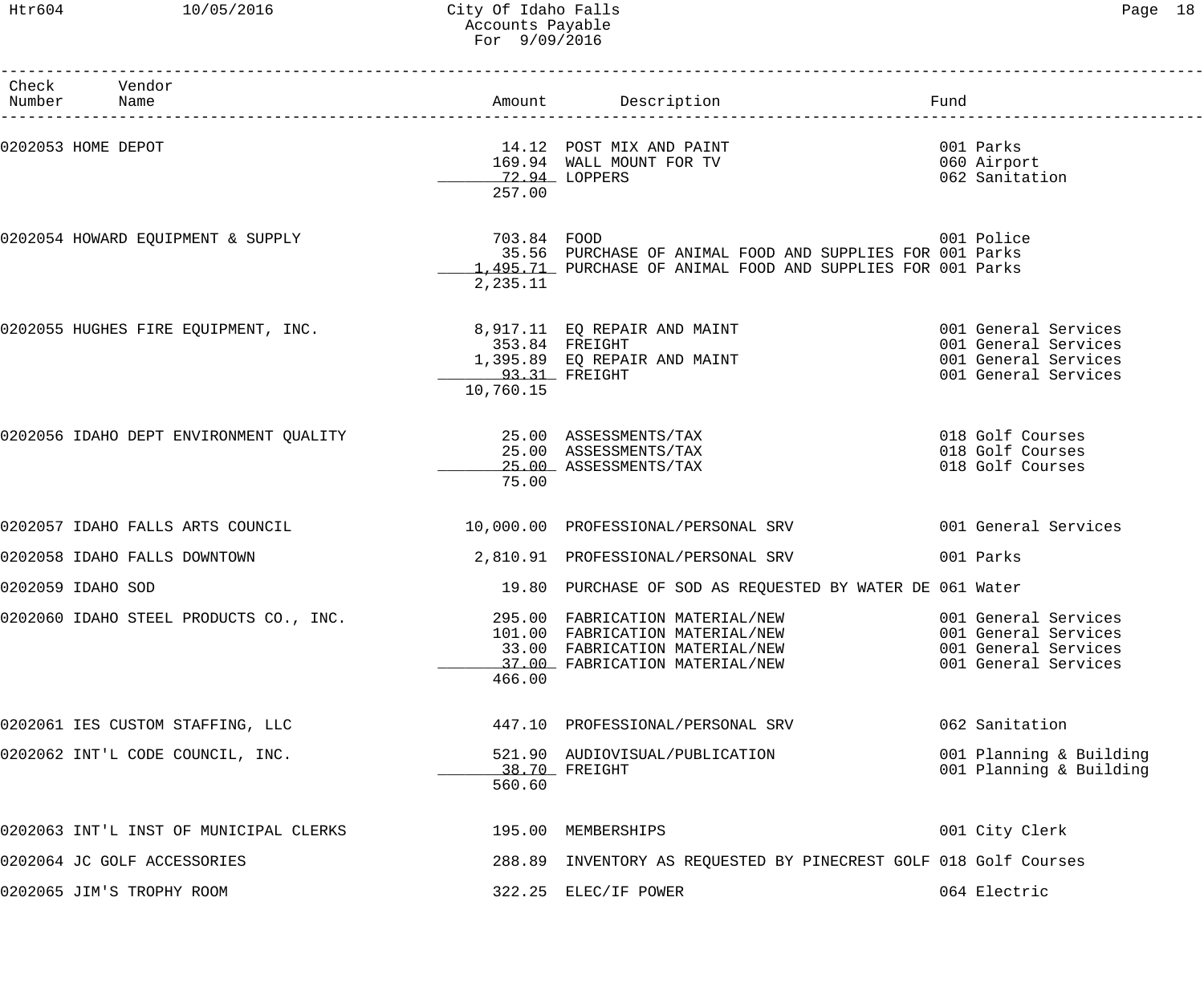| Check Vendor<br>Number Name           |                                  |                                                                                                                                                                                                                                                                                                                                                                                                                                                                                                                                                                                                                                                                                                                                                                                                                                                                                                                                                                                                                                                                                                                                                                                 | Fund                                             |
|---------------------------------------|----------------------------------|---------------------------------------------------------------------------------------------------------------------------------------------------------------------------------------------------------------------------------------------------------------------------------------------------------------------------------------------------------------------------------------------------------------------------------------------------------------------------------------------------------------------------------------------------------------------------------------------------------------------------------------------------------------------------------------------------------------------------------------------------------------------------------------------------------------------------------------------------------------------------------------------------------------------------------------------------------------------------------------------------------------------------------------------------------------------------------------------------------------------------------------------------------------------------------|--------------------------------------------------|
|                                       |                                  | 0202066 KENWORTH SALES COMPANY, INC. THE READLE 21.68 PARTS AS REQUESTED BY CITY OF IDAHO FALL 001 General Services                                                                                                                                                                                                                                                                                                                                                                                                                                                                                                                                                                                                                                                                                                                                                                                                                                                                                                                                                                                                                                                             |                                                  |
| 0202067 KEY-LINE AUTOMOTIVE WAREHOUSE | 111.26                           | 64.47 PARTS AS REQUESTED BY CITY OF IDAHO FALL 001 General Services<br>2.92 PARTS AS REQUESTED BY CITY OF IDAHO FALL 001 General Services<br>2.64 PARTS AS REQUESTED BY CITY OF IDAHO FALL 001 General Services<br>12.80 PARTS AS REQUESTED BY CITY OF IDAHO FALL 001 General Services<br>21.36 PARTS AS REQUESTED BY CITY OF IDAHO FALL 001 General Services<br>1.07 PARTS AS REQUESTED BY CITY OF IDAHO FALL 001 General Services                                                                                                                                                                                                                                                                                                                                                                                                                                                                                                                                                                                                                                                                                                                                             |                                                  |
|                                       |                                  |                                                                                                                                                                                                                                                                                                                                                                                                                                                                                                                                                                                                                                                                                                                                                                                                                                                                                                                                                                                                                                                                                                                                                                                 | 001 General Services                             |
| 0202069 LOCAL NEWS 8                  | 3,347.00                         | 143.00 PROMOTION ITEMS<br>885.00 PROMOTION ITEMS<br>254.00 PROMOTION ITEMS<br>2,065.00 PROMOTION ITEMS                                                                                                                                                                                                                                                                                                                                                                                                                                                                                                                                                                                                                                                                                                                                                                                                                                                                                                                                                                                                                                                                          | 001 Parks<br>001 Parks<br>001 Parks<br>001 Parks |
|                                       |                                  |                                                                                                                                                                                                                                                                                                                                                                                                                                                                                                                                                                                                                                                                                                                                                                                                                                                                                                                                                                                                                                                                                                                                                                                 | 001 Parks                                        |
|                                       | 4,226.65                         | 0202071 LOWE'S-CONSERVATION LOAN ACCT 1,411.82 APPLIANCE PRGM/PETRASSO 6 015 Elect Light Public Purp 1,411.82<br>601.44 APPLIANCE PRGM/SMITH 015 Elect Light Public Purp<br>2,213.39 APPLIANCE PRGM/SQUIRES 015 Elect Light Public P                                                                                                                                                                                                                                                                                                                                                                                                                                                                                                                                                                                                                                                                                                                                                                                                                                                                                                                                            |                                                  |
| 0202072 MIZUNO USA, INC.              |                                  | 166.76 INVENTORY AS REQUESTED BY SAND CREEK GOL 018 Golf Courses                                                                                                                                                                                                                                                                                                                                                                                                                                                                                                                                                                                                                                                                                                                                                                                                                                                                                                                                                                                                                                                                                                                |                                                  |
| 0202073 MOONEY CONSULTING             |                                  | 12,171.10 PROFESSIONAL/PERSONAL SRV 064 Electric                                                                                                                                                                                                                                                                                                                                                                                                                                                                                                                                                                                                                                                                                                                                                                                                                                                                                                                                                                                                                                                                                                                                |                                                  |
|                                       | 5.75<br>24.25<br>50.90<br>442.60 | 0202074 MOUNTAIN VALLEY FLOOR MATS LLC 24.25 LAUNDRY SERVICE/MATS FOR BUILDING MAINTE 001 General Services<br>50.90 LAUNDRY SERVICE/MATS FOR BUILDING MAINTE 001 General Services<br>34.85 LAUNDRY SERVICE/MATS FOR BUILDING MAINTE 001 General Services<br>6.00 LAUNDRY SERVICE/MATS FOR BUILDING MAINTE 001 General Services<br>24.25 LAUNDRY SERVICE/MATS FOR BUILDING MAINTE 001 General Services<br>50.90 LAUNDRY SERVICE/MATS FOR BUILDING MAINTE 001 General Services<br>5.75 LAUNDRY SERVICE/MATS FOR BUILDING MAINTE 001 General Services<br>24.25 LAUNDRY SERVICE/MATS FOR BUILDING MAINTE 001 General Services<br>50.90 LAUNDRY SERVICE/MATS FOR BUILDING MAINTE 001 General Services<br>34.85 LAUNDRY SERVICE/MATS FOR BUILDING MAINTE 001 General Services<br>6.00 LAUNDRY SERVICE/MATS FOR BUILDING MAINTE 001 General Services<br>LAUNDRY SERVICE/MATS FOR BUILDING MAINTE 001 General Services<br>LAUNDRY SERVICE/MATS FOR BUILDING MAINTE 001 General Services<br>LAUNDRY SERVICE/MATS FOR BUILDING MAINTE 001 General Services<br>18.40 LAUNDRY SERVICE/MATS FOR STREET DEPARTME 010 Streets<br>30.40 FLOOR MAT SERVICE FOR THE AQUATIC CENTER 011 Recreation |                                                  |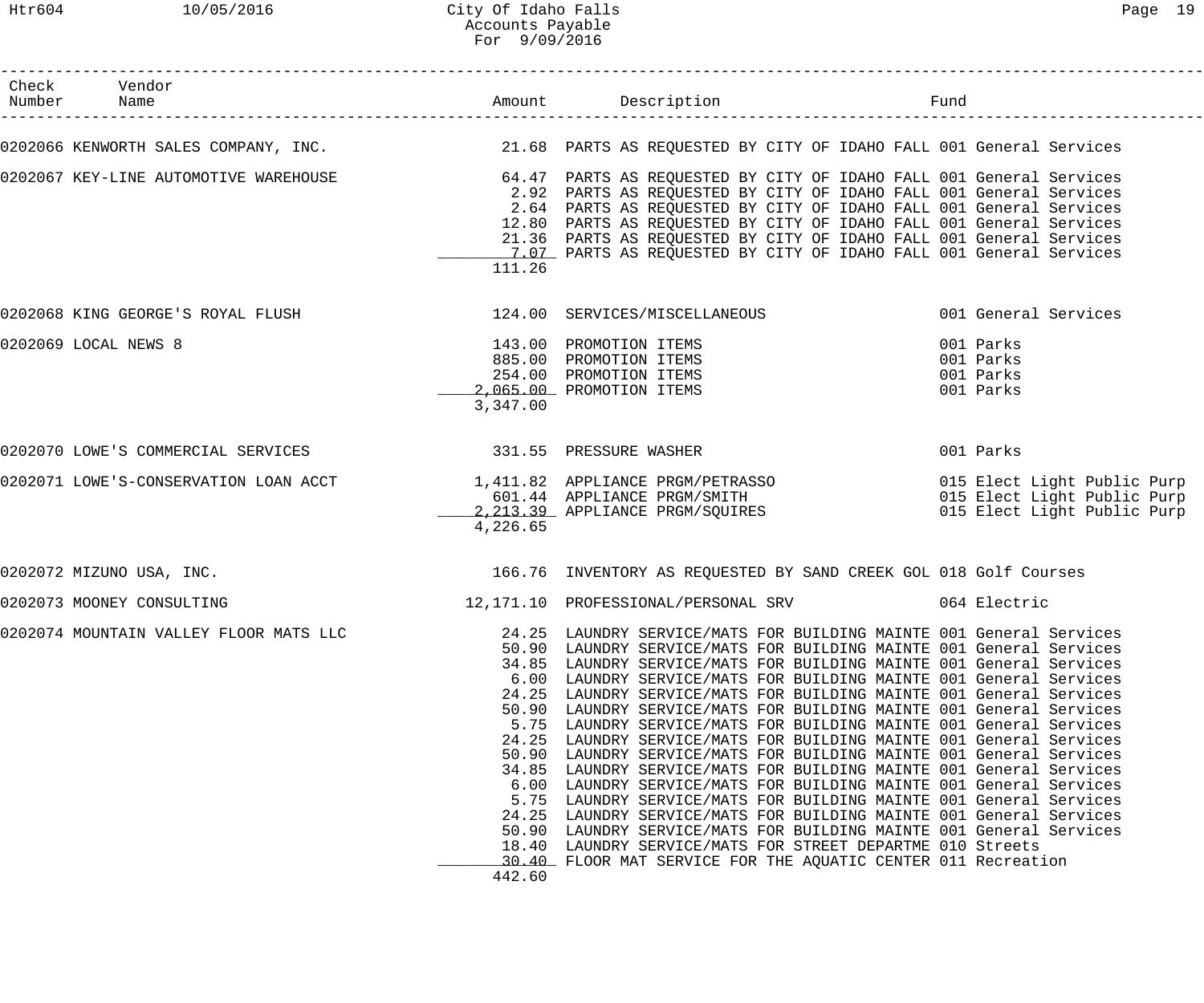## Htr604 10/05/2016 City Of Idaho Falls Page 20 Accounts Payable For 9/09/2016

| Check Vendor<br>Number Name                                                                                                                                                                                        |            |                                                                                                                                             | Fund                         |  |
|--------------------------------------------------------------------------------------------------------------------------------------------------------------------------------------------------------------------|------------|---------------------------------------------------------------------------------------------------------------------------------------------|------------------------------|--|
|                                                                                                                                                                                                                    |            |                                                                                                                                             | ____________________________ |  |
| 0202075 MPH INDUSTRIES, INC.<br>001 Police 50.00 COMPUTERS, DP/WORD PROC.<br>2,798.00 POLICE EQUIP & SUPPLIES 001 Police 2,798.00 POLICE EQUIP & SUPPLIES 001 Police<br>1,453.96 COMPUTERS, DP/WORD PROC. 014 Merf |            |                                                                                                                                             |                              |  |
|                                                                                                                                                                                                                    |            |                                                                                                                                             |                              |  |
|                                                                                                                                                                                                                    |            |                                                                                                                                             |                              |  |
|                                                                                                                                                                                                                    | 4,801.96   |                                                                                                                                             |                              |  |
|                                                                                                                                                                                                                    |            |                                                                                                                                             |                              |  |
| 0202076 MUSSELMAN EQUIPMENT CO., INC. 22.00 PARTS AND MINOR SUBLET REPAIRS AS REQUES 001 General Services                                                                                                          |            |                                                                                                                                             |                              |  |
| 0202077 MWI VETERINARY SUPPLY COMPANY                                                                                                                                                                              |            | 79.67 VETERINARY SUPPLIES FOR TAUTPHAUS PARK Z 001 Parks                                                                                    |                              |  |
|                                                                                                                                                                                                                    |            | 187.03 VETERINARY SUPPLIES FOR TAUTPHAUS PARK Z 001 Parks                                                                                   |                              |  |
|                                                                                                                                                                                                                    |            | 131.08 VETERINARY SUPPLIES FOR TAUTPHAUS PARK Z 001 Parks                                                                                   |                              |  |
|                                                                                                                                                                                                                    |            | 132.95 VETERINARY SUPPLIES FOR TAUTPHAUS PARK Z 001 Parks                                                                                   |                              |  |
|                                                                                                                                                                                                                    |            | 44.16 VETERINARY SUPPLIES FOR TAUTPHAUS PARK Z 001 Parks                                                                                    |                              |  |
|                                                                                                                                                                                                                    | 574.89     |                                                                                                                                             |                              |  |
| 0202078 NAPA AUTO PARTS                                                                                                                                                                                            |            | 12.22 PARTS AS REQUESTED BY CITY OF IDAHO FALL 001 General Services                                                                         |                              |  |
|                                                                                                                                                                                                                    |            | 11.69 PARTS AS REQUESTED BY CITY OF IDAHO FALL 001 General Services                                                                         |                              |  |
|                                                                                                                                                                                                                    |            | 8.86 PARTS AS REQUESTED BY CITY OF IDAHO FALL 001 General Services                                                                          |                              |  |
|                                                                                                                                                                                                                    |            | 3.49 PARTS AS REQUESTED BY CITY OF IDAHO FALL 001 General Services                                                                          |                              |  |
|                                                                                                                                                                                                                    |            | 12.29 PARTS AS REQUESTED BY CITY OF IDAHO FALL 001 General Services                                                                         |                              |  |
|                                                                                                                                                                                                                    |            | 19.29 PARTS AS REQUESTED BY CITY OF IDAHO FALL 001 General Services                                                                         |                              |  |
|                                                                                                                                                                                                                    |            | 15.79 PARTS AS REQUESTED BY CITY OF IDAHO FALL 001 General Services                                                                         |                              |  |
|                                                                                                                                                                                                                    |            | 13.99 PARTS AS REQUESTED BY CITY OF IDAHO FALL 001 General Services                                                                         |                              |  |
|                                                                                                                                                                                                                    |            | 9.49 PARTS AS REQUESTED BY CITY OF IDAHO FALL 001 General Services                                                                          |                              |  |
|                                                                                                                                                                                                                    |            | 63.82 PARTS AS REQUESTED BY CITY OF IDAHO FALL 001 General Services                                                                         |                              |  |
|                                                                                                                                                                                                                    |            | 141.27 PARTS AS REQUESTED BY CITY OF IDAHO FALL 001 General Services                                                                        |                              |  |
|                                                                                                                                                                                                                    |            | 6.72 PARTS AS REQUESTED BY CITY OF IDAHO FALL 001 General Services                                                                          |                              |  |
|                                                                                                                                                                                                                    | 4.29       | PARTS AS REQUESTED BY CITY OF IDAHO FALL 001 General Services                                                                               |                              |  |
|                                                                                                                                                                                                                    |            | 3.79 PARTS AS REQUESTED BY CITY OF IDAHO FALL 001 General Services                                                                          |                              |  |
|                                                                                                                                                                                                                    |            | 10.79 PARTS AS REQUESTED BY CITY OF IDAHO FALL 001 General Services<br>106.49 PARTS AS REQUESTED BY CITY OF IDAHO FALL 001 General Services |                              |  |
|                                                                                                                                                                                                                    | 444.28     |                                                                                                                                             |                              |  |
| 0202079 NAT'L RECREATION & PARK ASSOC.                                                                                                                                                                             |            | 1,327.00 TRAINING-PERSONNEL                                                                                                                 | 011 Recreation               |  |
| 0202080 NEW IMAGE PROMOTIONS                                                                                                                                                                                       |            | 381.43 FREIGHT                                                                                                                              | 001 Parks                    |  |
|                                                                                                                                                                                                                    |            | 8,033.00 RESALE ITEMS                                                                                                                       | 001 Parks                    |  |
|                                                                                                                                                                                                                    | 8, 414. 43 |                                                                                                                                             |                              |  |
|                                                                                                                                                                                                                    |            |                                                                                                                                             |                              |  |
| 0202081 NORBRYHN EQUIPMENT CO., INC.                                                                                                                                                                               |            | 54.00 AIR CONDITIONING/HEATING                                                                                                              | 001 General Services         |  |
|                                                                                                                                                                                                                    |            | 150.00 FREIGHT                                                                                                                              | 001 General Services         |  |
|                                                                                                                                                                                                                    |            | 186.00 MOTORS / ENGINES                                                                                                                     | 001 General Services         |  |
|                                                                                                                                                                                                                    | 390.00     |                                                                                                                                             |                              |  |
| 0202082 NORCO, INC. - IDAHO FALLS                                                                                                                                                                                  |            | 333.50 WELDING GLOVES,                                                                                                                      | 001 Parks                    |  |
|                                                                                                                                                                                                                    |            |                                                                                                                                             |                              |  |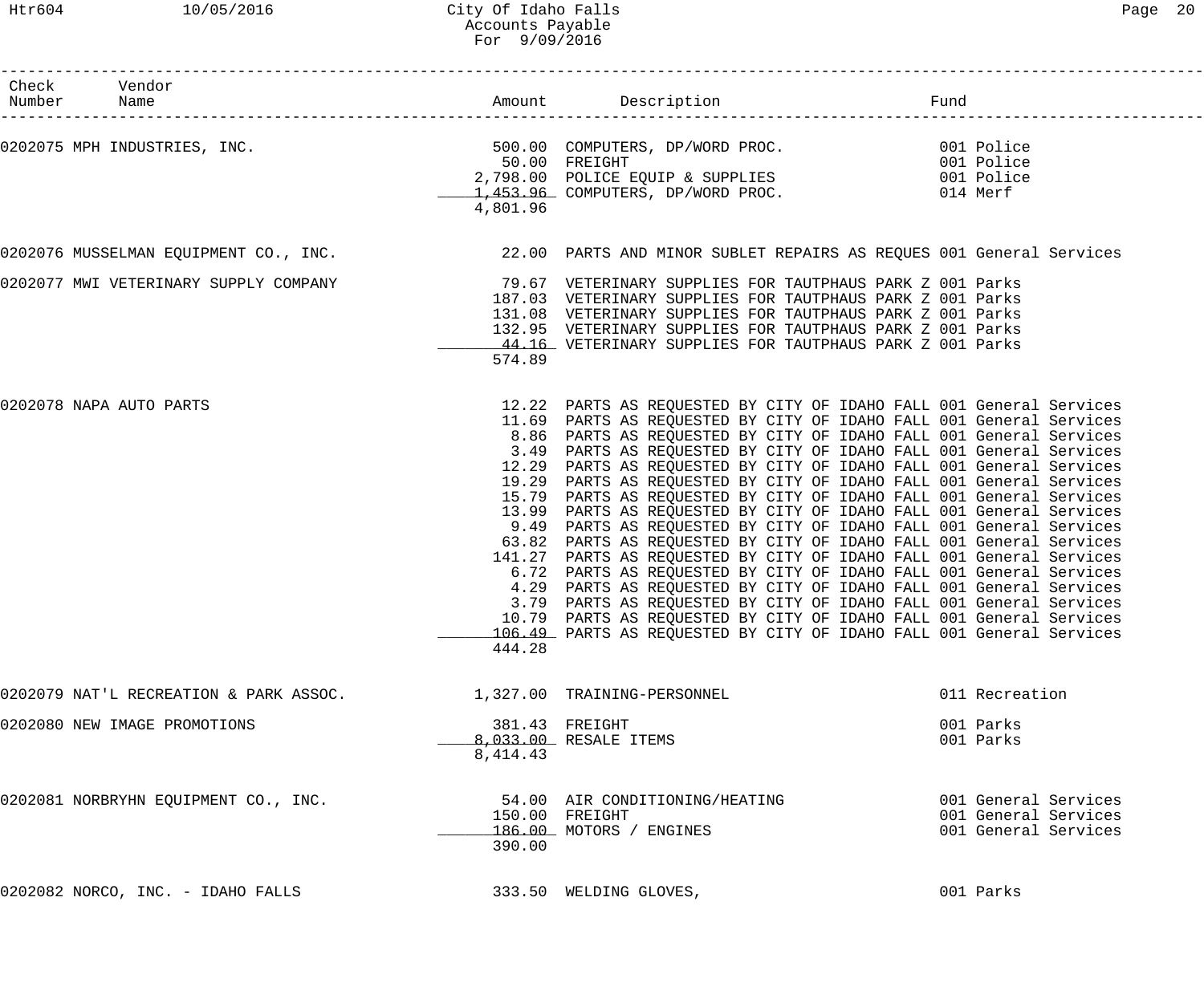| Check Vendor<br>Number Name |                                                                                       |                                                                                                                                                                                                                                                                                                                                                                                                                                                                                                                                                                                                                                                                                                                                                                                                                                                                                                                                                                                                                                                                                                                       |                                                                                                                                                                                                                                                                                                                                                                                                                                              |
|-----------------------------|---------------------------------------------------------------------------------------|-----------------------------------------------------------------------------------------------------------------------------------------------------------------------------------------------------------------------------------------------------------------------------------------------------------------------------------------------------------------------------------------------------------------------------------------------------------------------------------------------------------------------------------------------------------------------------------------------------------------------------------------------------------------------------------------------------------------------------------------------------------------------------------------------------------------------------------------------------------------------------------------------------------------------------------------------------------------------------------------------------------------------------------------------------------------------------------------------------------------------|----------------------------------------------------------------------------------------------------------------------------------------------------------------------------------------------------------------------------------------------------------------------------------------------------------------------------------------------------------------------------------------------------------------------------------------------|
|                             |                                                                                       | 0202083 O'REILLY AUTO PARTS NE SAN SERIE SERIES AS REQUESTED BY CITY OF IDAHO FALL 001 General Services                                                                                                                                                                                                                                                                                                                                                                                                                                                                                                                                                                                                                                                                                                                                                                                                                                                                                                                                                                                                               |                                                                                                                                                                                                                                                                                                                                                                                                                                              |
|                             |                                                                                       | 0202084 OGIO INTERNATIONAL COURSES SUBSERVIES ON TRESPORT ON TRINISHING AS REQUESTED BY PINECREST GOLF 018 Golf Courses                                                                                                                                                                                                                                                                                                                                                                                                                                                                                                                                                                                                                                                                                                                                                                                                                                                                                                                                                                                               |                                                                                                                                                                                                                                                                                                                                                                                                                                              |
|                             | 359.00                                                                                | 0202085 PACIFIC RESEARCH LABS, INC.           339.00 FEED/BEDDING (ANIMALS)            001 Parks<br>20.00 FREIGHT                                                                                                                                                                                                                                                                                                                                                                                                                                                                                                                                                                                                                                                                                                                                                                                                                                                                                                                                                                                                     | 001 Parks                                                                                                                                                                                                                                                                                                                                                                                                                                    |
|                             |                                                                                       | 0202086 PEST CONTROL SERVICES, INC.<br>52.50 MONTHLY PEST CONTROL SERVICES, INC. 612.50 MONTHLY PEST CONTROL SERVICES FOR AQUATI 011 Recreation                                                                                                                                                                                                                                                                                                                                                                                                                                                                                                                                                                                                                                                                                                                                                                                                                                                                                                                                                                       |                                                                                                                                                                                                                                                                                                                                                                                                                                              |
|                             | 1,207.79                                                                              | 0202087 PING GOLF COMPANY, INC. THE SAME READS AT A 475.15 INVENTORY AS REQUESTED BY PINECREST GOLF 018 Golf Courses<br>82.88 INVENTORY AS REQUESTED BY PINECREST GOLF 018 Golf Courses<br>123.37 INVENTORY AS REQUESTED BY PINECREST GOLF 018 Golf Courses<br>403.02 INVENTORY AS REQUESTED BY PINECREST GOLF 018 Golf Courses<br>123.37 INVENTORY AS REQUESTED BY PINECREST GOLF 018 Golf Courses                                                                                                                                                                                                                                                                                                                                                                                                                                                                                                                                                                                                                                                                                                                   |                                                                                                                                                                                                                                                                                                                                                                                                                                              |
|                             | 1,896.00 HARDWARE<br>279.96<br>44.97<br>47.76<br>125.39<br>4,876.84 HARDWARE<br>17.76 | 0202088 PLATT ELECTRIC / REXEL, INC. 200 MISCELLANEOUS ELECTRICAL SUPPLIES FOR BL 001 General Services<br>16.08 HARDWARE<br>137.14 HARDWARE MISCELLANEOUS<br>25.29 HARDWARE MISCELLANEOUS<br>49.49 HARDWARE MISCELLANEOUS<br>9.60 HARDWARE<br>35.80 HARDWARE MISCELLANEOUS<br>20.58 HARDWARE MISCELLANEOUS<br>20.36 HARDWARE MISCELLANEOUS<br>71.99 ELECTRICAL EQUIP/SUPPLIES<br>405.47 HARDWARE MISCELLANEOUS<br>52.26 HARDWARE MISCELLANEOUS<br>167.54 HARDWARE MISCELLANEOUS<br>82.40 HARDWARE MISCELLANEOUS<br>82.40 HARDWARE MISCELLANEOUS<br>82.40 H<br>82.40 HARDWARE MISCELLANEOUS<br>FIBER OPTIC MATERIAL<br>14.98 HARDWARE MISCELLANEOUS<br>13.91 HARDWARE MISCELLANEOUS<br>6.30 HARDWARE MISCELLANEOUS<br>135.46 HARDWARE MISCELLANEOUS<br>103.21 HARDWARE MISCELLANEOUS<br>75.15 ELEC/IF POWER<br>148.32 ELECTRICAL EQUIP/SUPPLIES<br>36.49 HARDWARE MISCELLANEOUS<br>6.22 HARDWARE MISCELLANEOUS<br>2.71 HARDWARE MISCELLANEOUS<br>HARDWARE MISCELLANEOUS<br>HARDWARE MISCELLANEOUS<br>WELDING EQUIP/SUPPLIES<br>119.46 HARDWARE MISCELLANEOUS<br>96.37 HARDWARE MISCELLANEOUS<br>HARDWARE MISCELLANEOUS | 064 Electric<br>064 Electric<br>064 Electric<br>064 Electric<br>064 Electric<br>064 Electric<br>064 Electric<br>064 Electric<br>064 Electric<br>064 Electric<br>064 Electric<br>064 Electric<br>064 Electric<br>064 Electric<br>064 Electric<br>064 Electric<br>064 Electric<br>064 Electric<br>064 Electric<br>064 Electric<br>064 Electric<br>064 Electric<br>064 Electric<br>064 Electric<br>064 Electric<br>064 Electric<br>064 Electric |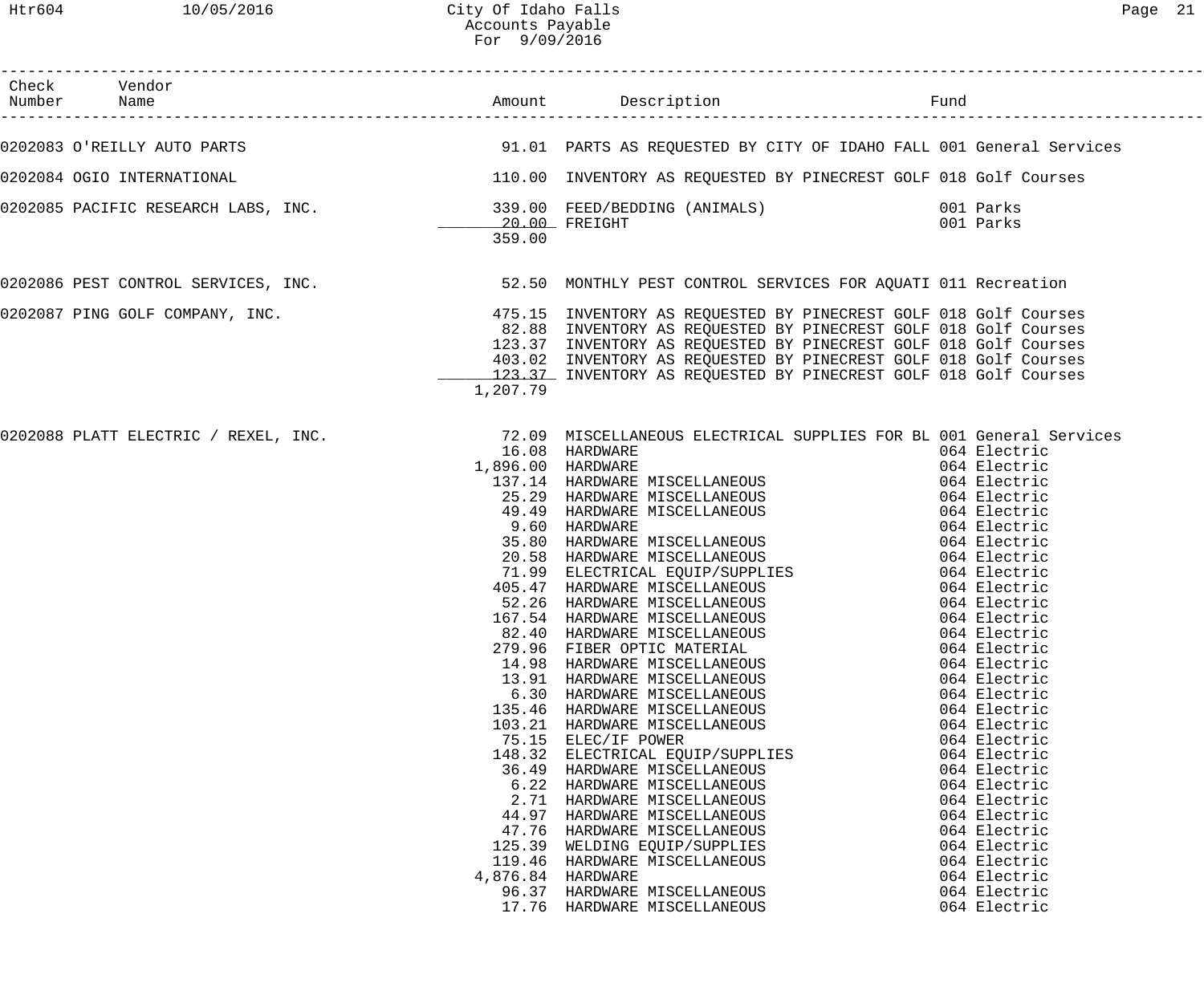## Htr604 10/05/2016 City Of Idaho Falls Page 22 Accounts Payable For 9/09/2016

| Check<br>Number | Vendor<br>Name                                                         |                                                  | Amount Description                                                                                                                                                                                                                                                                                                                                                                                                 | Fund                                                                                                                                                                                                                                                                                                           |
|-----------------|------------------------------------------------------------------------|--------------------------------------------------|--------------------------------------------------------------------------------------------------------------------------------------------------------------------------------------------------------------------------------------------------------------------------------------------------------------------------------------------------------------------------------------------------------------------|----------------------------------------------------------------------------------------------------------------------------------------------------------------------------------------------------------------------------------------------------------------------------------------------------------------|
|                 |                                                                        |                                                  |                                                                                                                                                                                                                                                                                                                                                                                                                    |                                                                                                                                                                                                                                                                                                                |
|                 | 0202088 PLATT ELECTRIC / REXEL, INC.                                   | 19.32 HARDWARE<br>3,498.07 HARDWARE<br>12,725.59 | 15.21 HARDWARE MISCELLANEOUS<br>064 Electric                                                                                                                                                                                                                                                                                                                                                                       | 064 Electric<br>064 Electric                                                                                                                                                                                                                                                                                   |
|                 | 0202089 POST REGISTER, THE                                             | 3,925.47                                         | 168.26 SUBSCRIPTIONS<br>168.26 SUBSCRIPTIONS<br>168.26 SUBSCRIPTIONS<br>168.26 MEMBERSHIPS<br>168.26 SUBSCRIPTIONS<br>130.67 SUBSCRIPTIONS<br>168.26 SUBSCRIPTIONS<br>168.26 SUBSCRIPTIONS<br>1,346.08 SUBSCRIPTIONS<br>168.26 SUBSCRIPTIONS<br>336.52 SUBSCRIPTIONS<br>130.67 SUBSCRIPTIONS<br>84.13 SUBSCRIPTIONS<br>130.67 SUBSCRIPTIONS<br>168.26 SUBSCRIPTIONS<br>84.13 SUBSCRIPTIONS<br>168.26 SUBSCRIPTIONS | 001 City Clerk<br>001 Treasurer<br>001 Treasurer<br>001 Treasurer<br>001 General Services<br>001 Non Departmental<br>001 Human Resources<br>001 Police<br>001 Fire<br>001 Parks<br>001 Cemeteries<br>001 Public Works Engineering<br>010 Streets<br>060 Airport<br>061 Water<br>062 Sanitation<br>064 Electric |
|                 | 0202090 PRO RENTALS/PRO EQUIP, LLC                                     | 766.07                                           | 215.00 TRIMMER LINE<br>113.07 GATORLINE, OIL<br>438.00 BLADES AND LABOR                                                                                                                                                                                                                                                                                                                                            | 010 Streets<br>062 Sanitation<br>062 Sanitation                                                                                                                                                                                                                                                                |
|                 | 0202091 PRO RENTALS/PRO EQUIP, LLC                                     |                                                  | 8,197.95 EQUIPMENT-LRG & TURF                                                                                                                                                                                                                                                                                                                                                                                      | 010 Streets                                                                                                                                                                                                                                                                                                    |
|                 |                                                                        |                                                  | 0202092 PRO RENTALS/PRO EQUIP, LLC and the state of the state of 172.38 PARKS & RECREATION MISC.                                                                                                                                                                                                                                                                                                                   | 001 Parks                                                                                                                                                                                                                                                                                                      |
|                 | 0202093 PRO RENTALS/PRO EQUIP, LLC           140.17 SCISSORLIFT RENTAL |                                                  |                                                                                                                                                                                                                                                                                                                                                                                                                    | 001 General Services                                                                                                                                                                                                                                                                                           |
|                 | 0202094 PROFORCE LAW ENFORCEMENT                                       | 3,464.68                                         | 117.60 POLICE EQUIP & SUPPLIES<br>123.00 POLICE EQUIP & SUPPLIES<br>542.35 POLICE EQUIP & SUPPLIES<br>1,229.34 POLICE EQUIP & SUPPLIES<br>1,452.39 POLICE EQUIP & SUPPLIES                                                                                                                                                                                                                                         | 001 Police<br>001 Police<br>001 Police<br>001 Police<br>001 Police                                                                                                                                                                                                                                             |
|                 | 0202095 QUALITY AUTO BODY                                              |                                                  | 1,621.02 ACCIDENT REPAIRS, FLEET                                                                                                                                                                                                                                                                                                                                                                                   | 001 General Services                                                                                                                                                                                                                                                                                           |
|                 | 0202096 R & S DISTRIBUTING                                             |                                                  | 478.80 CUSTODIAL SUPPLIES/EQUIP 600 Airport                                                                                                                                                                                                                                                                                                                                                                        |                                                                                                                                                                                                                                                                                                                |
|                 | 0202097 RAINEY CREEK COUNTRY STORE                                     |                                                  | 530.49 FUEL PURCHASES AS REQUESTED BY AMBULANCE 001 General Services                                                                                                                                                                                                                                                                                                                                               |                                                                                                                                                                                                                                                                                                                |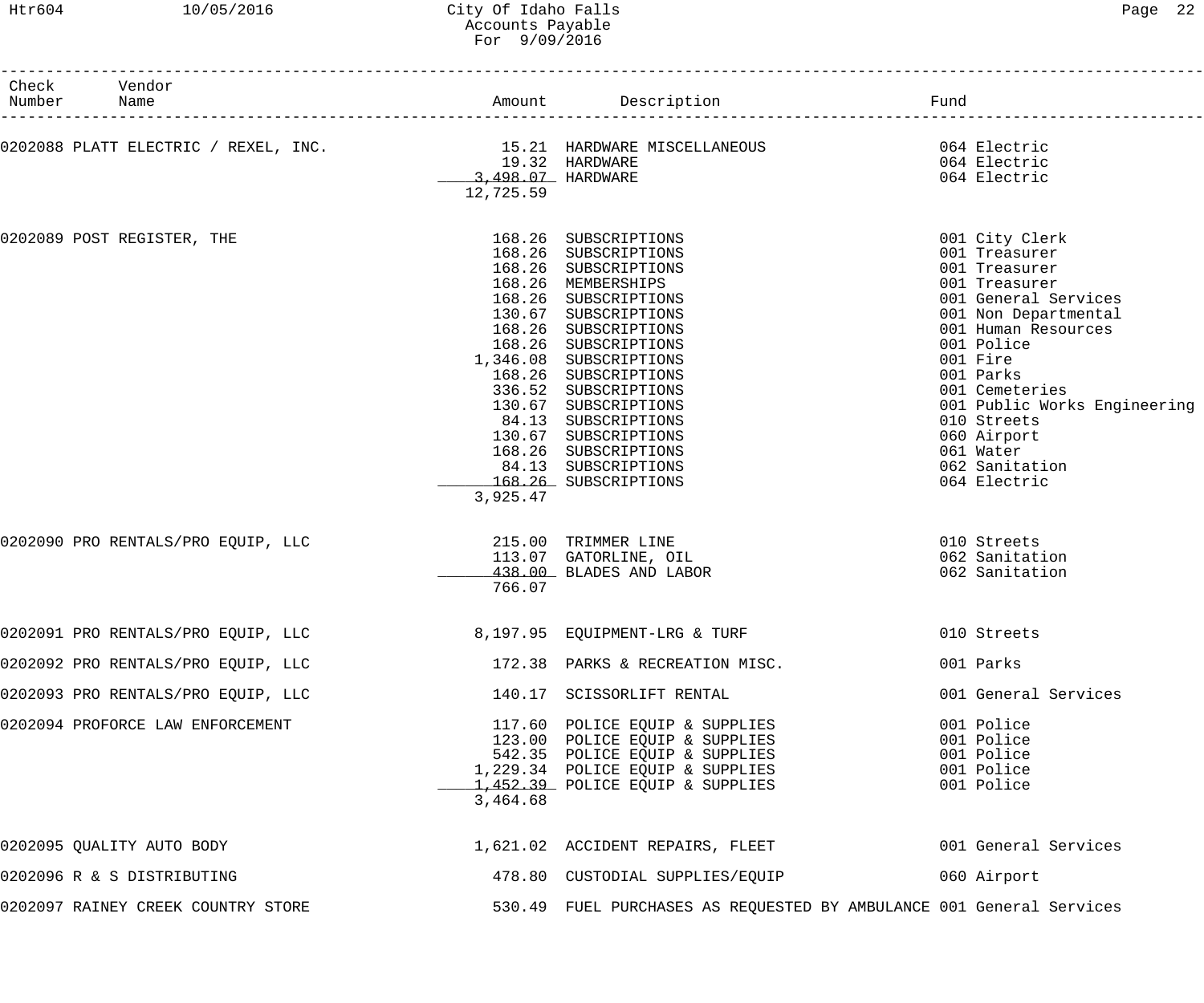## Htr604 10/05/2016 City Of Idaho Falls Page 23 Accounts Payable For 9/09/2016

| ില<br>Я. |  |
|----------|--|
|----------|--|

| Check Vendor<br>Number Name                                                                              |           | Amount Description                                                                                                                                                                                      | Fund                                   |
|----------------------------------------------------------------------------------------------------------|-----------|---------------------------------------------------------------------------------------------------------------------------------------------------------------------------------------------------------|----------------------------------------|
|                                                                                                          |           |                                                                                                                                                                                                         |                                        |
| 0202098 RENAE STERZICK                                                                                   |           | 726.00 CURB & GUTTER/STERZICK                                                                                                                                                                           | 010 Streets                            |
| 0202099 RICH BROADCASTING OF IDAHO LLC 1,500.00 PROMOTION ITEMS                                          |           |                                                                                                                                                                                                         | 001 Parks                              |
| 0202100 ROCK SOLID LANDSCAPE DESIGN & 6,296.45 SERVICES/MISCELLANEOUS<br>6,296.45 SERVICES/MISCELLANEOUS | 12,592.90 |                                                                                                                                                                                                         | 001 Parks<br>041 Municipal Capital Imp |
|                                                                                                          | 135.42    | 0202101 ROCKNAKS HARDWARE PLUS, INC. 35.92 MISCELLANEOUS TOOL, HARDWARE & IRRIGATIO 001 Cemeteries<br>09.50 MISCELLANEOUS TOOL, HARDWARE & IRRIGATIO 001 Cemeteries                                     |                                        |
| 0202102 RON SAYER DODGE, INC.                                                                            | 18.68     | 4.06 PARTS AND MINOR SUBLET REPAIRS AS REQUES 001 General Services<br>14.62 PARTS AND MINOR SUBLET REPAIRS AS REQUES 001 General Services                                                               |                                        |
| 0202103 RON'S TIRE INC.                                                                                  |           | 407.88 ASSORTED PARTS FOR MOWER                                                                                                                                                                         | 061 Sewer                              |
| 0202104 SEARS ROEBUCK & COMPANY                                                                          |           | 582.99 APPLIANCE PRGM/LOPEZ                                                                                                                                                                             | 015 Elect Light Public Purp            |
| 0202105 SEATTLE IND MOTOR & MACHINE CO, LLC 1,587.33 HARDWARE MISCELLANEOUS                              |           |                                                                                                                                                                                                         | 064 Electric                           |
| 0202106 SHERWIN-WILLIAMS COMPANY                                                                         |           | 43.86 PAINT -BUTTERNUT FOR PRIM                                                                                                                                                                         | 001 Parks                              |
| 0202107 SHRED-IT USA LLC                                                                                 | 160.65    | 64.54 SHREDDING SERVICES FOR THE IDAHO FALLS P 001 Police<br>10.11 SHREDDING DOCUMENTS FOR THE LIBRARY 1012 Library                                                                                     |                                        |
| 0202108 SIX MILE ENGINEERING, PA                                                                         |           | 7,727.65 PROFESSIONAL/PERSONAL SRV                                                                                                                                                                      | 046 Traffic Light Cap Imp              |
| 0202109 SPORTSMANS WAREHOUSE                                                                             |           | 110.97 PROMOTION ITEMS                                                                                                                                                                                  | 001 Parks                              |
| 0202110 STATE TRAILER SUPPLY                                                                             | 39.21     | 30.66 PARTS AS REQUESTED BY CITY OF IDAHO FALL 001 General Services<br>8.55 PARTS AS REQUESTED BY CITY OF IDAHO FALL 001 General Services                                                               |                                        |
| 0202111 SUN MOUNTAIN SPORTS, INC.                                                                        | 312.55    | 139.10 INVENTORY AS REQUESTED BY PINECREST GOLF 018 Golf Courses<br>148.36 INVENTORY AS REQUESTED BY SAND CREEK GOL 018 Golf Courses<br>25.09 INVENTORY AS REQUESTED BY SAGE LAKES GOL 018 Golf Courses |                                        |
| 0202112 TAYLOR MADE GOLF COMPANY                                                                         | 101.80    | 16.07 INVENTORY AS REQUESTED BY PINECREST GOLF 018 Golf Courses<br>85.73 INVENTORY AS REQUESTED BY PINECREST GOLF 018 Golf Courses                                                                      |                                        |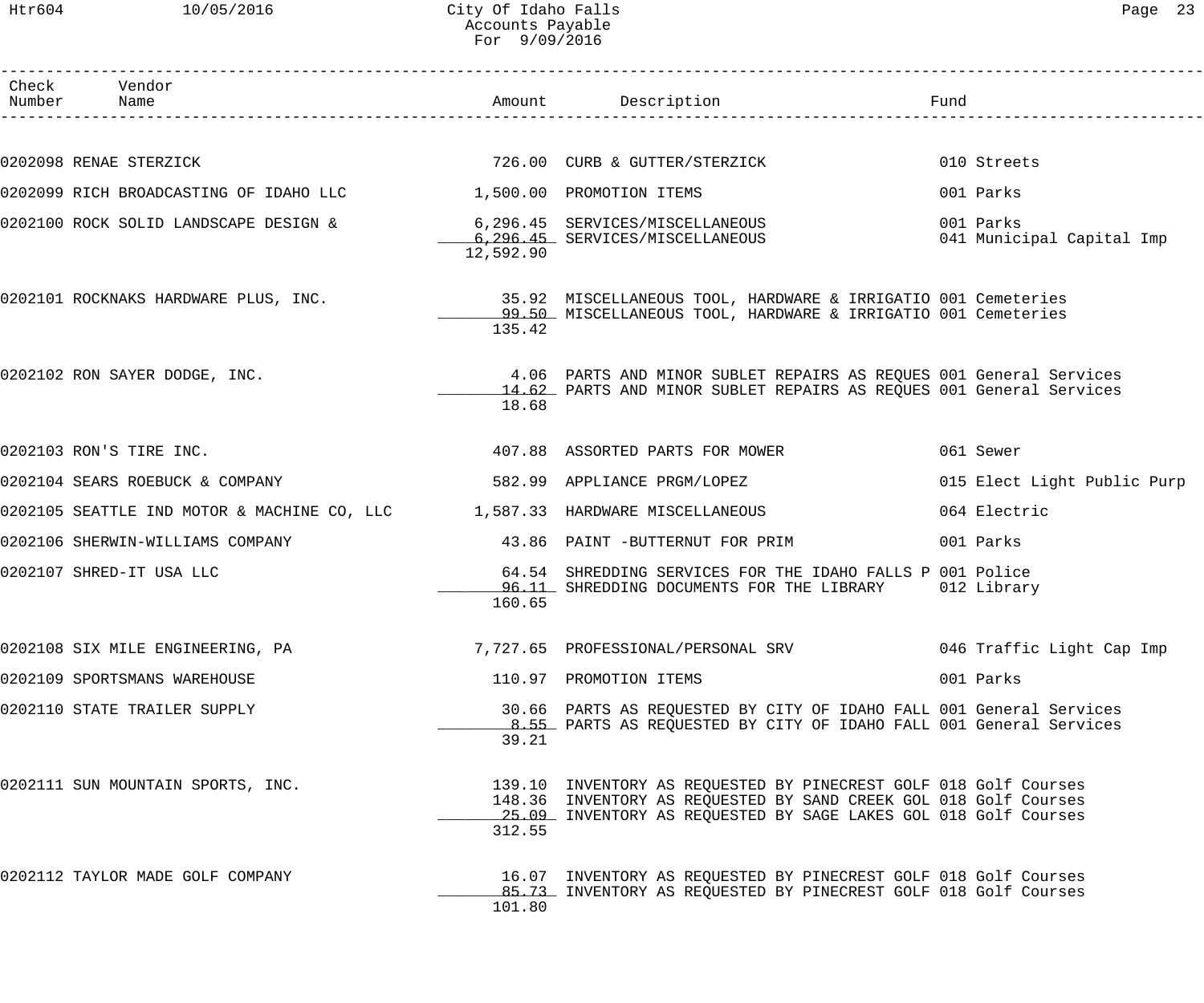## Htr604 10/05/2016 City Of Idaho Falls Page 24 Accounts Payable For 9/09/2016

|               | Check Vendor<br>Number Name       |                                | Amount Description Description Pund                                                                                                                           |                                                                      |
|---------------|-----------------------------------|--------------------------------|---------------------------------------------------------------------------------------------------------------------------------------------------------------|----------------------------------------------------------------------|
|               | 0202113 THOMPSON, REBECCA         | 480.00                         | 360.00 PROFESSIONAL/PERSONAL SRV                      001 Planning & Building<br>120.00 PROFESSIONAL/PERSONAL SRV                     001 Planning & Building |                                                                      |
|               | 0202114 TOUR EDGE GOLF MFG., INC. |                                | 733.68 INVENTORY AS REQUESTED BY SAGE LAKES GOL 018 Golf Courses                                                                                              |                                                                      |
|               | 0202115 TRANSUNION                |                                | 25.00 PEOPLE LOCATING AS REQUESTED BY THE POLI 001 Police                                                                                                     |                                                                      |
|               | 0202116 TRENCH SHORING SERVICES   |                                | 500.00 TRAINING-PERSONNEL                                                                                                                                     | 064 Electric                                                         |
|               | 0202117 TRI-TECH, INC.            | 388.57                         | 81.37 POLICE EQUIP & SUPPLIES<br>307.20 POLICE EQUIP & SUPPLIES                                                                                               | 001 Police<br>001 Police                                             |
|               | 0202118 TURFLINE, INC.            | 149.13                         | 129.13 EQ REPAIR AND MAINT<br>$20.00$ FREIGHT                                                                                                                 | 001 General Services<br>001 General Services                         |
|               | 0202119 U-HAUL INTERNATIONAL INC. | 39.05                          | 14.19 PROPANE AS REQUESTED BY THE STREET DEPAR 010 Streets<br>24.86 PROPANE AS REQUESTED BY THE STREET DEPAR 010 Streets                                      |                                                                      |
| 0202120 UAMPS |                                   |                                | 21,601.19 A&G/INCENTIVE/ESG-JULY 16                                                                                                                           | 015 Elect Light Public Purp                                          |
|               | 0202121 UNITED PARCEL SERVICE     |                                | 19.66 FREIGHT                                                                                                                                                 | 064 Electric                                                         |
|               | 0202122 UTICOM SYSTEMS, INC.      |                                | 120.90 HARDWARE MISCELLANEOUS                                                                                                                                 | 064 Electric                                                         |
|               | 0202123 VERIZON WIRELESS          |                                | 3,250.72 BILLING 7/24/16-8/23/16                                                                                                                              | 001                                                                  |
|               | 0202124 VOLVIK USA, INC           |                                | 867.78 RESALE ITEMS                                                                                                                                           | 018 Golf Courses                                                     |
|               | 0202125 WACKERLI AUTO CENTER      | 125.79                         | 78.73 PARTS AS REQUESTED BY CITY OF IDAHO FALL 001 General Services<br>47.06 PARTS AS REQUESTED BY CITY OF IDAHO FALL 001 General Services                    |                                                                      |
|               | 0202126 WATEROUS COMPANY          | ____241.52 FREIGHT<br>3,176.52 | 2,935.00 EQ REPAIR AND MAINT                                                                                                                                  | 001 General Services<br>001 General Services                         |
|               | 0202127 WAXIE SANITARY SUPPLY     | 1,754.12                       | 1,533.75 CUSTODIAL SUPPLIES/EQUIP<br>160.73 CUSTODIAL SUPPLIES/EQUIP<br>59.64 CUSTODIAL SUPPLIES/EQUIP                                                        | 001 General Services<br>001 General Services<br>001 General Services |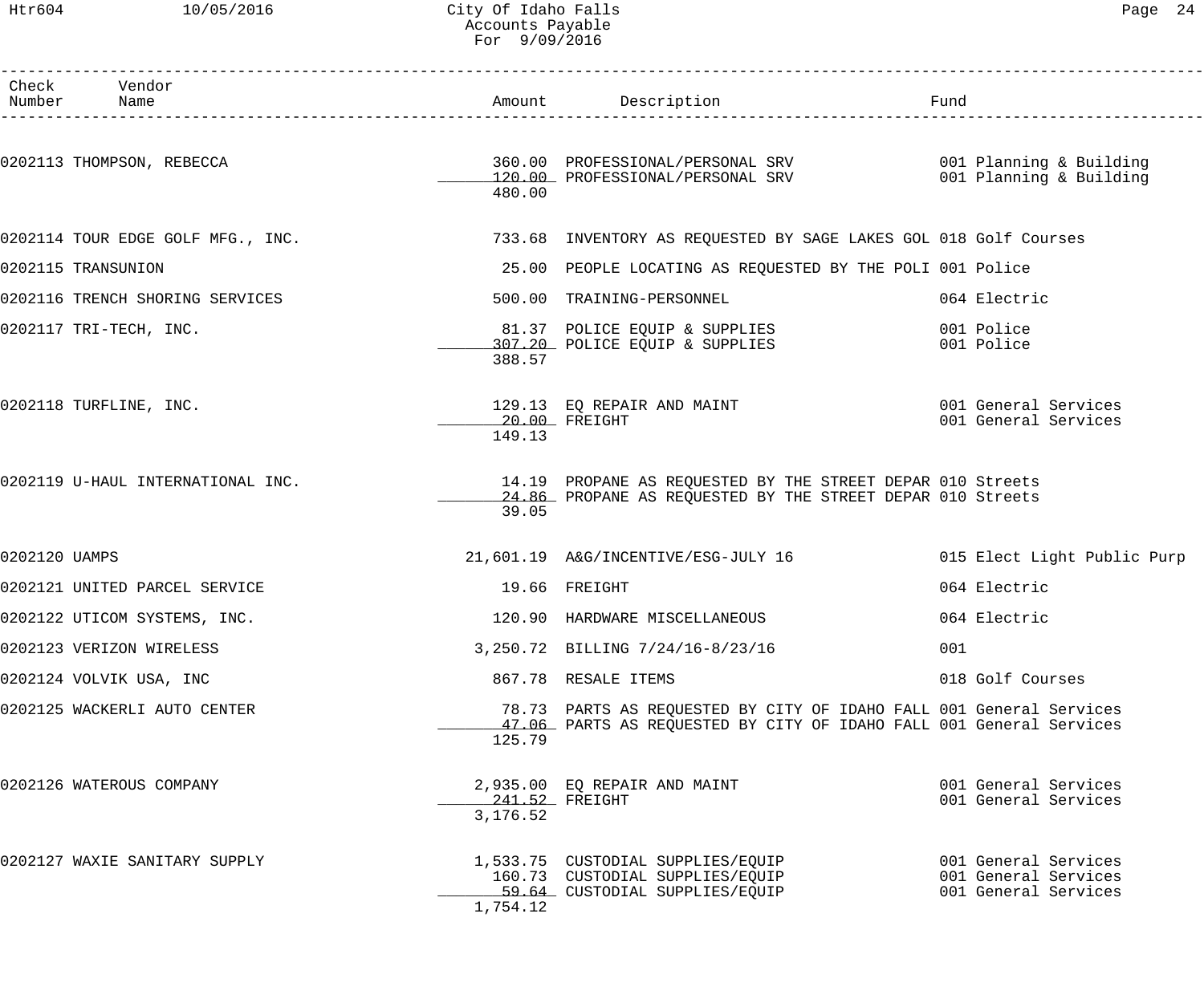| Htr604        | 10/05/2016                                                                                        | City Of Idaho Falls<br>Accounts Payable<br>For 9/09/2016 |                                                                                                                                                                                                                                                                                                                                                                                                                                           |                                                                                              | Page 25 |
|---------------|---------------------------------------------------------------------------------------------------|----------------------------------------------------------|-------------------------------------------------------------------------------------------------------------------------------------------------------------------------------------------------------------------------------------------------------------------------------------------------------------------------------------------------------------------------------------------------------------------------------------------|----------------------------------------------------------------------------------------------|---------|
| Number        | Check Vendor<br>Name                                                                              |                                                          | Amount Description                                                                                                                                                                                                                                                                                                                                                                                                                        | Fund                                                                                         |         |
|               |                                                                                                   |                                                          |                                                                                                                                                                                                                                                                                                                                                                                                                                           |                                                                                              |         |
|               | 0202128 WELCH, KELLY                                                                              |                                                          | 112.50 ELEC/IF POWER                                                                                                                                                                                                                                                                                                                                                                                                                      | 064 Electric                                                                                 |         |
| 0202129 WESCO |                                                                                                   |                                                          | 512.96 HARDWARE                                                                                                                                                                                                                                                                                                                                                                                                                           | 064                                                                                          |         |
|               | 0202130 WESTERN RECORDS DESTRUCTION, INC. 481.00 SHREDDING SERVICES FOR IDAHO FALLS ZOO 001 Parks |                                                          |                                                                                                                                                                                                                                                                                                                                                                                                                                           |                                                                                              |         |
|               | 0202131 WESTERN STATES RENTAL STORE                                                               | 15.01                                                    | 124.10 PARTS AS REQUESTED BY CITY OF IDAHO FALL 001 General Services<br>32.19 PARTS AS REQUESTED BY CITY OF IDAHO FALL 001 General Services<br>6.15 PARTS AS REQUESTED BY CITY OF IDAHO FALL 001 General Services<br>164.11- PARTS AS REQUESTED BY CITY OF IDAHO FALL 001 General Services<br>53.67- PARTS AS REQUESTED BY CITY OF IDAHO FALL 001 General Services<br>70.35 PARTS AS REQUESTED BY CITY OF IDAHO FALL 001 General Services |                                                                                              |         |
|               | 0202132 WESTERN SYSTEMS                                                                           |                                                          | 65.44 EQ REPAIR AND MAINT<br>15.61 FREIGHT<br>566.50 EQ REPAIR AND MAINT<br>33.46 FREIGHT                                                                                                                                                                                                                                                                                                                                                 | 001 General Services<br>001 General Services<br>001 General Services<br>001 General Services |         |

0202133 WESTERN WHOLESALE INSTALLED 40.80 OVERHEAD DOOR PARTS AND LABOR AS REQUEST 001 General Services 26.23 OVERHEAD DOOR PARTS AND LABOR AS REQUEST 001 General Services 36.00 OVERHEAD DOOR PARTS AND LABOR AS REQUEST 001 General Services \_\_\_\_\_\_\_\_\_\_\_\_\_ 45.36 OVERHEAD DOOR PARTS AND LABOR AS REQUEST 001 General Services 148.39

0202134 WITTMAN ENTERPRISES, LLC 10,676.23 MONTHLY CHARGES FOR AMBULANCE BILLING SE 063 Ambulance

681.01

0202135 4SIGHT SECURITY & SMART HOME 10,104.00 PHOTOGRAPHIC EQ/SUPPLIES 001 Parks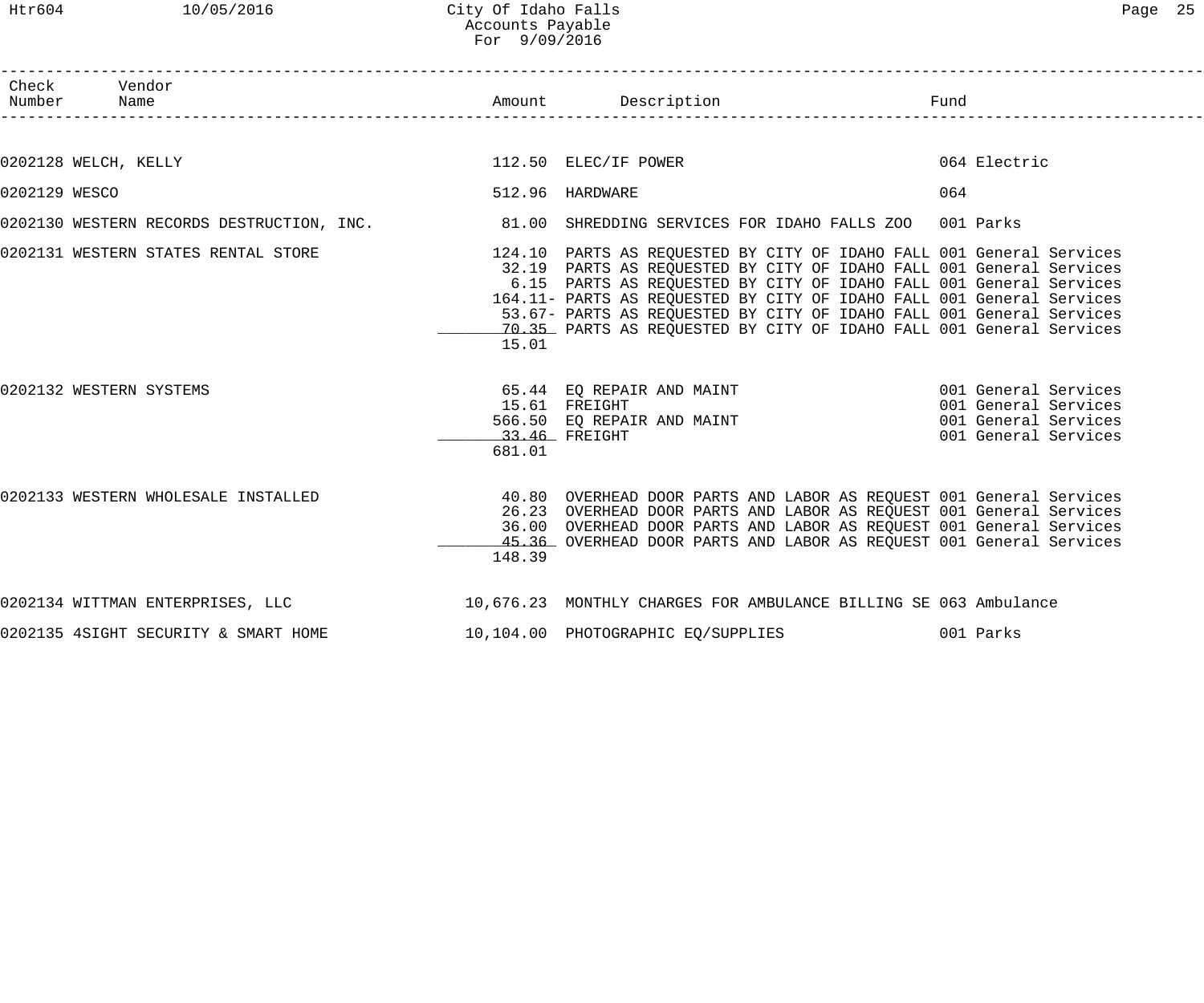# Htr604 10/05/2016 City Of Idaho Falls Page 26 Accounts Payable For 9/16/2016

| Number Name | Check Vendor                                                               |                                                  |                                                                                                                                                                                                                                                                                                                                                                                                                                                                                      |                                                                              |
|-------------|----------------------------------------------------------------------------|--------------------------------------------------|--------------------------------------------------------------------------------------------------------------------------------------------------------------------------------------------------------------------------------------------------------------------------------------------------------------------------------------------------------------------------------------------------------------------------------------------------------------------------------------|------------------------------------------------------------------------------|
|             |                                                                            | 805.28                                           | $0202136$ A-1 RENTAL, INC. $\qquad \qquad$ 65.00 PORTABLE TOILET @ DRILL F $\qquad \qquad$ 001 Fire<br>65.00 PORT-A-POTTY SERVICE FOR SAND CREEK GOLF 018 Golf Courses<br>05.00 FORI-A-FOILL DENVIOR CONSTRUER<br>137.18 TOOLS, HAND POWER/NONPOWER 064 Electric<br>61.55 TOOLS, HAND POWER/NONPOWER 064 Electric<br>88.31 TOOLS, HAND POWER/NONPOWER 064 Electric<br>1064 Electric<br>1064 Electric<br>65.00 RENTAL<br>65.00 RENTAL<br>65.00 RENTAL<br>65.00 RENTAL<br>65.00 RENTAL | 064 Electric<br>064 Electric<br>064 Electric<br>064 Electric<br>064 Electric |
|             | 0202137 ACUSHNET COMPANY                                                   |                                                  | 170.06 INVENTORY AS REQUESTED BY PINECREST GOLF 018 Golf Courses                                                                                                                                                                                                                                                                                                                                                                                                                     |                                                                              |
|             | 0202138 ADVANCED PLUMBING AND MECHANICAL, IN 32.08 CANCELLED PERMIT/REFUND |                                                  |                                                                                                                                                                                                                                                                                                                                                                                                                                                                                      | 001                                                                          |
|             | 0202139 AIRGAS USA, LLC                                                    | 28.66 NITROGEN                                   |                                                                                                                                                                                                                                                                                                                                                                                                                                                                                      | 001 General Services                                                         |
|             | 0202140 ALL AMERICAN SPORTS                                                | 84.00 BELTS<br><b>12.00 LANYARDS</b><br>2,208.72 | 1,872.72 CLOTHING & APPAREL<br>84.00 BELTS<br>84.00 DELLS<br>240.00 VOLLETLITES<br>12 00 LANYARDS                                                                                                                                                                                                                                                                                                                                                                                    | 011 Recreation<br>011 Recreation<br>011 Recreation<br>011 Recreation         |
|             | 0202141 ALPHA CARD SYSTEMS                                                 |                                                  | 400.00 COMPUTERS, DP/WORD PROC. 001 Police                                                                                                                                                                                                                                                                                                                                                                                                                                           |                                                                              |
|             |                                                                            | 384.17                                           | 0202142 ALSCO (AMERICAN LINEN DIV) 18.39 SUPPLIES AS REQUESTED BY PINECREST GOLF 018 Golf Courses<br>91.44 WEEKLY DELIVERY AND CHANGE OUT OF ENTRAN 060 Airport<br>47.77 LAUNDRY SERVICE FOR SEWER DEPARTMENT<br>51.93 LAUNDRY SERVICE FOR SEWER DEPARTMENT 061 Sewer<br>160.00 CLOTHING & APPAREL<br>14.64 CLOTHING & APPAREL                                                                                                                                                       | 061 Sewer<br>064 Electric<br>064 Electric                                    |
|             | 0202143 ALTEC INDUSTRIES, INC.                                             |                                                  | 777.33 HARDWARE MISCELLANEOUS                                                                                                                                                                                                                                                                                                                                                                                                                                                        | 064 Electric                                                                 |
|             | 0202144 ANIMAL REFERENCE PATHOLOGY                                         |                                                  | 117.30 VETERINARY LABORATORY SERVICES AS REQUES 001 Parks                                                                                                                                                                                                                                                                                                                                                                                                                            |                                                                              |
|             | 0202145 ANIXTER INC.                                                       |                                                  | 1,290.00 ELECTRICAL EQUIP/SUPPLIES                                                                                                                                                                                                                                                                                                                                                                                                                                                   | 064 Electric                                                                 |
|             | 0202146 ARROW INTERNATIONAL INC.                                           | $11.66$ FREIGHT<br>2,411.66                      | 2,400.00 AMBULANCE SUPPLIES                                                                                                                                                                                                                                                                                                                                                                                                                                                          | 063 Ambulance<br>063 Ambulance                                               |
|             | 0202147 BILL'S BIKE COMPANY                                                |                                                  | 215.58 PROMOTION, (2) GARMIN GPS                                                                                                                                                                                                                                                                                                                                                                                                                                                     | 001 Planning & Building                                                      |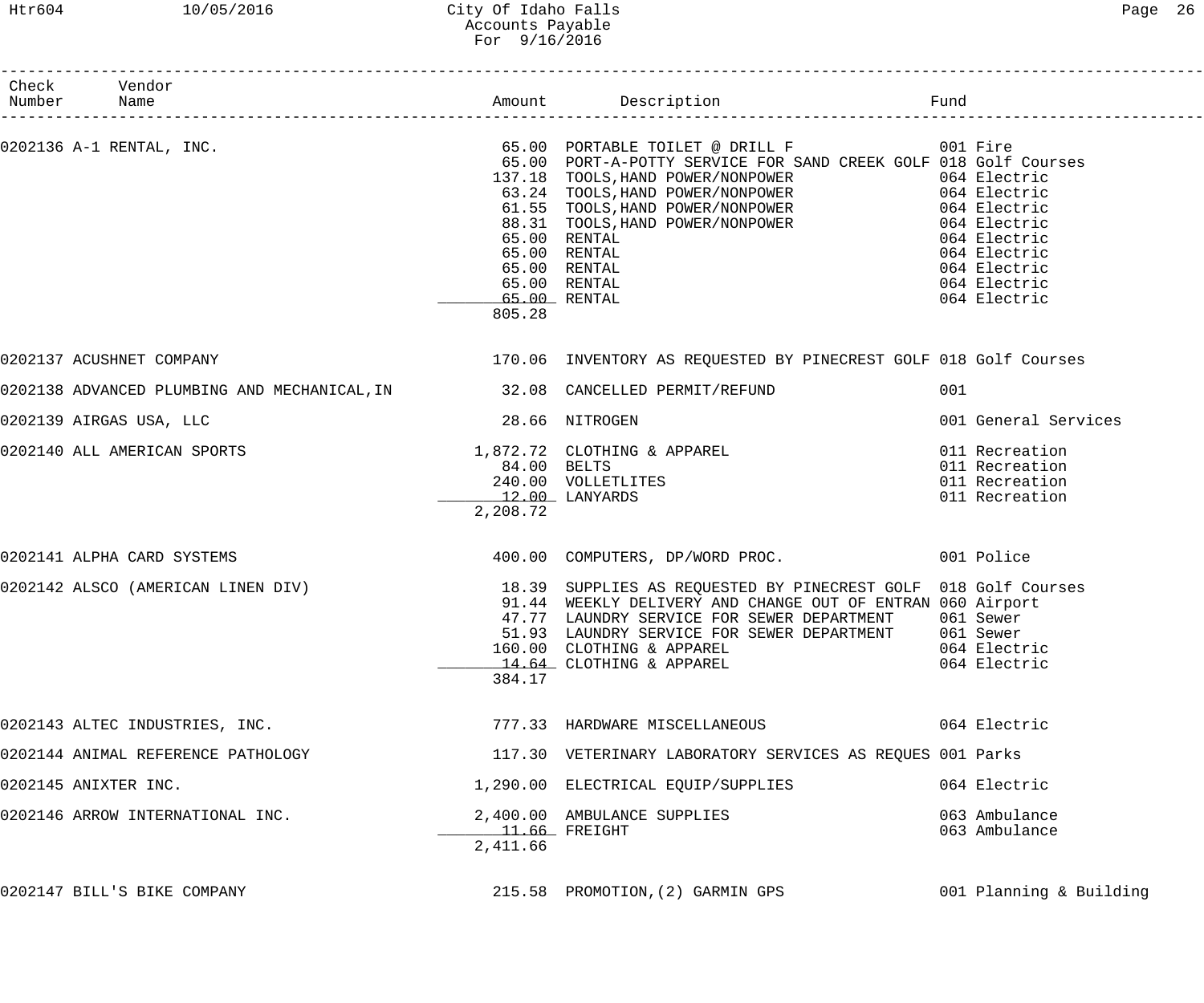## Htr604 10/05/2016 City Of Idaho Falls Page 27 Accounts Payable For 9/16/2016

| Check Vendor                                                                    |                                                |                                                                                                                                                                                                                                              |                                     |
|---------------------------------------------------------------------------------|------------------------------------------------|----------------------------------------------------------------------------------------------------------------------------------------------------------------------------------------------------------------------------------------------|-------------------------------------|
|                                                                                 | 943.21                                         | 0202148 BONNEVILLE INDUSTRIAL SUPPLY<br>$15.91$ TOOLS, HAND POWER/NONPOWER<br>$15.91$ TOOLS, HAND POWER/NONPOWER<br>$26.36$ HARDWARE MISCELLANEOUS<br>$15.97$ HARDWARE MISCELLANEOUS<br>$55.08$ HARDWARE MISCELLANEOUS<br>$24.91$<br>$34.91$ |                                     |
| 0202149 BRADY'S, INC.                                                           |                                                | 499.99 HEALTHMATE PLUS 250 WHITE 1999 1001 Finance                                                                                                                                                                                           |                                     |
| 0202150 BRENT'S LAWN & LEISURE, LLC <a>&gt; 719.98 EQUIPMENT-LRG &amp; TURF</a> |                                                |                                                                                                                                                                                                                                              | 001 Parks                           |
|                                                                                 |                                                | 0202151 BRIGHAM YOUNG UNIVERSITY - UTAH                   200.00 YOUTH RALLY SCHOLARSHIP                     064 Electric                                                                                                                    |                                     |
| 0202152 BROADWAY FORD, INC.                                                     | 43.75                                          | 81.92 PARTS AND MINOR SUBLET REPAIRS AS REQUES 001 General Services<br>38.17- PARTS AND MINOR SUBLET REPAIRS AS REQUES 001 General Services                                                                                                  |                                     |
| 0202153 BRUCE YOUNG                                                             | 99.90                                          | 15.12 MILEAGE REIMBURSEMENT (13.50 MILEAGE REIMBURSEMENT (13.50 MILEAGE REIMBURSEMENT (13.50 MILEAGE REIMBURSEMENT (13.50 MILEAGE REIMBURSEMENT (13.50 MILEAGE REIMBURSEMENT (13.50 MILEAGE REIMBURSEMENT (13.50 MILEAGE REIMB               |                                     |
| 0202154 C & M ENTERPRISE LLC                                                    | 339.00 FOOD                                    |                                                                                                                                                                                                                                              | 012 Library                         |
| 0202155 CABLE ONE ADVERISING, INC.                                              | 1,914.00                                       | 543.00 PROMOTION ITEMS<br>558.00 PROMOTION ITEMS<br>813.00 PROMOTION ITEMS                                                                                                                                                                   | 001 Parks<br>001 Parks<br>001 Parks |
| 0202156 CALIFORNIA CONTRACTORS SUPPLIES INC                                     |                                                | 583.60 AIRPORT MAINTENANCE                                                                                                                                                                                                                   | 060 Airport                         |
| 0202157 CALLAWAY GOLF SALES COMPANY                                             | 426.19                                         | 66.00- INVENTORY AS REQUESTED BY SAGE LAKES GOL 018 Golf Courses<br>118.51 INVENTORY AS REQUESTED BY SAGE LAKES GOL 018 Golf Courses<br>373.68 INVENTORY AS REQUESTED BY SAGE LAKES GOL 018 Golf Courses                                     |                                     |
| 0202158 CCI TRANSPORT & CRANE, INC.                                             | 5,100.00 RENTAL<br>3,300.00 RENTAL<br>8,400.00 |                                                                                                                                                                                                                                              | 064 Electric<br>064 Electric        |
| 0202159 CENTER FOR PRIORITY BASED BUDGETING                                     |                                                | 5,000.00 PROFESSIONAL/PERSONAL SRV                                                                                                                                                                                                           | 001 Non Departmental                |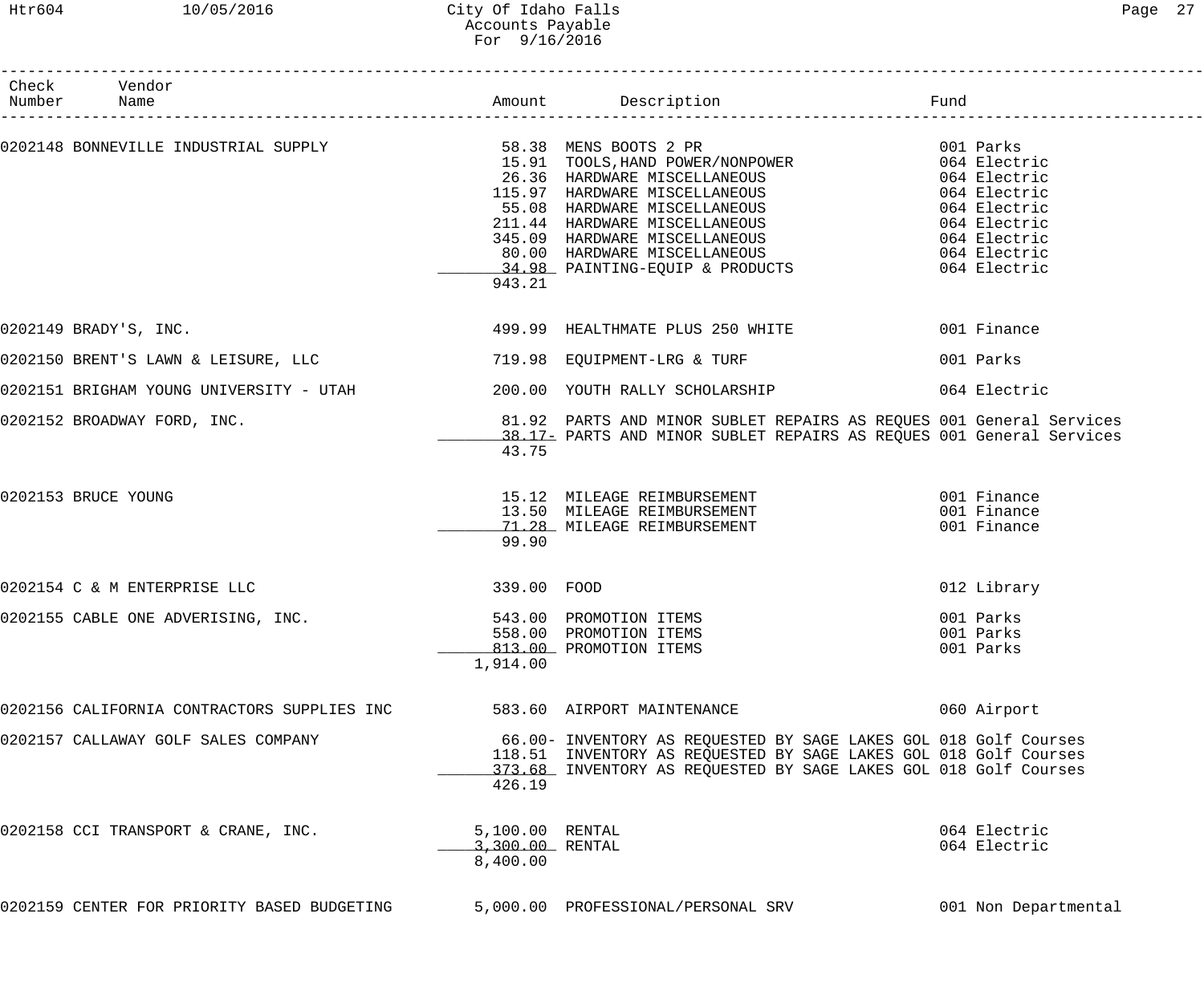Htr604 10/05/2016 City Of Idaho Falls Content Content of Page 28 Accounts Payable

|              |                                                        | ACCOUNTS Payable<br>For $9/16/2016$ |                                                                                                                                                                                                                                                 |                                                                                                                                                              |
|--------------|--------------------------------------------------------|-------------------------------------|-------------------------------------------------------------------------------------------------------------------------------------------------------------------------------------------------------------------------------------------------|--------------------------------------------------------------------------------------------------------------------------------------------------------------|
| Number       | Check Vendor                                           |                                     |                                                                                                                                                                                                                                                 |                                                                                                                                                              |
|              |                                                        |                                     |                                                                                                                                                                                                                                                 | 001 General Services                                                                                                                                         |
|              | 0202161 COBRA PUMA GOLF, INC.                          |                                     | 38.46 INVENTORY AS REQUESTED BY PINECREST GOLF 018 Golf Courses                                                                                                                                                                                 |                                                                                                                                                              |
|              | 0202162 CODALE ELECTRIC SUPPLY, INC.                   |                                     | 108.00 HARDWARE                                                                                                                                                                                                                                 | 064                                                                                                                                                          |
|              | 0202163 COLUMBINE CONTROL COMPANY                      |                                     | 768.59 WASTE WATER TREATMENT                                                                                                                                                                                                                    | 061 Sewer                                                                                                                                                    |
|              | 0202164 CONWAY DATA INC                                |                                     | 2,000.00 PROMOTION ITEMS                                                                                                                                                                                                                        | 001 Non Departmental                                                                                                                                         |
|              | 0202165 COWBOY CUSTOM CABINETS, INC.                   |                                     | 8,707.50 FURNITURE                                                                                                                                                                                                                              | 012 Library                                                                                                                                                  |
| 0202166 CRSA |                                                        |                                     | 2,719.99 CONSTRUCTION JOB/CONTRACT                                                                                                                                                                                                              | 001 Fire                                                                                                                                                     |
|              | 0202167 CULLIGAN WATER CONDITIONING                    | 379.00                              | 75.00 RENTAL OF WATER COOLER AN 6001 Cemeteries<br>62.00 WATER SOFTENER RENTAL AT THE RECREATION 011 Recreation<br>60.00 WATER SOFTENER RENTAL FOR SAND CREEK GOL 018 Golf Courses<br>182.00 RENTAL OF REVERSE OSMOSIS AND SOFTENER S 061 Sewer |                                                                                                                                                              |
|              | 0202168 CULVER COMPANY, INC.                           | 5,354.00                            | 264.05 FREIGHT<br>5,089.95 PROMOTION ITEMS                                                                                                                                                                                                      | 064 Electric<br>064 Electric                                                                                                                                 |
|              | 0202169 CWS SOLUTION/MACKAY MITCHELL 4,140.00 PRINTING |                                     |                                                                                                                                                                                                                                                 | 001 Treasurer                                                                                                                                                |
|              | 0202170 DAVEY TREE SURGERY COMPANY                     |                                     | 213.84 CONSTRUCTION JOB/CONTRACT                                                                                                                                                                                                                | 064 Electric                                                                                                                                                 |
|              | 0202171 DELL COMPUTER CORPORATION, DBA                 | 10,405.81                           | 54.99 COMPUTERS, DP/WORD PROC.<br>3,542.94 COMPUTERS, DP/WORD PROC.<br>687.98 COMPUTERS, DP/WORD PROC.<br>6,019.95 COMPUTERS, DP/WORD PROC.<br>99.95 FREIGHT                                                                                    | 001 Public Works Engineering<br>001 Public Works Engineering<br>001 Public Works Engineering<br>001 Public Works Engineering<br>001 Public Works Engineering |
|              | 0202172 DESIGN WORKSHOP, INC.                          | 36,948.97                           | 1,296.95 PROFESSIONAL/PERSONAL SRV<br>15,022.10 PROFESSIONAL/PERSONAL SRV<br>4,859.17 PROFESSIONAL/PERSONAL SRV<br>7,048.54 PROFESSIONAL/PERSONAL SRV<br>8,722.21 PROFESSIONAL/PERSONAL SRV                                                     | 001 Parks<br>001 Parks<br>001 Parks<br>001 Parks<br>001 Parks                                                                                                |
|              | 0202173 DYNA SYSTEMS                                   |                                     | 549.62 HARDWARE MISCELLANEOUS<br>261.03 HARDWARE MISCELLANEOUS<br>140.19 HARDWARE MISCELLANEOUS<br>94.08 HARDWARE MISCELLANEOUS                                                                                                                 | 064 Electric<br>064 Electric<br>064 Electric<br>064 Electric                                                                                                 |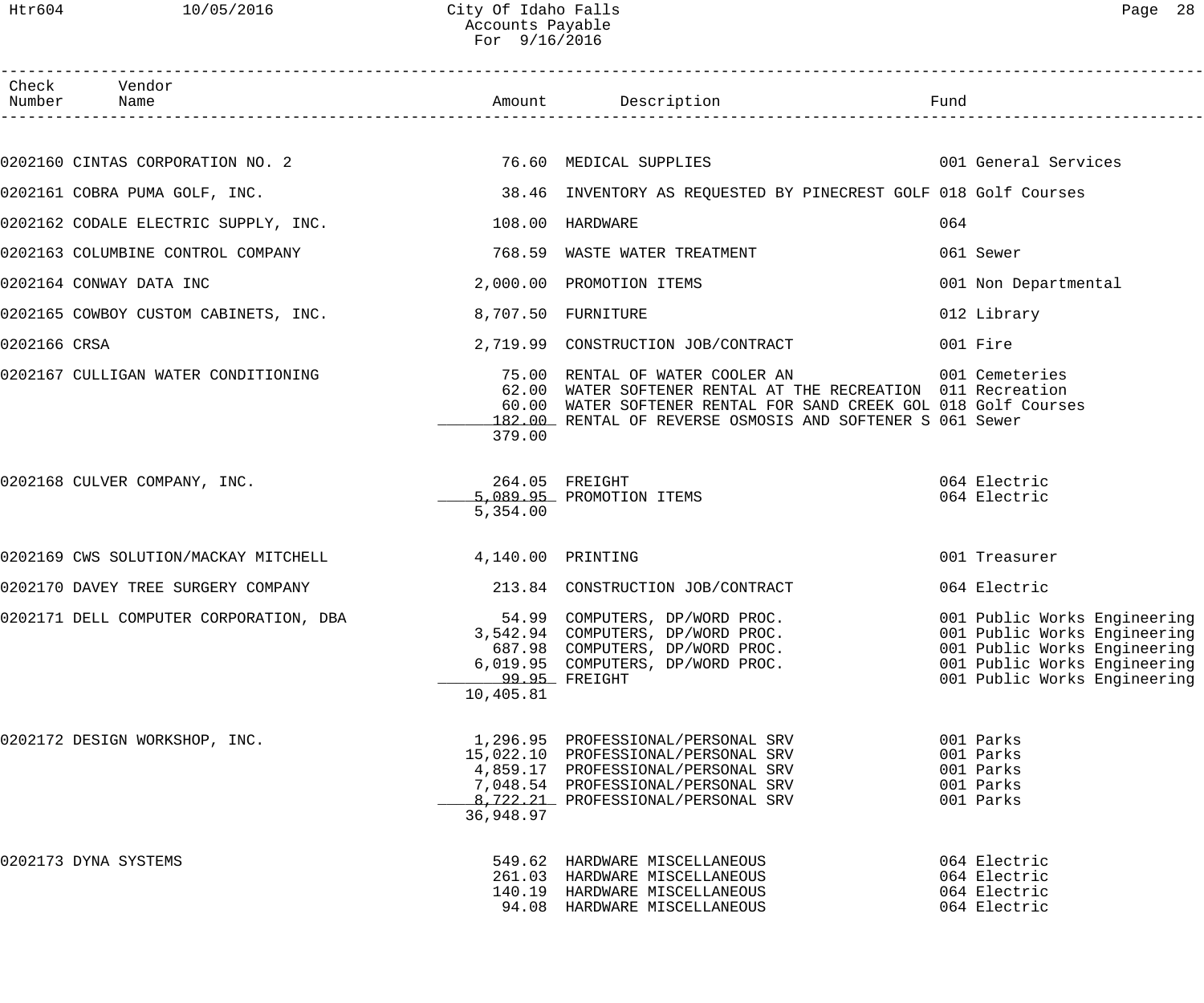| Check Vendor<br>Number Name                                        |                                       | Amount Description                                                                                                                                                                 | Fund                                                                         |
|--------------------------------------------------------------------|---------------------------------------|------------------------------------------------------------------------------------------------------------------------------------------------------------------------------------|------------------------------------------------------------------------------|
| 0202173 DYNA SYSTEMS                                               | 1,695.52                              | 147.05 HARDWARE MISCELLANEOUS<br>249.39 HARDWARE MISCELLANEOUS<br>243.33 HARDWARE MISCELLANEOUS<br>10.83 HARDWARE MISCELLANEOUS                                                    | 064 Electric<br>064 Electric<br>064 Electric<br>064 Electric                 |
| 0202174 EDGE CONSTRUCTION SUPPLY, INC.                             | 491.29 HARD HATS<br>997.61            | 506.32 SAFETY EQUIPMENT                                                                                                                                                            | 010 Streets<br>061 Sewer                                                     |
| 0202175 EMERGENCY MEDICAL PRODUCTS, INC. 592.90 AMBULANCE SUPPLIES | 889.35                                | 296.45 AMBULANCE SUPPLIES                                                                                                                                                          | 063 Ambulance<br>063 Ambulance                                               |
| 0202176 ENERGY LABORATORIES, INC.                                  | 1,258.75                              | 75.00 LABORATORY ANALYSIS AT WASTEWATER TREATM 061 Sewer<br>510.00 LABORATORY ANALYSIS AT WASTEWATER TREATM 061 Sewer<br>673.75 LABORATORY ANALYSIS AT WASTEWATER TREATM 061 Sewer |                                                                              |
| 0202177 EVCO HOUSE OF HOSE - IDAHO                                 |                                       | 116.78 PARTS AS REQUESTED BY CITY OF IDAHO FALL 001 General Services                                                                                                               |                                                                              |
| 0202178 FASTENAL COMPANY                                           | 42.75                                 | 61.96 HARDWARE MISCELLANEOUS<br>58.92- HARDWARE MISCELLANEOUS<br>39.71 HARDWARE MISCELLANEOUS                                                                                      | 064 Electric<br>064 Electric<br>064 Electric                                 |
| 0202179 FEDERAL ENERGY REGULATORY COMM                             | 37,585.40 ELEC/IF POWER<br>39, 329.87 | _____1,744.47 ELEC/IF POWER                                                                                                                                                        | 064 Electric<br>064 Electric                                                 |
| 0202180 FENTON'S OFFICE SOLUTIONS INC.                             | 128.00 BLACK TONER                    |                                                                                                                                                                                    | 001 General Services                                                         |
| 0202181 FIRST CALL JEWEL, INC.                                     |                                       | 341.78 CANCELLED PERMIT/REFUND                                                                                                                                                     | 001                                                                          |
| 0202182 FIRST STREET WELDING, INC.                                 |                                       | 482.95 PLOW SHOE ASSY 1IN SHAFT                                                                                                                                                    | 010 Streets                                                                  |
| 0202183 FISHER'S TECHNOLOGY                                        | 350.63                                | 59.75 MAINTENANCE CONTRACT-EQ<br>72.72 MAINTENANCE CONTRACT-EQ<br>72.72 MAINTENANCE CONTRACT-EQ<br>29.09 MAINTENANCE CONTRACT-EQ<br>116.35 MAINTENANCE CONTRACT-EQ                 | 064 Electric<br>064 Electric<br>064 Electric<br>064 Electric<br>064 Electric |
| 0202184 FLIGHTVIEW, INC.                                           |                                       | 1,100.00 PROFESSIONAL/PERSONAL SRV                                                                                                                                                 | 060 Airport                                                                  |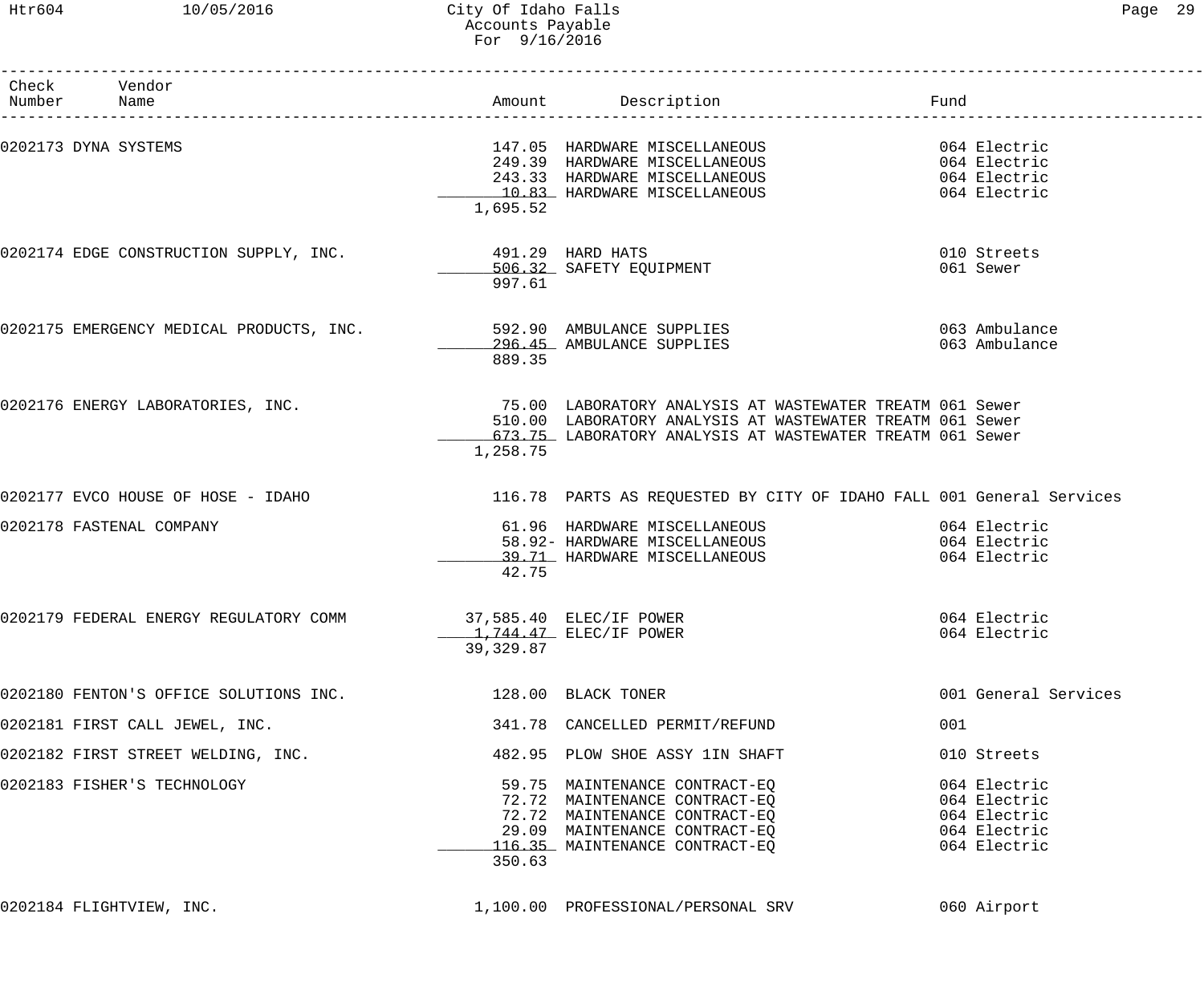| Check Vendor<br>Number Name                                                                                  |          |                                                                                                                                                                                                                                                                                                                                                                                                                                                                                                                                                                                                                                   |                                                       |
|--------------------------------------------------------------------------------------------------------------|----------|-----------------------------------------------------------------------------------------------------------------------------------------------------------------------------------------------------------------------------------------------------------------------------------------------------------------------------------------------------------------------------------------------------------------------------------------------------------------------------------------------------------------------------------------------------------------------------------------------------------------------------------|-------------------------------------------------------|
|                                                                                                              |          |                                                                                                                                                                                                                                                                                                                                                                                                                                                                                                                                                                                                                                   |                                                       |
| 0202185 GAYLEN DENNING                                                                                       |          |                                                                                                                                                                                                                                                                                                                                                                                                                                                                                                                                                                                                                                   |                                                       |
| 0202186 GOLF CARTS UNLIMITED (2015) THE MARKET AND MOST CART REPAIRS AS REQUESTED BY SAND C 018 Golf Courses |          |                                                                                                                                                                                                                                                                                                                                                                                                                                                                                                                                                                                                                                   |                                                       |
| 0202187 GRANAT, KENT LEE                                                                                     |          | 8,400.00 AUDIT/HR/WRITING/ANALYSIS 001 Human Resources                                                                                                                                                                                                                                                                                                                                                                                                                                                                                                                                                                            |                                                       |
| 0202188 GREEN ACRES HOME IMPROVEMENT, INC. 4,975.00 WEATHERIZAT PROG/PINCOCK 0015 Elect Light Public Purp    |          |                                                                                                                                                                                                                                                                                                                                                                                                                                                                                                                                                                                                                                   |                                                       |
| 0202189 HARRIS PUBLISHING                                                                                    | 1,350.00 | 275.00 PROMOTION ITEMS<br>975.00 ELEC/IF POWER<br>100.00 ELEC/IF POWER                                                                                                                                                                                                                                                                                                                                                                                                                                                                                                                                                            | 001 Non Departmental<br>064 Electric<br>064 Electric  |
| 0202190 HIGH DESERT EMERGENCY PHYSICIANS 10,000.00 PROFESSIONAL/PERSONAL SRV 663 Ambulance                   |          |                                                                                                                                                                                                                                                                                                                                                                                                                                                                                                                                                                                                                                   |                                                       |
| 0202191 HOME DEPOT                                                                                           | 1,461.68 | 19.97 CEMENT CUTTING SAW BLADE<br>5.69 PARKS & RECREATION MISC. 001 Parks<br>198.00 ELECTRONIC EQUIPMENT 001 Parks<br>73.73 PARKS & RECREATION MISC. 001 Parks<br>39.97 ELECTRONIC EQUIPMENT 001 Parks<br>17.94 CUSTODIAL SUPPLIES/EQUIP<br>38.10 CONCRETE<br>13.67 LUMBER & RELATED PRODUCTS<br>43.13 PARKS & RECREATION MISC.<br>408.98 PARKS & RECREATION MISC.<br>12.67 PARKS & RECREATION MISC.<br>12.67 PARKS & RECREATION MISC.<br>46.11 PARKS & RECREATION MISC.<br>47.92 PARKS<br>92.19 IRRIGATION EQUIP/SUPPLIES<br>18.92 NURSERY STOCK & SUPPLIES<br>1.86 PARKS & RECREATION MISC.<br>335.44 MAINTENANCE SUPPLIES/TOOL | 001 Parks<br>001 Parks<br>001 Parks<br>062 Sanitation |
| 0202192 HOUSE OF CANS, INC.                                                                                  | 495.49   | 98.37 FREIGHT<br>397.12 POLICE EQUIP & SUPPLIES                                                                                                                                                                                                                                                                                                                                                                                                                                                                                                                                                                                   | 001 Police<br>001 Police                              |
| 0202193 HOWARD EQUIPMENT & SUPPLY                                                                            | 1,257.12 | 26.67 PURCHASE OF ANIMAL FOOD AND SUPPLIES FOR 001 Parks<br>1,230.45 PURCHASE OF ANIMAL FOOD AND SUPPLIES FOR 001 Parks                                                                                                                                                                                                                                                                                                                                                                                                                                                                                                           |                                                       |
| 0202194 IDAHO AMATEUR SOFTBALL ASSOC.                                                                        |          | 750.00 TRAINING-PERSONNEL                                                                                                                                                                                                                                                                                                                                                                                                                                                                                                                                                                                                         | 011 Recreation                                        |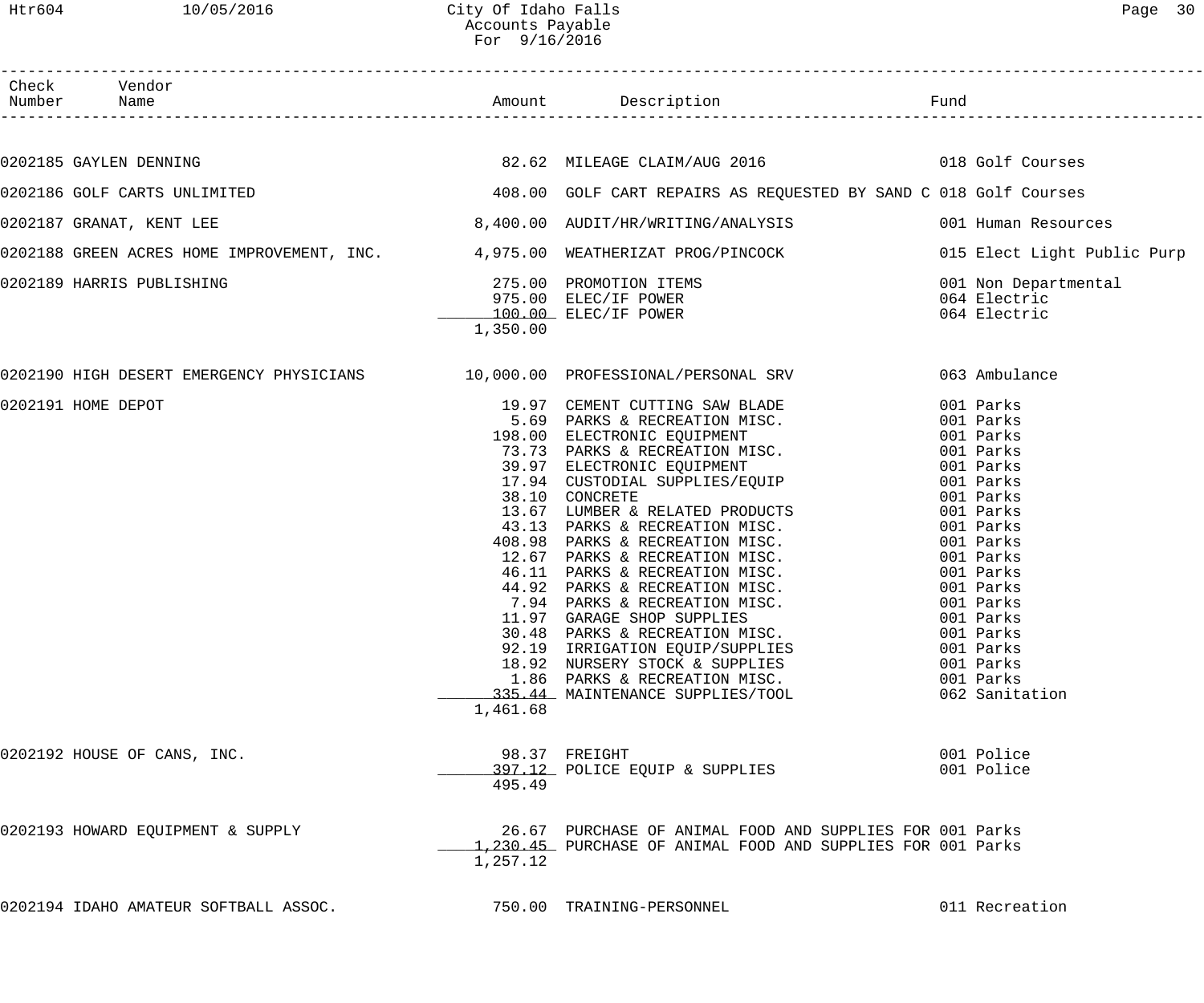## Htr604 10/05/2016 City Of Idaho Falls Page 31 Accounts Payable For 9/16/2016

| Check Vendor<br>Number Name            |                                                                         | Amount Description                                                                                                        | Fund                        |
|----------------------------------------|-------------------------------------------------------------------------|---------------------------------------------------------------------------------------------------------------------------|-----------------------------|
|                                        |                                                                         |                                                                                                                           |                             |
|                                        |                                                                         | 0202195 IDAHO BUREAU CRIMINAL IDENT. 2008 234.75 FINGERPRINT PROCESSING FOR BUSINESS LICE 001 City Clerk                  |                             |
| 0202196 IDAHO BUREAU OF OCCUPATIONAL   |                                                                         | 30.00 WATER OPERATOR'S CERTIFICATION LICENSE R 061 Water                                                                  |                             |
|                                        |                                                                         | 30.00 WATER OPERATOR'S CERTIFICATION LICENSE R 061 Water<br>30.00 WATER OPERATOR'S CERTIFICATION LICENSE R 061 Water      |                             |
|                                        | 90.00                                                                   |                                                                                                                           |                             |
| 0202197 IDAHO DEPARTMENT OF LANDS      |                                                                         | 4,572.00 CLOTHING & APPAREL<br>16,367.48 FIRE PROTECT EQ/SUP/MAINT                                                        | 063 Ambulance               |
|                                        | 20,939.48                                                               |                                                                                                                           | 063 Ambulance               |
| 0202198 IDAHO FALLS ARTS COUNCIL       |                                                                         | 5,000.00 PROFESSIONAL/PERSONAL SRV 001 General Services                                                                   |                             |
| 0202199 IDAHO FALLS MEN'S GOLF ASSC.   |                                                                         | 150.00 ASS DUES COLL/PINECREST                                                                                            | 018                         |
|                                        |                                                                         | 50.00 ASS DUES COLL/SAND CREEK                                                                                            | 018                         |
|                                        | 250.00                                                                  | 50.00 ASS DUES COLL/SAGE LAKES                                                                                            | 018                         |
|                                        |                                                                         |                                                                                                                           |                             |
| 0202200 IDAHO FALLS PETERBILT          |                                                                         | 57.52 EQ REPAIR AND MAINT                                                                                                 | 001                         |
|                                        |                                                                         | 90.38 EQ REPAIR AND MAINT<br>35.39 #5273379 THERMOSTAT                                                                    | 001<br>001 General Services |
|                                        |                                                                         | $8.50$ FREIGHT                                                                                                            | 001 General Services        |
|                                        | 191.79                                                                  |                                                                                                                           |                             |
| 0202201 IDAHO INDUSTRIAL COMMISSION    |                                                                         | 3,168.18 INDEMNITY FND JAN15-DEC15 019 Self-Insurance                                                                     |                             |
| 0202202 IDAHO SOD                      |                                                                         | 64.00- SOD FOR REPAIRS TO BASEBALL FIELDS AND P 001 Parks                                                                 |                             |
|                                        |                                                                         | 976.00 SOD FOR REPAIRS TO BASEBALL FIELDS AND P 001 Parks<br>18.00 SOD FOR COVERING GRAVES AT THE CEMETERY 001 Cemeteries |                             |
|                                        |                                                                         | 122.00 SOD FOR COVERING GRAVES AT THE CEMETERY 001 Cemeteries                                                             |                             |
|                                        | 1,052.00                                                                |                                                                                                                           |                             |
|                                        | 0202203 IDAHO STEEL PRODUCTS CO., INC. $1,750.00$ WASTE WATER TREATMENT |                                                                                                                           | 061 Sewer                   |
| 0202204 IDENTISYS, INC.                |                                                                         | 316.91 OFFICE SUPPLIES, GENERAL                                                                                           | 060 Airport                 |
| 0202205 IES CUSTOM STAFFING, LLC       |                                                                         | 256.43 PROFESSIONAL/PERSONAL SRV                                                                                          | 062 Sanitation              |
| 0202206 IN-TEL COMMUNICATIONS          |                                                                         | 475.00 DISH RECEIVER, INSTALLATI                                                                                          | 060 Airport                 |
| 0202207 INGRAM LIBRARY SERVICE         |                                                                         | 16,125.41 PURCHASE OF MATERIALS FOR THE I.F. PUBLI 012 Library                                                            |                             |
| 0202208 INNOVATIVE MAINTENANCE SYSTEMS |                                                                         | 213.38 MAINT PRO SUPPORT PLAN                                                                                             | 064 Electric                |
|                                        | 426.75                                                                  | 213.37 MAINT PRO SUPPORT PLAN                                                                                             | 064 Electric                |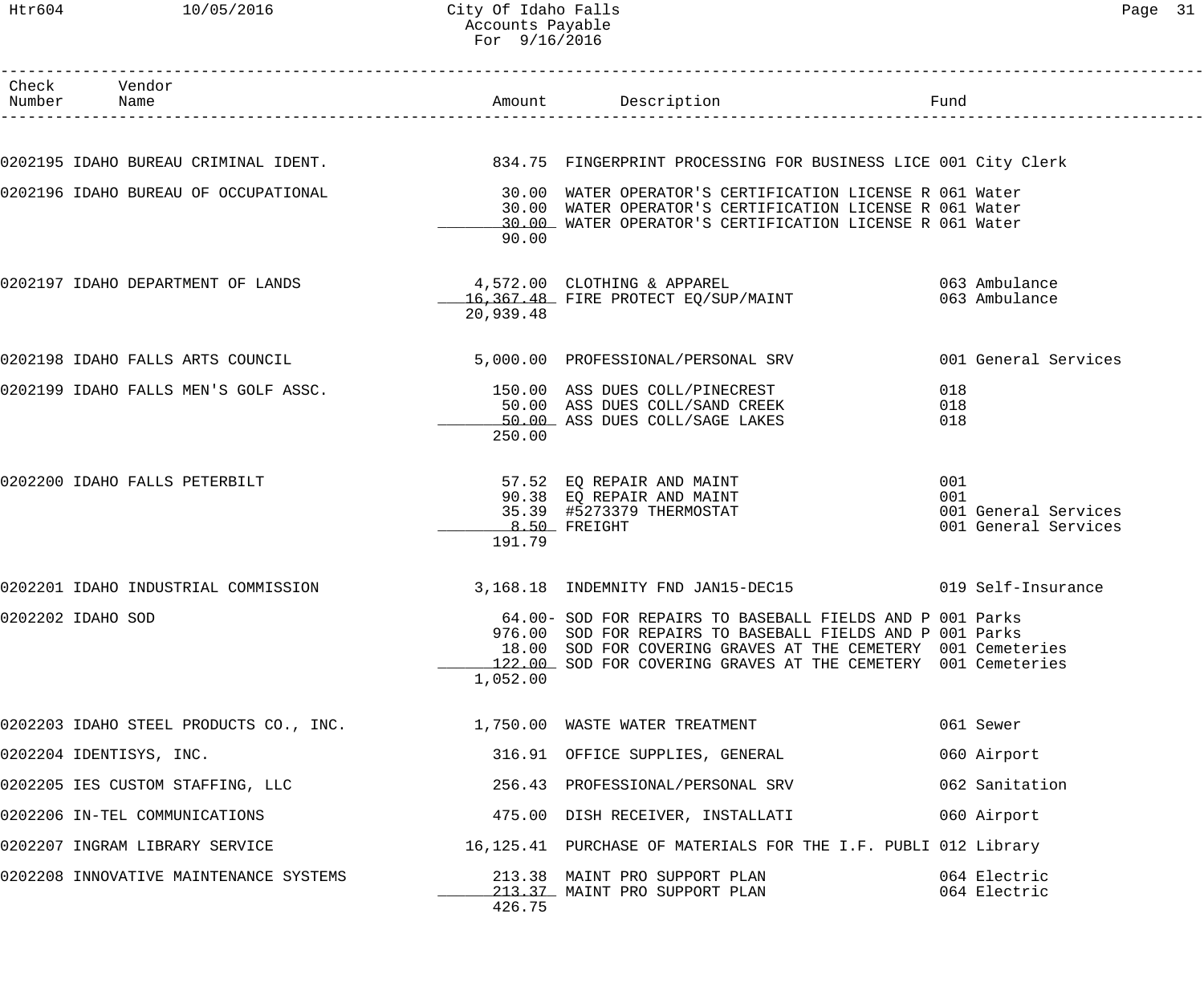## Htr604 10/05/2016 City Of Idaho Falls Page 32 Accounts Payable For 9/16/2016

| Check Vendor<br>Number Name       |          |                                                                                                                                                                                                                                                                                                                                                                                                                                                                                                                                                                                                                                                                                                                                                                                                                                                                                                                                                                                                                                                                                                                                                                                                                                                                                                                                                                                                                                                                 |                                              |
|-----------------------------------|----------|-----------------------------------------------------------------------------------------------------------------------------------------------------------------------------------------------------------------------------------------------------------------------------------------------------------------------------------------------------------------------------------------------------------------------------------------------------------------------------------------------------------------------------------------------------------------------------------------------------------------------------------------------------------------------------------------------------------------------------------------------------------------------------------------------------------------------------------------------------------------------------------------------------------------------------------------------------------------------------------------------------------------------------------------------------------------------------------------------------------------------------------------------------------------------------------------------------------------------------------------------------------------------------------------------------------------------------------------------------------------------------------------------------------------------------------------------------------------|----------------------------------------------|
|                                   |          | 0202209 INTERSTATE ALL BATTERY CENTER          882.00 RADIO & COMMUNICATION<br>630.00 RADIO & COMMUNICATION                                                                                                                                                                                                                                                                                                                                                                                                                                                                                                                                                                                                                                                                                                                                                                                                                                                                                                                                                                                                                                                                                                                                                                                                                                                                                                                                                     | 001 Fire<br>001 Fire                         |
|                                   | 1,512.00 |                                                                                                                                                                                                                                                                                                                                                                                                                                                                                                                                                                                                                                                                                                                                                                                                                                                                                                                                                                                                                                                                                                                                                                                                                                                                                                                                                                                                                                                                 |                                              |
| 0202210 JC GOLF ACCESSORIES       |          | 594.03 INVENTORY AS REQUESTED BY SAND CREEK GOL 018 Golf Courses                                                                                                                                                                                                                                                                                                                                                                                                                                                                                                                                                                                                                                                                                                                                                                                                                                                                                                                                                                                                                                                                                                                                                                                                                                                                                                                                                                                                |                                              |
| 0202211 KELLER ASSOCIATES, INC.   |          | 650.14 PROFESSIONAL/PERSONAL SRV                                                                                                                                                                                                                                                                                                                                                                                                                                                                                                                                                                                                                                                                                                                                                                                                                                                                                                                                                                                                                                                                                                                                                                                                                                                                                                                                                                                                                                | 001 Planning & Building                      |
| 0202212 KERSHAW, INC.             | 1,750.00 | 1,050.00 ENGINEERING EQ/SUPPLIES<br>700.00 ENGINEERING EQ/SUPPLIES                                                                                                                                                                                                                                                                                                                                                                                                                                                                                                                                                                                                                                                                                                                                                                                                                                                                                                                                                                                                                                                                                                                                                                                                                                                                                                                                                                                              | 001 Public Works Engineering<br>010 Streets  |
| 0202213 KIDK-TV                   | 1,191.00 | 795.00 PROMOTION ITEMS<br>285.00 PROMOTION ITEMS<br>111.00 PROMOTION ITEMS                                                                                                                                                                                                                                                                                                                                                                                                                                                                                                                                                                                                                                                                                                                                                                                                                                                                                                                                                                                                                                                                                                                                                                                                                                                                                                                                                                                      | 001 Parks<br>001 Parks<br>001 Parks          |
| 0202214 KIM'S CUSTOM CLUBS        | 1,602.00 | 53.00 INVENTORY AS REQUESTED BY PINECREST GOLF 018 Golf Courses<br>180.00 INVENTORY AS REQUESTED BY PINECREST GOLF 018 Golf Courses<br>18.00 INVENTORY AS REQUESTED BY PINECREST GOLF 018 Golf Courses<br>18.00 INVENTORY AS REQUESTED BY PINECREST GOLF 018 Golf Courses<br>18.00 INVENTORY AS REQUESTED BY PINECREST GOLF 018 Golf Courses<br>18.00 GOLF CLUB REPAIRS AS REQUESTED BY SAND C 018 Golf Courses<br>308.00 GOLF CLUB REPAIRS AS REQUESTED BY SAND C 018 Golf Courses<br>25.00 GOLF CLUB REPAIRS AS REQUESTED BY SAND C 018 Golf Courses<br>46.00 GOLF CLUB REPAIRS AS REQUESTED BY SAND C 018 Golf Courses<br>210.00 GOLF CLUB REPAIRS AS REQUESTED BY SAND C 018 Golf Courses<br>55.00 GOLF CLUB REPAIRS AS REQUESTED BY SAND C 018 Golf Courses<br>275.00 GOLF CLUB REPAIRS AS REQUESTED BY SAND C 018 Golf Courses<br>207.00 GOLF CLUB REPAIRS AS REQUESTED BY SAND C 018 Golf Courses<br>35.00 GOLF CLUB REPAIRS AS REQUESTED BY SAND C 018 Golf Courses<br>5.00 GOLF CLUB REPAIRS AS REQUESTED BY SAND C 018 Golf Courses<br>13.00 GOLF CLUB REPAIRS AS REQUESTED BY SAND C 018 Golf Courses<br>30.00 GOLF CLUB REPAIRS AS REQUESTED BY SAND C 018 Golf Courses<br>20.00 GOLF CLUB REPAIRS AS REQUESTED BY SAGE L 018 Golf Courses<br>25.00 GOLF CLUB REPAIRS AS REQUESTED BY SAGE L 018 Golf Courses<br>18.00 GOLF CLUB REPAIRS AS REQUESTED BY SAGE L 018 Golf Courses<br>25.00 GOLF CLUB REPAIRS AS REQUESTED BY SAGE L 018 Golf Courses |                                              |
| 0202215 KING GEORGE'S ROYAL FLUSH | 310.50   | 80.50 PLUMBING EQUIP/SUPPLIES<br>230.00 SERVICES/MISCELLANEOUS                                                                                                                                                                                                                                                                                                                                                                                                                                                                                                                                                                                                                                                                                                                                                                                                                                                                                                                                                                                                                                                                                                                                                                                                                                                                                                                                                                                                  | 001 General Services<br>001 General Services |
| 0202216 L.N. CURTIS & SONS        |          | 1,375.00 POLICE EQUIP & SUPPLIES                                                                                                                                                                                                                                                                                                                                                                                                                                                                                                                                                                                                                                                                                                                                                                                                                                                                                                                                                                                                                                                                                                                                                                                                                                                                                                                                                                                                                                | 001 Police                                   |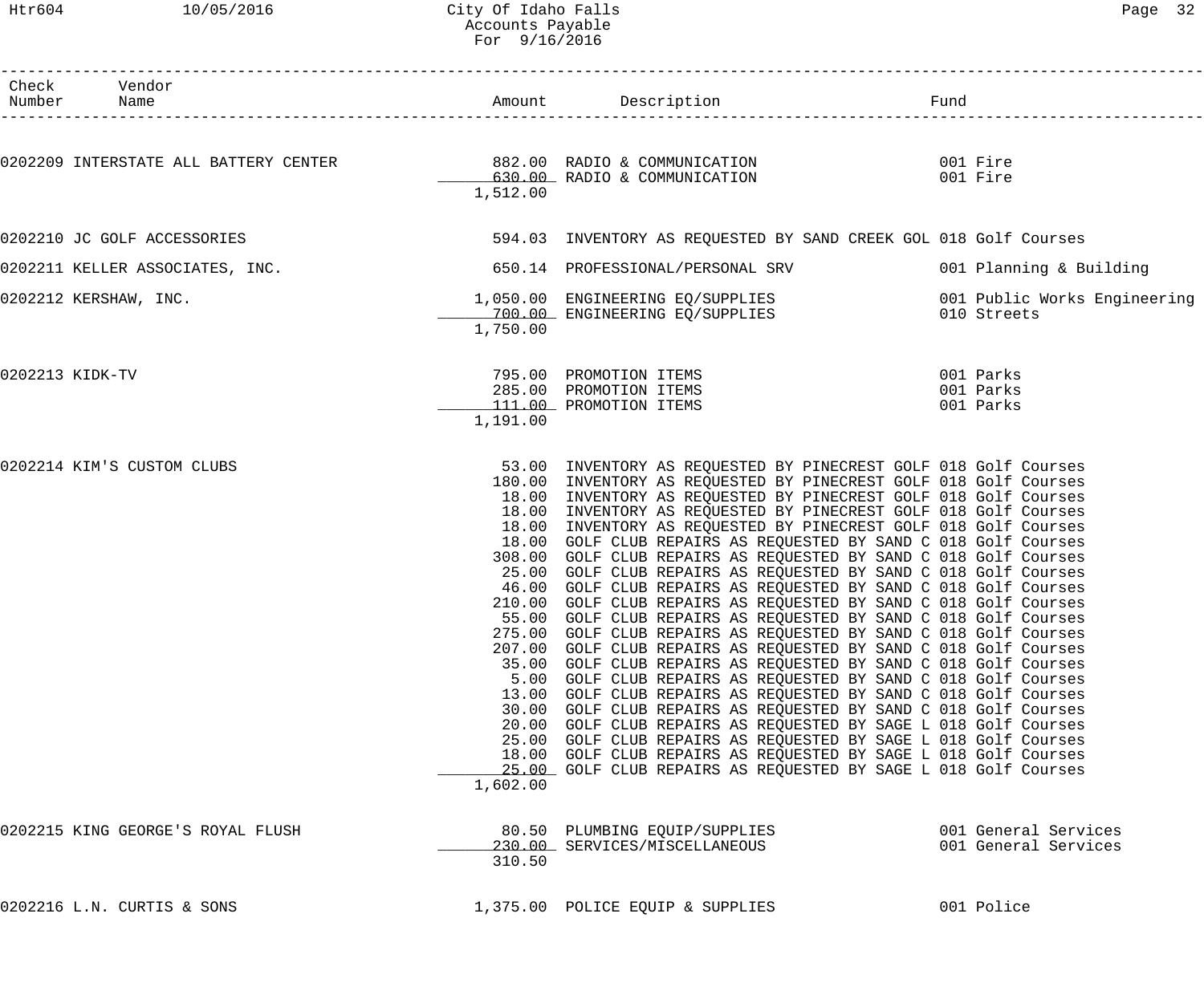Htr604 10/05/2016 City Of Idaho Falls Page 33 Accounts Payable For 9/16/2016

| Page |  |
|------|--|
|------|--|

| Check Vendor<br>Number Name                                                                 |                                                | Amount Description<br>Fund                                                                                                                                                          |                                                                                                    |
|---------------------------------------------------------------------------------------------|------------------------------------------------|-------------------------------------------------------------------------------------------------------------------------------------------------------------------------------------|----------------------------------------------------------------------------------------------------|
|                                                                                             |                                                |                                                                                                                                                                                     |                                                                                                    |
| 0202217 LOCAL NEWS 8                                                                        |                                                | 700.00 ELEC/IF POWER                                                                                                                                                                | 064 Electric                                                                                       |
| 0202218 LOHSE, TIM J.                                                                       |                                                | 250.00 ATTENDANT FOR PINECREST CLUBHOUSE                                                                                                                                            | 018 Golf Courses                                                                                   |
| 0202219 LYRASIS                                                                             |                                                | 1,395.00 MEMBERSHIPS                                                                                                                                                                | 012 Library                                                                                        |
| 0202220 M & M EXTENDO LLC                                                                   | 276.00 FREIGHT<br>4,674.00                     | 4,398.00 FIRE DEPARTMENT MISC.                                                                                                                                                      | 001 Fire<br>001 Fire                                                                               |
| 0202221 MADISON MEMORIAL HOSPITAL                                                           | 559.50                                         | 36.00 TRAINING-PERSONNEL<br>245.00 TRAINING-PERSONNEL<br>50.00 TRAINING-PERSONNEL<br>36.00 TRAINING-PERSONNEL<br>175.00 TRAINING-PERSONNEL<br>17.50 TRAINING-PERSONNEL              | 063 Ambulance<br>063 Ambulance<br>063 Ambulance<br>063 Ambulance<br>063 Ambulance<br>063 Ambulance |
| 0202222 MAGIC VALLEY LABS, INC.                                                             |                                                | 982.00 LAB ANALYSIS AS REQUESTED BY SEWER DIVIS 061 Sewer                                                                                                                           |                                                                                                    |
| 0202223 MARLER AUTO SUPPLY                                                                  | 55.00                                          | 35.00 CT3500 GLOVE BOX<br>20.00 CT3500 HORN                                                                                                                                         | 001 General Services<br>001 General Services                                                       |
| 0202224 MCCAIN TRAFFIC SUPPLY                                                               | 2,200.00 TRAFFIC<br>192.00 TRAFFIC<br>2,392.00 |                                                                                                                                                                                     | 064<br>064                                                                                         |
| 0202225 MIICOR CONSULTING, INC. 471.00 2 4 PACK EXTENDED LIFE CA 601 Data Processing        |                                                |                                                                                                                                                                                     |                                                                                                    |
| 0202226 MOUNTAIN FRESH WATER CO. INC. 10.00 MISCELLANEOUS PRODUCTS                          |                                                |                                                                                                                                                                                     | 001 Mayor                                                                                          |
| 0202227 MOUNTAIN VALLEY FLOOR MATS LLC                                                      | 51.45                                          | 17.15 CLEANING AND RENTAL FLOOR MATS FOR ANIMA 001 Police<br>17.15 CLEANING AND RENTAL FLOOR MATS FOR ANIMA 001 Police<br>17.15 CLEANING AND RENTAL FLOOR MATS FOR ANIMA 001 Police |                                                                                                    |
| 0202228 MURRAY, SMITH & ASSOC, INC. 24,247.50 PROFESSIONAL/PERSONAL SRV 061 Sewer           |                                                |                                                                                                                                                                                     |                                                                                                    |
| 0202229 MUSSELMAN EQUIPMENT CO., INC. 407.95 VEHICLE AND EQUIP. MAINT. 001 General Services |                                                |                                                                                                                                                                                     |                                                                                                    |
| 0202230 NAPA AUTO PARTS                                                                     |                                                | 2.79 PARTS AS REQUESTED BY CITY OF IDAHO FALL 001 General Services                                                                                                                  |                                                                                                    |
| 0202231 NIKE GOLF                                                                           |                                                | 70.64 INVENTORY AS REQUESTED BY SAGE LAKES GOL 018 Golf Courses<br>73.18 INVENTORY AS REQUESTED BY SAGE LAKES GOL 018 Golf Courses                                                  |                                                                                                    |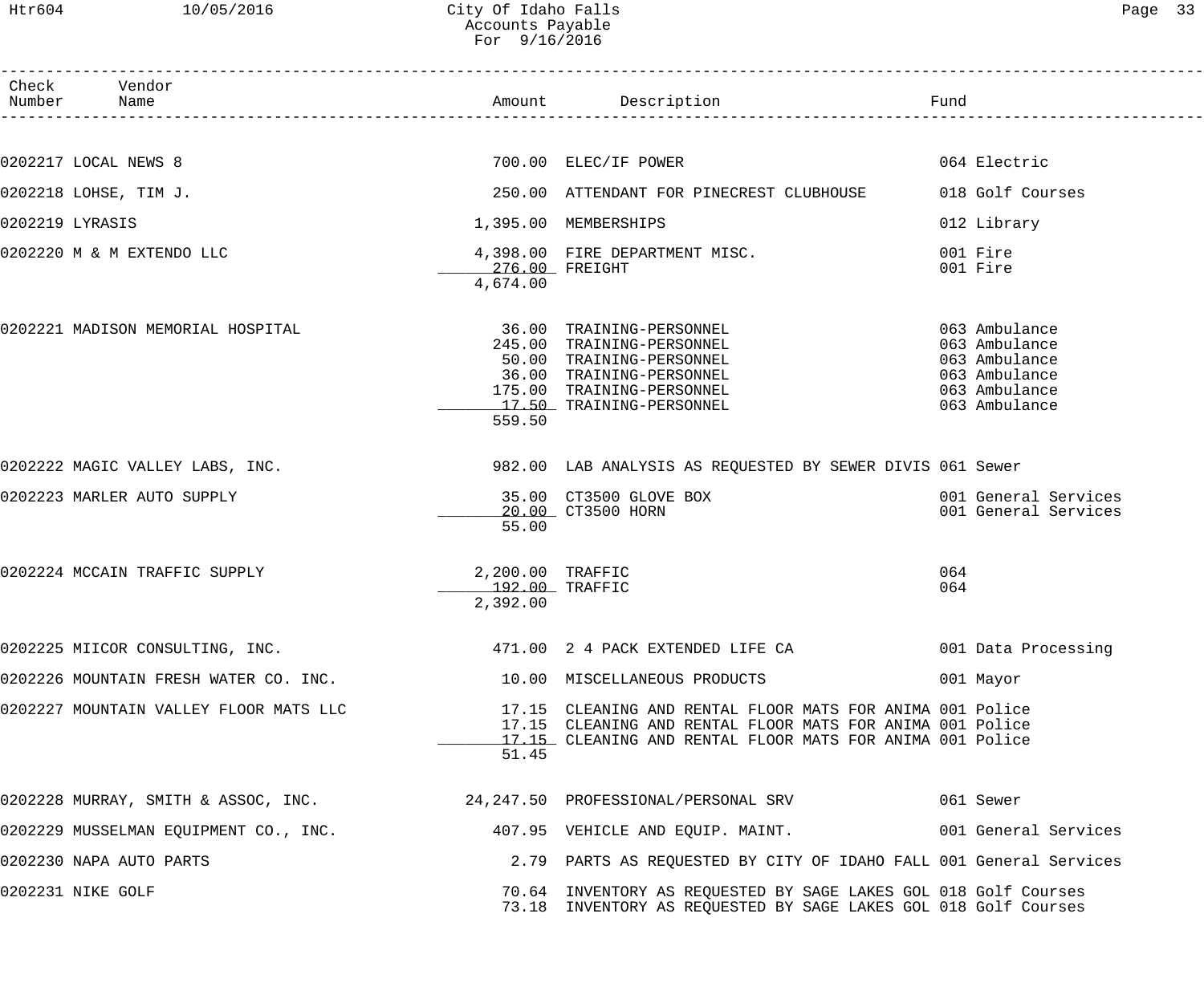Htr604 10/05/2016 City Of Idaho Falls 2016 Page 34 Accounts Payable For 9/16/2016

| Check Vendor<br>Number Name                                                                |                                  |                                                                                                                                                                                                                                                                                                                                                                                                                                                                                                                                                                                                                                                                                                                                                                                          |              |
|--------------------------------------------------------------------------------------------|----------------------------------|------------------------------------------------------------------------------------------------------------------------------------------------------------------------------------------------------------------------------------------------------------------------------------------------------------------------------------------------------------------------------------------------------------------------------------------------------------------------------------------------------------------------------------------------------------------------------------------------------------------------------------------------------------------------------------------------------------------------------------------------------------------------------------------|--------------|
|                                                                                            | 143.82                           |                                                                                                                                                                                                                                                                                                                                                                                                                                                                                                                                                                                                                                                                                                                                                                                          |              |
| 0202232 NORCO, INC. - IDAHO FALLS (295.35 OXY BOTTLES 9CF 244 LITER ) 063 Ambulance        |                                  |                                                                                                                                                                                                                                                                                                                                                                                                                                                                                                                                                                                                                                                                                                                                                                                          |              |
|                                                                                            |                                  |                                                                                                                                                                                                                                                                                                                                                                                                                                                                                                                                                                                                                                                                                                                                                                                          |              |
| 0202234 NORTHGATE VETERINARY HOSPITAL                                                      | 18.00<br>5.00<br>47.00<br>926.00 | SPAY AND NEUTER SERVICES FOR THE ANIMAL 001 Police<br>SPAY AND NEUTER SERVICES FOR THE ANIMAL 001 Police<br>SPAY AND NEUTER SERVICES FOR THE ANIMAL 001 Police<br>42.00 SPAY AND NEUTER SERVICES FOR THE ANIMAL 001 Police<br>96.00 SPAY AND NEUTER SERVICES FOR THE ANIMAL 001 Police<br>18.00 SPAY AND NEUTER SERVICES FOR THE ANIMAL 001 Police<br>12.00 SPAY AND NEUTER SERVICES FOR THE ANIMAL 001 Police<br>85.00 SPAY AND NEUTER SERVICES FOR THE ANIMAL 001 Police<br>363.00 SPAY AND NEUTER SERVICES FOR THE ANIMAL 001 Police<br>31.00 SPAY AND NEUTER SERVICES FOR THE ANIMAL 001 Police<br>145.00 SPAY AND NEUTER SERVICES FOR THE ANIMAL 001 Police<br>12.00 SPAY AND NEUTER SERVICES FOR THE ANIMAL 001 Police<br>52.00 SPAY AND NEUTER SERVICES FOR THE ANIMAL 001 Police |              |
| 0202235 O'KEEFE DRILLING COMPANY, INC. 31,590.75 CONSTRUCTION JOB/CONTRACT 661 Water       |                                  |                                                                                                                                                                                                                                                                                                                                                                                                                                                                                                                                                                                                                                                                                                                                                                                          |              |
|                                                                                            |                                  |                                                                                                                                                                                                                                                                                                                                                                                                                                                                                                                                                                                                                                                                                                                                                                                          | 064 Electric |
|                                                                                            |                                  |                                                                                                                                                                                                                                                                                                                                                                                                                                                                                                                                                                                                                                                                                                                                                                                          |              |
| 0202238 PAYPAL, INC.                                                                       |                                  | 837.90 SERVICES TO PROCESS CREDIT CARD PAYMENTS 001 Treasurer                                                                                                                                                                                                                                                                                                                                                                                                                                                                                                                                                                                                                                                                                                                            |              |
| 0202239 PEARPOINT, INC.                                                                    |                                  | 1,780.00 REPAIRS AND PARTS AS REQUESTED BY SEWER 061 Sewer                                                                                                                                                                                                                                                                                                                                                                                                                                                                                                                                                                                                                                                                                                                               |              |
| 0202240 PETROLEUM STORAGE TANK FUND                                                        |                                  | 100.00 ANNUAL RENEWAL FEE/TANKS                                  001 General Services                                                                                                                                                                                                                                                                                                                                                                                                                                                                                                                                                                                                                                                                                                    |              |
| 0202241 PING GOLF COMPANY, INC.                                                            | 1,799.50                         | 202.32 INVENTORY AS REQUESTED BY PINECREST GOLF 018 Golf Courses<br>90.58 INVENTORY AS REQUESTED BY PINECREST GOLF 018 Golf Courses<br>753.03 INVENTORY AS REQUESTED BY PINECREST GOLF 018 Golf Courses<br>153.57 INVENTORY AS REQUESTED BY SAND CREEK GOL 018 Golf Courses                                                                                                                                                                                                                                                                                                                                                                                                                                                                                                              |              |
| 0202242 PRO RENTALS/PRO EQUIP, LLC                                                         | 726.74                           | 275.49 REPAIRS AND SUPPLIES AS REQUESTED BY WEE 001 Parks<br>71.30 REPAIRS AND SUPPLIES AS REQUESTED BY CEM 001 Cemeteries<br>379.95 CHAIN SAW SER# 507234407 001 Parks                                                                                                                                                                                                                                                                                                                                                                                                                                                                                                                                                                                                                  |              |
| 0202243 PRO RENTALS/PRO EQUIP, LLC 190.02 PRESSURE WASHER RENTAL 1999 001 General Services |                                  |                                                                                                                                                                                                                                                                                                                                                                                                                                                                                                                                                                                                                                                                                                                                                                                          |              |
| 0202244 RHODEHOUSE CONSTRUCTION, INC. 20,811.36 CONSTRUCTION JOB/CONTRACT                  |                                  |                                                                                                                                                                                                                                                                                                                                                                                                                                                                                                                                                                                                                                                                                                                                                                                          | 061 Sewer    |
|                                                                                            |                                  |                                                                                                                                                                                                                                                                                                                                                                                                                                                                                                                                                                                                                                                                                                                                                                                          |              |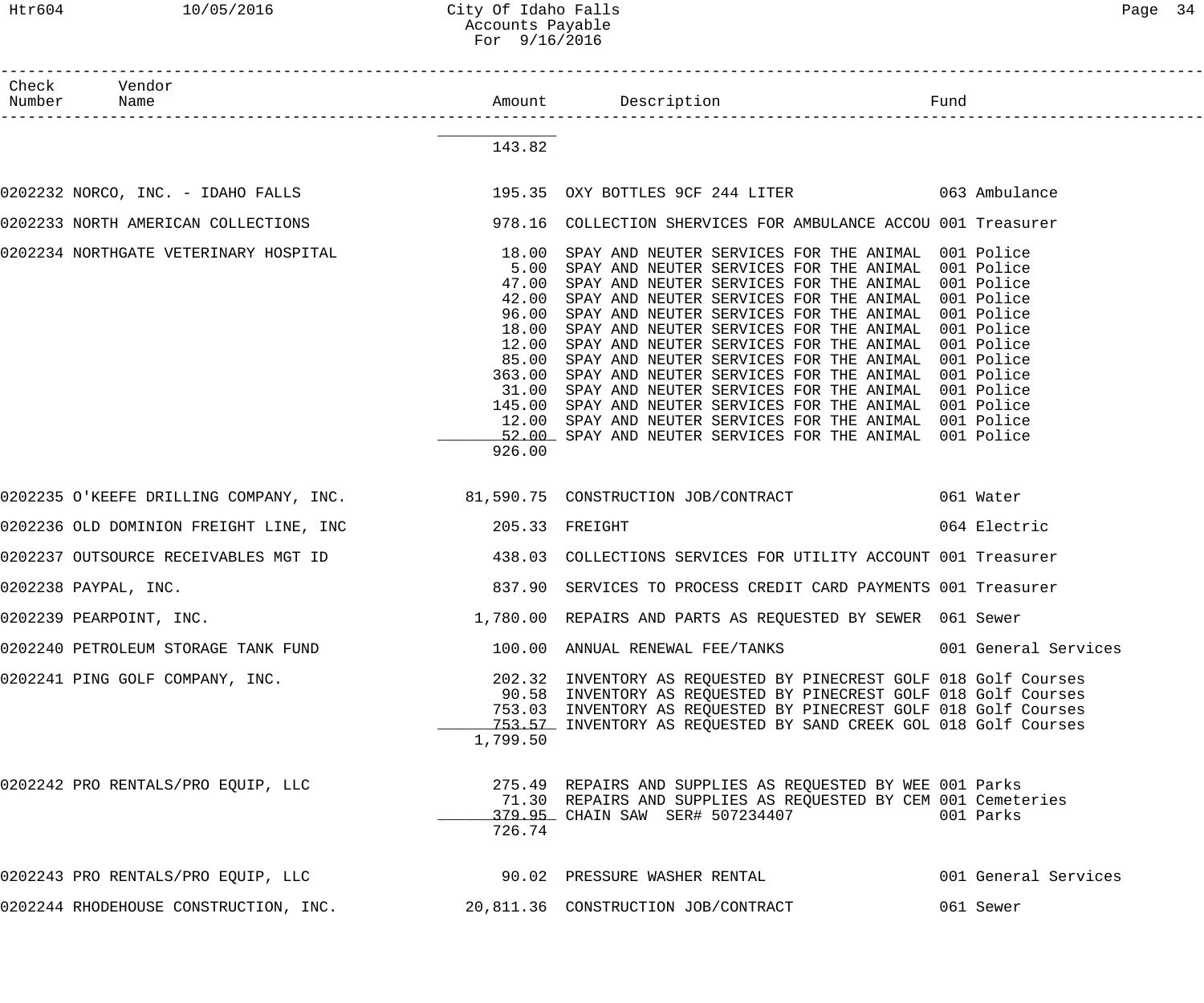## Htr604 10/05/2016 City Of Idaho Falls Page 35 Accounts Payable For 9/16/2016

| Раає |  |
|------|--|
|------|--|

| Check Vendor<br>Number Name                                                 |             |                                                                                                                                                                                                                                                                                          |     |                                                 |
|-----------------------------------------------------------------------------|-------------|------------------------------------------------------------------------------------------------------------------------------------------------------------------------------------------------------------------------------------------------------------------------------------------|-----|-------------------------------------------------|
|                                                                             |             |                                                                                                                                                                                                                                                                                          |     |                                                 |
|                                                                             |             | 0202245 RIVERBEND COMMUNICATIONS 1,111.00 PROMOTION ITEMS 001 Parks                                                                                                                                                                                                                      |     |                                                 |
|                                                                             |             |                                                                                                                                                                                                                                                                                          |     |                                                 |
|                                                                             | 586.81      | 0202247 RON'S TIRE INC. The Second Material Contract of the SUPPLIES AS REQUESTED BY PAR 001 Parks<br>63.77 REPAIRS AND SUPPLIES AS REQUESTED BY PAR 001 Parks<br>120.24 REPAIRS AND SUPPLIES AS REQUESTED BY PAR 001 Parks<br>178.00 REPAIRS AND SUPPLIES AS REQUESTED BY PAR 001 Parks |     |                                                 |
| 0202248 SAFARILAND GROUP                                                    | 344.00      | 69.00 BUILDING SUP/REPR/MAINT. 001 Police<br>275.00 BUILDING SUP/REPR/MAINT. 001 Police                                                                                                                                                                                                  |     |                                                 |
| 0202249 SANDHILL MEDIA GROUP LLC 1,200.00 PROMOTION ITEMS                   |             |                                                                                                                                                                                                                                                                                          |     | 001 Parks                                       |
| 0202250 SEARS ROEBUCK & COMPANY 1997 1997 1000 267.20 TURF TOOLS            |             |                                                                                                                                                                                                                                                                                          |     | 001 General Services                            |
| 0202251 SERMON SERVICE AND ELECTRIC TELECTRIC ST.44 CANCELLED PERMIT/REFUND |             |                                                                                                                                                                                                                                                                                          | 001 |                                                 |
| 0202252 SHERWIN-WILLIAMS COMPANY (2000) 200.28 TAPE, PAINT, ROLLERS         |             |                                                                                                                                                                                                                                                                                          |     | 001 Parks                                       |
| 0202253 SIGNATURE PARTY RENTAL LLC           4,714.65 RENTAL                |             |                                                                                                                                                                                                                                                                                          |     | 001 Parks                                       |
|                                                                             |             | 0202254 SKULLS UNLIMITED INTERNATIONAL                     127.95  PARKS & RECREATION MISC.                        001 Parks                                                                                                                                                             |     |                                                 |
|                                                                             |             | 0202255 SKYLINE ANIMAL HOSPITAL                                 1,045.11  VETERINARY SERVICES AND DOG FOOD FOR IFP 001 Police                                                                                                                                                            |     |                                                 |
| 0202256 SLAVENS, JAMES A.                                                   |             | 249.00 PROFESSIONAL/PERSONAL SRV 011 Recreation                                                                                                                                                                                                                                          |     |                                                 |
| 0202257 SOUTHCOMM BUSINESS MEDIA, LLC                                       |             | 675.00 TRAINING-PERSONNEL                                                                                                                                                                                                                                                                |     | 063 Ambulance                                   |
| 0202258 STACY RICHARDSON                                                    |             | 89.95 RESPIRATOR & FILTERS                                                                                                                                                                                                                                                               |     | 019 Self-Insurance                              |
| 0202259 STEAM STORE ROCKY MOUNTAIN INC                                      | 551.91      | 21.99 HI PRESSURE STAINLESS STE<br>89.92 NOZZLE FOR PRESSURE WASHE<br>440.00 5 GAL MIRACLE WIZZ                                                                                                                                                                                          |     | 060 Airport<br>060 Airport<br>062 Sanitation    |
| 0202260 STRYKER MEDICAL                                                     | 38, 157. 48 | 85.26 EQUIPMENT-LRG & TURF<br>381.18 EQUIPMENT-LRG & TURF<br>37,691.04 AMBULANCE SUPPLIES                                                                                                                                                                                                |     | 063 Ambulance<br>063 Ambulance<br>063 Ambulance |
| 0202261 SUN MOUNTAIN SPORTS, INC.                                           |             | 1,021.60 INVENTORY AS REQUESTED BY SAGE LAKES GOL 018 Golf Courses                                                                                                                                                                                                                       |     |                                                 |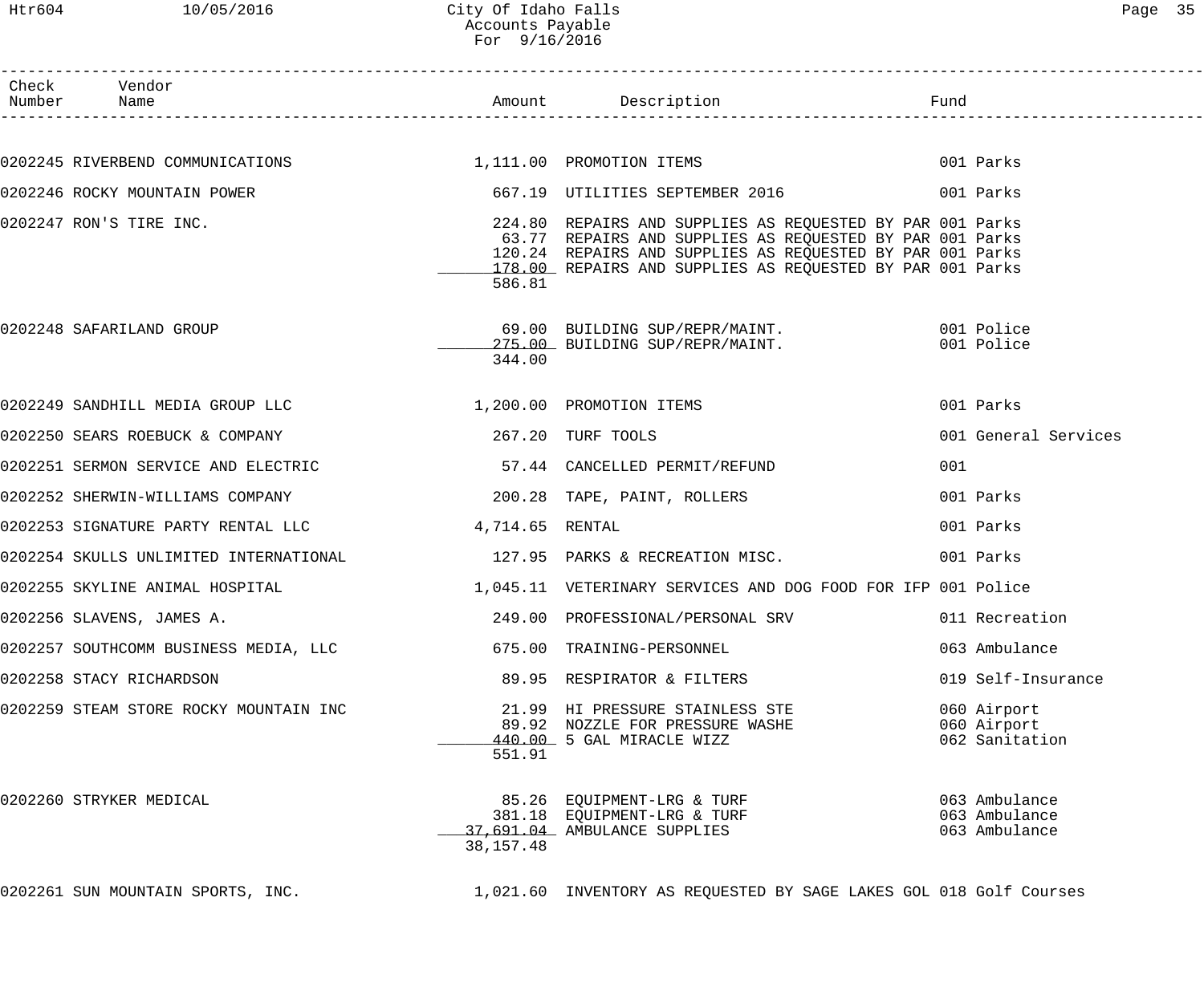| Check Vendor<br>Number Name                                                    |          |                                                                                                                                                                                                                                                 |                                              |
|--------------------------------------------------------------------------------|----------|-------------------------------------------------------------------------------------------------------------------------------------------------------------------------------------------------------------------------------------------------|----------------------------------------------|
|                                                                                |          | 0202262 SUNGARD PUBLIC SECTOR, INC. 400.00 TRAKIT REPORT DEVELOPMENT 601 City Clerk                                                                                                                                                             |                                              |
| 0202263 SUNRISE ENVIRONMENTAL SCIENTIFIC 150.15 SEWER DEPARTMENT               |          |                                                                                                                                                                                                                                                 | 061 Sewer                                    |
| 0202264 SW FARKAS PUTTER, LLC CONNECTED MANUSIC MANUSCRIPT AND ASSALE ITEMS    |          |                                                                                                                                                                                                                                                 | 018 Golf Courses                             |
|                                                                                |          | 0202265 T.L. ASHFORD AND ASSOCIATES (295.00 COMPUTERS, DP/WORD PROC. 201 Data Processing                                                                                                                                                        |                                              |
| 0202266 TETON MICROBIOLOGY LAB 270.00 LABORATORY ANALYSIS FOR WATER SAMPLES    |          |                                                                                                                                                                                                                                                 | 061 Water                                    |
| 0202267 TIM REINKE                                                             |          | 43.58 MILEAGE REIMBURSEMENT                                                                                                                                                                                                                     | 018 Golf Courses                             |
| 0202268 TOMAHAWK LIVE TRAP COMPANY THE SERIE RESOLUTION 283.02 HOSE END FOAMER |          |                                                                                                                                                                                                                                                 | 001 Police                                   |
|                                                                                |          | 0202269 TXTWIRE COMMUNICATIONS, INC. 349.00 PROFESSIONAL/PERSONAL SRV 001 Non Departmental                                                                                                                                                      |                                              |
|                                                                                |          | 0202270 UNITED PARCEL SERVICE THE SERVICE SERVICE POR TAUTPHAUS PARK ZOO 001 Parks                                                                                                                                                              |                                              |
| 0202271 UPS STORE #2271                                                        | 63.82    | 18.36 SHIPPING SERVICES FOR IDAHO FALLS POLICE 001 Police<br>18.36 SHIPPING SERVICES FOR IDAHO FALLS POLICE 001 Police<br>9.18 SHIPPING SERVICES FOR IDAHO FALLS POLICE 001 Police<br>17.92 SHIPPING SERVICES FOR IDAHO FALLS POLICE 001 Police |                                              |
|                                                                                |          | 0202272 VANGUARD INSTRUMENTS CO., INC. 175.00 TOOLS, HAND POWER/NONPOWER 064 Electric                                                                                                                                                           |                                              |
| 0202273 VERIZON WIRELESS                                                       |          | 12,851.88 BILLING FOR 7/29-8/28/16                                                                                                                                                                                                              | 001                                          |
| 0202274 VORTECH PHARMACEUTICALS                                                | 1,503.12 | 38.12 FREIGHT<br>1,465.00 VET CONSULTING/TREATMENT                                                                                                                                                                                              | 001 Police<br>001 Police                     |
| 0202275 WATSON ROTO-ROOTER FIRST CLASS                                         |          | 599.00 PORTABLE TOILETS AS NEEDED BY PARKS DEPA 001 Parks                                                                                                                                                                                       |                                              |
| 0202276 WAXIE SANITARY SUPPLY                                                  | 368.71   | 88.43 VACUUM BRUSH ASSEMBLY<br>280.28 TRI-STAR L2000 XP LAUNDRY                                                                                                                                                                                 | 001 General Services<br>001 Fire             |
| 0202277 WHITTLE, DAVID SCOTT                                                   |          | 100.00 POLICE EQUIP & SUPPLIES                                                                                                                                                                                                                  | 001 Police                                   |
| 0202278 WOOD ENTERPRISES LLC                                                   | 720.00   | 365.00 SERVICES/MISCELLANEOUS<br>355.00 SERVICES/MISCELLANEOUS                                                                                                                                                                                  | 001 General Services<br>001 General Services |
| 0202279 ZIP PRINT                                                              | 28.54    | 11.50 PHOTOCOPIES AND POSTERS AS NEEDED BY AQU 011 Recreation<br>17.04 PHOTOCOPIES AND POSTERS AS NEEDED BY AQU 011 Recreation                                                                                                                  |                                              |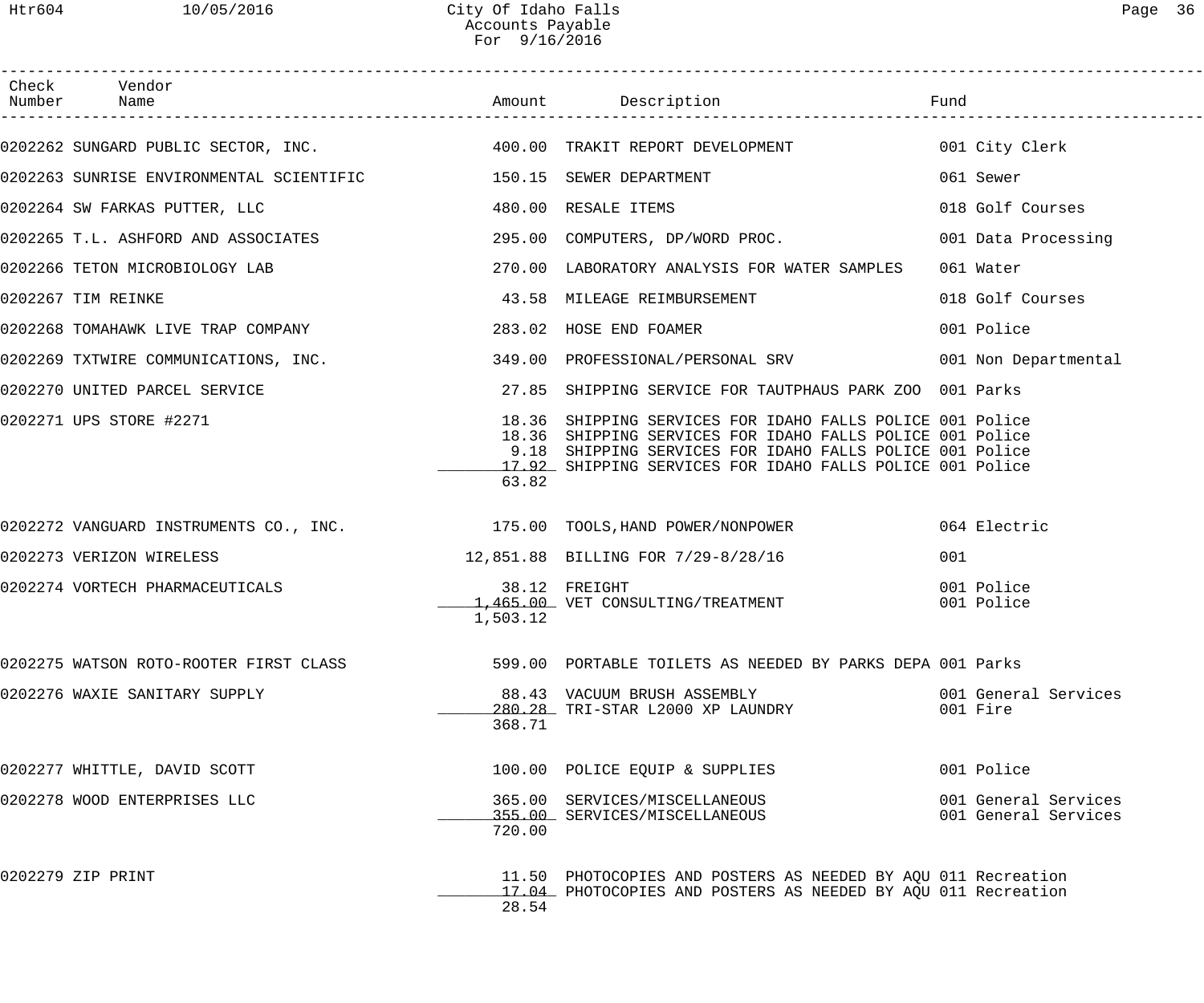## Htr604 10/05/2016 City Of Idaho Falls Page 37 Accounts Payable For 9/16/2016

| Check<br>Number | Vendor<br>Name           | Amount             | Description                                                                                                                                                | Fund                                                          |  |
|-----------------|--------------------------|--------------------|------------------------------------------------------------------------------------------------------------------------------------------------------------|---------------------------------------------------------------|--|
|                 |                          |                    |                                                                                                                                                            |                                                               |  |
|                 | 0202280 2M COMPANY, INC. | 340.80<br>1,070.19 | IRRIGATION EQUIP/SUPPLIES<br>279.72 IRRIGATION EQUIP/SUPPLIES<br>432.00 IRRIGATION EQUIP/SUPPLIES<br>3.52 2"X1" RED BUSH GALV<br>14.15 4"X2" RED BUSH GALV | 001 Parks<br>001 Parks<br>001 Parks<br>061 Water<br>061 Water |  |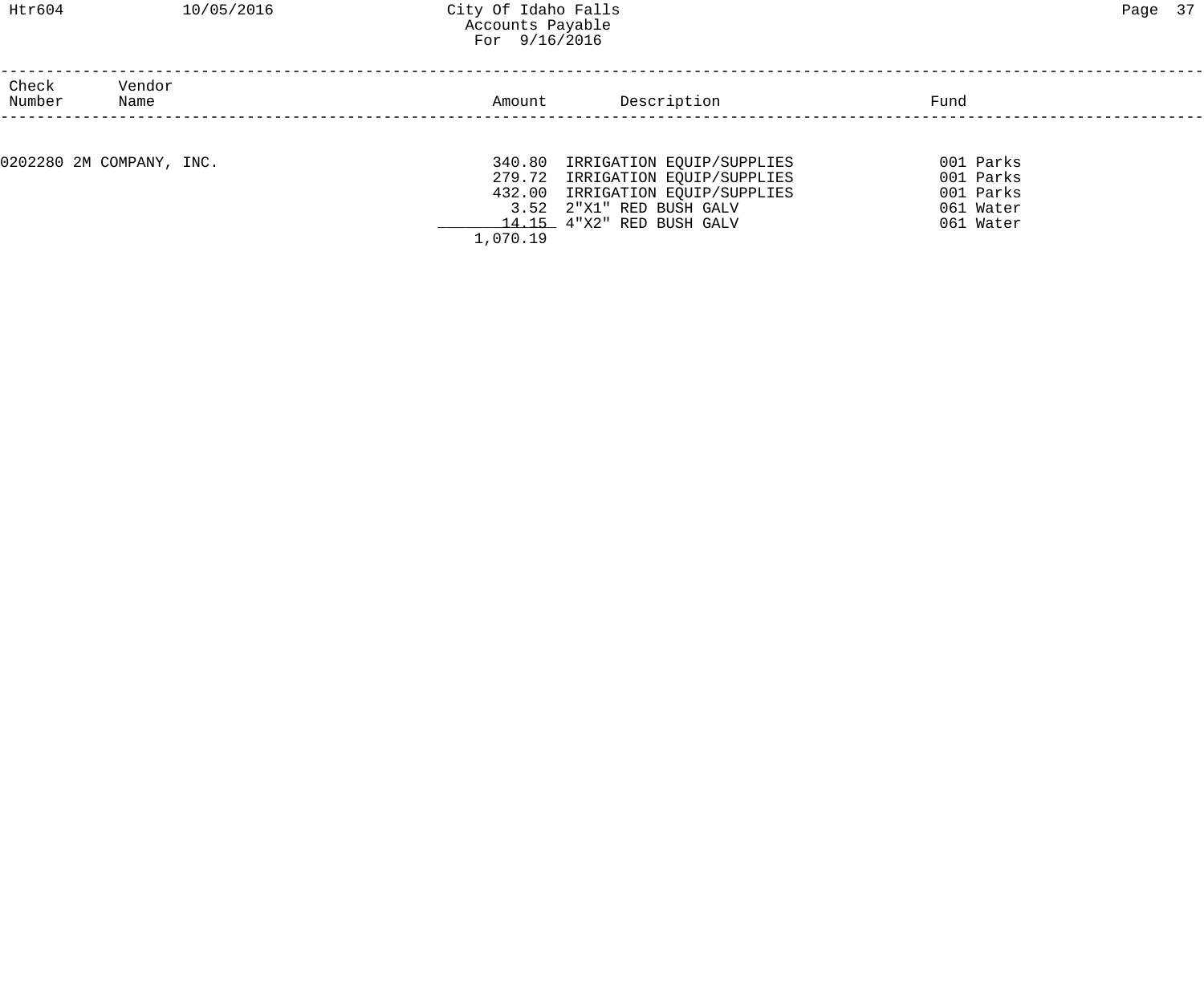|               | Check Vendor<br>Number Name          |            |                                                                                                                                                                                                                                                                                                                                                                                                                                                                                                                                                                                                                                                                                                                                                                    |                                                                                  |
|---------------|--------------------------------------|------------|--------------------------------------------------------------------------------------------------------------------------------------------------------------------------------------------------------------------------------------------------------------------------------------------------------------------------------------------------------------------------------------------------------------------------------------------------------------------------------------------------------------------------------------------------------------------------------------------------------------------------------------------------------------------------------------------------------------------------------------------------------------------|----------------------------------------------------------------------------------|
|               | 0202281 A-1 RENTAL, INC.             |            | 4,146.25 EQUIPMENT-LRG & TURF                                                                                                                                                                                                                                                                                                                                                                                                                                                                                                                                                                                                                                                                                                                                      | 001 Parks                                                                        |
|               | 0202282 ACTION MOTOR SPORTS          | 725.12     |                                                                                                                                                                                                                                                                                                                                                                                                                                                                                                                                                                                                                                                                                                                                                                    | 001 General Services<br>001 General Services<br>001 General Services             |
|               | 0202283 ACUSHNET COMPANY             | 406.33     | 291.14 INVENTORY AS REQUESTED BY SAGE LAKES GOL 018 Golf Courses<br>56.12 INVENTORY AS NEEDED BY SAND CREEK GOLF C 018 Golf Courses<br>59.07 INVENTORY AS REQUESTED BY SAGE LAKES GOL 018 Golf Courses                                                                                                                                                                                                                                                                                                                                                                                                                                                                                                                                                             |                                                                                  |
|               | 0202284 ADVANTAGE EYE CENTERS, INC.  | 434.48     | 220.49 OPTICAL EQUIP & SUPPLIES 6064 Electric<br>213.99 OPTICAL EQUIP & SUPPLIES                                                                                                                                                                                                                                                                                                                                                                                                                                                                                                                                                                                                                                                                                   | 064 Electric                                                                     |
| 0202285 AETNA |                                      |            | 737.00 #15-212456 REFUND                                                                                                                                                                                                                                                                                                                                                                                                                                                                                                                                                                                                                                                                                                                                           | 063                                                                              |
|               | 0202286 AIRGAS USA, LLC              | 2, 114. 31 | 593.23 WELDING SUPPLIES AS REQUIRED BY SANITATI 062 Sanitation<br>820.84 WELDING SUPPLIES AS REQUIRED BY SANITATI 062 Sanitation<br>124.77 WELDING SUPPLIES AS REQUIRED BY SANITATI 062 Sanitation<br>213.54 WELDING SUPPLIES AS REQUIRED BY SANITATI 062 Sanitation<br>90.41 PURCHASE OF OXYGEN SUPPLIES FOR CITY AMB 063 Ambulance<br>97.21 PURCHASE OF OXYGEN SUPPLIES FOR CITY AMB 063 Ambulance<br>165.31 PURCHASE OF OXYGEN SUPPLIES FOR CITY AMB 063 Ambulance<br>9.00 PURCHASE OF OXYGEN SUPPLIES FOR CITY AMB 063 Ambulance                                                                                                                                                                                                                               |                                                                                  |
|               | 0202287 ALPHAGRAPHICS OF IDAHO FALLS | 5,698.49   | 661.99 ELEC/IF POWER                                                                                                                                                                                                                                                                                                                                                                                                                                                                                                                                                                                                                                                                                                                                               | 064 Electric                                                                     |
|               | 0202289 ALSCO (AMERICAN LINEN DIV)   | 61.65      | 54.90 LAUNDRY SUPPLY AND SERVICE FOR THE FIRE 001 Fire<br>4.99 LAUNDRY SUPPLY AND SERVICE FOR THE FIRE 001 Fire<br>86.61 LAUNDRY SUPPLY AND SERVICE FOR THE FIRE 001 Fire<br>76.55 LAUNDRY SUPPLY AND SERVICE FOR THE FIRE 001 Fire<br>61.14 LAUNDRY SUPPLY AND SERVICE FOR THE FIRE 001 Fire<br>56.93 LAUNDRY SUPPLY AND SERVICE FOR THE FIRE<br>60.92 LAUNDRY SUPPLY AND SERVICE FOR THE FIRE<br>38.70 LAUNDRY SUPPLY AND SERVICE FOR THE FIRE<br>38.00 LAUNDRY SUPPLY AND SERVICE FOR THE FIRE<br>50.04 LAUNDRY SUPPLY AND SERVICE FOR THE FIRE<br>LAUNDRY SUPPLY AND SERVICE FOR THE FIRE<br>48.15 LAUNDRY SUPPLY AND SERVICE FOR THE FIRE<br>53.82 LAUNDRY SUPPLY AND SERVICE FOR THE FIRE 001 Fire<br>52.77 LAUNDRY SUPPLY AND SERVICE FOR THE FIRE 001 Fire | 001 Fire<br>001 Fire<br>001 Fire<br>001 Fire<br>001 Fire<br>001 Fire<br>001 Fire |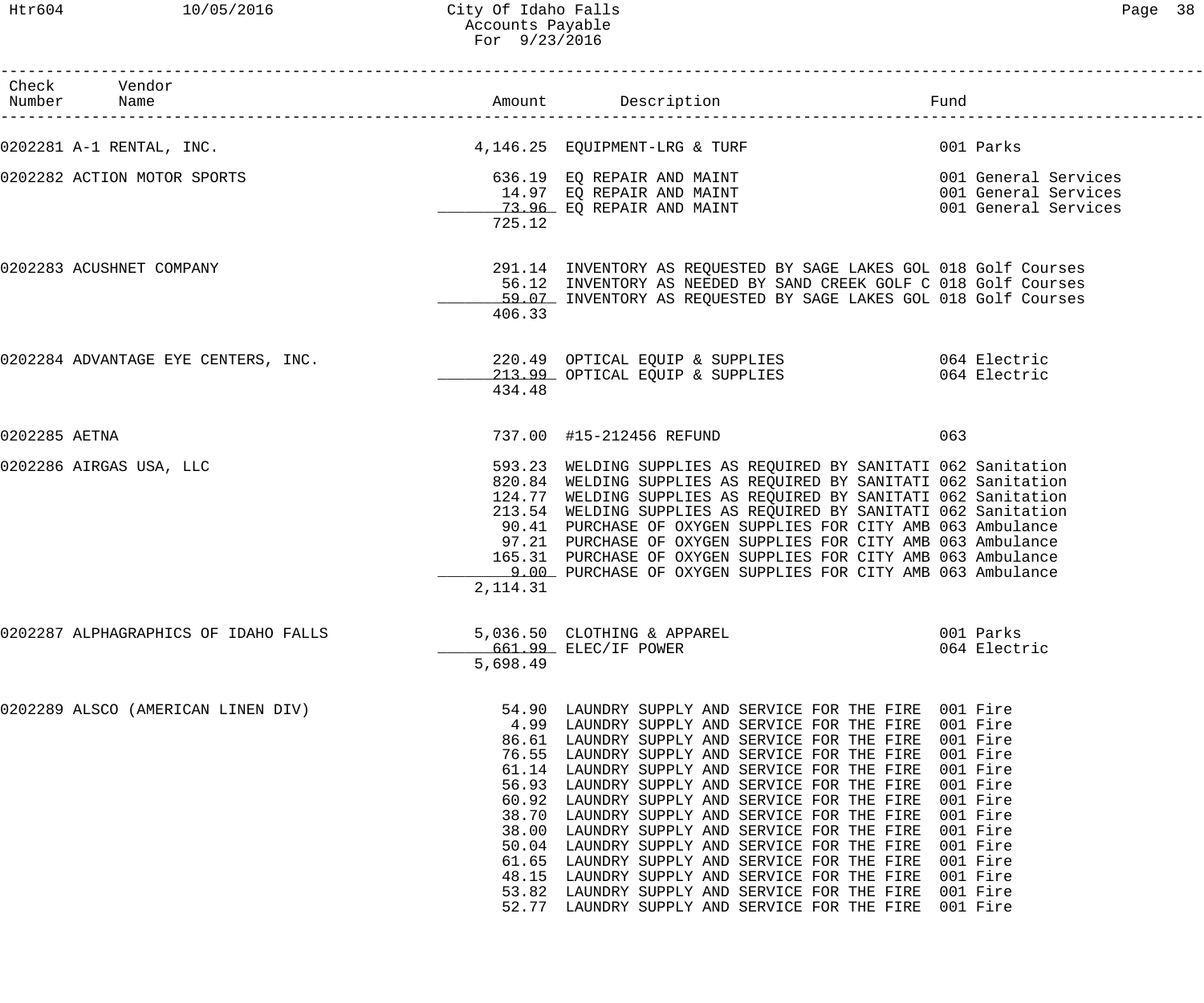### Htr604 10/05/2016 City Of Idaho Falls Page 39 Accounts Payable For 9/23/2016

| Check Vendor<br>Number Name | ---------------------               |                                               |                                                                                                                                                                                                                                                                                                                                                                                                                                                                                                                                                                                                                                                                                                                                                                                                                                                                                                                                                                                                                                                                                                                                                                                                                                                                                                                                                                                                                                           |                                                                                                                                                                                                                                                                                                          |
|-----------------------------|-------------------------------------|-----------------------------------------------|-------------------------------------------------------------------------------------------------------------------------------------------------------------------------------------------------------------------------------------------------------------------------------------------------------------------------------------------------------------------------------------------------------------------------------------------------------------------------------------------------------------------------------------------------------------------------------------------------------------------------------------------------------------------------------------------------------------------------------------------------------------------------------------------------------------------------------------------------------------------------------------------------------------------------------------------------------------------------------------------------------------------------------------------------------------------------------------------------------------------------------------------------------------------------------------------------------------------------------------------------------------------------------------------------------------------------------------------------------------------------------------------------------------------------------------------|----------------------------------------------------------------------------------------------------------------------------------------------------------------------------------------------------------------------------------------------------------------------------------------------------------|
|                             |                                     | 51.20<br>27.49<br>73.19<br>66.14<br>2, 217.47 | 0202289 ALSCO (AMERICAN LINEN DIV) 12.48 LAUNDRY SUPPLY AND SERVICE FOR THE FIRE 001 Fire<br>54.25 LAINDRY SUPPLY AND SERVICE FOR THE FIRE 001 Fire<br>54.25 LAUNDRY SUPPLY AND SERVICE FOR THE FIRE 001 Fire<br>10.83 LAUNDRY SUPPLY AND SERVICE FOR THE FIRE 001 Fire<br>90.44 LAUNDRY SUPPLY AND SERVICE FOR THE FIRE 001 Fire<br>62.88 LAUNDRY SUPPLY AND SERVICE FOR THE FIRE 001 Fire<br>68.77 LAUNDRY SUPPLY AND SERVICE FOR THE FIRE 001 Fire<br>60.61 LAUNDRY SUPPLY AND SERVICE FOR THE FIRE<br>LAUNDRY SUPPLY AND SERVICE FOR THE FIRE<br>LAUNDRY SUPPLY AND SERVICE FOR THE FIRE<br>LAUNDRY SUPPLY AND SERVICE FOR THE FIRE<br>60.17 LAUNDRY SUPPLY AND SERVICE FOR THE FIRE 001 Fire<br>LAUNDRY SUPPLY AND SERVICE FOR THE FIRE 001 Fire<br>60.92 LAUNDRY SUPPLY AND SERVICE FOR THE FIRE<br>66.66 LAUNDRY SUPPLY AND SERVICE FOR THE FIRE<br>50.51 LAUNDRY SUPPLY AND SERVICE FOR THE FIRE<br>23.37 LAUNDRY SUPPLY AND SERVICE FOR THE FIRE<br>68.24 LAUNDRY SUPPLY AND SERVICE FOR THE FIRE<br>197.88 LAUNDRY SUPPLY AND SERVICE FOR THE FIRE 001 Fire<br>64.84 LAUNDRY SUPPLY AND SERVICE FOR THE FIRE 001 Fire<br>74.10 LAUNDRY SUPPLY AND SERVICE FOR THE FIRE 001 Fire<br>18.39 SUPPLIES AS REQUESTED BY PINECREST GOLF 018 Golf Courses<br>91.44 WEEKLY DELIVERY AND CHANGE OUT OF ENTRAN 060 Airport<br>48.54 LAUNDRY SERVICE FOR SEWER DEPARTMENT 061 Sewer<br>68.96 LAUNDRY SERVICE FOR SEWER DEPARTMENT 061 Sewer | 001 Fire<br>001 Fire<br>001 Fire<br>001 Fire<br>001 Fire<br>001 Fire<br>001 Fire<br>001 Fire<br>001 Fire                                                                                                                                                                                                 |
|                             | 0202290 AMAZON.COM - CITY PURCHASES | 126.99<br>3,951.70                            | 139.00 OFFICE SUPPLIES, GENERAL 001 Planning & Building<br>15.96 FREIGHT 001 Parks<br>24.99 PARKS & RECREATION MISC. 001 Parks<br>168.48 PARKS & RECREATION MISC. 001 Parks<br>366.75 PARKS & RECREATION MISC. 001 Parks<br>53.91 OFFICE SUPP<br>53.91 OFFICE SUPPLIES, GENERAL<br>83.98 COMPUTERS, DP/WORD PROC.<br>185.53 NETWORK EQUIPMENT<br>48.49 COMPUTERS, DP/WORD PROC.<br>239.92 POLICE EQUIP & SUPPLIES<br>18.99 NETWORK EQUIPMENT<br>24.95 ELECTRONIC EQUIPMENT<br>59.98 NETWORK EQUIPMENT<br>126.99 AIR CONDITIONING/HEATING<br>AIR CONDITIONING/HEATING<br>126.99 AIR CONDITIONING/HEATING<br>126.99 AIR CONDITIONING/HEATING<br>63.88 AUDIOVISUAL/PUBLICATION<br>169.54 AUDIOVISUAL/PUBLICATION<br>1,679.16 ELEC/IF POWER<br>100.23 FREIGHT                                                                                                                                                                                                                                                                                                                                                                                                                                                                                                                                                                                                                                                                                 | 001 Parks<br>001 Data Processing<br>001 Data Processing<br>001 Data Processing<br>001 Police<br>001 Data Processing<br>001 Public Works<br>001 Data Processing<br>011 Recreation<br>011 Recreation<br>011 Recreation<br>011 Recreation<br>011 Recreation<br>064 Electric<br>064 Electric<br>064 Electric |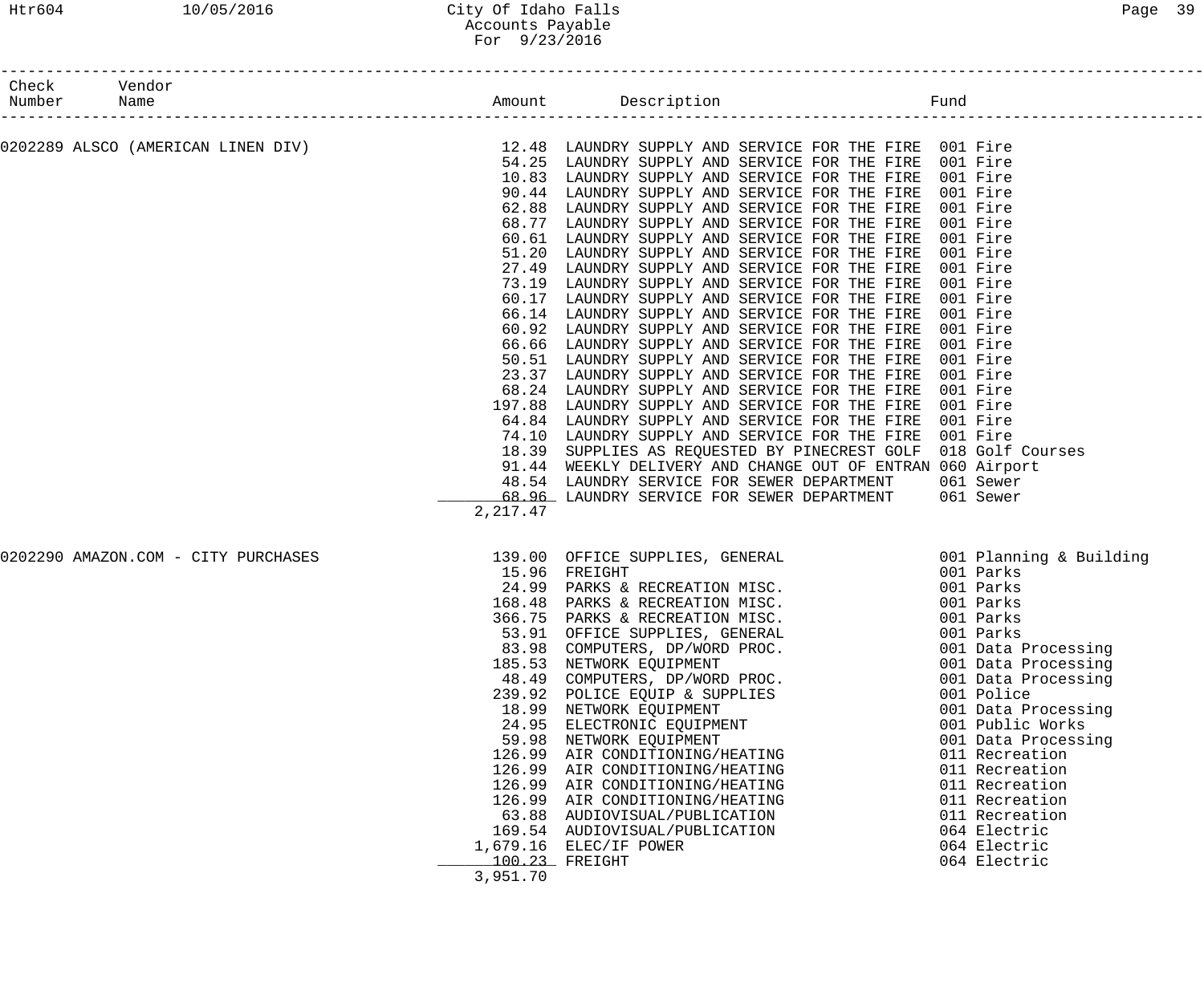------------------------------------------------------------------------------------------------------------------------------------

| Page | 40 |
|------|----|
|------|----|

| Check | Vendor<br>Number Name                                                  |            | Amount Description                                                                                                                                                                                                                                                                      | Fund                                                         |
|-------|------------------------------------------------------------------------|------------|-----------------------------------------------------------------------------------------------------------------------------------------------------------------------------------------------------------------------------------------------------------------------------------------|--------------------------------------------------------------|
|       | 0202291 AMERICAN CONSTRUCTION SUPPLY 182.30 CONCRETE SUPPLIES          |            |                                                                                                                                                                                                                                                                                         | 010 Streets                                                  |
|       | 0202292 AMMON, CITY OF                                                 |            | 106.00 LICENSE FOR JULY 2016                                                                                                                                                                                                                                                            | 001                                                          |
|       | 0202293 ANTECH DIAGNOSTICS                                             | 394.63     | 15.00 LAB SERVICES AS REQUESTED BY TAUTPHAUS P 001 Parks<br>379.63 LAB SERVICES AS REQUESTED BY TAUTPHAUS P 001 Parks                                                                                                                                                                   |                                                              |
|       |                                                                        |            |                                                                                                                                                                                                                                                                                         |                                                              |
|       |                                                                        | 1,334.00   | 0202295 ARCHITECTURAL BUILDING SUPPLY 30.00 MISCELLANEOUS PURCHASES AS REQUESTED BY 001 General Services<br>115.00 MISCELLANEOUS PURCHASES AS REQUESTED BY 001 General Services<br>250.00 MISCELLANEOUS PURCHASES AS REQUESTED BY 001 General Services<br>939.00 HARDWARE MISCELLANEOUS | 001 General Services                                         |
|       |                                                                        | 752.50     | 0202296 AUTO TRIM DESIGN / TRIM LINE                       395.00 PARTS AND MINOR SUBLET REPAIRS AS REQUES 001 General Services<br>157.50 PARTS AND MINOR SUBLET REPAIRS AS REQUES 001 General Services                                                                                 |                                                              |
|       | 0202297 BALL STORAGE & ICE, LLC                                        | 96.25 FOOD |                                                                                                                                                                                                                                                                                         | 064 Electric                                                 |
|       | 0202298 BAR STORE RESTAURANT EQ.(BS&R) 88.31 FORS, KNIFES, PANS, TONGS |            |                                                                                                                                                                                                                                                                                         | 001 Parks                                                    |
|       | 0202299 BARNES & NOBLE                                                 |            | 291.30 PRIDE & OWNERSHIP BOOKS F                                                                                                                                                                                                                                                        | 001 Fire                                                     |
|       | 0202300 BERT C OR EDITH BOLINDER                                       |            | 755.30 #16-214599 REFUND                                                                                                                                                                                                                                                                | 063                                                          |
|       | 0202301 BLUE CROSS OF IDAHO                                            |            | 240.74 #15-462111 REFUND                                                                                                                                                                                                                                                                | 063                                                          |
|       | 0202302 BONNEVILLE COUNTY                                              |            | 41.00 FREON REMOVAL AND HAULING OF USED TIRES 062 Sanitation                                                                                                                                                                                                                            |                                                              |
|       | 0202303 BONNEVILLE COUNTY                                              |            | 151.00 LICENSE FOR JULY 2016                                                                                                                                                                                                                                                            | 001                                                          |
|       | 0202304 BONNEVILLE INDUSTRIAL SUPPLY                                   | 899.11     | 115.45 HARDWARE MISCELLANEOUS<br>85.00 HARDWARE MISCELLANEOUS<br>652.32 TOOLS, HAND POWER/NONPOWER<br>$46.34$ ELEC/IF POWER                                                                                                                                                             | 064 Electric<br>064 Electric<br>064 Electric<br>064 Electric |
|       | 0202305 BRADLEY ENGINEERING/CHARTERED                                  |            | 520.00 PROFESSIONAL/PERSONAL SRV                                                                                                                                                                                                                                                        | 064 Electric                                                 |
|       | 0202306 BRADY'S, INC.                                                  |            | 284.93 POLICE EQUIP & SUPPLIES                                                                                                                                                                                                                                                          | 001 Police                                                   |
|       | 0202307 BRENT'S LAWN & LEISURE, LLC                                    |            | 1,688.40 TOOLS, HAND POWER/NONPOWER                                                                                                                                                                                                                                                     | 010 Streets                                                  |
|       | 0202308 BROADWAY FORD, INC.                                            |            | 180.00 PARTS AND MINOR SUBLET REPAIRS AS REQUES 001 General Services                                                                                                                                                                                                                    |                                                              |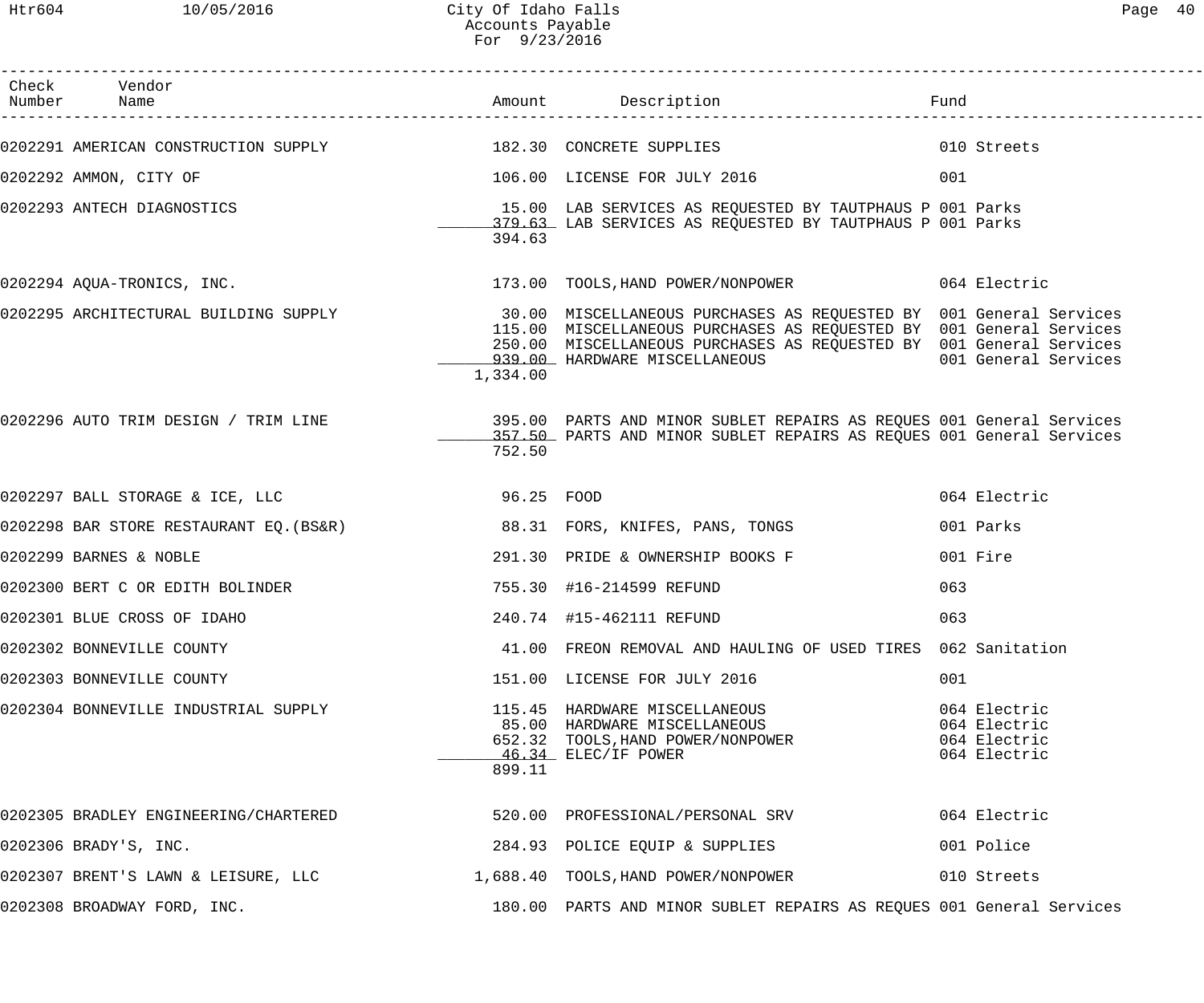## Htr604 10/05/2016 City Of Idaho Falls Page 41 Accounts Payable For 9/23/2016

| Раае |  |
|------|--|
|------|--|

| Check Vendor<br>Number Name            |                                                     |                                                                                                                                                                                                                                                                              |                                                                                                                                                                  |
|----------------------------------------|-----------------------------------------------------|------------------------------------------------------------------------------------------------------------------------------------------------------------------------------------------------------------------------------------------------------------------------------|------------------------------------------------------------------------------------------------------------------------------------------------------------------|
| 0202309 BROWNELLS, INC.                |                                                     | 13.72 BUILDING SUP/REPR/MAINT. 001 Police<br>1,105.06 POLICE EQUIP & SUPPLIES 001 Police                                                                                                                                                                                     |                                                                                                                                                                  |
|                                        | 1,118.78                                            |                                                                                                                                                                                                                                                                              |                                                                                                                                                                  |
| 0202310 BUDGET YARDSCAPING             |                                                     | 190.00 SERVICES/MISCELLANEOUS                                                                                                                                                                                                                                                | 064 Electric                                                                                                                                                     |
| 0202311 BURNZ-WELL, INC.               | $33.25$ FREIGHT<br>192.43                           | 159.18 POLICE EQUIP & SUPPLIES                                                                                                                                                                                                                                               | 001 Police<br>001 Police                                                                                                                                         |
| 0202312 CALLAWAY GOLF SALES COMPANY    | 1,081.23                                            | 178.88 INVENTORY AS REQUESTED BY SAGE LAKES GOL 018 Golf Courses<br>422.09 INVENTORY AS REQUESTED BY PINECREST GOLF 018 Golf Courses<br>143.71 INVENTORY AS REQUESTED BY PINECREST GOLF 018 Golf Courses<br>336.55 INVENTORY AS REQUESTED BY PINECREST GOLF 018 Golf Courses |                                                                                                                                                                  |
|                                        |                                                     | 0202313 CALLBACK STAFFING SOLUTIONS LLC 220.65 SERVICES FOR STAFFING PROGRAM FOR FIRE D 063 Ambulance                                                                                                                                                                        |                                                                                                                                                                  |
| 0202314 CENTURYLINK                    | 1,562.16                                            | 48.54 RADIO/ALARM LINES-SEP2016<br>173.00 RADIO/ALARM LINES-SEP2016<br>45.93 RADIO/ALARM LINES-SEP2016<br>97.08 RADIO/ALARM LINES-SEP2016<br>70.00 RADIO/ALARM LINES-SEP2016<br>222.53 RADIO/ALARM LINES-SEP2016<br>92.00 RADIO/ALARM LINES-SEP2                             | 001 General Services<br>001 Cemeteries<br>011 Recreation<br>011 Recreation<br>060 Airport<br>061 Water<br>061 Water<br>061 Sewer<br>064 Electric<br>064 Electric |
| 0202315 CLEARWATER GEOSCIENCES, LLP    |                                                     | 7,075.00 PROFESSIONAL/PERSONAL SRV                                                                                                                                                                                                                                           | 061 Water                                                                                                                                                        |
| 0202316 CLIMA-TECH CORPORATION         |                                                     | 2,298.00 AIR CONDITIONING/HEATING                                                                                                                                                                                                                                            | 001 General Services                                                                                                                                             |
| 0202317 CLUB INCORPORATED              |                                                     | 738.55 REIMBURSEMENTS                                                                                                                                                                                                                                                        | 001 Planning & Building                                                                                                                                          |
| 0202318 COBRA PUMA GOLF, INC.          |                                                     | 67.07 INVENTORY AS REQUESTED BY PINECREST GOLF 018 Golf Courses                                                                                                                                                                                                              |                                                                                                                                                                  |
| 0202319 CODALE ELECTRIC SUPPLY, INC.   | 4,234.00 HARDWARE<br>8,466.00 HARDWARE<br>12,700.00 |                                                                                                                                                                                                                                                                              | 064<br>064                                                                                                                                                       |
| 0202320 COUNTRYSIDE VET. HOSPITAL PLLC | 190.00                                              | 95.00 SPAY/NEUTER SERVICES<br>95.00 SPAY/NEUTER SERVICES                                                                                                                                                                                                                     | 001<br>001                                                                                                                                                       |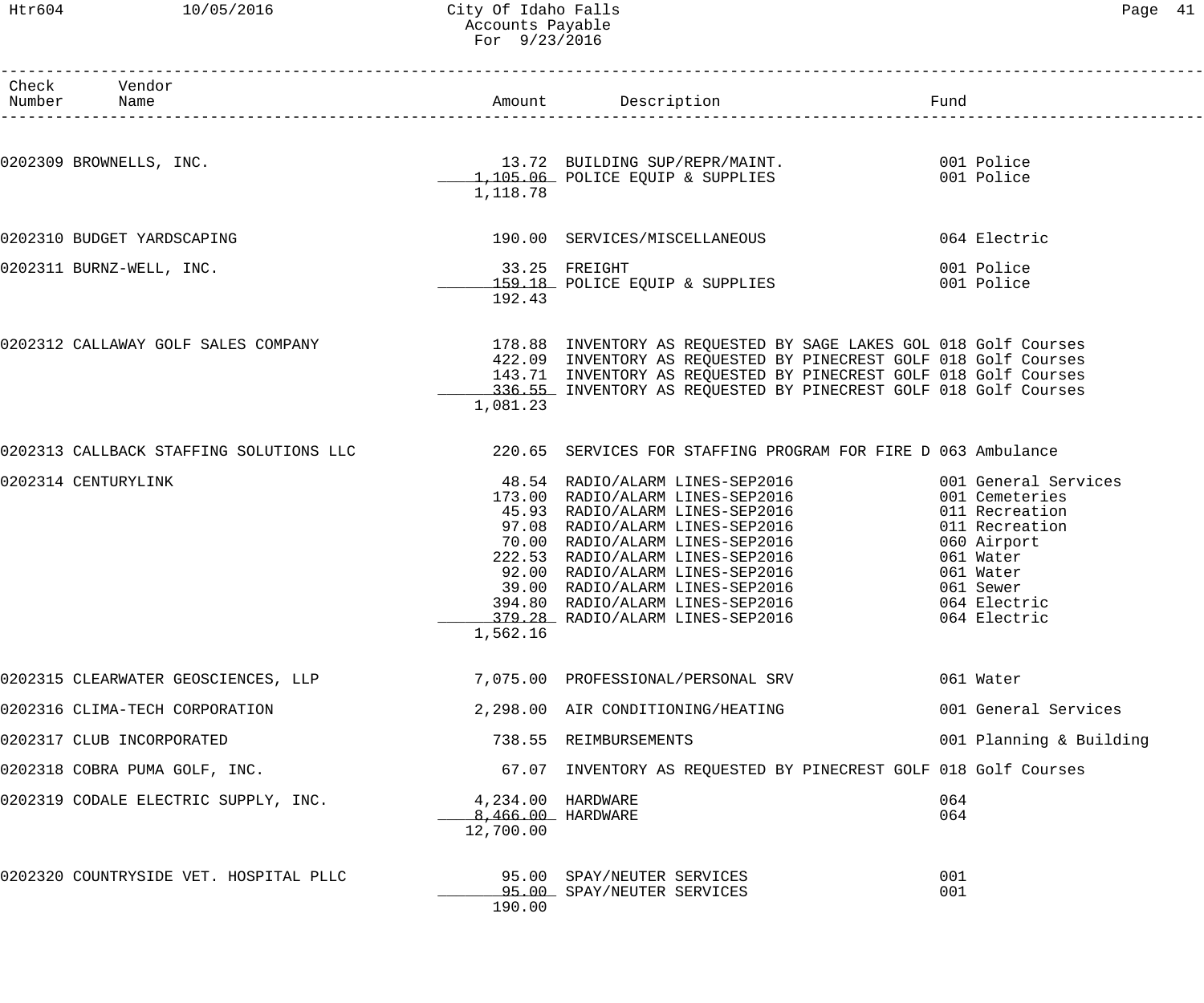## Htr604 10/05/2016 City Of Idaho Falls Page 42 Accounts Payable For 9/23/2016

| Page |  |
|------|--|
|------|--|

| Check Vendor<br>Number Name                                          |          |                                                                                                                                                                                                                                                                                   |                                     |
|----------------------------------------------------------------------|----------|-----------------------------------------------------------------------------------------------------------------------------------------------------------------------------------------------------------------------------------------------------------------------------------|-------------------------------------|
|                                                                      |          |                                                                                                                                                                                                                                                                                   |                                     |
|                                                                      |          |                                                                                                                                                                                                                                                                                   |                                     |
|                                                                      |          | 0202322 CULLIGAN WATER CONDITIONING THE SOLUTE SOFTENER RENTAL AND SALT FOR THE Z 001 Parks                                                                                                                                                                                       |                                     |
| 0202323 CURTIS AND PORTER                                            |          | 765.00 #15-294222 REFUND                                                                                                                                                                                                                                                          | 063                                 |
| 0202324 DAVIS IMPERIAL CLEANERS 439.15 CLEANING CHARGES              |          |                                                                                                                                                                                                                                                                                   | 001 Parks                           |
|                                                                      |          | 0202325 DESERT MOUNTAIN CORP 3,846.65 ROAD/HWY MATERIAL ASPHALT 610 Streets                                                                                                                                                                                                       |                                     |
|                                                                      | 291.69   | 0202326 DIRECT AUTOMOTIVE DISTRIBUTING                        277.15  PARTS AS REQUESTED BY CITY OF IDAHO FALL 001 General Services<br>14.54 PARTS AS REOUESTED BY CITY OF IDAHO FALL 001 General Services<br>14.54 PARTS AS REQUESTED BY CITY OF IDAHO FALL 001 General Services |                                     |
| 0202327 DIVERSIFIED STORAGE CONTAINERS 6 150.00 ELEC/IF POWER        |          |                                                                                                                                                                                                                                                                                   | 064 Electric                        |
| 0202328 DONALD OR DOROTHY HOREL 200.00 #16-111947 REFUND             |          |                                                                                                                                                                                                                                                                                   | 063                                 |
| 0202329 DURACARD LLC                                                 |          | 590.44 AQUATIC/WATER PRODUCTS 001 Human Resources                                                                                                                                                                                                                                 |                                     |
|                                                                      |          | 0202330 EAGLE ROCK HYDRAULIC SERVICE                    297.97 PARTS AND HYDRAULIC REPAIRS AS REQUESTED 001 General Services                                                                                                                                                      |                                     |
| 0202331 EAGLE ROCK NURSERY                                           |          | 2,599.20 NURSERY STOCK & SUPPLIES                                                                                                                                                                                                                                                 | 001 Parks                           |
| 0202332 EASTERN IDAHO RMC                                            |          |                                                                                                                                                                                                                                                                                   | 063                                 |
| 0202333 EASTSIDE PET CLINIC                                          |          | 555.00 SPAY/NEUTER SERVICES                                                                                                                                                                                                                                                       | 001                                 |
| 0202334 EASY PICKER GOLF PRODUCTS                                    |          | 281.48 PARKS & RECREATION MISC.                                                                                                                                                                                                                                                   | 018 Golf Courses                    |
| 0202335 EDGE CONSTRUCTION SUPPLY, INC. 3,308.62 EQUIPMENT-LRG & TURF | 3,500.14 | 191.52 KRYON GREEN MARKING PAINT                                                                                                                                                                                                                                                  | 001 Cemeteries<br>061 Sewer         |
| 0202336 EIGHTH DISTRICT ELECTRICAL                                   |          | 2,400.00 INSURANCE                                                                                                                                                                                                                                                                | 064 Electric                        |
| 0202337 ELEANOR M HENSLEY                                            |          | 68.96 #16-188787 REFUND                                                                                                                                                                                                                                                           | 063                                 |
| 0202338 ELECTRIC MOTOR SERVICE COMPANY                               | 912.00   | 460.00 LESSSON SINGLE PHASE PUMP<br>363.00 LEESON SINGLE PHASE #1406<br>89.00 BROZE PACKING SLEEVE                                                                                                                                                                                | 001 Parks<br>001 Parks<br>001 Parks |
| 0202339 ENERGY LABORATORIES, INC.                                    |          | 342.00 LABORATORY ANALYSIS AT WASTEWATER TREATM 061 Sewer<br>1,245.00 PROFESSIONAL/PERSONAL SRV<br>1,025.00 PROFESSIONAL/PERSONAL SRV<br>1,035.00 PROFESSIONAL/PERSONAL SRV                                                                                                       | 061 Water<br>061 Water<br>061 Water |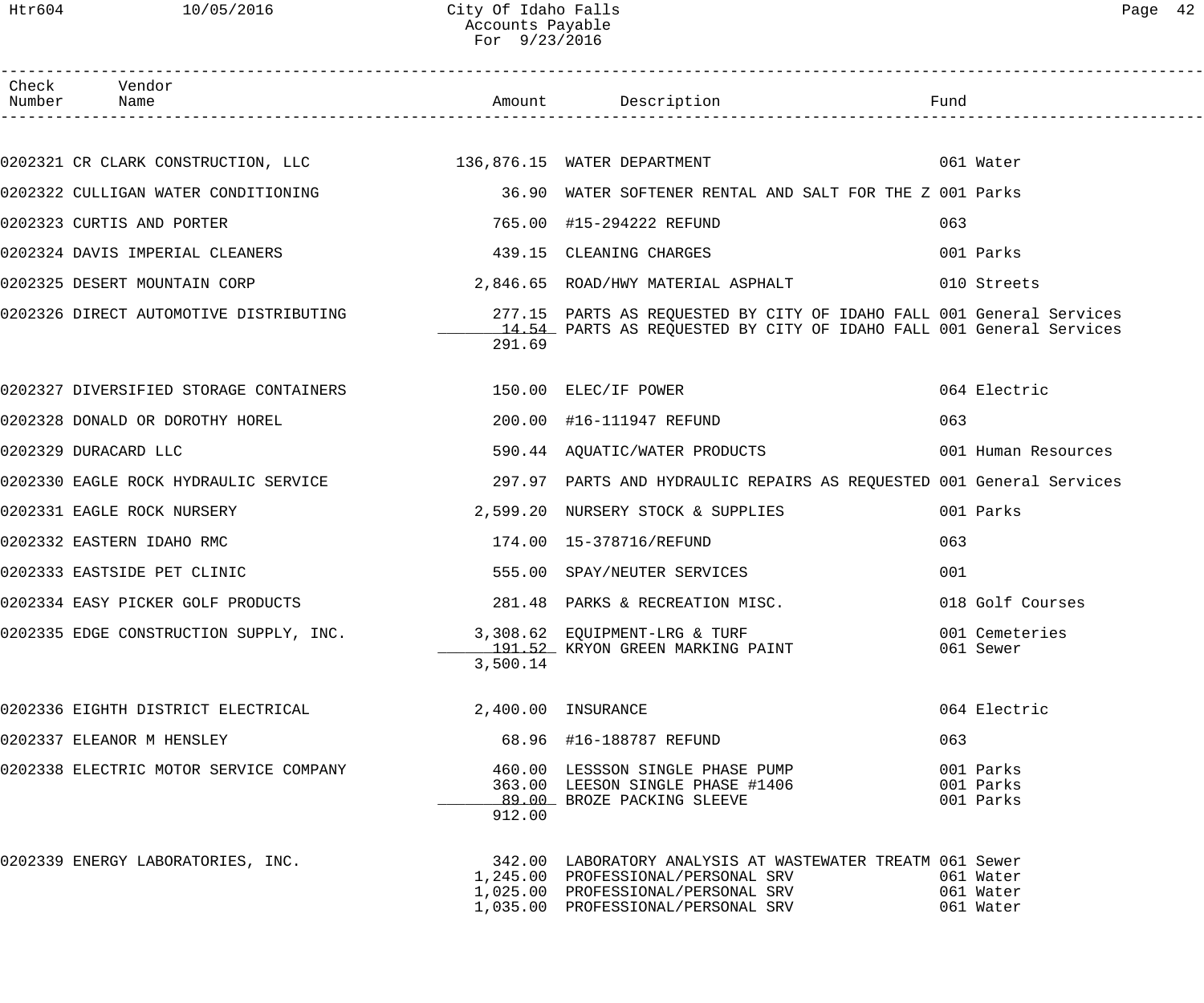### Htr604 10/05/2016 City Of Idaho Falls Page 43 Accounts Payable For 9/23/2016

| Check Vendor<br>Number Name          |           |                                                                                                                                                                                                                                                                                                                                                                                                                                                                                                                                                                                                                                                                                                                                                                      |                        |                      |
|--------------------------------------|-----------|----------------------------------------------------------------------------------------------------------------------------------------------------------------------------------------------------------------------------------------------------------------------------------------------------------------------------------------------------------------------------------------------------------------------------------------------------------------------------------------------------------------------------------------------------------------------------------------------------------------------------------------------------------------------------------------------------------------------------------------------------------------------|------------------------|----------------------|
|                                      |           |                                                                                                                                                                                                                                                                                                                                                                                                                                                                                                                                                                                                                                                                                                                                                                      |                        |                      |
|                                      |           | 1,250.00 PROFESSIONAL/PERSONAL SRV 061 Water<br>220.00 PROFESSIONAL/PERSONAL SRV 061 Water<br>590.00 PROFESSIONAL/PERSONAL SRV 061 Water<br>670.00 PROFESSIONAL/PERSONAL SRV 061 Water<br>325.00 PROFESSIONAL/PERSONAL SRV 061 Water<br>                                                                                                                                                                                                                                                                                                                                                                                                                                                                                                                             |                        |                      |
|                                      |           |                                                                                                                                                                                                                                                                                                                                                                                                                                                                                                                                                                                                                                                                                                                                                                      |                        |                      |
|                                      | 12,789.00 |                                                                                                                                                                                                                                                                                                                                                                                                                                                                                                                                                                                                                                                                                                                                                                      |                        |                      |
| 0202340 EVCO HOUSE OF HOSE - IDAHO   | 2,584.64  | 6.51 PARTS AS REQUESTED BY CITY OF IDAHO FALL 001 General Services<br>50.43 PARTS AS REQUESTED BY CITY OF IDAHO FALL 001 General Services<br>164.93 PARTS AS REQUESTED BY CITY OF IDAHO FALL 001 General Services<br>59.76 PARTS AS REQUESTED BY CITY OF IDAHO FALL 001 General Services<br>3.92 PARTS AS REQUESTED BY CITY OF IDAHO FALL 001 General Services<br>92.83 PARTS AS REQUESTED BY CITY OF IDAHO FALL 001 General Services<br>35.22 PARTS AS REQUESTED BY CITY OF IDAHO FALL 001 General Services<br>2,171.04 GARAGE SHOP SUPPLIES                                                                                                                                                                                                                        |                        | 001 General Services |
| 0202341 EVIDENT CRIME SCENE PRODUCTS | 495.11    | 76.16 BUILDING SUP/REPR/MAINT.                                                                                                                                                                                                                                                                                                                                                                                                                                                                                                                                                                                                                                                                                                                                       |                        |                      |
| 0202342 FALLS PLUMBING SUPPLY, INC.  | 520.23    | 109.19- MISCELLANEOUS PLUMBING SUPPLIES FOR BLDG 001 General Services<br>14.99 MISCELLANEOUS PLUMBING SUPPLIES FOR BLDG 001 General Services<br>188.00 MISCELLANEOUS PLUMBING SUPPLIES FOR BLDG 001 General Services<br>26.39 MISCELLANEOUS PLUMBING SUPPLIES FOR BLDG 001 General Services<br>38.94 MISCELLANEOUS PLUMBING SUPPLIES FOR BLDG 001 General Services<br>28.97 MISCELLANEOUS PLUMBING SUPPLIES FOR BLDG 001 General Services<br>.44 MISCELLANEOUS PLUMBING SUPPLIES FOR BLDG 001 General Services<br>86.40 ADSWYE, 6X4 ADS CPL., FIT/<br>52.63 COUPLING, TECHLINE<br>46.00- REPAIRS AND SUPPLIES AS REQUESTED BY PAR 001 Parks<br>203.70 REPAIRS AND SUPPLIES AS REQUESTED BY PAR 001 Parks<br>34.96 REPAIRS AND SUPPLIES AS REQUESTED BY FOR 001 Parks | 001 Parks<br>001 Parks |                      |
| 0202343 FALLS WATER COMPANY          |           | 84.41 WATER SERVICE FOR FIRE STATION #2 001 Fire                                                                                                                                                                                                                                                                                                                                                                                                                                                                                                                                                                                                                                                                                                                     |                        |                      |
| 0202344 FERGUSON ENTERPRISES, INC.   |           | 10.57 MISCELLANEOUS PLUMBING SUPPLIES FOR BLDG 001 General Services<br>28.06 MISCELLANEOUS PLUMBING SUPPLIES FOR BLDG 001 General Services                                                                                                                                                                                                                                                                                                                                                                                                                                                                                                                                                                                                                           |                        |                      |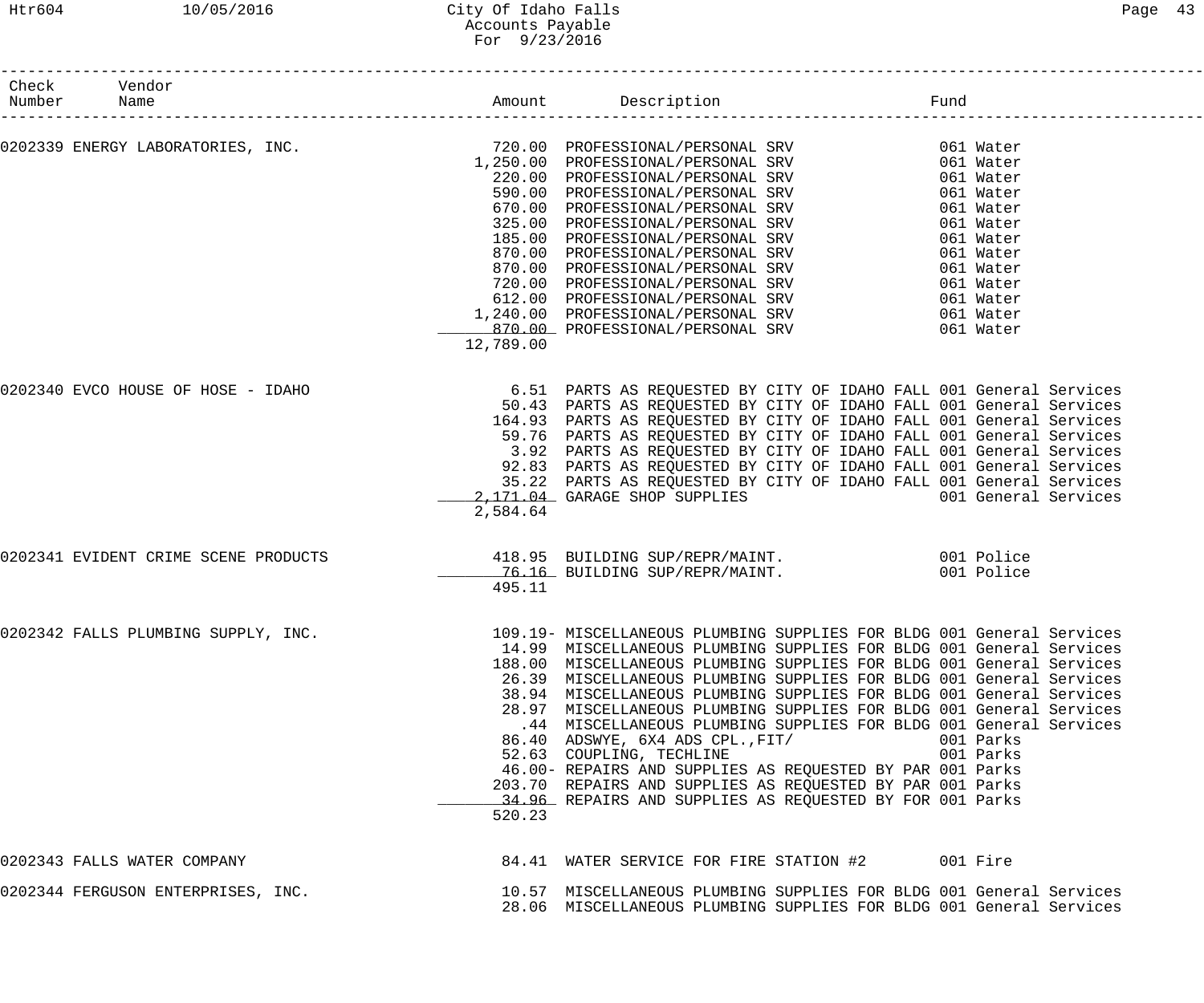| Pag<br>$\sim$ | 1 |
|---------------|---|
|---------------|---|

| Check Vendor<br>Number Name                           |           | Amount Description                                                                                                                                                                                                                                                                                                       | Fund                                                         |
|-------------------------------------------------------|-----------|--------------------------------------------------------------------------------------------------------------------------------------------------------------------------------------------------------------------------------------------------------------------------------------------------------------------------|--------------------------------------------------------------|
|                                                       | 87.35     | 0202344 FERGUSON ENTERPRISES, INC. 24.44 MISCELLANEOUS PLUMBING SUPPLIES FOR BLDG 001 General Services<br>24.28 MISCELLANEOUS PLUMBING SUPPLIES FOR BLDG 001 General Services                                                                                                                                            |                                                              |
|                                                       |           | 0202345 FERGUSON ENTERPRISES, INC. 1,571.72 TOOLS, HAND POWER/NONPOWER 001 General Services                                                                                                                                                                                                                              |                                                              |
| 0202346 FLEETPRIDE, INC.                              | 95.91     | 61.99 PARTS AS REQUESTED BY CITY OF IDAHO FALL 001 General Services<br>9.65 PARTS AS REQUESTED BY CITY OF IDAHO FALL 001 General Services<br>24.27 EQ REPAIR AND MAINT                                                                                                                                                   | 001                                                          |
| 0202347 FROGGY'S FOG, LLC 30 23.21 TRAINING-PERSONNEL |           |                                                                                                                                                                                                                                                                                                                          | 001 Fire                                                     |
| 0202348 GABRIEL MADRID                                |           | 60.74 REIMBURSE CODE BOOK                                                                                                                                                                                                                                                                                                | 001 Planning & Building                                      |
|                                                       |           | 0202349 GOLDEN WEST IRRIGATION, LLC 341.91 SPRINKLER 3/4", NOZZLES 001 Cemeteries                                                                                                                                                                                                                                        |                                                              |
| 0202350 GUSTAVE A. LARSON COMPANY                     | 427.88    | 9.91 HVAC SUPPLIES AS REQUESTED BY BUILDING M 001 General Services<br>29.68 HVAC SUPPLIES AS REQUESTED BY BUILDING M 001 General Services<br>145.92 HVAC SUPPLIES AS REQUESTED BY BUILDING M 001 General Services<br>116.40 HVAC SUPPLIES AS REQUESTED BY BUILDING M 001 General Services<br>125.97 REFRIGERATION GAUGES | 001 General Services                                         |
| 0202351 HALLMARK EXTERIORS                            |           | 2,947.00 WEATHERIZATION PRGM/CLARK 6 015 Elect Light Public Purp                                                                                                                                                                                                                                                         |                                                              |
|                                                       | 488.88    | 0202352 HARBOR FREIGHT - STORE #332 24.97 ANGLE GRINDER, CUTOFF WHE<br>463.91 MAINTENANCE SUPPLIES/TOOL 062 Sanitation                                                                                                                                                                                                   | 001 Parks                                                    |
| 0202353 HARRIS PUBLISHING                             |           | 794.75 PROMOTION ITEMS                                                                                                                                                                                                                                                                                                   | 060 Airport                                                  |
| 0202354 HAYNES, AMBER                                 | 2,160.00  | 760.00 ELEC/IF POWER<br>400.00 ELEC/IF POWER<br>200.00 ELEC/IF POWER<br>800.00 ELEC/IF POWER                                                                                                                                                                                                                             | 064 Electric<br>064 Electric<br>064 Electric<br>064 Electric |
| 0202355 HD SUPPLY WATERWORKS, LTD                     |           | 588.00 SERVICE LINE MATERIAL                                                                                                                                                                                                                                                                                             | 061                                                          |
| 0202356 HDR ENGINEERING, INC.                         | 11,651.71 | 2,060.58 PROFESSIONAL/PERSONAL SRV<br>9,591.13 PROFESSIONAL/PERSONAL SRV                                                                                                                                                                                                                                                 | 001 Parks<br>064 Electric                                    |
|                                                       |           | 0202357 HENDRICKSONS TOWING, INC. THE REASS OF TOW SERVICE - CITY VEHICLES AS REQUESTED 001 General Services                                                                                                                                                                                                             |                                                              |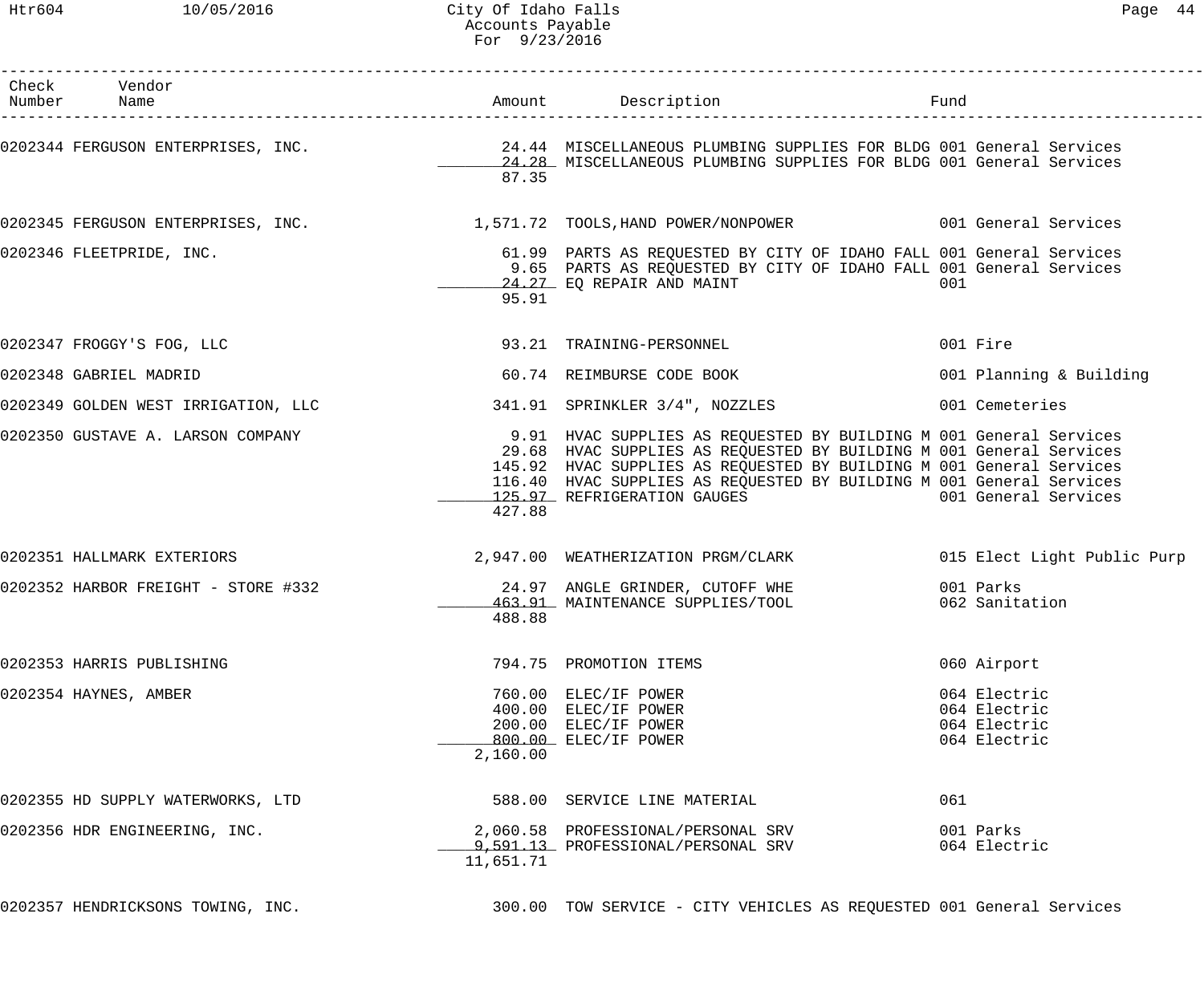## Htr604 10/05/2016 City Of Idaho Falls Communication of Page 45 Accounts Payable For 9/23/2016

|               | Check Vendor                                                                                   |          |                                                                                                                                                                                                                                              |                         |
|---------------|------------------------------------------------------------------------------------------------|----------|----------------------------------------------------------------------------------------------------------------------------------------------------------------------------------------------------------------------------------------------|-------------------------|
|               |                                                                                                |          |                                                                                                                                                                                                                                              |                         |
|               | 0202358 HERALD PUBLISHING COMPANY LLC, THE 2,166.66 PROMOTION ITEMS                            |          |                                                                                                                                                                                                                                              | 060 Airport             |
|               | 0202359 HOME DEPOT                                                                             | 1,959.64 | 92.41 12X16 TARP, SPRYA PAINT<br>79.80 1" SCREWS FOR PANELS<br>171.94 BACKPACKS, PLIERS<br>4.21 PARKS & RECREATION MISC.<br>137.88 PARKS & RECREATION MISC.<br>12.97 PARKS & RECREATION MISC.<br>7.96 NURSERY STOCK & SUPPLIES<br>54.25 PARK | 001 Cemeteries          |
|               |                                                                                                |          |                                                                                                                                                                                                                                              |                         |
|               | 4,700.00 INSURANCE<br>0202360 HRA VEBA TRUST                                                   |          |                                                                                                                                                                                                                                              | 064 Electric            |
|               | 0202361 HUNTER IDAHO FALLS MONUMENT TERRET THE SERIES OF STONE STONE BRIDGE                    |          |                                                                                                                                                                                                                                              | 001 Parks               |
| 0202362 ICRMP |                                                                                                |          | 5,450.00 REPAIRED CEMENT WALL 010 Streets                                                                                                                                                                                                    |                         |
|               | 0202363 IDAHO BUREAU OF OCCUPATIONAL (30.00 LICENSE/REGISTRATION RENEWAL FOR SEWER E 061 Sewer |          |                                                                                                                                                                                                                                              |                         |
|               | 0202364 IDAHO FALLS FOUNDRY & MACHINE 47.50 PROFESSIONAL/PERSONAL SRV 661 Water                |          |                                                                                                                                                                                                                                              |                         |
|               |                                                                                                | 215.57   |                                                                                                                                                                                                                                              | 001<br>001              |
|               | 0202366 IDAHO IRRIGATION DISTRICT                                                              |          | 421.67 ASSESSMENTS/TAX<br>061 Water                                                                                                                                                                                                          |                         |
|               |                                                                                                |          |                                                                                                                                                                                                                                              | 001 Planning & Building |
|               | 0202368 IDAHO RECREATION & PARK ASSN                                                           | 3,180.00 | 396.00 IRPA/MTRPA CONFRNC REGSTN 001 Parks<br>981.00 IRPA/MTRPA CONFRNC REGSTN 001 Parks<br>178.00 IRPA/MTRPA CONFRNC REGSTN 001 Parks<br>337.00 IRPA/MTRPA CONFRNC REGSTN 001 Parks<br>446.00 IRPA/MTRPA CONFRNC REGSTN 011 Recreatio       |                         |
|               | 0202369 IDAHO REFRIGERATION                                                                    |          | 1,781.25 PLUMBING EQUIP/SUPPLIES 6001 General Services                                                                                                                                                                                       |                         |
|               | 0202370 IDAHO SOD                                                                              |          | 21.60 PURCHASE OF SOD AS REQUESTED BY WATER DE 061 Water                                                                                                                                                                                     |                         |
|               | 0202371 IDAHO WIRELESS CORPORATION                                                             |          | 500.00 PROMOTION ITEMS                                                                                                                                                                                                                       | 001 Parks               |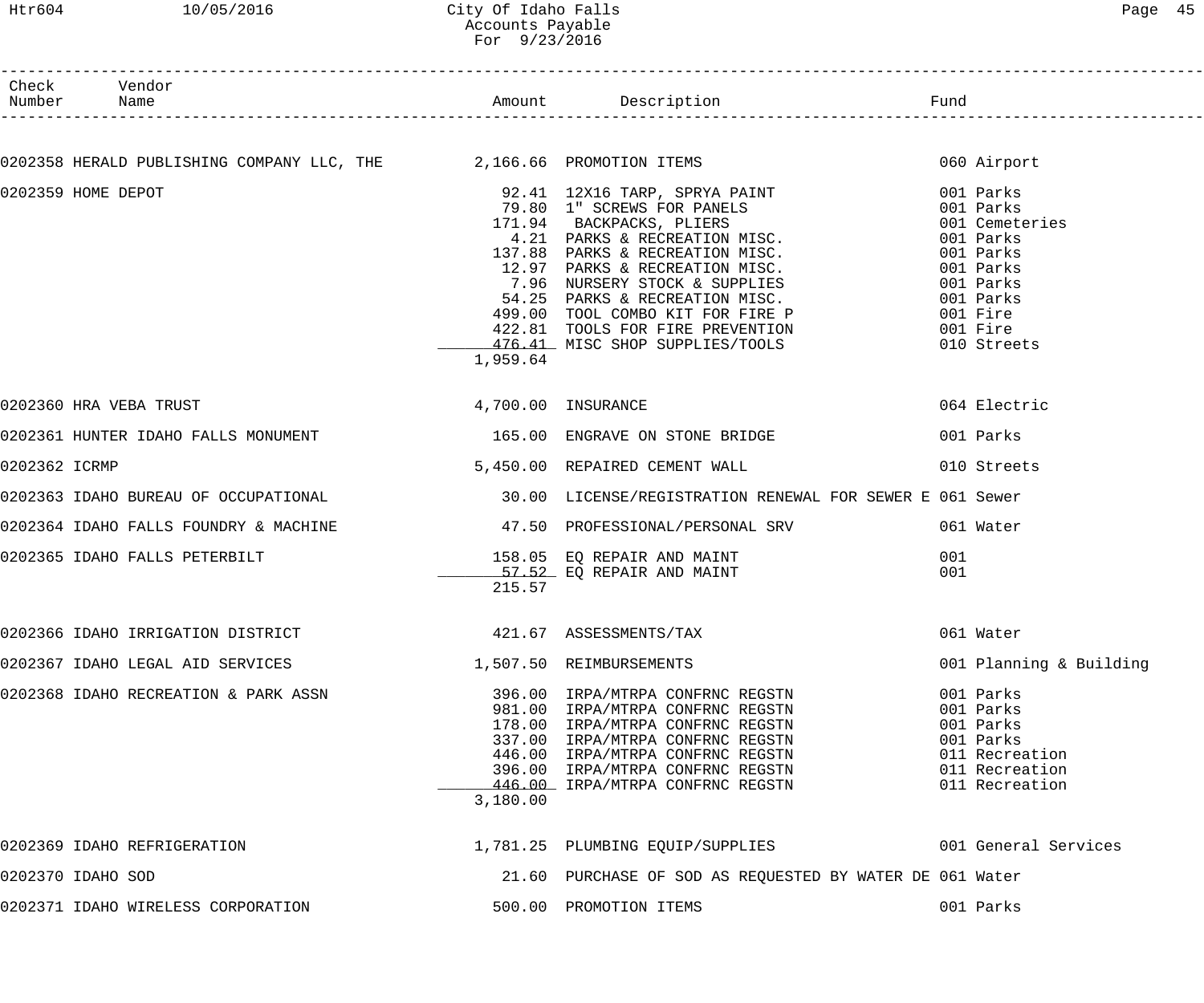| Paqe | 46 |
|------|----|
|      |    |

| Check<br>Vendor<br>Number<br>Name     |                                    | Amount Description                                                                                                                                                                                                                                                                                                                                                                                                                                                                                                                                                                                                                                                                                                                                                                                                                                                                                                                       | Fund                                                                                                                                                                                                                                                                                                                                                                                                                                   |
|---------------------------------------|------------------------------------|------------------------------------------------------------------------------------------------------------------------------------------------------------------------------------------------------------------------------------------------------------------------------------------------------------------------------------------------------------------------------------------------------------------------------------------------------------------------------------------------------------------------------------------------------------------------------------------------------------------------------------------------------------------------------------------------------------------------------------------------------------------------------------------------------------------------------------------------------------------------------------------------------------------------------------------|----------------------------------------------------------------------------------------------------------------------------------------------------------------------------------------------------------------------------------------------------------------------------------------------------------------------------------------------------------------------------------------------------------------------------------------|
| 0202371 IDAHO WIRELESS CORPORATION    | 500.00 PROMOTION ITEMS<br>2,500.00 | 500.00 PROMOTION ITEMS<br>500.00 PROMOTION ITEMS<br>500.00 PROMOTION ITEMS                                                                                                                                                                                                                                                                                                                                                                                                                                                                                                                                                                                                                                                                                                                                                                                                                                                               | 001 Parks<br>001 Parks<br>001 Parks<br>001 Parks                                                                                                                                                                                                                                                                                                                                                                                       |
| 0202372 INTERMOUNTAIN GAS COMPANY     | 2.06<br>2,735.70                   | 7.31 UTILITIES SEPTEMBER 2016<br>405.85 UTILITIES SEPTEMBER 2016<br>2.81 UTILITIES SEPTEMBER 2016<br>3.56 UTILITIES SEPTEMBER 2016<br>613.52 UTILITIES SEPTEMBER 2016<br>2.06 UTILITIES SEPTEMBER 2016<br>35.10 UTILITIES SEPTEMBER 2016<br>8.83 UTILITIES SEPTEMBER 2016<br>243.35 UTILITIES SEPTEMBER 2016<br>20.09 UTILITIES SEPTEMBER 2016<br>27.60 UTILITIES SEPTEMBER 2016<br>11.82 UTILITIES SEPTEMBER 2016<br>24.60 UTILITIES SEPTEMBER 2016<br>2.81 UTILITIES SEPTEMBER 2016<br>29.10 UTILITIES SEPTEMBER 2016<br>25.33 UTILITIES SEPTEMBER 2016<br>3.56 UTILITIES SEPTEMBER 2016<br>11.82 UTILITIES SEPTEMBER 2016<br>249.91 UTILITIES SEPTEMBER 2016<br>746.14 UTILITIES SEPTEMBER 2016<br>14.08 UTILITIES SEPTEMBER 2016<br>9.58 UTILITIES SEPTEMBER 2016<br>185.06 UTILITIES SEPTEMBER 2016<br>8.06 UTILITIES SEPTEMBER 2016<br>UTILITIES SEPTEMBER 2016<br>32.11 UTILITIES SEPTEMBER 2016<br>9.58 UTILITIES SEPTEMBER 2016 | 001 General Services<br>001 General Services<br>001 General Services<br>001 Police<br>001 Police<br>001 Parks<br>001 Parks<br>001 Parks<br>001 Parks<br>001 Parks<br>001 Parks<br>001 Parks<br>001 Cemeteries<br>001 Cemeteries<br>001 Fire<br>001 Fire<br>001 Public Works Engineering<br>018 Golf Courses<br>060 Airport<br>060 Airport<br>060 Airport<br>061 Sewer<br>061 Sewer<br>061 Water<br>061 Water<br>061 Water<br>061 Water |
| 0202373 INTERMOUNTAIN GOLF CARS, INC. |                                    | 503.00 GOLF CLUB REPAIRS AS REQUESTED BY PINECR 018 Golf Courses                                                                                                                                                                                                                                                                                                                                                                                                                                                                                                                                                                                                                                                                                                                                                                                                                                                                         |                                                                                                                                                                                                                                                                                                                                                                                                                                        |
| 0202374 INTERSTATE BARRICADES         |                                    | 912.03 SAFETY EQUIPMENT                                                                                                                                                                                                                                                                                                                                                                                                                                                                                                                                                                                                                                                                                                                                                                                                                                                                                                                  | 061 Water                                                                                                                                                                                                                                                                                                                                                                                                                              |
| 0202375 JC GOLF ACCESSORIES           | 1,324.86                           | 888.48 INVENTORY AS REQUESTED BY SAGE LAKES GOL 018 Golf Courses<br>359.29 INVENTORY AS REQUESTED BY PINECREST GOLF 018 Golf Courses<br>77.09 INVENTORY AS REQUESTED BY SAGE LAKES GOL 018 Golf Courses                                                                                                                                                                                                                                                                                                                                                                                                                                                                                                                                                                                                                                                                                                                                  |                                                                                                                                                                                                                                                                                                                                                                                                                                        |
| 0202376 JEAN JENSEN                   |                                    | 399.37   15-458478/REFUND                                                                                                                                                                                                                                                                                                                                                                                                                                                                                                                                                                                                                                                                                                                                                                                                                                                                                                                | 063                                                                                                                                                                                                                                                                                                                                                                                                                                    |
| 0202377 KELLER ASSOCIATES, INC.       |                                    | 72.24 PROFESSIONAL/PERSONAL SRV                                                                                                                                                                                                                                                                                                                                                                                                                                                                                                                                                                                                                                                                                                                                                                                                                                                                                                          | 001 Planning & Building                                                                                                                                                                                                                                                                                                                                                                                                                |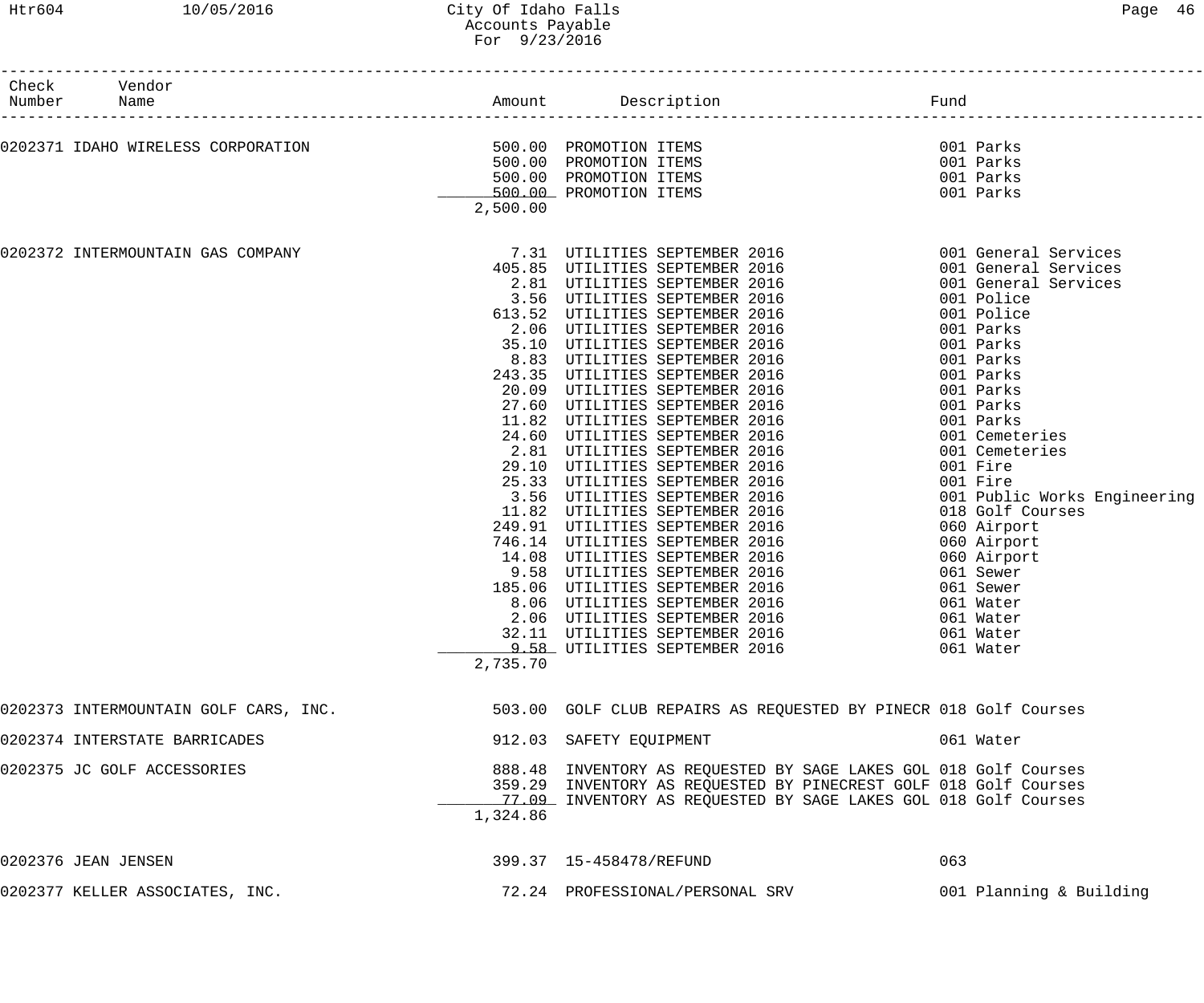## Htr604 10/05/2016 City Of Idaho Falls Page 47 Accounts Payable For 9/23/2016

| Check Vendor<br>Number Name           |          |                                                                                                                                                                                                                                                                                                                                                                                                                                                                                                                                                                                                                                                                                                                                                                                                                                                                                                                                                                                                                                  |                                                              |
|---------------------------------------|----------|----------------------------------------------------------------------------------------------------------------------------------------------------------------------------------------------------------------------------------------------------------------------------------------------------------------------------------------------------------------------------------------------------------------------------------------------------------------------------------------------------------------------------------------------------------------------------------------------------------------------------------------------------------------------------------------------------------------------------------------------------------------------------------------------------------------------------------------------------------------------------------------------------------------------------------------------------------------------------------------------------------------------------------|--------------------------------------------------------------|
|                                       |          | 0202378 KENWORTH SALES COMPANY, INC. THE SERIE REARTS AS REQUESTED BY CITY OF IDAHO FALL 001 General Services                                                                                                                                                                                                                                                                                                                                                                                                                                                                                                                                                                                                                                                                                                                                                                                                                                                                                                                    |                                                              |
| 0202379 KEY-LINE AUTOMOTIVE WAREHOUSE | 1,082.36 | 4.48 PARTS AS REQUESTED BY CITY OF IDAHO FALL 001 General Services<br>6.18 PARTS AS REQUESTED BY CITY OF IDAHO FALL 001 General Services<br>50.95 PARTS AS REQUESTED BY CITY OF IDAHO FALL 001 General Services<br>7.68 PARTS AS REQUESTED BY CITY OF IDAHO FALL 001 General Services<br>180.79 PARTS AS REQUESTED BY CITY OF IDAHO FALL 001 General Services<br>20.00 PARTS AS REQUESTED BY CITY OF IDAHO FALL 001 General Services<br>91.12 PARTS AS REQUESTED BY CITY OF IDAHO FALL 001 General Services<br>22.53 PARTS AS REQUESTED BY CITY OF IDAHO FALL 001 General Services<br>16.96 PARTS AS REQUESTED BY CITY OF IDAHO FALL 001 General Services<br>333.00 PARTS AS REQUESTED BY CITY OF IDAHO FALL 001 General Services<br>333.00 PARTS AS REQUESTED BY CITY OF IDAHO FALL 001 General Services<br>77.55 PARTS AS REQUESTED BY CITY OF IDAHO FALL 001 General Services<br>156.00- PARTS AS REQUESTED BY CITY OF IDAHO FALL 001 General Services<br>94.12 PARTS AS REQUESTED BY CITY OF IDAHO FALL 001 General Services |                                                              |
|                                       |          | 0202380 KING GEORGE'S ROYAL FLUSH 292.00 SERVICES/MISCELLANEOUS 6001 General Services                                                                                                                                                                                                                                                                                                                                                                                                                                                                                                                                                                                                                                                                                                                                                                                                                                                                                                                                            |                                                              |
|                                       |          |                                                                                                                                                                                                                                                                                                                                                                                                                                                                                                                                                                                                                                                                                                                                                                                                                                                                                                                                                                                                                                  |                                                              |
| 0202381 L-TRON CORPORATION            |          | 3,204.16 COMPUTERS, DP/WORD PROC.                                                                                                                                                                                                                                                                                                                                                                                                                                                                                                                                                                                                                                                                                                                                                                                                                                                                                                                                                                                                | 014 Merf                                                     |
| 0202382 LANDMARK SIGNS                |          | 938.30 VEHICLE AND EQUIP. MAINT.                                                                                                                                                                                                                                                                                                                                                                                                                                                                                                                                                                                                                                                                                                                                                                                                                                                                                                                                                                                                 | 001 General Services                                         |
| 0202383 LEATHERMAN, DEBRA             | 3,700.00 | 2,400.00 PROFESSIONAL/PERSONAL SRV<br>1,000.00 PROFESSIONAL/PERSONAL SRV<br>200.00 PROFESSIONAL/PERSONAL SRV (11.15)<br>100.00 PROFESSIONAL/PERSONAL SRV (18.018 Golf Course)                                                                                                                                                                                                                                                                                                                                                                                                                                                                                                                                                                                                                                                                                                                                                                                                                                                    | 001 Parks<br>001 Parks<br>018 Golf Courses                   |
|                                       |          | 0202384 LEXIS NEXIS RISK DATA MANAGEMENT 600 50.00 ADVANCE PEOPLE LOCATOR SERVICES FOR POLI 001 Police                                                                                                                                                                                                                                                                                                                                                                                                                                                                                                                                                                                                                                                                                                                                                                                                                                                                                                                           |                                                              |
| 0202385 LOCAL NEWS 8                  | 1,400.00 | 700.00 PROMOTION ITEMS<br>700.00 PROMOTION ITEMS                                                                                                                                                                                                                                                                                                                                                                                                                                                                                                                                                                                                                                                                                                                                                                                                                                                                                                                                                                                 | 060 Airport<br>060 Airport                                   |
| 0202386 LOUISE E WESTERGARD           |          | 58.87   16-73556/REFUND                                                                                                                                                                                                                                                                                                                                                                                                                                                                                                                                                                                                                                                                                                                                                                                                                                                                                                                                                                                                          | 063                                                          |
| 0202387 LOWE'S COMMERCIAL SERVICES    | 1,281.77 | 424.92 APPLIANCES<br>332.50 OSB FRO TRAINING<br>370.09 SUPPLIES FOR INVESTIGATIO<br>154.26 ELEC/IF POWER                                                                                                                                                                                                                                                                                                                                                                                                                                                                                                                                                                                                                                                                                                                                                                                                                                                                                                                         | 001 General Services<br>001 Fire<br>001 Fire<br>064 Electric |
| 0202388 Monsen Engineering, Inc.      |          | 262.30 ROD, DE CUT & FILL 10'S &                                                                                                                                                                                                                                                                                                                                                                                                                                                                                                                                                                                                                                                                                                                                                                                                                                                                                                                                                                                                 | 001 Public Works Engineering                                 |
| 0202389 MARLER AUTO SUPPLY            |          | 160.00 USED STEERING COLUMN INT.                                                                                                                                                                                                                                                                                                                                                                                                                                                                                                                                                                                                                                                                                                                                                                                                                                                                                                                                                                                                 | 001 General Services                                         |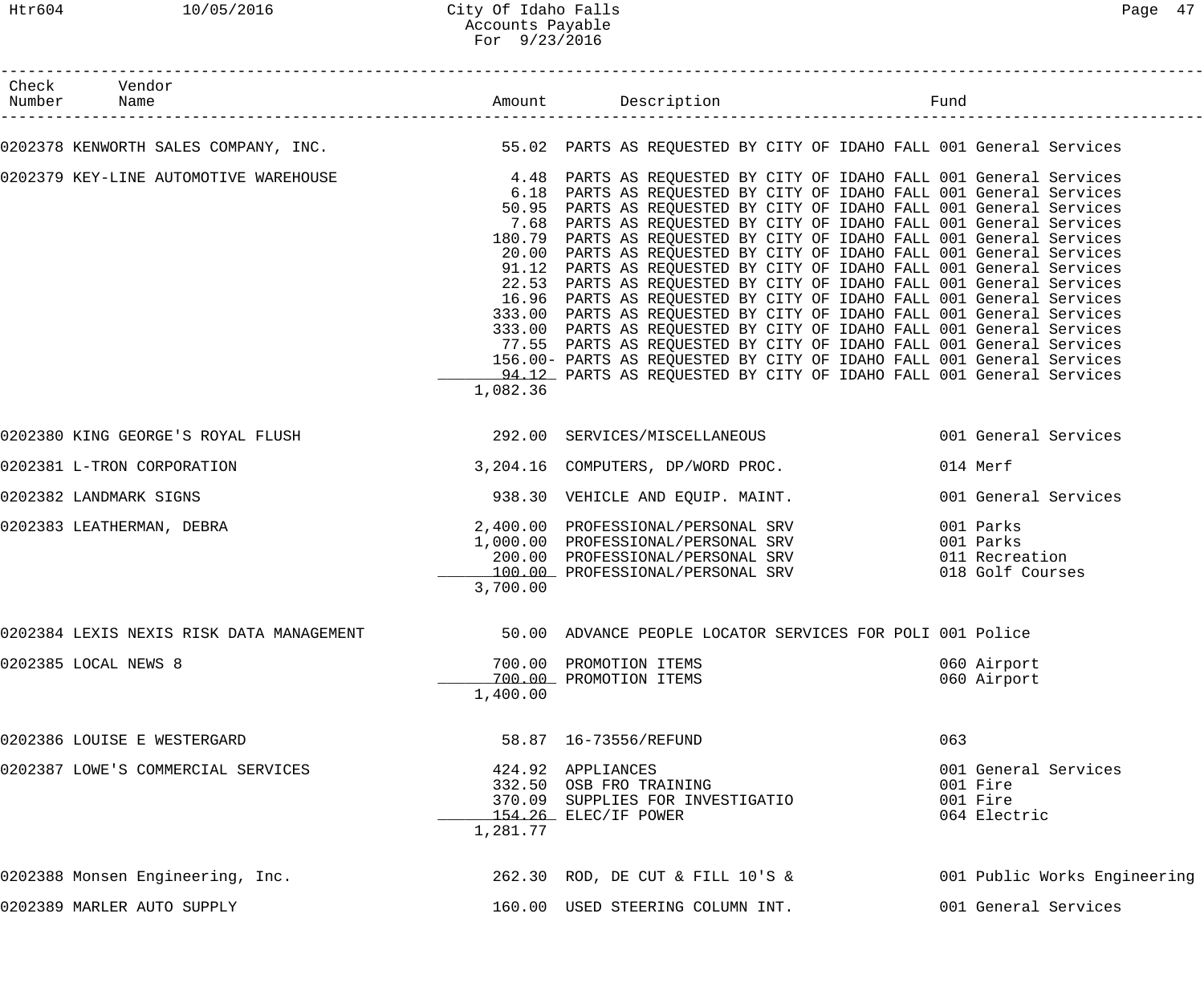# Htr604 10/05/2016 City Of Idaho Falls Content Content of Page 48 Accounts Payable For 9/23/2016

| Check Vendor                           |          |                                                                                                                                                                                                                                                                                                                                                                                                                                                                                                                                                                                                                                                           |                                             |
|----------------------------------------|----------|-----------------------------------------------------------------------------------------------------------------------------------------------------------------------------------------------------------------------------------------------------------------------------------------------------------------------------------------------------------------------------------------------------------------------------------------------------------------------------------------------------------------------------------------------------------------------------------------------------------------------------------------------------------|---------------------------------------------|
| Number Name                            |          | Amount Description                                                                                                                                                                                                                                                                                                                                                                                                                                                                                                                                                                                                                                        | Fund                                        |
| 0202390 MEL'S LOCK & KEY               | 39.00    | 4.00 MAKE KEYS AND REPAIR LOCKS AS REQUESTED 001 General Services<br>5.00 MAKE KEYS AND REPAIR LOCKS AS REQUESTED 001 General Services<br>30.00 MAKE KEYS AND REPAIR LOCKS AS REQUESTED 001 General Services                                                                                                                                                                                                                                                                                                                                                                                                                                              |                                             |
| 0202391 MERLIN L STAPLES               | 100.00   | 10.00 15-267946/REFUND                                                                                                                                                                                                                                                                                                                                                                                                                                                                                                                                                                                                                                    | 063<br>063                                  |
| 0202392 MIKE'S PHARMACY                |          | 2,837.00 PURCHASE OF DRUGS AND SUPPLIES FOR CITY 063 Ambulance                                                                                                                                                                                                                                                                                                                                                                                                                                                                                                                                                                                            |                                             |
| 0202393 MOONEY CONSULTING              |          | 50,683.10 PROFESSIONAL/PERSONAL SRV                                                                                                                                                                                                                                                                                                                                                                                                                                                                                                                                                                                                                       | 064 Electric                                |
| 0202394 MOUNTAIN RIVER VET HOSPITAL    | 495.00   | 95.00 SPAY/NEUTER SERVICES<br>105.00 SPAY/NEUTER SERVICES<br>105.00 SPAY/NEUTER SERVICES<br>105.00 SPAY/NEUTER SERVICES<br>85.00 SPAY/NEUTER SERVICES                                                                                                                                                                                                                                                                                                                                                                                                                                                                                                     | 001<br>001<br>001<br>001<br>001             |
| 0202395 MOUNTAIN VALLEY FLOOR MATS LLC | 85.60    | 18.40 LAUNDRY SERVICE/MATS FOR STREET DEPARTME 010 Streets<br>30.40 FLOOR MAT SERVICE FOR THE AQUATIC CENTER 011 Recreation<br>18.40 LAUNDRY SERVICE/MATS FOR SANITATION DEPA 062 Sanitation<br>18.40 LAUNDRY SERVICE/MATS FOR SANITATION DEPA 062 Sanitation                                                                                                                                                                                                                                                                                                                                                                                             |                                             |
| 0202396 MOWER OFFICE SYSTEMS           | 1,179.00 | 829.00 OFFICE SUPPLIES, GENERAL<br>131.00 OFFICE SUPPLIES, GENERAL<br>219.00 PRINTER INK AS REQUESTED BY AQUATIC CENT 011 Recreation                                                                                                                                                                                                                                                                                                                                                                                                                                                                                                                      | 001 Data Processing<br>001 General Services |
| 0202397 MYSTERY RANCH LTD              | 2,216.93 | 2,174.00 FIRE DEPARTMENT MISC.<br>42.93 FREIGHT                                                                                                                                                                                                                                                                                                                                                                                                                                                                                                                                                                                                           | 063 Ambulance<br>063 Ambulance              |
| 0202398 NAPA AUTO PARTS                |          | 8.28 PARTS AS REQUESTED BY CITY OF IDAHO FALL 001 General Services<br>10.10 PARTS AS REQUESTED BY CITY OF IDAHO FALL 001 General Services<br>27.06 PARTS AS REQUESTED BY CITY OF IDAHO FALL 001 General Services<br>93.79 PARTS AS REQUESTED BY CITY OF IDAHO FALL 001 General Services<br>95.08- PARTS AS REQUESTED BY CITY OF IDAHO FALL 001 General Services<br>8.29 PARTS AS REQUESTED BY CITY OF IDAHO FALL 001 General Services<br>14.04 PARTS AS REQUESTED BY CITY OF IDAHO FALL 001 General Services<br>15.29 PARTS AS REQUESTED BY CITY OF IDAHO FALL 001 General Services<br>8.49 PARTS AS REQUESTED BY CITY OF IDAHO FALL 001 General Services |                                             |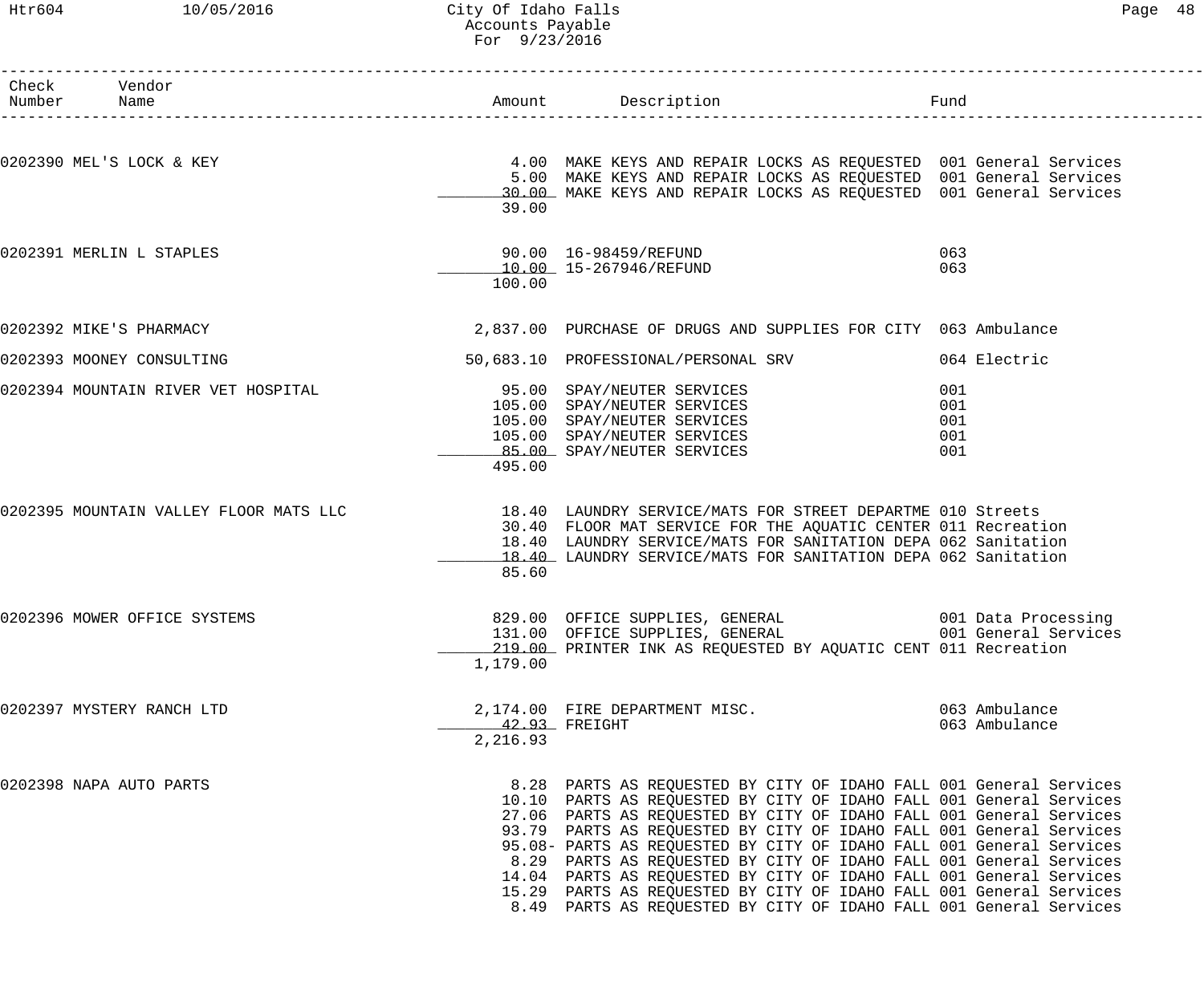## Htr604 10/05/2016 City Of Idaho Falls Page 49 Accounts Payable For 9/23/2016

| Check Vendor<br>Number Name           |          |                                                                                                                                                                                                                                                                                                                                                                                                                                                                                                                                                                                                                |                                        |                              |
|---------------------------------------|----------|----------------------------------------------------------------------------------------------------------------------------------------------------------------------------------------------------------------------------------------------------------------------------------------------------------------------------------------------------------------------------------------------------------------------------------------------------------------------------------------------------------------------------------------------------------------------------------------------------------------|----------------------------------------|------------------------------|
| 0202398 NAPA AUTO PARTS               | 457.12   | 4.99 PARTS AS REQUESTED BY CITY OF IDAHO FALL 001 General Services<br>14.99 PARTS AS REQUESTED BY CITY OF IDAHO FALL 001 General Services<br>35.28 PARTS AS REQUESTED BY CITY OF IDAHO FALL 001 General Services<br>6.29 PARTS AS REQUESTED BY CITY OF IDAHO FALL 001 General Services<br>2.58 PARTS AS REQUESTED BY CITY OF IDAHO FALL 001 General Services<br>14.06 PARTS AS REQUESTED BY CITY OF IDAHO FALL 001 General Services<br>4.41 PARTS AS REQUESTED BY CITY OF IDAHO FALL 001 General Services<br>11.67 PARTS AS REQUESTED BY CITY OF IDAHO FALL 001 General Services<br>272.59 EQ REPAIR AND MAINT | 001                                    |                              |
| 0202399 NATIONWIDE CLEC, LLC          |          | 286.00 PROFESSIONAL/PERSONAL SRV 664 Electric                                                                                                                                                                                                                                                                                                                                                                                                                                                                                                                                                                  |                                        |                              |
| 0202400 NEOPOST USA INC               | 406.98   | 393.99 INK TANK FOR POSTAGE MACH 6001 Treasurer<br>12.99 FREIGHT CHARGES                                                                                                                                                                                                                                                                                                                                                                                                                                                                                                                                       | 001 Treasurer                          |                              |
| 0202401 NEW IMAGE CAR WASH            |          | 138.00 DETAIL & CLEANING OF CITY OF IDAHO FALLS 001 General Services                                                                                                                                                                                                                                                                                                                                                                                                                                                                                                                                           |                                        |                              |
| 0202402 NICOLAS RODRIQUEZ             |          | 100.00  15-148325/REFUND                                                                                                                                                                                                                                                                                                                                                                                                                                                                                                                                                                                       | 063                                    |                              |
| 0202403 NORTHGATE VETERINARY HOSPITAL | 215.00   | 20.00 SPAY/NEUTER SERVICES<br>20.00 SPAY/NEUTER SERVICES<br>105.00 SPAY/NEUTER SERVICES<br>30.00 SPAY/NEUTER SERVICES<br>20.00 SPAY/NEUTER SERVICES<br>20.00 SPAY/NEUTER SERVICES                                                                                                                                                                                                                                                                                                                                                                                                                              | 001<br>001<br>001<br>001<br>001<br>001 |                              |
| 0202404 O'REILLY AUTO PARTS           |          | 29.98 PARTS AS REQUESTED BY CITY OF IDAHO FALL 001 General Services                                                                                                                                                                                                                                                                                                                                                                                                                                                                                                                                            |                                        |                              |
| 0202405 OUTSOURCE RECEIVABLES MGT ID  |          | 30.00 COLLECTIONS SERVICES FOR UTILITY ACCOUNT 001 Treasurer                                                                                                                                                                                                                                                                                                                                                                                                                                                                                                                                                   |                                        |                              |
| 0202406 PEST CONTROL SERVICES, INC.   |          | 48.00 INTERIOR RODENT CONTROL AT TAUTPHAUS PAR 011 Recreation                                                                                                                                                                                                                                                                                                                                                                                                                                                                                                                                                  |                                        |                              |
| 0202407 PING GOLF COMPANY, INC.       | 1,687.93 | 511.23 INVENTORY AS REQUESTED BY SAGE LAKES GOL 018 Golf Courses<br>339.56 INVENTORY AS REQUESTED BY SAND CREEK GOL 018 Golf Courses<br>771.36 INVENTORY AS REQUESTED BY SAND CREEK GOL 018 Golf Courses<br>65.78 INVENTORY AS REQUESTED BY SAND CREEK GOL 018 Golf Courses                                                                                                                                                                                                                                                                                                                                    |                                        |                              |
| 0202408 PLATT ELECTRIC / REXEL, INC.  |          | 19.38 MISCELLANEOUS ELECTRICAL SUPPLIES FOR BL 001 General Services<br>12.98 MISCELLANEOUS ELECTRICAL SUPPLIES FOR BL 001 General Services<br>189.43 MISCELLANEOUS ELECTRICAL SUPPLIES FOR BL 001 General Services<br>12.16 MISCELLANEOUS ELECTRICAL SUPPLIES FOR BL 001 General Services<br>16.59 HARDWARE MISCELLANEOUS<br>35.53 HARDWARE MISCELLANEOUS                                                                                                                                                                                                                                                      |                                        | 064 Electric<br>064 Electric |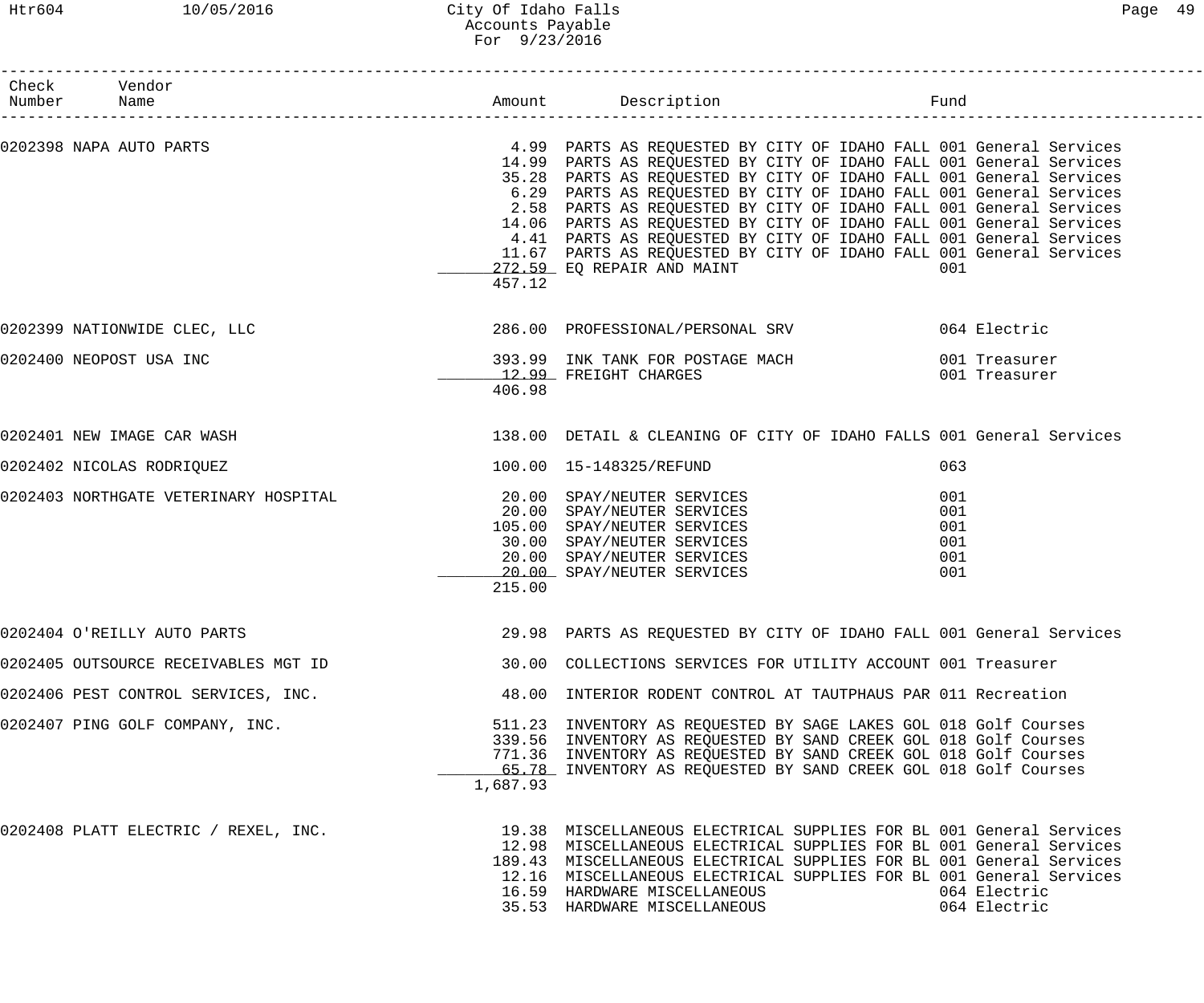### Htr604 10/05/2016 City Of Idaho Falls Page 50 Accounts Payable For 9/23/2016

| Check Vendor<br>Number Name                 |          |                                                                                                                                                                                                                                                     | Fund                                                                                                                                        |
|---------------------------------------------|----------|-----------------------------------------------------------------------------------------------------------------------------------------------------------------------------------------------------------------------------------------------------|---------------------------------------------------------------------------------------------------------------------------------------------|
|                                             | 1,344.83 | 97.34 HARDWARE<br>9.74 HARDWARE                                                                                                                                                                                                                     | 064 Electric<br>064 Electric                                                                                                                |
| 0202409 POST REGISTER, THE                  | 4,586.18 | 3,497.33 LEGAL NOTICES/AUG 2016<br>373.36 LEGAL NOTICES/AUG 2016<br>115.94 LEGAL NOTICES/AUG 2016<br>167.34 LEGAL NOTICES/AUG 2016<br>100.00 LEGAL NOTICES/AUG 2016<br>242.04 LEGAL NOTICES/AUG 2016<br>51.69 LEGAL NOTICES/AUG 2016<br>38.48 LEGAL | 001 Finance<br>001 Planning & Building<br>001 Police<br>001 Parks<br>001 Parks<br>001 Public Works Engineering<br>061 Sewer<br>064 Electric |
| 0202410 POST REGISTER, THE                  |          | 2,208.00 PROMOTION ITEMS                                                                                                                                                                                                                            | 060 Airport                                                                                                                                 |
|                                             | 380.26   | 0202411 PRO RENTALS/PRO EQUIP, LLC 159.12 REPAIRS AND SUPPLIES AS REQUESTED BY WEE 001 Parks<br>53.76 PARTS AND MINOR SUBLET REPAIRS AS REQUES 001 General Services<br>167.38 TRIMMER MAINTENANCE SUPPL 662 Sanitation                              |                                                                                                                                             |
| 0202412 PRO-LINE FENCE COMPANY              |          | 495.00 VARIOUS PARTS FOR GATE OP                                                                                                                                                                                                                    | 060 Airport                                                                                                                                 |
| 0202413 PSI ENVIRONMENTAL                   | 87.98    | 57.98 GARBAGE PICKUP FOR FIRE STATION #2 001 Fire<br>30.00 GARBAGE PICKUP FOR FIRE STATION #2 001 Fire                                                                                                                                              |                                                                                                                                             |
| 0202414 QUALITY AUTO BODY                   |          | 1,919.01 ACCIDENT REPAIRS, FLEET                                                                                                                                                                                                                    | 001 General Services                                                                                                                        |
| 0202415 QUICK PRINT - DBA                   | 764.96   | 191.34 PRINTING<br>573.62 PRINTING                                                                                                                                                                                                                  | 001 Police<br>001 Fire                                                                                                                      |
| 0202416 R & S DISTRIBUTING                  |          | 780.52 JANITORIAL ITEMS FOR THE AQUATIC CENTER 011 Recreation                                                                                                                                                                                       |                                                                                                                                             |
| 0202417 RIVERBEND COMMUNICATIONS            |          | 1,575.00 PROMOTION ITEMS                                                                                                                                                                                                                            | 060 Airport                                                                                                                                 |
| 0202418 ROCKNAKS HARDWARE PLUS, INC.        | 110.42   | 21.46 MISCELLANEOUS TOOL, HARDWARE & IRRIGATIO 001 Cemeteries<br>_88.96_ MISCELLANEOUS TOOL, HARDWARE & IRRIGATIO 001 Cemeteries                                                                                                                    |                                                                                                                                             |
| 0202419 ROCKY MOUNTAIN BULL BASH PRODUCTION |          | 2,000.00 PROFESSIONAL/PERSONAL SRV                                                                                                                                                                                                                  | 001 Parks                                                                                                                                   |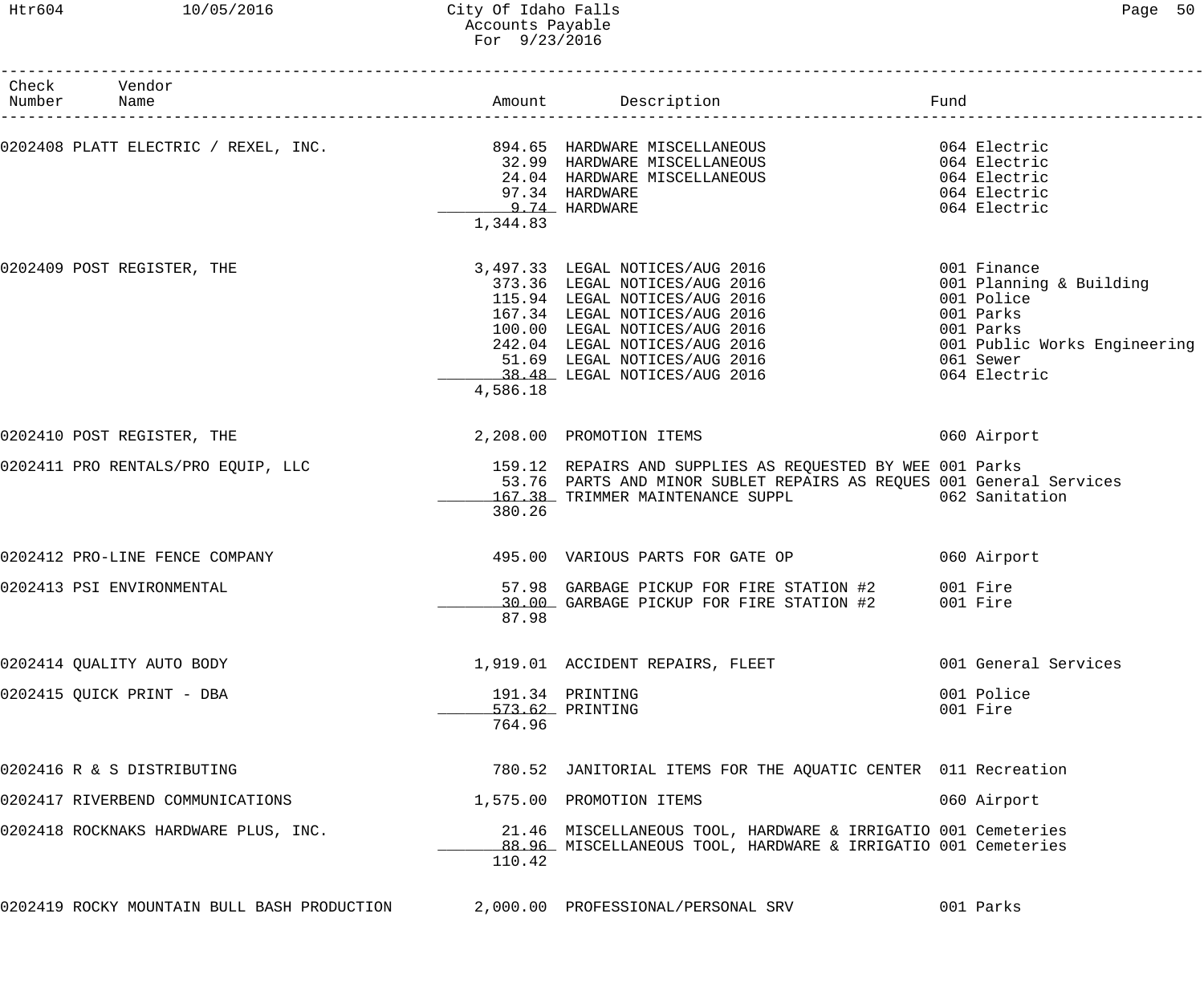### Htr604 10/05/2016 City Of Idaho Falls Page 51 Accounts Payable For 9/23/2016

| Check Vendor<br>Number Name           |           | Amount Description                                                                                                                                                                                                                                                                         |                                       |
|---------------------------------------|-----------|--------------------------------------------------------------------------------------------------------------------------------------------------------------------------------------------------------------------------------------------------------------------------------------------|---------------------------------------|
| 0202420 RON SAYER DODGE, INC.         |           | 27.17 PARTS AND MINOR SUBLET REPAIRS AS REQUES 001 General Services                                                                                                                                                                                                                        |                                       |
| 0202421 RON'S TIRE INC.               | 485.27    | 74.77  SPARK PLUG, LABOR<br>42.00  REPAIR LABOR<br>368.50 CHIPPER SHREDDER VACUUM B                                                                                                                                                                                                        | 001 Parks<br>001 Parks<br>010 Streets |
| 0202422 RUSH TRUCK CENTERS, INC.      | 545.75    | 87.04 PARTS AS REQUESTED BY CITY OF IDAHO FALL 001 General Services<br>35.00 PARTS AS REQUESTED BY CITY OF IDAHO FALL 001 General Services<br>593.95 PARTS AS REQUESTED BY CITY OF IDAHO FALL 001 General Services<br>170.24 PARTS AS REQUESTED BY CITY OF IDAHO FALL 001 General Services |                                       |
| 0202423 SASLOW, MARIA DEL PILAR       | 500.00    | 250.00 PARKS & RECREATION MISC. 001 Cemeteries<br>250.00 PARKS & RECREATION MISC.                                                                                                                                                                                                          | 001 Parks                             |
| 0202424 SHERWIN-WILLIAMS COMPANY      |           | 8,069.15 PAINTING-EQUIP & PRODUCTS 062 Sanitation                                                                                                                                                                                                                                          |                                       |
| 0202425 SHRED-IT USA LLC              |           | 119.96 SHREDDING SERVICES FOR THE CITY OF IDAHO 001 Non Departmental                                                                                                                                                                                                                       |                                       |
| 0202426 SIDWELL, JULEE                |           | 700.00 PROFESSIONAL/PERSONAL SRV                                                                                                                                                                                                                                                           | 001 Planning & Building               |
| 0202427 SIGN PRO                      | 13,228.50 | 12,871.50 CONSTRUCTION JOB/CONTRACT<br>357.00 RESTROOM SIGNS FOR IFRA                                                                                                                                                                                                                      | 047 Parks Capital Imp<br>060 Airport  |
| 0202428 SKM, INC.                     |           | 71.25 CONSTRUCTION JOB/CONTRACT 061 Water                                                                                                                                                                                                                                                  |                                       |
| 0202429 SOUTH FORK ANIMAL CLINIC, LLC |           | 200.00 SPAY/NEUTER SERVICES                                                                                                                                                                                                                                                                | 001                                   |
| 0202430 STAPLES STORE                 |           | 137.79 FURNITURE                                                                                                                                                                                                                                                                           | 001 Parks                             |
| 0202431 SUN MOUNTAIN SPORTS, INC.     |           | 6.16 INVENTORY AS REQUESTED BY SAGE LAKES GOL 018 Golf Courses                                                                                                                                                                                                                             |                                       |
| 0202432 SUNGARD PUBLIC SECTOR, INC.   |           | 900.00 COMPUTERS, DP/WORD PROC.                                                                                                                                                                                                                                                            | 001 Planning & Building               |
| 0202433 SUNNYSIDE GARDENS             |           | 105.73 PEA GRAVEL                                                                                                                                                                                                                                                                          | 001 Parks                             |
| 0202434 SUNSHINE CHEM-DRY, LLC        |           | 130.00 CARPET / UPHOLSTERY CLEANING FOR CITY BU 001 General Services                                                                                                                                                                                                                       |                                       |
| 0202435 SWAGIT PRODUCTIONS, LLC       |           | 935.00 COMPUTERS, DP/WORD PROC.                                                                                                                                                                                                                                                            | 001 Data Processing                   |
| 0202436 TAYLOR MADE GOLF COMPANY      |           | 189.42 INVENTORY AS REQUESTED BY SAGE LAKES GOL 018 Golf Courses<br>298.20 INVENTORY AS REQUESTED BY SAND CREEK GOL 018 Golf Courses<br>139.56 INVENTORY AS REQUESTED BY SAND CREEK GOL 018 Golf Courses                                                                                   |                                       |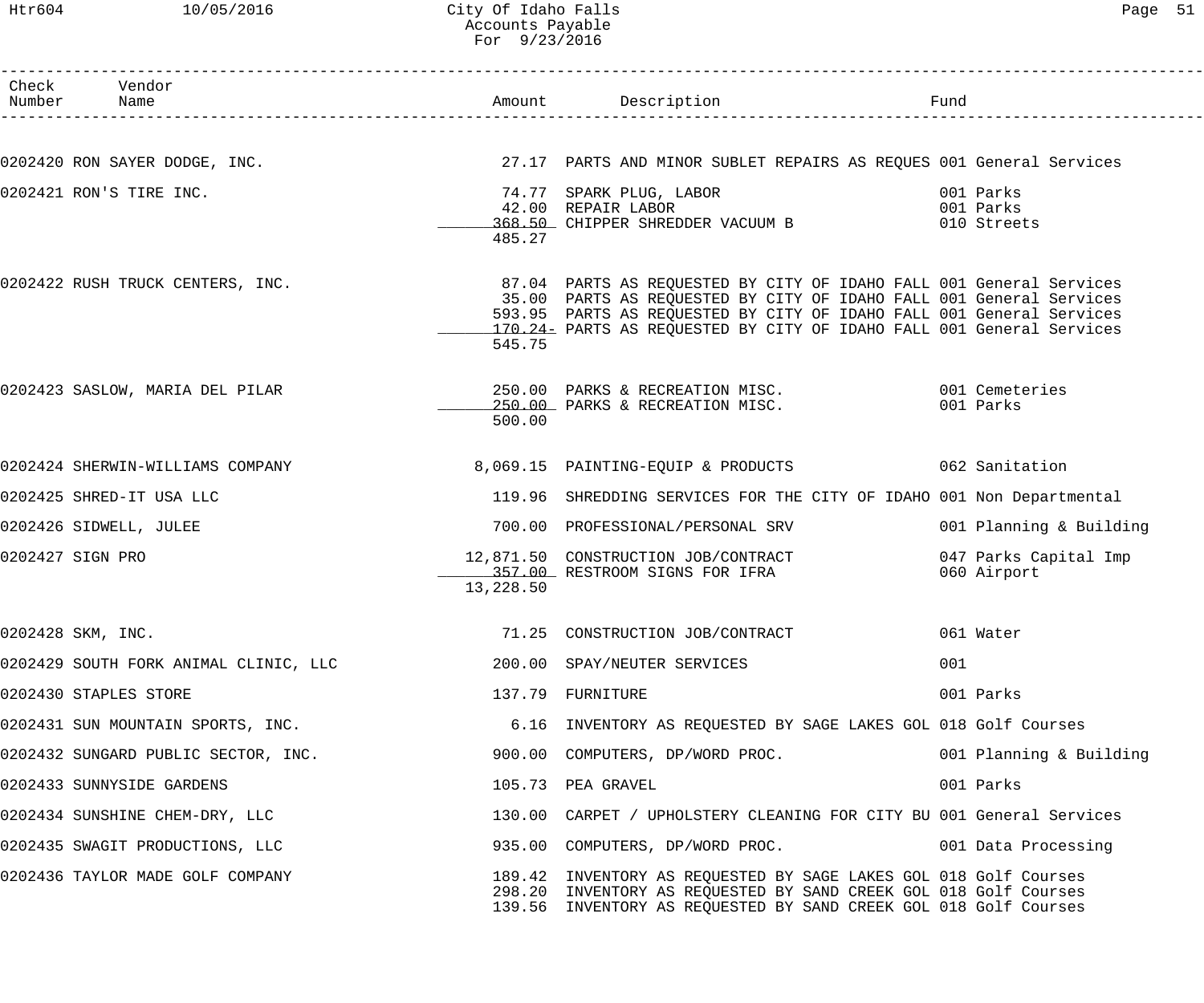Htr604 10/05/2016 City Of Idaho Falls Page 52 Accounts Payable For 9/23/2016

------------------------------------------------------------------------------------------------------------------------------------ Check Vendor Number Name Rund Reserves Name Rund Amount Description Communist Pund ------------------------------------------------------------------------------------------------------------------------------------ \_\_\_\_\_\_\_\_\_\_\_\_\_ 627.18 0202437 TETON MICROBIOLOGY LAB 270.00 LABORATORY ANALYSIS FOR WATER SAMPLES 061 Water 0202438 TETON STEEL, INC. 94.50 SCREWS SELF DRILLER WHITE 001 Parks 0202439 THOMPSON PAVING, INC. 206,279.10 CONSTRUCTION JOB/CONTRACT 001 Parks 0202440 TYLER ACOR 229.82 15-357734/REFUND 063 0202441 ULINE 410.99 POLICE EQUIP & SUPPLIES 001 Police 0202442 UNITED MICRO DATA, INC. 1,876.16 OFFICE SUPPLIES, GENERAL 001 Treasurer 0202443 UNITED PARCEL SERVICE 79.80 FREIGHT 064 Electric 0202444 UPHOLSTERY CENTER, THE 220.00 PARTS AS REQUESTED BY CITY OF IDAHO FALL 001 General Services \_\_\_\_\_\_\_\_\_\_\_\_\_ 310.00 PARTS AS REQUESTED BY CITY OF IDAHO FALL 001 General Services 530.00 0202445 UTILITY TRAILER/TRUCK SALES 2,600.00 EQ REPAIR AND MAINT 001 General Services 0202446 VALLEY GLASS CORPORATION 3,626.70 WEATHERIZE PROGRM/ROBBINS 015 Elect Light Public Purp 0202447 VALLEY OFFICE SYSTEMS 95.26 MAINTENANCE CONTRACT-EQ 012 Library 0202448 VERNON STEEL, INC. 121.00 #5 2' REBAR (100 PIECES) 001 Public Works Engineering 55.00 #4 2' REBAR (50 PIECES) 001 Public Works Engineering 1.12 FABRICATION MATERIAL/NEW 1997 062 Sanitation 8,640.14 0202449 W.W. GRAINGER, INC. 219.50 SAFETY EQUIPMENT 064 Electric 0202450 WACKERLI AUTO CENTER 21.25 PARTS AS REQUESTED BY CITY OF IDAHO FALL 001 General Services 20.19 PARTS AS REQUESTED BY CITY OF IDAHO FALL 001 General Services \_\_\_\_\_\_\_\_\_\_\_\_\_ 756.18 PARTS AS REQUESTED BY CITY OF IDAHO FALL 001 General Services 797.62 0202451 WALL 2 WALL 2 WALL 2 State of the State of the Services 286.56 CARBONIZED ECO TILE FOR A 001 General Services 0202452 WATER GEAR, INC. 887.65 MISCELLANEOUS SUPPLIES FOR THE AQUATIC C 011 Recreation 0202453 WATSON ROTO-ROOTER FIRST CLASS 192.00 PORTABLE TOILETS AS NEEDED BY PARKS DEPA 001 Parks 0202454 WAXIE SANITARY SUPPLY 30.29 TRASH CONTAINER 001 General Services 27.70 TRASH CONTAINER LID<br>198.88 PURELL HAND SANITIZER 199.88 PURELL HAND SANITIZER 1999 98.88 PURELL HAND SANITIZER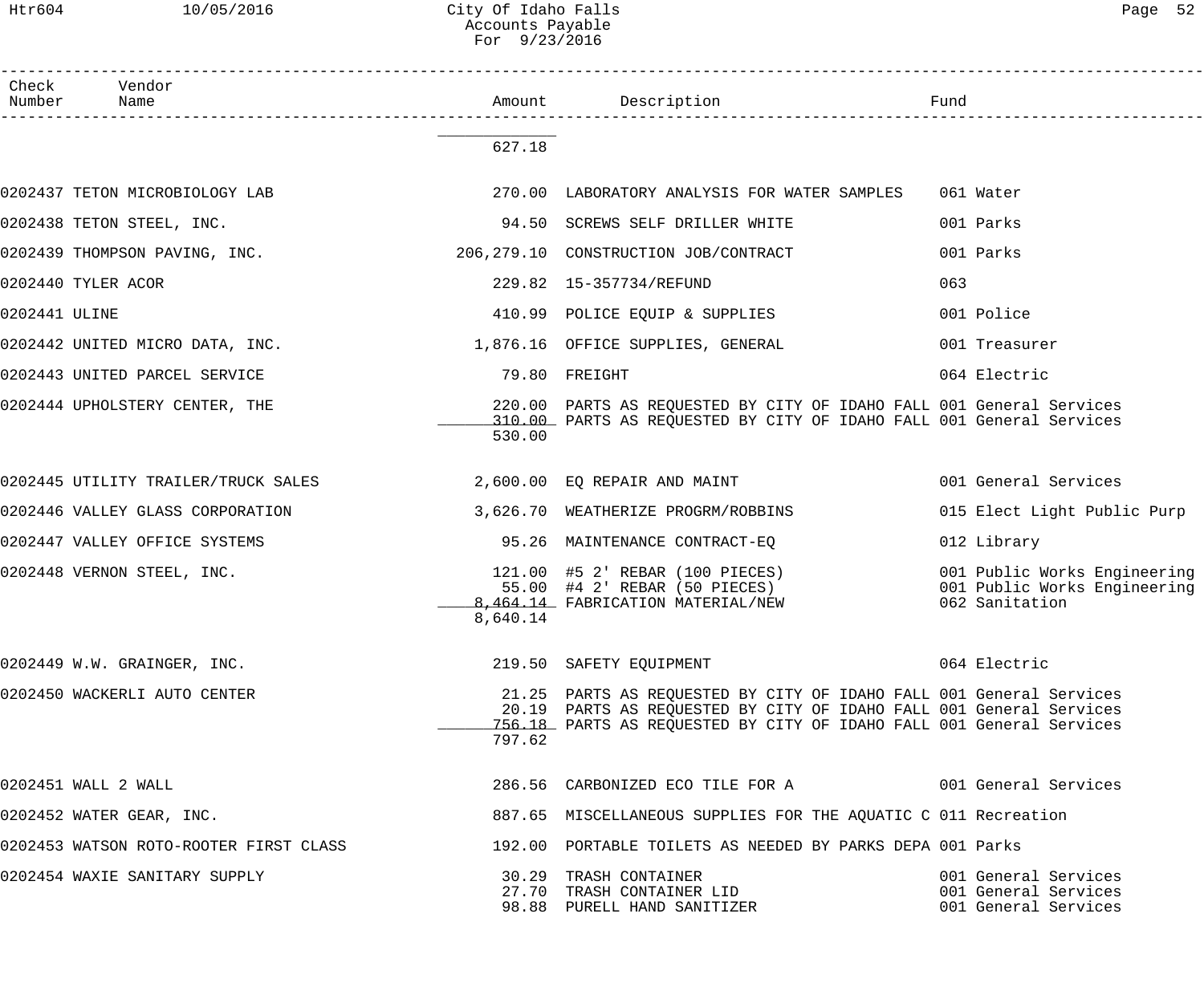| Number        | Check Vendor<br>Name                       |                    | Amount Description                                                                                                                           | Fund                                                         |
|---------------|--------------------------------------------|--------------------|----------------------------------------------------------------------------------------------------------------------------------------------|--------------------------------------------------------------|
|               | 0202454 WAXIE SANITARY SUPPLY              | 337.07             | 180.20 SOLO 70Z DRINKING CUPS                                                                                                                | 061 Sewer                                                    |
|               | 0202455 WEATHERBY, HEIDE                   |                    | 700.00 PROFESSIONAL/PERSONAL SRV                                                                                                             | 001 Planning & Building                                      |
| 0202456 WESCO |                                            | 4,145.00 HARDWARE  |                                                                                                                                              | 064                                                          |
|               | 0202457 WESTERN RECORDS DESTRUCTION, INC.  |                    | 45.00 SHREDDING SERVICES FOR THE LEGAL DEPARTM 001 City Prosecuting Attorney                                                                 |                                                              |
|               | 0202458 WESTERN STATES RENTAL STORE        | 265.21             | 144.64 PARTS AS REQUESTED BY CITY OF IDAHO FALL 001 General Services<br>120.57 PARTS AS REQUESTED BY CITY OF IDAHO FALL 001 General Services |                                                              |
|               | 0202459 WHITAKER BROTHERS BUS MACHINES INC | 125.00<br>1,824.00 | FREIGHT<br>1,699.00 OFFICE MACHINES & ACCESS.                                                                                                | 001 Public Works Engineering<br>001 Public Works Engineering |
|               | 0202460 ZIP PRINT                          |                    | 10.50 PHOTOCOPIES AND POSTERS AS NEEDED BY AQU 011 Recreation                                                                                |                                                              |
|               | 0202461 2M COMPANY, INC.                   |                    | 496.60 COUPLERS, UNIONS,                                                                                                                     | 001 Cemeteries                                               |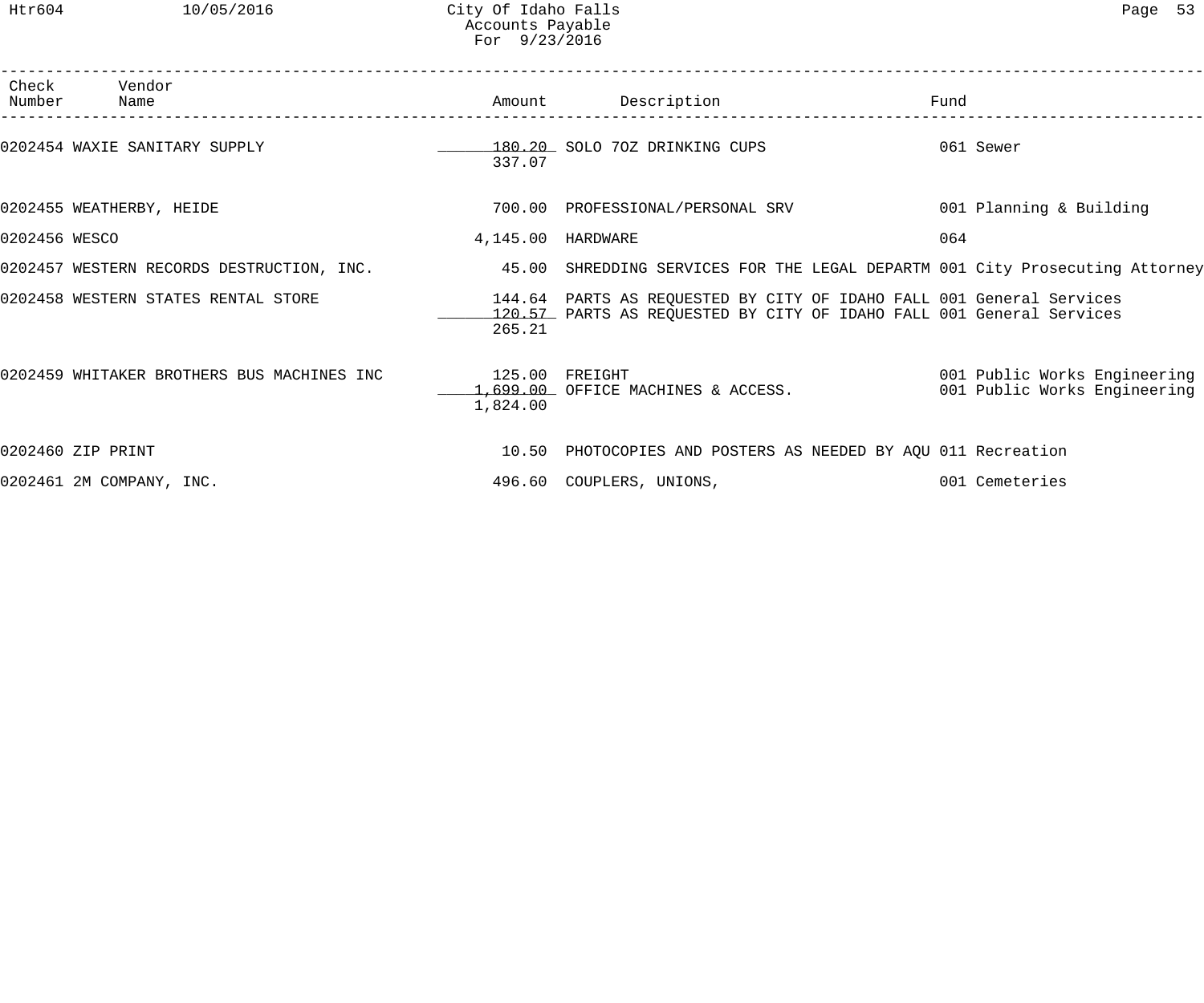## Htr604 10/05/2016 City Of Idaho Falls Page 54 Accounts Payable For 9/30/2016

| Check Vendor<br>Number Name                                                                |                                                |                                                                                                                              |                                              |
|--------------------------------------------------------------------------------------------|------------------------------------------------|------------------------------------------------------------------------------------------------------------------------------|----------------------------------------------|
| 0202462 A-1 RENTAL, INC.                                                                   | $65.00$ RENTAL<br>172.95                       | 65.00 RENTAL<br>42.95 HARDWARE MISCELLANEOUS                                                                                 | 064 Electric<br>064 Electric<br>064 Electric |
| 0202463 ACUSHNET COMPANY                                                                   |                                                | 82.67 INVENTORY AS REQUESTED BY SAGE LAKES GOL 018 Golf Courses                                                              |                                              |
| 0202464 ADAPCO, INC.                                                                       |                                                | 3,337.68 STORM MAINS                                                                                                         | 061 Sewer                                    |
| 0202465 ADVANTAGE EYE CENTERS, INC. 262.50 OPTICAL EQUIP & SUPPLIES                        |                                                |                                                                                                                              | 061 Water                                    |
| 0202466 AIRGAS USA, LLC                                                                    | 201.70                                         | 50.70 WELDING EQUIP/SUPPLIES<br>100.30 WELDING EQUIP/SUPPLIES<br>50.70 WELDING EQUIP/SUPPLIES                                | 064 Electric<br>064 Electric<br>064 Electric |
| 0202467 ALAN CLARK CONSTRUCTION, LLC 3,750.00 CONSTRUCTION JOB/CONTRACT 011 Recreation     |                                                |                                                                                                                              |                                              |
| 0202468 ALDERSON, KARST & MITRO                                                            |                                                | 10,458.31 PROFESSIONAL/PERSONAL SRV                                                                                          | 001 Parks                                    |
| 0202469 ALPHAGRAPHICS OF IDAHO FALLS                                                       | 167.34 SIGNS<br>2,264.51 PRINTING<br>12,647.90 | 996.75 PURCHASE OF MATERIALS FOR I.F. PUBLIC LI 012 Library<br>9, 219.30 SERVICES/MISCELLANEOUS                              | 001 Parks<br>061 Water<br>061 Water          |
| 0202470 ALPINE HEATING/AC, INC. 4,975.00 HEAT PUMP PRGM/HANSEN 015 Elect Light Public Purp |                                                |                                                                                                                              |                                              |
| 0202471 ALSCO (AMERICAN LINEN DIV)                                                         | 94.38                                          | 47.44 LAUNDRY SERVICE FOR SEWER DEPARTMENT<br>42.06 LAUNDRY SERVICE FOR SEWER DEPARTMENT<br>4.88 CLOTHING & APPAREL          | 061 Sewer<br>061 Sewer<br>064 Electric       |
| 0202472 AMAZON.COM CREDIT-LIBRARY                                                          |                                                | 6,693.73 PURCHASE OF MATERIALS FOR THE I.F. PUBLI 012 Library                                                                |                                              |
| 0202473 AMERICAN INSURANCE SERVICE                                                         | 692.10                                         | 325.50 PROFESSIONAL/PERSONAL SRV<br>366.60 PROFESSIONAL/PERSONAL SRV                                                         | 001 Non Departmental<br>001 Human Resources  |
| 0202474 ARCHITECTURAL BUILDING SUPPLY                                                      |                                                | 96,770.89 SECURITY SYSTEM/SERVICE                                                                                            | 001 General Services                         |
| 0202475 ATS INLAND NW, LLC                                                                 | 2,998.00                                       | 2,848.10 MAINTENANCE, PARTS AND IMPROVEMENTS TO H 060 Airport<br>149.90 MAINTENANCE, PARTS AND IMPROVEMENTS TO H 060 Airport |                                              |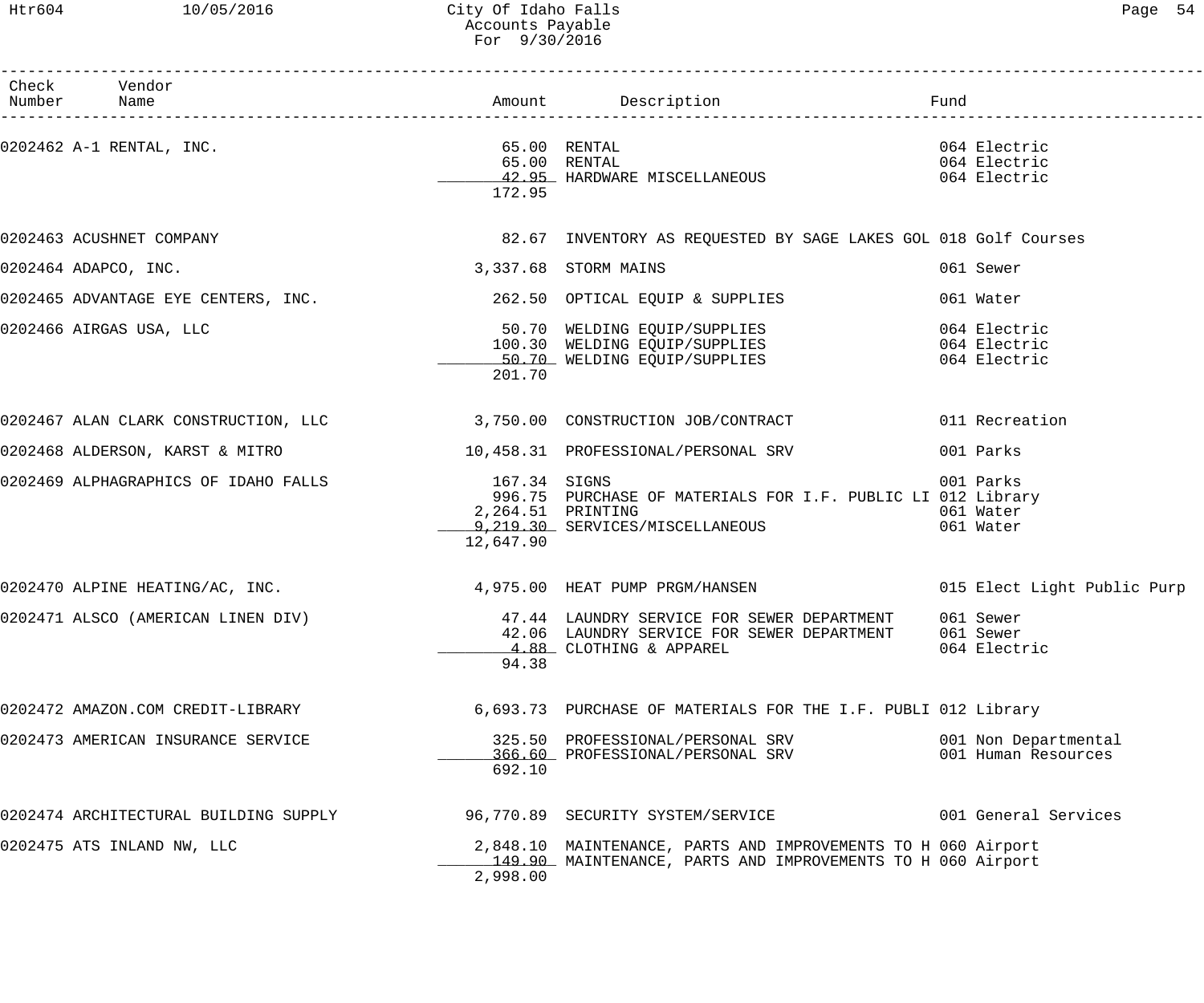Htr604 10/05/2016 City Of Idaho Falls Page 55 Accounts Payable For 9/30/2016

| Check Vendor<br>Number Name            |            | Amount Description                                                                                                                                                                                                                                                                         | Fund                        |
|----------------------------------------|------------|--------------------------------------------------------------------------------------------------------------------------------------------------------------------------------------------------------------------------------------------------------------------------------------------|-----------------------------|
| 0202476 BALL STORAGE & ICE, LLC        | 51.25 FOOD |                                                                                                                                                                                                                                                                                            | 064 Electric                |
|                                        | 1,743.00   |                                                                                                                                                                                                                                                                                            |                             |
|                                        |            | 0202478 BRADLEY ENGINEERING/CHARTERED 11,450.00 PROFESSIONAL/PERSONAL SRV 001 Parks                                                                                                                                                                                                        |                             |
| 0202479 BROADWAY FORD, INC.            | 590.26     | 71.37 PARTS AND MINOR SUBLET REPAIRS AS REQUES 001 General Services<br>12.18 PARTS AND MINOR SUBLET REPAIRS AS REQUES 001 General Services<br>386.71 PARTS AND MINOR SUBLET REPAIRS AS REQUES 001 General Services<br>120.00 PARTS AND MINOR SUBLET REPAIRS AS REQUES 001 General Services |                             |
| 0202480 BROADWAY VETERINARY CLINIC     | 125.00     | 85.00 SPAY/NEUTER SERVICES<br>40.00 SPAY/NEUTER SERVICES                                                                                                                                                                                                                                   | 001<br>001                  |
| 0202481 BUDGET YARDSCAPING             | 885.00     | 485.00 SERVICES/MISCELLANEOUS 064 Electric<br>400.00 SERVICES/MISCELLANEOUS                                                                                                                                                                                                                | 064 Electric                |
| 0202482 CABLE ONE, INC.                |            | 23.17 INTERNET FOR THE IDAHO FALLS PUBLIC LIBR 012 Library                                                                                                                                                                                                                                 |                             |
| 0202483 CODALE ELECTRIC SUPPLY, INC.   |            | 972.80 SAFETY EQUIPMENT                                                                                                                                                                                                                                                                    | 064 Electric                |
| 0202484 CONAN HEATING, INC.            |            | 7,475.00 HEAT PUMP PRGM/LOTT                                                                                                                                                                                                                                                               | 015 Elect Light Public Purp |
| 0202485 COTTONWOOD VETERINARY CLINIC   | 115.00     | 20.00 SPAY/NEUTER SERVICES<br>20.00 SPAY/NEUTER SERVICES<br>75.00 SPAY/NEUTER SERVICES                                                                                                                                                                                                     | 001<br>001<br>001           |
| 0202486 COUNTRYSIDE VET. HOSPITAL PLLC | 70.00      | 30.00 SPAY/NEUTER SERVICES<br>20.00 SPAY/NEUTER SERVICES<br>20.00 SPAY/NEUTER SERVICES                                                                                                                                                                                                     | 001<br>001<br>001           |
| 0202487 CRESS ELECTRONIC ACCESS CNTRL  |            | 4,275.00 AIRPORT MAINTENANCE                                                                                                                                                                                                                                                               | 060 Airport                 |
| 0202488 CUSTOM MOUSE PADS              |            | 497.50 COMPUTERS, DP/WORD PROC.                                                                                                                                                                                                                                                            | 001 Data Processing         |
| 0202489 DALE'S SERVICE, INC.           |            | 485.00 GARAGE SHOP SUPPLIES                                                                                                                                                                                                                                                                | 001 General Services        |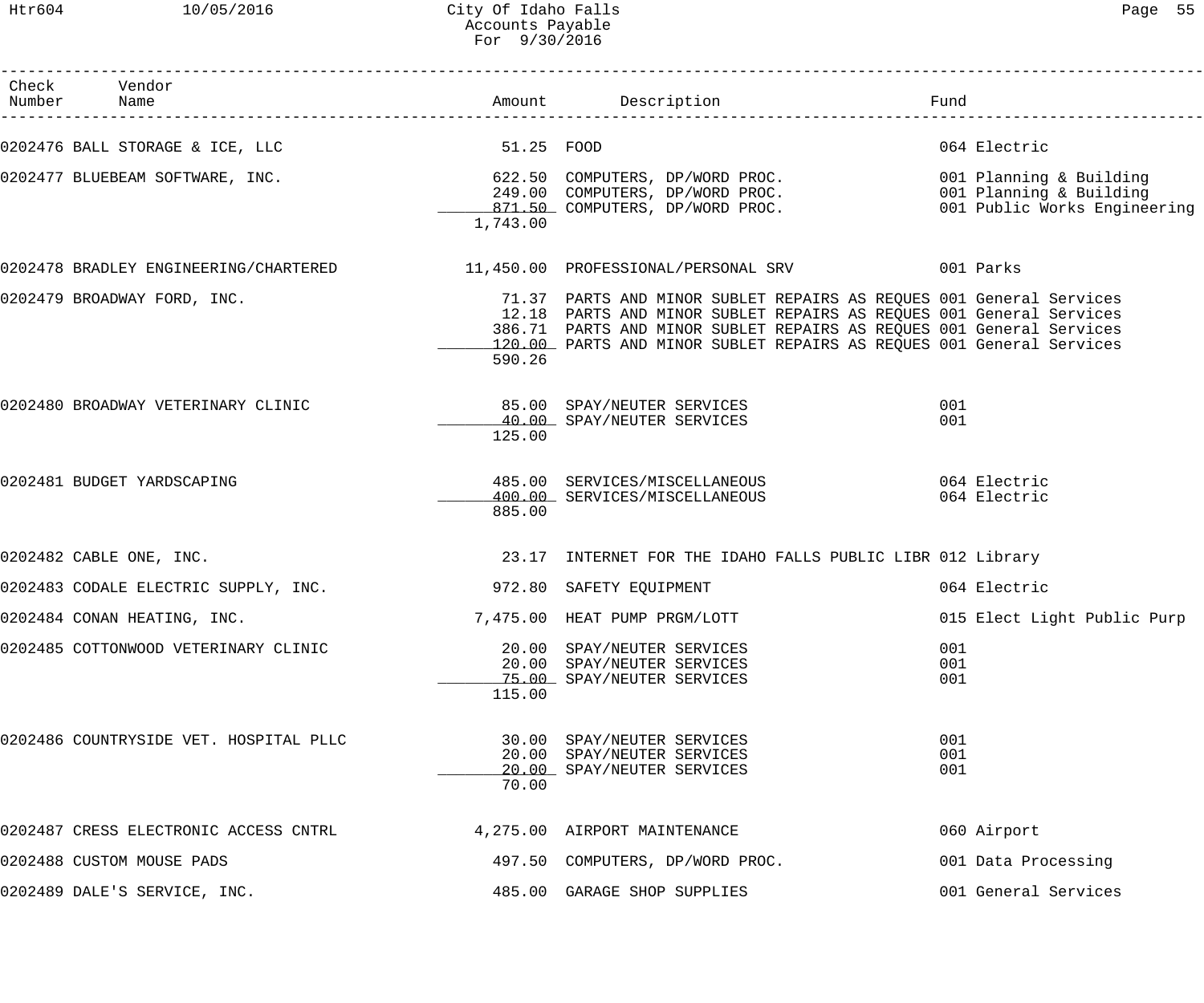Htr604 10/05/2016 City Of Idaho Falls Page 56 Accounts Payable For 9/30/2016

------------------------------------------------------------------------------------------------------------------------------------

| Check<br>Number | Vendor                                 |           |                                                                                                                                                                                                                                                                                                                                                                                                                                                                                                                                                                                                                                                                                                                                                                                                                                                                                                                                                    | Fund                                                                 |
|-----------------|----------------------------------------|-----------|----------------------------------------------------------------------------------------------------------------------------------------------------------------------------------------------------------------------------------------------------------------------------------------------------------------------------------------------------------------------------------------------------------------------------------------------------------------------------------------------------------------------------------------------------------------------------------------------------------------------------------------------------------------------------------------------------------------------------------------------------------------------------------------------------------------------------------------------------------------------------------------------------------------------------------------------------|----------------------------------------------------------------------|
|                 |                                        | 11,989.34 | 0202490 DELL COMPUTER CORPORATION, DBA 0202490 DELL COMPUTER CORPORATION, DBA 021.98 COMPUTERS, DP/WORD PROC. 001 Public Works Engineering 2,407.98 COMPUTERS, DP/WORD PROC. 001 Public Works Engineering 0202490 DELL COMPUTE                                                                                                                                                                                                                                                                                                                                                                                                                                                                                                                                                                                                                                                                                                                     |                                                                      |
|                 | 0202491 DEMCO, INC.                    |           | 50.94 MISCELLANEOUS PRODUCTS                                                                                                                                                                                                                                                                                                                                                                                                                                                                                                                                                                                                                                                                                                                                                                                                                                                                                                                       | 012 Library                                                          |
|                 | 0202492 DEVELOPMENT WORKSHOP, INC.     |           | 6,380.00 JANITORIAL SERVICES FOR CITY BUILDINGS                                                                                                                                                                                                                                                                                                                                                                                                                                                                                                                                                                                                                                                                                                                                                                                                                                                                                                    | 001 General Services                                                 |
|                 | 0202493 DISH NETWORK                   |           | 143.15 MONTHLY CABLE BILLS FOR THE AIRPORT                                                                                                                                                                                                                                                                                                                                                                                                                                                                                                                                                                                                                                                                                                                                                                                                                                                                                                         | 060 Airport                                                          |
|                 | 0202494 DIVERSIFIED INSPECTIONS/       | 7,665.00  | 730.00 VEHICLE AND EQUIP. MAINT.<br>3,650.00 VEHICLE AND EQUIP. MAINT.<br>3,285.00 VEHICLE AND EQUIP. MAINT.                                                                                                                                                                                                                                                                                                                                                                                                                                                                                                                                                                                                                                                                                                                                                                                                                                       | 001 General Services<br>001 General Services<br>001 General Services |
|                 | 0202495 EASTSIDE PET CLINIC            |           | 105.84 SPAY AND NEUTER SERVICES FOR THE ANIMAL 001 Police                                                                                                                                                                                                                                                                                                                                                                                                                                                                                                                                                                                                                                                                                                                                                                                                                                                                                          |                                                                      |
|                 | 0202496 EDGE CONSTRUCTION SUPPLY, INC. |           | 5,488.29 CLOTHING & APPAREL                                                                                                                                                                                                                                                                                                                                                                                                                                                                                                                                                                                                                                                                                                                                                                                                                                                                                                                        | 064 Electric                                                         |
|                 | 0202497 ELECTROMARK COMPANY            |           | 23.49 ELEC/IF POWER                                                                                                                                                                                                                                                                                                                                                                                                                                                                                                                                                                                                                                                                                                                                                                                                                                                                                                                                | 064 Electric                                                         |
|                 | 0202498 EVCO HOUSE OF HOSE - IDAHO     | 490.13    | 48.96 PARTS AS REQUESTED BY CITY OF IDAHO FALL 001 General Services<br>58.26 PARTS AS REQUESTED BY CITY OF IDAHO FALL 001 General Services<br>91.36 PARTS AS REQUESTED BY CITY OF IDAHO FALL 001 General Services<br>31.22 PARTS AS REQUESTED BY CITY OF IDAHO FALL 001 General Services<br>97.90 PARTS AS REQUESTED BY CITY OF IDAHO FALL 001 General Services<br>80.65 PARTS AS REQUESTED BY CITY OF IDAHO FALL 001 General Services<br>61.22 PARTS AS REQUESTED BY CITY OF IDAHO FALL 001 General Services<br>20.56 WASTE WATER TREATMENT 6061 Sewer                                                                                                                                                                                                                                                                                                                                                                                            |                                                                      |
|                 | 0202499 FALLS PLUMBING SUPPLY, INC.    |           | 231.94 MISCELLANEOUS PLUMBING SUPPLIES FOR BLDG 001 General Services<br>32.14 MISCELLANEOUS PLUMBING SUPPLIES FOR BLDG 001 General Services<br>48.65 MISCELLANEOUS PLUMBING SUPPLIES FOR BLDG 001 General Services<br>244.06 MISCELLANEOUS PLUMBING SUPPLIES FOR BLDG 001 General Services<br>20.18 MISCELLANEOUS PLUMBING SUPPLIES FOR BLDG 001 General Services<br>38.04 MISCELLANEOUS PLUMBING SUPPLIES FOR BLDG 001 General Services<br>46.47 MISCELLANEOUS PLUMBING SUPPLIES FOR BLDG 001 General Services<br>8.50 MISCELLANEOUS PLUMBING SUPPLIES FOR BLDG 001 General Services<br>7.35 MISCELLANEOUS PLUMBING SUPPLIES FOR BLDG 001 General Services<br>611.76 MISCELLANEOUS PLUMBING SUPPLIES FOR BLDG 001 General Services<br>63.38 MISCELLANEOUS PLUMBING SUPPLIES FOR BLDG 001 General Services<br>491.48 MISCELLANEOUS PLUMBING SUPPLIES FOR BLDG 001 General Services<br>82.91 HARDWARE MISCELLANEOUS<br>12.28 HARDWARE MISCELLANEOUS | 064 Electric<br>064 Electric                                         |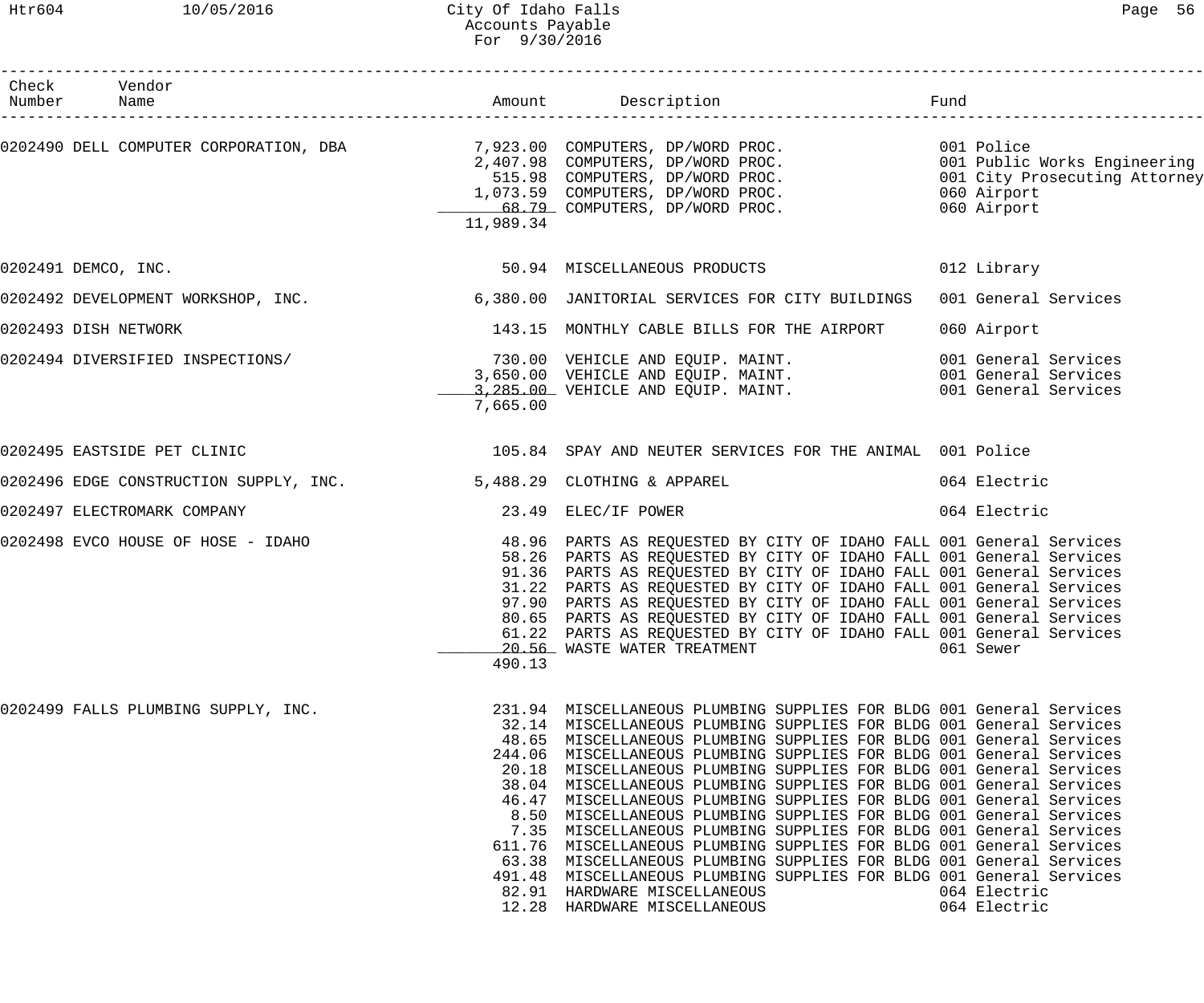| Check Vendor<br>Number Name                                                                                                 |                           |                                                                                                                                                                                                                                                                                                                                                                                                                                                                                                   |                                                                                                                                                                                                                      |
|-----------------------------------------------------------------------------------------------------------------------------|---------------------------|---------------------------------------------------------------------------------------------------------------------------------------------------------------------------------------------------------------------------------------------------------------------------------------------------------------------------------------------------------------------------------------------------------------------------------------------------------------------------------------------------|----------------------------------------------------------------------------------------------------------------------------------------------------------------------------------------------------------------------|
| 0202499 FALLS PLUMBING SUPPLY, INC. 28.38 HARDWARE MISCELLANEOUS 64 Electric                                                | 1,967.52                  |                                                                                                                                                                                                                                                                                                                                                                                                                                                                                                   |                                                                                                                                                                                                                      |
| 0202500 FALLS STRIPING, LLC 6 6 19 10 1000 108/CONTRACT 59,000 10B/CONTRACT 001 Public Works Engineering                    |                           |                                                                                                                                                                                                                                                                                                                                                                                                                                                                                                   |                                                                                                                                                                                                                      |
| 0202501 FERGUSON ENTERPRISES, INC. THE Reader Manuscritude of MISCELLANEOUS PLUMBING SUPPLIES FOR BLDG 001 General Services | 531.43                    | 423.66 MISCELLANEOUS PLUMBING SUPPLIES FOR BLDG 001 General Services<br>15.94 MISCELLANEOUS PLUMBING SUPPLIES FOR BLDG 001 General Services<br>8.54 MISCELLANEOUS PLUMBING SUPPLIES FOR BLDG 001 General Services<br>54.84 MISCELLANEOUS PLUMBING SUPPLIES FOR BLDG 001 General Services                                                                                                                                                                                                          |                                                                                                                                                                                                                      |
| 0202502 FERGUSON ENTERPRISES, INC. 388.88 IRRIGATION EQUIP/SUPPLIES 018 Golf Courses                                        |                           |                                                                                                                                                                                                                                                                                                                                                                                                                                                                                                   |                                                                                                                                                                                                                      |
| 0202503 FIRST STREET WELDING, INC. THE SALE MARTS AND MINOR SUBLET REPAIRS AS REQUES 001 General Services                   |                           |                                                                                                                                                                                                                                                                                                                                                                                                                                                                                                   |                                                                                                                                                                                                                      |
| 0202504 FLEETPRIDE, INC. <sup>95.83</sup> PARTS AS REQUESTED BY CITY OF IDAHO FALL 001 General Services                     | 376.62                    | 252.29 PARTS AS REQUESTED BY CITY OF IDAHO FALL 001 General Services<br>28.50 PARTS AS REQUESTED BY CITY OF IDAHO FALL 001 General Services                                                                                                                                                                                                                                                                                                                                                       |                                                                                                                                                                                                                      |
| 0202505 FOOD SERVICES OF AMERICA THE SERVICE SUPPLIES FOR ZO 001 Parks                                                      | 1,191.10                  | 232.74 ANIMAL FOOD AND REQUIRED SUPPLIES FOR ZO 001 Parks<br>84.41 ANIMAL FOOD AND REQUIRED SUPPLIES FOR ZO 001 Parks<br>196.11 ANIMAL FOOD AND REQUIRED SUPPLIES FOR ZO 001 Parks<br>123.68 ANIMAL FOOD AND REQUIRED SUPPLIES FOR ZO 001 Parks<br>50.25 ANIMAL FOOD AND REQUIRED SUPPLIES FOR ZO 001 Parks<br>117.10 ANIMAL FOOD AND REQUIRED SUPPLIES FOR ZO 001 Parks<br>244.32 ANIMAL FOOD AND REQUIRED SUPPLIES FOR ZO 001 Parks<br>44.45 ANIMAL FOOD AND REQUIRED SUPPLIES FOR ZO 001 Parks |                                                                                                                                                                                                                      |
| 0202506 FOSTER'S PLUMBING                                                                                                   |                           | 629.96 PLUMBING REPAIRS AS REQUESTED BY AIRPORT 060 Airport                                                                                                                                                                                                                                                                                                                                                                                                                                       |                                                                                                                                                                                                                      |
| 0202507 FREIGHTLINER OF UTAH                                                                                                | 79.59 FREIGHT<br>4,162.63 | 1,049.78 EQ REPAIR AND MAINT<br>99.75- EQ REPAIR AND MAINT<br>93.10- EQ REPAIR AND MAINT<br>1,180.90 EQ REPAIR AND MAINT<br>38.58 EQ REPAIR AND MAINT<br>532.00- EQ REPAIR AND MAINT<br>166.25- EQ REPAIR AND MAINT<br>2,704.88 EQ REPAIR AND MAINT                                                                                                                                                                                                                                               | 001 General Services<br>001 General Services<br>001 General Services<br>001 General Services<br>001 General Services<br>001 General Services<br>001 General Services<br>001 General Services<br>001 General Services |
|                                                                                                                             |                           |                                                                                                                                                                                                                                                                                                                                                                                                                                                                                                   |                                                                                                                                                                                                                      |

0202508 FREMONT ANIMAL CARE CENTER LLC  $\qquad \qquad$  75.00 SPAY/NEUTER SERVICES  $\qquad \qquad$  001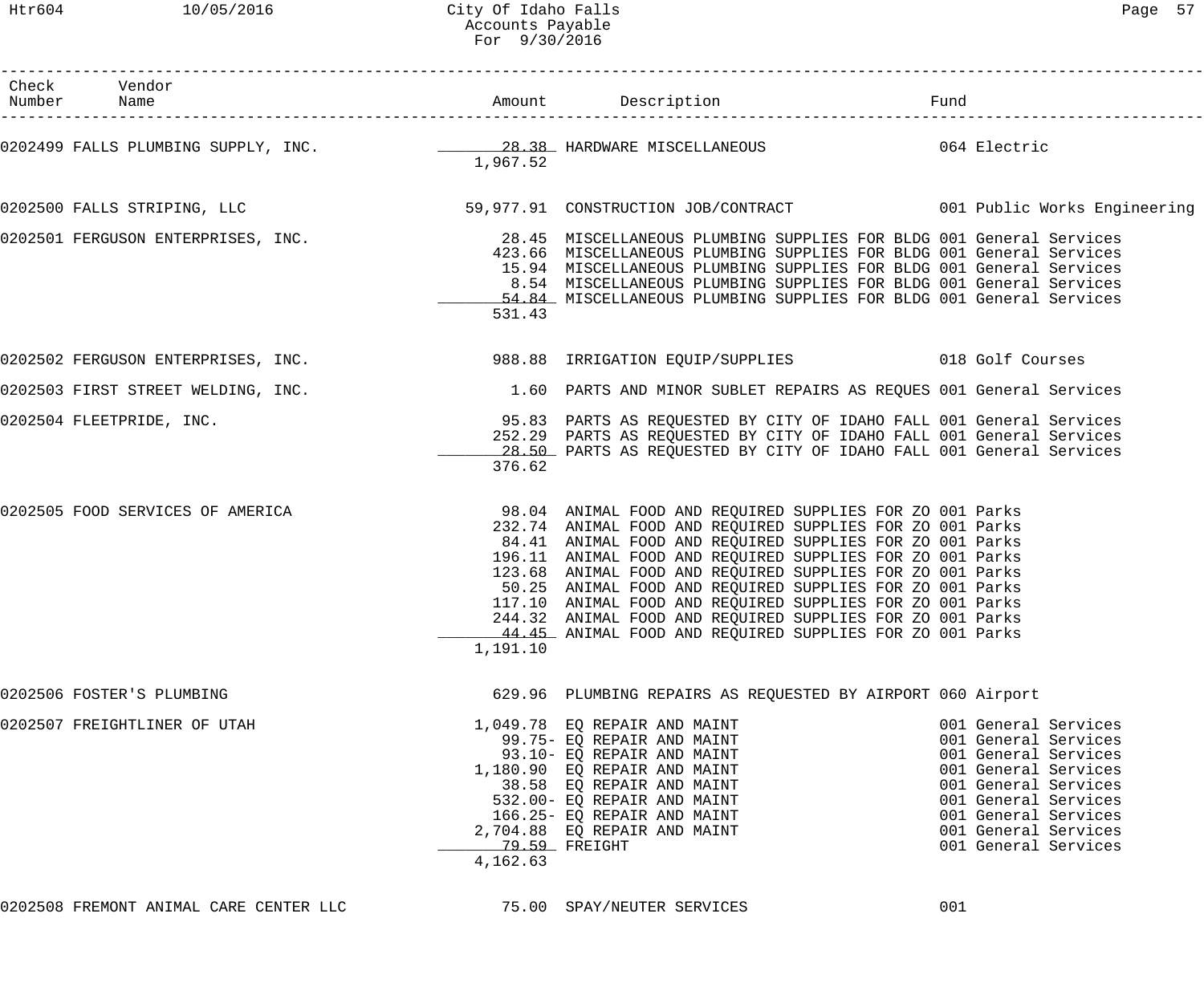### Htr604 10/05/2016 City Of Idaho Falls Page 58 Accounts Payable For 9/30/2016

| Check Vendor<br>Number Name                                                                                                                                                                                                                                                                                                                                                                                                                                     |           | Amount Description Description                                                                                                             |                      |
|-----------------------------------------------------------------------------------------------------------------------------------------------------------------------------------------------------------------------------------------------------------------------------------------------------------------------------------------------------------------------------------------------------------------------------------------------------------------|-----------|--------------------------------------------------------------------------------------------------------------------------------------------|----------------------|
| $0.202509 \text{ FRENONT CONMINTCATIONS LLC} \begin{minipage}{0.99\text{ FRENONT CONMINTCATIONS LLC} \end{minipage} \begin{minipage}{0.99\text{ FREMONT CONMINTCATIONS LLC} \end{minipage} \begin{minipage}{0.99\text{ FREMONT CONMINTCATIONS LLC} \end{minipage} \begin{minipage}{0.99\text{ FRE MONT}} \begin{minipage}{0.99\text{ FRE MONT}} \begin{minipage}{0.99\text{ FRE UNR}} \end{minipage} \begin{minipage}{0.99\text{ FRE UNR}} \begin{minipage}{0.$ |           |                                                                                                                                            |                      |
|                                                                                                                                                                                                                                                                                                                                                                                                                                                                 |           |                                                                                                                                            |                      |
|                                                                                                                                                                                                                                                                                                                                                                                                                                                                 |           |                                                                                                                                            |                      |
|                                                                                                                                                                                                                                                                                                                                                                                                                                                                 |           |                                                                                                                                            |                      |
|                                                                                                                                                                                                                                                                                                                                                                                                                                                                 |           |                                                                                                                                            |                      |
|                                                                                                                                                                                                                                                                                                                                                                                                                                                                 |           |                                                                                                                                            |                      |
|                                                                                                                                                                                                                                                                                                                                                                                                                                                                 |           |                                                                                                                                            |                      |
|                                                                                                                                                                                                                                                                                                                                                                                                                                                                 |           |                                                                                                                                            |                      |
|                                                                                                                                                                                                                                                                                                                                                                                                                                                                 |           |                                                                                                                                            |                      |
|                                                                                                                                                                                                                                                                                                                                                                                                                                                                 |           |                                                                                                                                            |                      |
|                                                                                                                                                                                                                                                                                                                                                                                                                                                                 |           |                                                                                                                                            |                      |
|                                                                                                                                                                                                                                                                                                                                                                                                                                                                 |           |                                                                                                                                            |                      |
|                                                                                                                                                                                                                                                                                                                                                                                                                                                                 |           |                                                                                                                                            |                      |
|                                                                                                                                                                                                                                                                                                                                                                                                                                                                 |           |                                                                                                                                            |                      |
|                                                                                                                                                                                                                                                                                                                                                                                                                                                                 |           |                                                                                                                                            |                      |
|                                                                                                                                                                                                                                                                                                                                                                                                                                                                 |           |                                                                                                                                            |                      |
|                                                                                                                                                                                                                                                                                                                                                                                                                                                                 |           |                                                                                                                                            |                      |
|                                                                                                                                                                                                                                                                                                                                                                                                                                                                 |           |                                                                                                                                            |                      |
|                                                                                                                                                                                                                                                                                                                                                                                                                                                                 |           |                                                                                                                                            |                      |
|                                                                                                                                                                                                                                                                                                                                                                                                                                                                 |           |                                                                                                                                            |                      |
|                                                                                                                                                                                                                                                                                                                                                                                                                                                                 | 757.17    |                                                                                                                                            |                      |
| 0202510 FRONTIER PRECISION, INC.                                                                                                                                                                                                                                                                                                                                                                                                                                |           | 281.21 TOOLS, HAND POWER/NONPOWER 064 Electric                                                                                             |                      |
|                                                                                                                                                                                                                                                                                                                                                                                                                                                                 |           |                                                                                                                                            |                      |
| 0202511 GUSTAVE A. LARSON COMPANY                                                                                                                                                                                                                                                                                                                                                                                                                               |           | 420.72 HVAC SUPPLIES AS REQUESTED BY BUILDING M 001 General Services                                                                       |                      |
|                                                                                                                                                                                                                                                                                                                                                                                                                                                                 |           | 18.25 HVAC SUPPLIES AS REQUESTED BY BUILDING M 001 General Services                                                                        |                      |
|                                                                                                                                                                                                                                                                                                                                                                                                                                                                 |           | 25.07 HVAC SUPPLIES AS REQUESTED BY BUILDING M 001 General Services                                                                        |                      |
|                                                                                                                                                                                                                                                                                                                                                                                                                                                                 |           | 42.59 HVAC SUPPLIES AS REQUESTED BY BUILDING M 001 General Services<br>29.98 HVAC SUPPLIES AS REQUESTED BY BUILDING M 001 General Services |                      |
|                                                                                                                                                                                                                                                                                                                                                                                                                                                                 | 536.61    |                                                                                                                                            |                      |
|                                                                                                                                                                                                                                                                                                                                                                                                                                                                 |           |                                                                                                                                            |                      |
| 0202512 HDR ENGINEERING, INC.                                                                                                                                                                                                                                                                                                                                                                                                                                   |           | 9,716.33 PROFESSIONAL/PERSONAL SRV                                                                                                         | 064 Electric         |
|                                                                                                                                                                                                                                                                                                                                                                                                                                                                 |           | 597.20 PROFESSIONAL/PERSONAL SRV                                                                                                           | 064 Electric         |
|                                                                                                                                                                                                                                                                                                                                                                                                                                                                 | 10,313.53 |                                                                                                                                            |                      |
|                                                                                                                                                                                                                                                                                                                                                                                                                                                                 |           |                                                                                                                                            |                      |
| 0202513 HIGH COUNTRY HEATING                                                                                                                                                                                                                                                                                                                                                                                                                                    |           | 6,875.00 AIR CONDITIONING/HEATING                                                                                                          | 001 General Services |
|                                                                                                                                                                                                                                                                                                                                                                                                                                                                 |           | 3,568.00 AIR CONDITIONING/HEATING                                                                                                          | 001 General Services |
|                                                                                                                                                                                                                                                                                                                                                                                                                                                                 | 10,443.00 |                                                                                                                                            |                      |
|                                                                                                                                                                                                                                                                                                                                                                                                                                                                 |           |                                                                                                                                            |                      |
| 0202514 HILL'S PET NUTRITION SALES, INC                                                                                                                                                                                                                                                                                                                                                                                                                         |           | 92.05 SHIPPING CHARGES FOR DONATED ANIMAL FOOD 001 Police                                                                                  |                      |
|                                                                                                                                                                                                                                                                                                                                                                                                                                                                 |           | 194.82 SHIPPING CHARGES FOR DONATED ANIMAL FOOD 001 Police                                                                                 |                      |
|                                                                                                                                                                                                                                                                                                                                                                                                                                                                 | 286.87    |                                                                                                                                            |                      |
| 0202515 HOME DEPOT                                                                                                                                                                                                                                                                                                                                                                                                                                              |           | 258.00 WASTE WATER TREATMENT                                                                                                               | 061 Sewer            |
|                                                                                                                                                                                                                                                                                                                                                                                                                                                                 |           |                                                                                                                                            |                      |
| 0202516 HYDRO CONSULTING AND MAINTENANCE                                                                                                                                                                                                                                                                                                                                                                                                                        |           | 451,837.69 CONSTRUCTION JOB/CONTRACT                                                                                                       | 064 Electric         |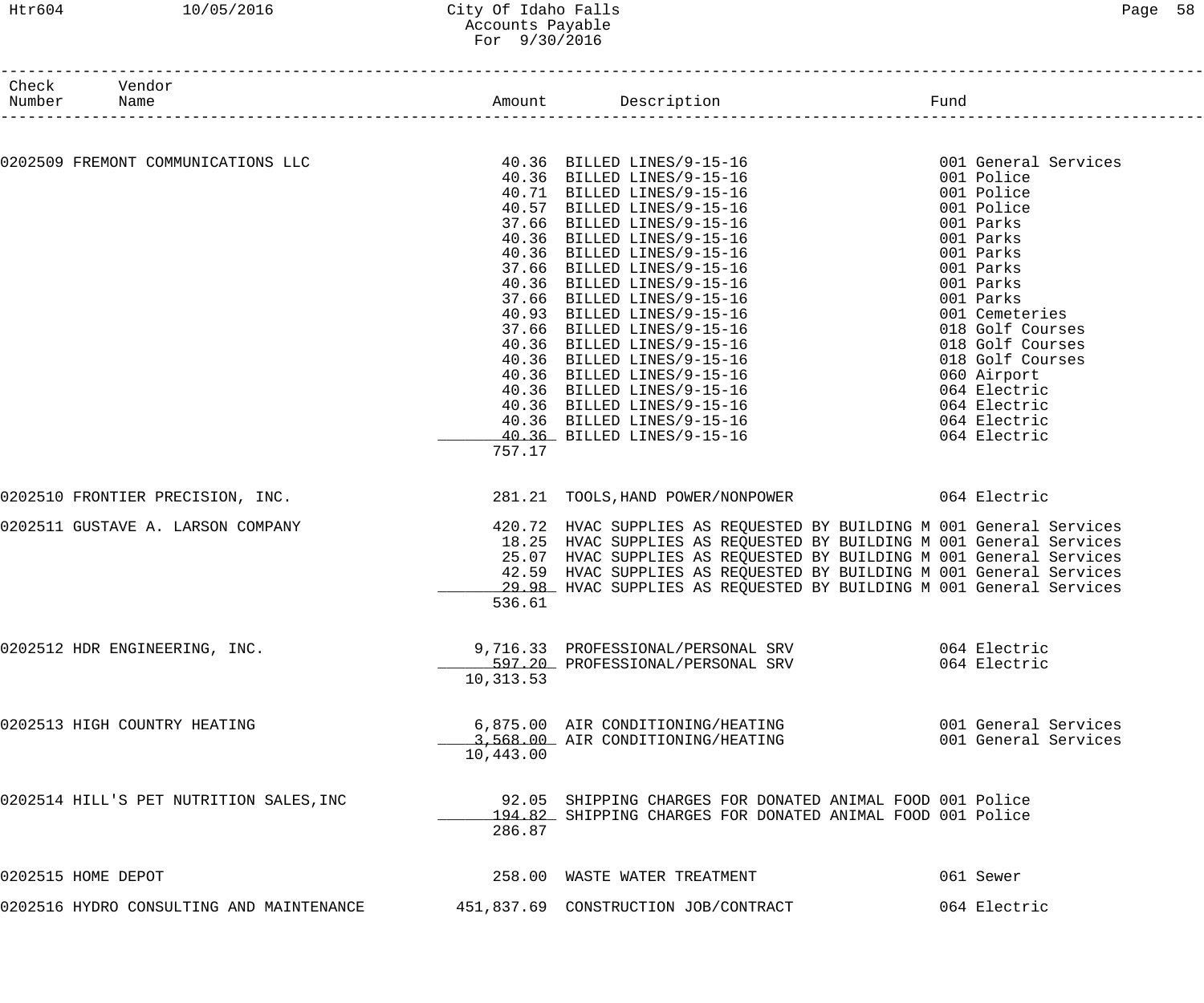Htr604 10/05/2016 City Of Idaho Falls Page 59 Accounts Payable For 9/30/2016

| Page |  |
|------|--|
|------|--|

|               | Check Vendor<br>Number Name                                                                               |            |                                                                                                                                                                                                                                                                                                                                                                                                                                                                                                                 |                                                               |
|---------------|-----------------------------------------------------------------------------------------------------------|------------|-----------------------------------------------------------------------------------------------------------------------------------------------------------------------------------------------------------------------------------------------------------------------------------------------------------------------------------------------------------------------------------------------------------------------------------------------------------------------------------------------------------------|---------------------------------------------------------------|
|               |                                                                                                           | 491,764.13 | 0202516 HYDRO CONSULTING AND MAINTENANCE - 29,926.44 CONSTRUCTION JOB/CONTRACT - 064 Electric                                                                                                                                                                                                                                                                                                                                                                                                                   |                                                               |
|               | 0202517 I S P W C / L H T A C 70.00 TRAINING-PERSONNEL                                                    |            |                                                                                                                                                                                                                                                                                                                                                                                                                                                                                                                 | 001 Public Works                                              |
| 0202518 ICRMP |                                                                                                           |            | 350.90 REIMBURS DEDUCTABLE                                                                                                                                                                                                                                                                                                                                                                                                                                                                                      | 001 General Services                                          |
|               | 0202519 IDAHO FALLS ARTS COUNCIL                                                                          |            | 5,000.00 PROFESSIONAL/PERSONAL SRV                                                                                                                                                                                                                                                                                                                                                                                                                                                                              | 001 General Services                                          |
|               | 0202520 IDAHO FALLS MEN'S GOLF ASSC.<br>243.25 SUBSCRIPTIONS 343.25 SUBSCRIPTIONS<br>243.25 SUBSCRIPTIONS | 1,029.85   |                                                                                                                                                                                                                                                                                                                                                                                                                                                                                                                 | 018 Golf Courses<br>018 Golf Courses<br>018 Golf Courses      |
|               | 0202521 IDAHO FALLS VETERINARY                                                                            | 130.00     | 65.00 EMERGENCY SERVICES FOR POLICE DEPARTMENT 001 Police<br>65.00 EMERGENCY SERVICES FOR POLICE DEPARTMENT 001 Police                                                                                                                                                                                                                                                                                                                                                                                          |                                                               |
|               | 0202522 IDAHO MOUNTAIN TRADING TERRORY NEWSLET MANUSCRIPT OF THE MESSAGE OF PROMOTION ITEMS               |            |                                                                                                                                                                                                                                                                                                                                                                                                                                                                                                                 | 011 Recreation                                                |
|               | 0202523 KEY-LINE AUTOMOTIVE WAREHOUSE                                                                     | 518.93     | 48.82 PARTS AS REQUESTED BY CITY OF IDAHO FALL 001 General Services<br>215.04 PARTS AS REQUESTED BY CITY OF IDAHO FALL 001 General Services<br>36.00- PARTS AS REQUESTED BY CITY OF IDAHO FALL 001 General Services<br>3.88 PARTS AS REQUESTED BY CITY OF IDAHO FALL 001 General Services<br>34.95 PARTS AS REQUESTED BY CITY OF IDAHO FALL 001 General Services<br>91.12 PARTS AS REQUESTED BY CITY OF IDAHO FALL 001 General Services<br>161.12 PARTS AS REQUESTED BY CITY OF IDAHO FALL 001 General Services |                                                               |
|               | 0202524 LOWE'S COMMERCIAL SERVICES                                                                        |            | 10.45 HARDWARE MISCELLANEOUS                                                                                                                                                                                                                                                                                                                                                                                                                                                                                    | 064 Electric                                                  |
|               | 0202525 MEL'S LOCK & KEY                                                                                  |            | 80.00 MAKE KEYS AND REPAIR LOCKS AS REQUESTED 001 General Services                                                                                                                                                                                                                                                                                                                                                                                                                                              |                                                               |
|               | 0202526 MIDLAND SCIENTIFIC, INC.                                                                          | 908.68     | 26.64 LABORATORY EQUIP/MATERIAL<br>434.46 LABORATORY EQUIP/MATERIAL<br>20.45 LABORATORY EQUIP/MATERIAL<br>143.33 LABORATORY EQUIP/MATERIAL<br>283.80 LABORATORY EQUIP/MATERIAL<br>908.68                                                                                                                                                                                                                                                                                                                        | 061 Sewer<br>061 Sewer<br>061 Sewer<br>061 Sewer<br>061 Sewer |
|               | 0202527 MISC, INC.                                                                                        |            | 3,299.98 PARKS & RECREATION MISC. 001 Parks                                                                                                                                                                                                                                                                                                                                                                                                                                                                     |                                                               |
|               | 0202528 MOONEY CONSULTING                                                                                 |            | 2,650.00 PROFESSIONAL/PERSONAL SRV 064 Electric                                                                                                                                                                                                                                                                                                                                                                                                                                                                 |                                                               |
|               | 0202529 MOUNTAIN VALLEY FLOOR MATS LLC                                                                    |            | 5.75 LAUNDRY SERVICE/MATS FOR BUILDING MAINTE 001 General Services<br>24.25 LAUNDRY SERVICE/MATS FOR BUILDING MAINTE 001 General Services                                                                                                                                                                                                                                                                                                                                                                       |                                                               |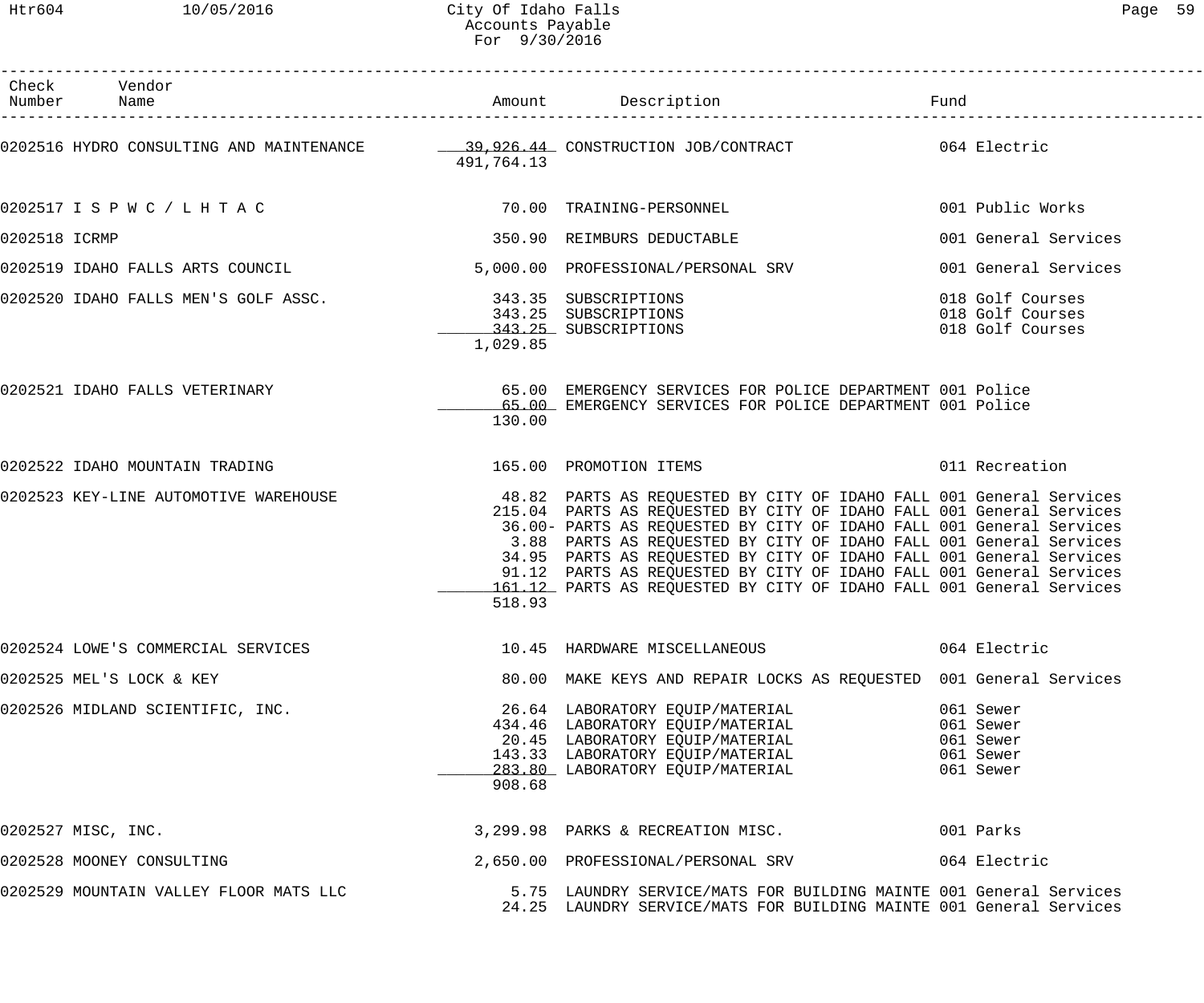| Check Vendor<br>Number Name              |                                | Amount Description                                                                                                                                                                                                                                                                                                                                                                                                                                                                                                                                                                                                                                                                                                                                                                                                                                                                                                                                                                                          | Fund       |                                                                      |
|------------------------------------------|--------------------------------|-------------------------------------------------------------------------------------------------------------------------------------------------------------------------------------------------------------------------------------------------------------------------------------------------------------------------------------------------------------------------------------------------------------------------------------------------------------------------------------------------------------------------------------------------------------------------------------------------------------------------------------------------------------------------------------------------------------------------------------------------------------------------------------------------------------------------------------------------------------------------------------------------------------------------------------------------------------------------------------------------------------|------------|----------------------------------------------------------------------|
|                                          | 98.40                          | 6.00 LAUNDRY SERVICE/MATS FOR BUILDING MAINTE 001 General Services<br>5.75 LAUNDRY SERVICE/MATS FOR BUILDING MAINTE 001 General Services<br>5.75 LAUNDRY SERVICE/MATS FOR BUILDING MAINTE 001 General Services                                                                                                                                                                                                                                                                                                                                                                                                                                                                                                                                                                                                                                                                                                                                                                                              |            |                                                                      |
| 0202530 MOUNTAIN WEST TRUCK CENTER       | 2,654.75                       | 2,965.94 EQ REPAIR AND MAINT<br>21.31 FREIGHT<br>332.50- EQ REPAIR AND MAINT                                                                                                                                                                                                                                                                                                                                                                                                                                                                                                                                                                                                                                                                                                                                                                                                                                                                                                                                |            | 001 General Services<br>001 General Services<br>001 General Services |
| 0202531 MWI VETERINARY SUPPLY COMPANY    | 182.45                         | 31.76 VETERINARY SUPPLIES FOR TAUTPHAUS PARK Z 001 Parks<br>94.29 VETERINARY SUPPLIES FOR TAUTPHAUS PARK Z 001 Parks<br>56.40 VACCINES FOR IDAHO FALLS SHELTER ANIMALS 001 Police                                                                                                                                                                                                                                                                                                                                                                                                                                                                                                                                                                                                                                                                                                                                                                                                                           |            |                                                                      |
| 0202532 NAPA AUTO PARTS                  | 8.29<br>2.26<br>4.99<br>333.60 | 67.50 PARTS AS REQUESTED BY CITY OF IDAHO FALL 001 General Services<br>4.29 PARTS AS REQUESTED BY CITY OF IDAHO FALL 001 General Services<br>18.79 PARTS AS REQUESTED BY CITY OF IDAHO FALL 001 General Services<br>27.08 PARTS AS REQUESTED BY CITY OF IDAHO FALL 001 General Services<br>6.79 PARTS AS REQUESTED BY CITY OF IDAHO FALL 001 General Services<br>29.14 PARTS AS REQUESTED BY CITY OF IDAHO FALL 001 General Services<br>PARTS AS REQUESTED BY CITY OF IDAHO FALL 001 General Services<br>PARTS AS REQUESTED BY CITY OF IDAHO FALL 001 General Services<br>PARTS AS REQUESTED BY CITY OF IDAHO FALL 001 General Services<br>12.22 PARTS AS REQUESTED BY CITY OF IDAHO FALL 001 General Services<br>14.02 PARTS AS REQUESTED BY CITY OF IDAHO FALL 001 General Services<br>102.29 PARTS AS REQUESTED BY CITY OF IDAHO FALL 001 General Services<br>14.10 PARTS AS REQUESTED BY CITY OF IDAHO FALL 001 General Services<br>21.84 PARTS AS REQUESTED BY CITY OF IDAHO FALL 001 General Services |            |                                                                      |
| 0202533 NORTH AMERICAN COLLECTIONS       |                                | 1,052.52 COLLECTION SHERVICES FOR AMBULANCE ACCOU 001 Treasurer                                                                                                                                                                                                                                                                                                                                                                                                                                                                                                                                                                                                                                                                                                                                                                                                                                                                                                                                             |            |                                                                      |
| 0202534 NORTHGATE VETERINARY HOSPITAL    | 278.00                         | 105.00 SPAY/NEUTER SERVICES<br>75.00 SPAY/NEUTER SERVICES<br>98.00 SPAY AND NEUTER SERVICES FOR THE ANIMAL 001 Police                                                                                                                                                                                                                                                                                                                                                                                                                                                                                                                                                                                                                                                                                                                                                                                                                                                                                       | 001<br>001 |                                                                      |
| 0202535 OUTSOURCE RECEIVABLES MGT ID     | 843.19                         | 599.49 COLLECTIONS SERVICES FOR UTILITY ACCOUNT 001 Treasurer<br>243.70 COLLECTIONS SERVICES FOR UTILITY ACCOUNT 001 Treasurer                                                                                                                                                                                                                                                                                                                                                                                                                                                                                                                                                                                                                                                                                                                                                                                                                                                                              |            |                                                                      |
| 0202536 PHYSICIANS PROFESSIONAL SERVICES |                                | 96.00 ELEC/IF POWER                                                                                                                                                                                                                                                                                                                                                                                                                                                                                                                                                                                                                                                                                                                                                                                                                                                                                                                                                                                         |            | 001 Police                                                           |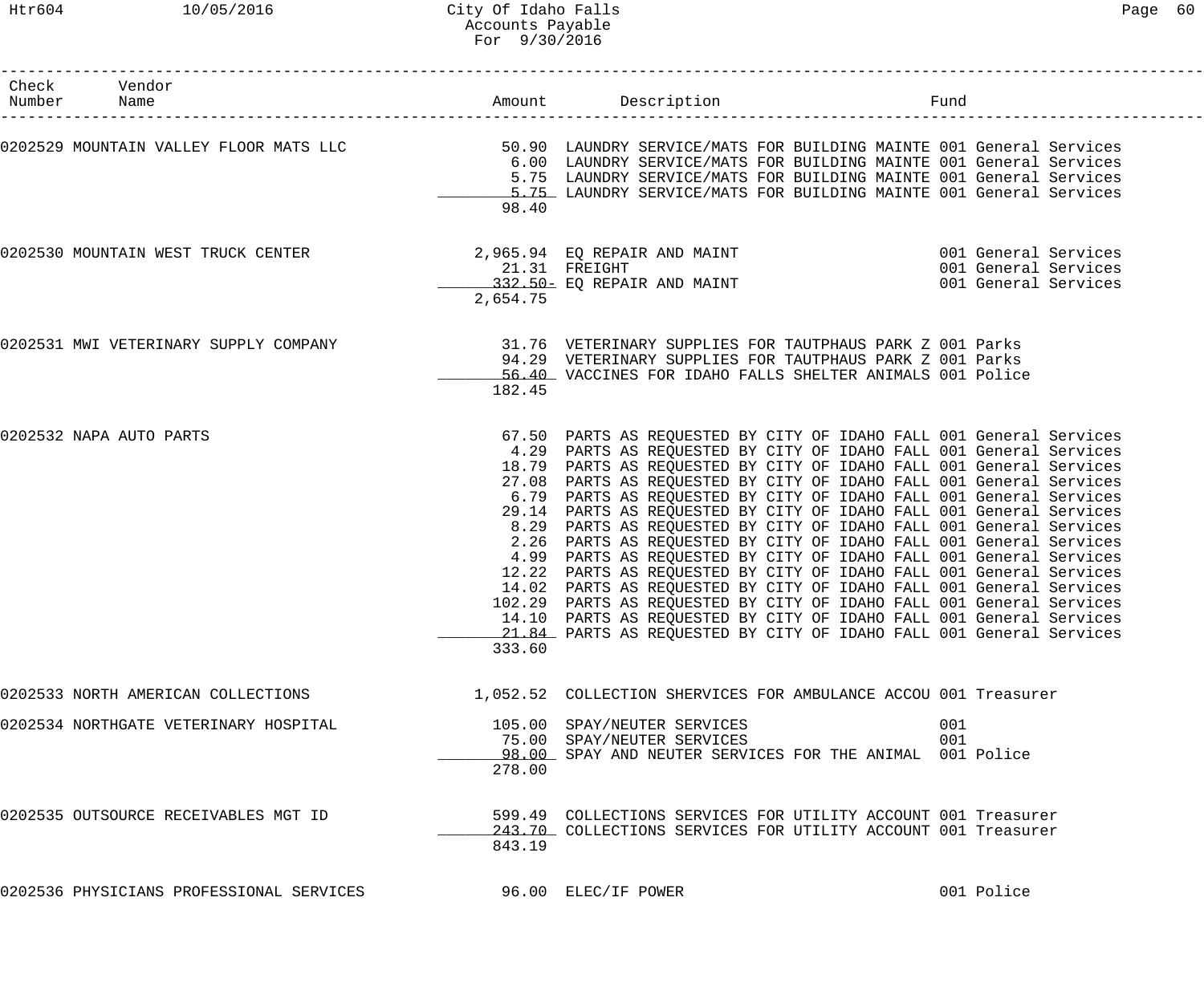### Htr604 10/05/2016 City Of Idaho Falls Page 61 Accounts Payable For 9/30/2016

| Check Vendor<br>Number Name                                             |                             | Amount Description                                                                                                                                                                                                                                                                                               | Fund                                                                                         |
|-------------------------------------------------------------------------|-----------------------------|------------------------------------------------------------------------------------------------------------------------------------------------------------------------------------------------------------------------------------------------------------------------------------------------------------------|----------------------------------------------------------------------------------------------|
|                                                                         | 1,238.70                    |                                                                                                                                                                                                                                                                                                                  |                                                                                              |
|                                                                         | 1,036.85                    | 0202538 PLATT ELECTRIC / REXEL, INC.               141.08 MISCELLANEOUS ELECTRICAL SUPPLIES FOR BL 001 General Services<br>39.33 HARDWARE<br>121.64 HARDWARE MISCELLANEOUS<br>108.56 HARDWARE MISCELLANEOUS<br>603.20 HARDWARE<br>603.20 HARDWARE<br>19.86 HARDWARE MISCELLANEOUS<br>3.18 HARDWARE MISCELLANEOUS | 064 Electric<br>064 Electric<br>064 Electric<br>064 Electric<br>064 Electric<br>064 Electric |
|                                                                         |                             | 0202539 PRO RENTALS/PRO EQUIP, LLC 36.23 PARTS AND MINOR SUBLET REPAIRS AS REQUES 001 General Services                                                                                                                                                                                                           |                                                                                              |
| 0202540 PROFORCE LAW ENFORCEMENT TELL THE STATE STATE STATE OF SUPPLIES |                             |                                                                                                                                                                                                                                                                                                                  | 001 Police                                                                                   |
| 0202541 QUALITY AUTO BODY                                               |                             | 1,970.40 ACCIDENT REPAIRS, FLEET                                                                                                                                                                                                                                                                                 | 001 General Services                                                                         |
| 0202542 RECREATION TODAY OF IDAHO, LLC                                  | 719.94 FREIGHT<br>14,118.66 | 13,398.72 PARKS & RECREATION MISC.                                                                                                                                                                                                                                                                               | 001 Parks<br>001 Parks                                                                       |
|                                                                         |                             | 0202543 RHODEHOUSE CONSTRUCTION, INC. 27,030.46 CONSTRUCTION JOB/CONTRACT 061 Sewer                                                                                                                                                                                                                              |                                                                                              |
| 0202544 RON SAYER DODGE, INC.                                           |                             | 30.94 PARTS AND MINOR SUBLET REPAIRS AS REQUES 001 General Services                                                                                                                                                                                                                                              |                                                                                              |
| 0202545 RUBY TAYLOR                                                     |                             | 204.00 EDUCATION REIMBURSMENT                                                                                                                                                                                                                                                                                    | 001 Finance                                                                                  |
| 0202546 SAFETY SUPPLY & SIGN CO., INC. 2,149.84 ELEC/IF POWER           | 2,667.34                    | 517.50 SAFETY EQUIPMENT                                                                                                                                                                                                                                                                                          | 064 Electric<br>064 Electric                                                                 |
| 0202547 SHELLEY VETERINARY HOSPITAL                                     |                             | 630.00 SPAY/NEUTER SERVICES                                                                                                                                                                                                                                                                                      | 001                                                                                          |
| 0202548 SKYLINE ANIMAL HOSPITAL                                         | 155.00                      | 20.00 SPAY/NEUTER SERVICES<br>20.00 SPAY/NEUTER SERVICES<br>95.00 SPAY/NEUTER SERVICES<br>20.00 SPAY/NEUTER SERVICES                                                                                                                                                                                             | 001<br>001<br>001<br>001                                                                     |
| 0202549 SOUTHPOINT HOA                                                  |                             | 1,793.00 CURB & GUTTER/SOUTHPOINT                                                                                                                                                                                                                                                                                | 010 Streets                                                                                  |
| 0202550 SPORTSMANS WAREHOUSE                                            |                             | 4,054.50 PROMOTION ITEMS                                                                                                                                                                                                                                                                                         | 001 Parks                                                                                    |
| 0202551 SR TROUT, LLC                                                   |                             | 840.00 FEED/BEDDING (ANIMALS)                                                                                                                                                                                                                                                                                    | 001 Parks                                                                                    |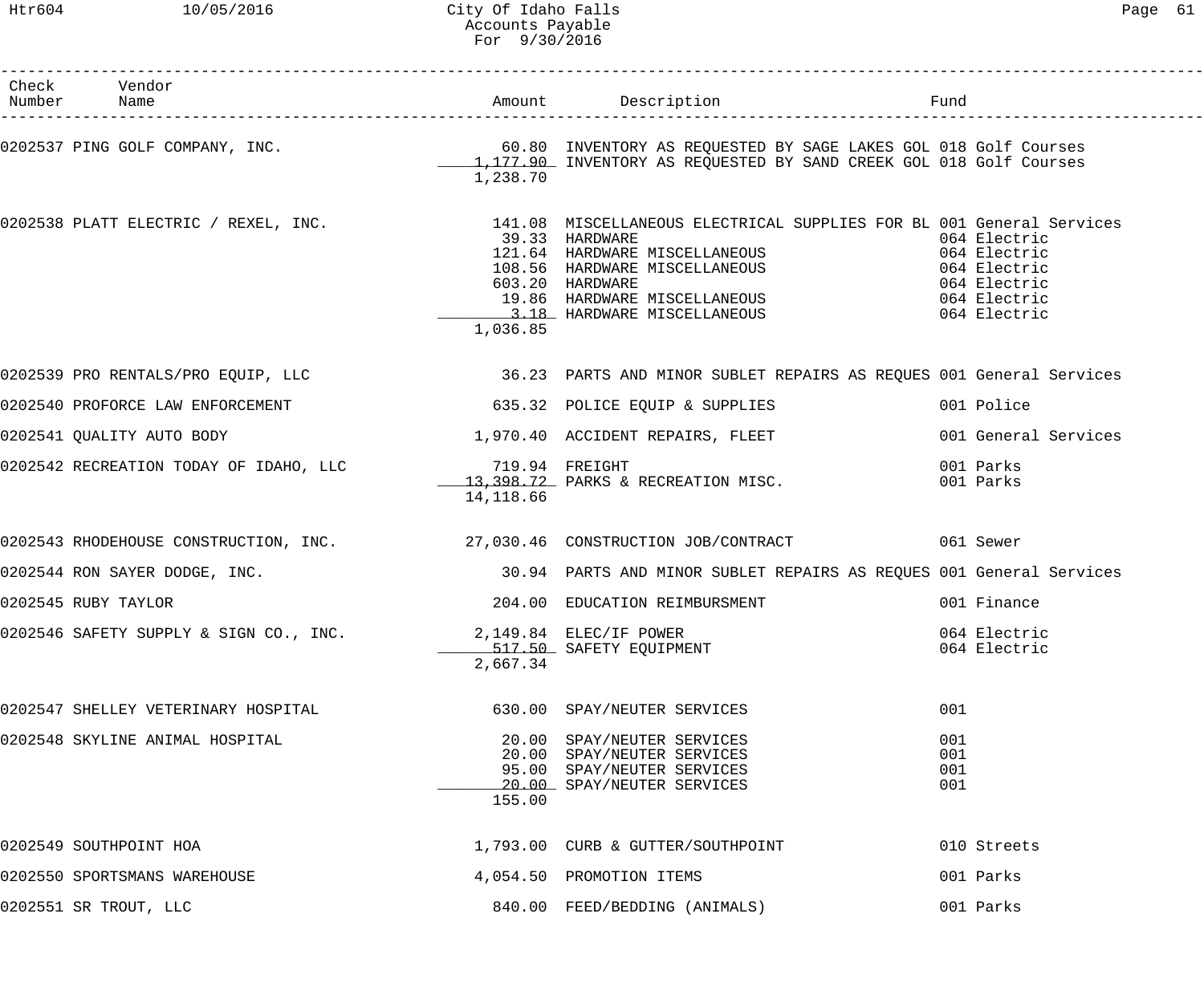## Htr604 10/05/2016 City Of Idaho Falls Page 62 Accounts Payable For 9/30/2016

|               | Check Vendor                                                                    |           |                                                                                                                                                                                                                                                                                                                                                       |                   |                                                                                                                                                                                                                                                                 |
|---------------|---------------------------------------------------------------------------------|-----------|-------------------------------------------------------------------------------------------------------------------------------------------------------------------------------------------------------------------------------------------------------------------------------------------------------------------------------------------------------|-------------------|-----------------------------------------------------------------------------------------------------------------------------------------------------------------------------------------------------------------------------------------------------------------|
|               |                                                                                 |           |                                                                                                                                                                                                                                                                                                                                                       |                   |                                                                                                                                                                                                                                                                 |
|               | 0202552 STACY RICHARDSON                                                        |           | 31.74 WORKMANS COMP CLAIM                                                                                                                                                                                                                                                                                                                             |                   | 019 Self-Insurance                                                                                                                                                                                                                                              |
|               | 0202553 STAPLES ADVANTAGE                                                       | 516.84    | 415.19 OFFICE SUPPLIES, GENERAL<br>89.16 OFFICE SUPPLIES, GENERAL<br>12.49 OFFICE SUPPLIES, GENERAL                                                                                                                                                                                                                                                   |                   | 001 Police<br>001 Police<br>001 Police                                                                                                                                                                                                                          |
|               |                                                                                 |           | 0202554 STEVE'S RADIATOR SHOP 150.00 RADIATOR REPAIRS AS REQUESTED BY CITY GA 001 General Services                                                                                                                                                                                                                                                    |                   |                                                                                                                                                                                                                                                                 |
|               |                                                                                 |           | 0202555 SUN MOUNTAIN SPORTS, INC. THE READ MANUSIC 255.40 INVENTORY AS REQUESTED BY SAGE LAKES GOL 018 Golf Courses                                                                                                                                                                                                                                   |                   |                                                                                                                                                                                                                                                                 |
|               |                                                                                 | 13,944.40 | 0202556 SYBERTECH WASTE REDUCTION LIMITED $1,285.00$ FREIGHT<br>1,285.00 FREIGHT<br>10,322.28 NURSERY STOCK & SUPPLIES                                                                                                                                                                                                                                |                   | 001 Parks<br>064 Electric<br>064 Electric                                                                                                                                                                                                                       |
|               | 0202557 T-O ENGINEERS                                                           |           | 12,242.56 PROFESSIONAL/PERSONAL SRV                                                                                                                                                                                                                                                                                                                   |                   | 060 Airport                                                                                                                                                                                                                                                     |
|               | 0202558 TACTICAL SUPPLY INTERNATIONAL LLC        161.82 POLICE EQUIP & SUPPLIES |           |                                                                                                                                                                                                                                                                                                                                                       |                   | 001 Police                                                                                                                                                                                                                                                      |
|               |                                                                                 |           | 0202559 TETON CLEANERS AND LAUNDRY THE SERUPT SERVICE FOR CITY OF IDAHO FALLS 062 Sanitation                                                                                                                                                                                                                                                          |                   |                                                                                                                                                                                                                                                                 |
|               | 0202560 TETON MICROBIOLOGY LAB                                                  |           | 270.00 LABORATORY ANALYSIS FOR WATER SAMPLES 061 Water                                                                                                                                                                                                                                                                                                |                   |                                                                                                                                                                                                                                                                 |
|               | 0202561 THOMSON REUTERS WEST                                                    |           | 113.33 MONTHLY WESTLAW SUBSCRIPTION AND BOOKS F 001 City Prosecuting Attorney                                                                                                                                                                                                                                                                         |                   |                                                                                                                                                                                                                                                                 |
|               | 0202562 U-HAUL INTERNATIONAL INC.                                               |           | 159.51 PROPANE AS NEEDED FOR EQUIPMENT AND SHOP 001 General Services                                                                                                                                                                                                                                                                                  |                   |                                                                                                                                                                                                                                                                 |
| 0202563 ULINE |                                                                                 |           | 274.98 ELECTRONIC EQUIPMENT                                                                                                                                                                                                                                                                                                                           |                   | 001 Parks                                                                                                                                                                                                                                                       |
|               | 0202564 UNITED PARCEL SERVICE                                                   |           | 22.91 FREIGHT                                                                                                                                                                                                                                                                                                                                         |                   | 064 Electric                                                                                                                                                                                                                                                    |
|               | 0202565 UPPER VALLEY VETERINARY CLINIC                                          | 255.00    | 75.00 SPAY/NEUTER SERVICES<br>85.00 SPAY/NEUTER SERVICES<br>95.00 SPAY/NEUTER SERVICES                                                                                                                                                                                                                                                                | 001<br>001<br>001 |                                                                                                                                                                                                                                                                 |
|               | 0202566 VALLEY OFFICE SYSTEMS                                                   |           | 150.00 MAINTENANCE CONTRACT-EQ<br>78.55 MAINTENANCE CONTRACT-EQ<br>78.56 MAINTENANCE CONTRACT-EQ<br>237.72 MAINTENANCE CONTRACT-EQ<br>237.72 MAINTENANCE CONTRACT-EQ<br>64.01 MAINTENANCE CONTRACT-EQ<br>64.02 MAINTENANCE CONTRACT-EQ<br>133.25 MAINTENANCE CONTRACT-EQ<br>1,000.00- OFFICE MACHINES & ACCESS.<br>7,113.75 OFFICE MACHINES & ACCESS. |                   | 001 Non Departmental<br>001 General Services<br>001 General Services<br>001 Planning & Building<br>001 Public Works Engineering<br>001 General Services<br>001 General Services<br>001 Public Works Engineering<br>001 General Services<br>001 General Services |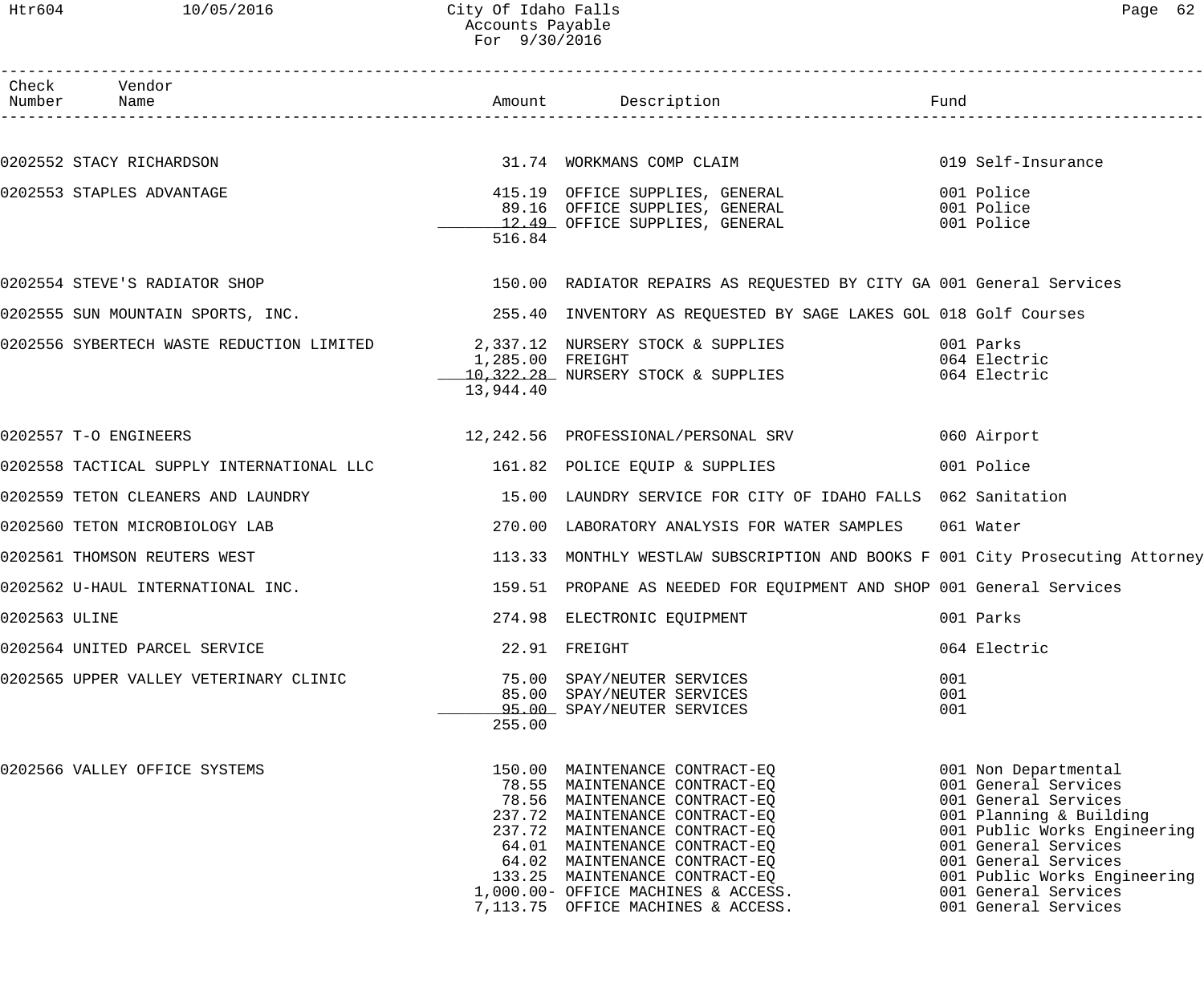Htr604 10/05/2016 City Of Idaho Falls Page 63 Accounts Payable For 9/30/2016

| Check Vendor<br>Number Name                                                                                 |                            | Amount Description                                                                                                                                                                                                                                                                         | Fund                     |                                              |
|-------------------------------------------------------------------------------------------------------------|----------------------------|--------------------------------------------------------------------------------------------------------------------------------------------------------------------------------------------------------------------------------------------------------------------------------------------|--------------------------|----------------------------------------------|
| 0202566 VALLEY OFFICE SYSTEMS <b>1990 CONTROVER SERVICE</b> OFFICE MACHINES & ACCESS. 2001 General Services | 10,957.83                  |                                                                                                                                                                                                                                                                                            |                          |                                              |
| 0202567 VIMAR EQUIPMENT                                                                                     | $125.69$ FREIGHT<br>528.89 | 403.20 EQ REPAIR AND MAINT                                                                                                                                                                                                                                                                 |                          | 001 General Services<br>001 General Services |
| 0202568 WACKERLI AUTO CENTER                                                                                | 375.57                     | 100.00- PARTS AS REQUESTED BY CITY OF IDAHO FALL 001 General Services<br>49.93 PARTS AS REQUESTED BY CITY OF IDAHO FALL 001 General Services<br>425.64 PARTS AS REQUESTED BY CITY OF IDAHO FALL 001 General Services                                                                       |                          |                                              |
| 0202569 WAXIE SANITARY SUPPLY                                                                               | 1,120.61                   | 41.82 PARKS & RECREATION MISC. 001 Parks<br>1,078.79 CUSTODIAL SUPPLIES/EQUIP                                                                                                                                                                                                              |                          | 060 Airport                                  |
| 0202570 WESTERN RECORDS DESTRUCTION, INC. 35.00 SERVICES/MISCELLANEOUS 001 Parks                            |                            |                                                                                                                                                                                                                                                                                            |                          |                                              |
| 0202571 WESTERN WHOLESALE INSTALLED                                                                         | 1,113.70                   | 60.50 OVERHEAD DOOR PARTS AND LABOR AS REQUEST 001 General Services<br>60.50 OVERHEAD DOOR PARTS AND LABOR AS REQUEST 001 General Services<br>484.76 OVERHEAD DOOR PARTS AND LABOR AS REQUEST 001 General Services<br>507.94 OVERHEAD DOOR PARTS AND LABOR AS REQUEST 001 General Services |                          |                                              |
| 0202572 WILBUR-ELLIS COMPANY                                                                                | 2,302.50                   | 2,400.00 FERTILIZER/SOIL CONDITION 001 Parks<br>97.50 FERTILIZER/SOIL CONDITION                                                                                                                                                                                                            |                          | 001 Parks                                    |
| 0202573 WILLOWCREEK ANIMAL HOSPITAL PC                                                                      | 295.00                     | 95.00 SPAY/NEUTER SERVICES<br>95.00 SPAY/NEUTER SERVICES<br>30.00 SPAY/NEUTER SERVICES<br>75.00 SPAY/NEUTER SERVICES                                                                                                                                                                       | 001<br>001<br>001<br>001 |                                              |
| 0202574 YENTER GROUP CORPORATION                                                                            | 35,000.00                  | 19,000.00 COMPUTERS, DP/WORD PROC.<br>16,000.00 COMPUTERS, DP/WORD PROC.                                                                                                                                                                                                                   |                          | 064 Electric<br>064 Electric                 |
| 0202575 YOUNG ELECTRIC HEATING & AIR                                                                        |                            | 7,475.00 HEAT PUMP PRGM/GARNIER                                                                                                                                                                                                                                                            |                          | 015 Elect Light Public Purp                  |
|                                                                                                             |                            |                                                                                                                                                                                                                                                                                            |                          |                                              |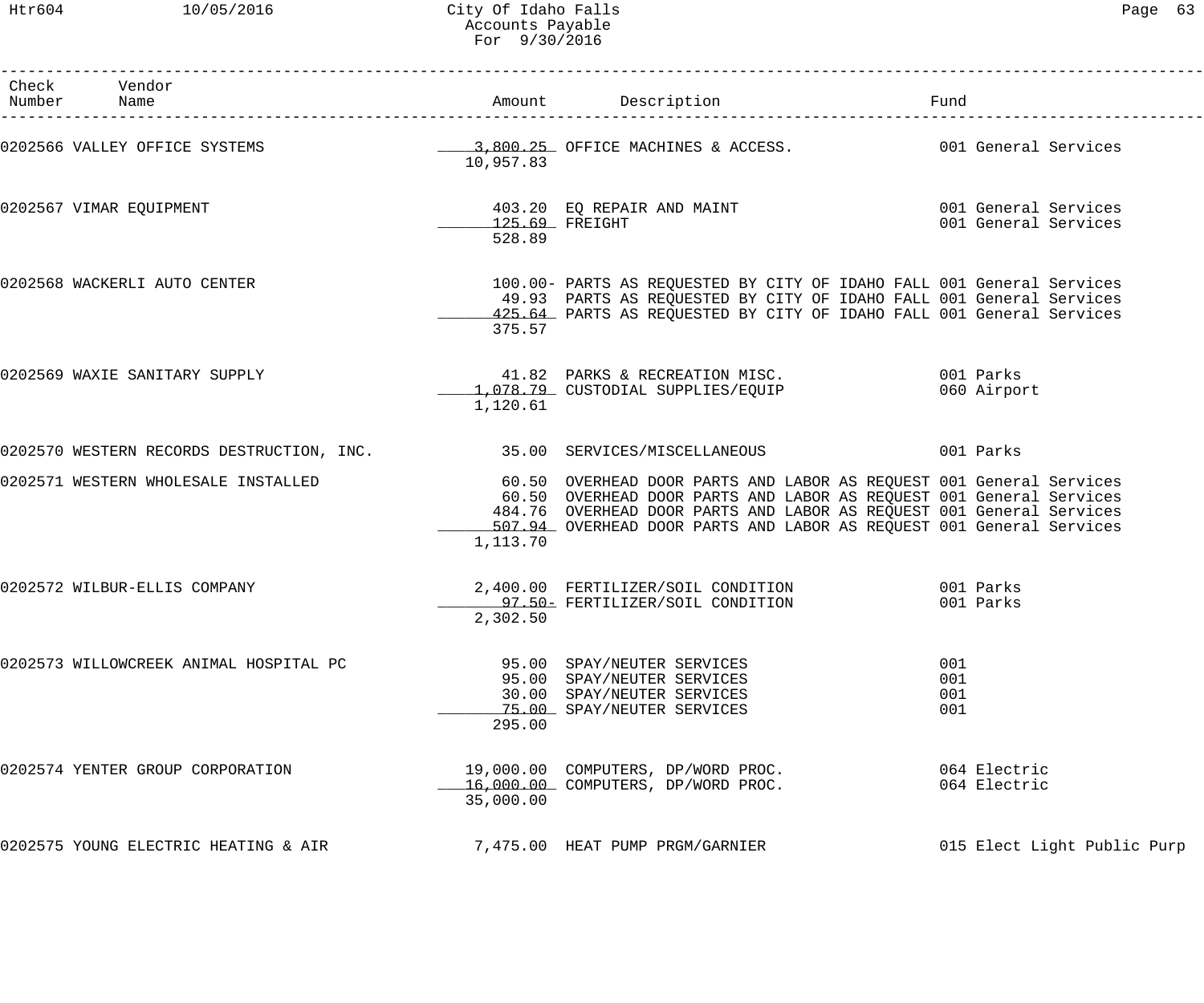#### City Of Idaho Falls Summary of Accounts Payable By Fund From 9/01/2016 To 9/30/2016 ------------------------------------------------------------------------------------------------------------------------------------

| 001 | General Fund            | 943,159.97   |
|-----|-------------------------|--------------|
| 010 | Street Fund             | 27,949.59    |
| 011 | Recreation Fund         | 26,017.95    |
| 012 | Library Fund            | 40, 421.20   |
| 014 | MERF Fund               | 4,658.12     |
| 015 | EL Public Purpose Fund  | 75,021.11    |
| 018 | Golf Fund               | 25,718.53    |
| 019 | Self-Insurance Fund     | 15,544.87    |
| 041 | Municipal Capital Imp F | 6,296.45     |
| 046 | Traffic Light Cap Imp F | 7,727.65     |
| 047 | Parks Capital Imp Fund  | 12,871.50    |
| 060 | Airport Fund            | 103,421.90   |
| 061 | Water & Sewer Fund      | 753,085.00   |
| 062 | Sanitation Fund         | 297,061.95   |
| 063 | Ambulance Fund          | 93,969.62    |
| 064 | Electric Light Fund     | 894, 452.36  |
|     |                         | 3,327,377.77 |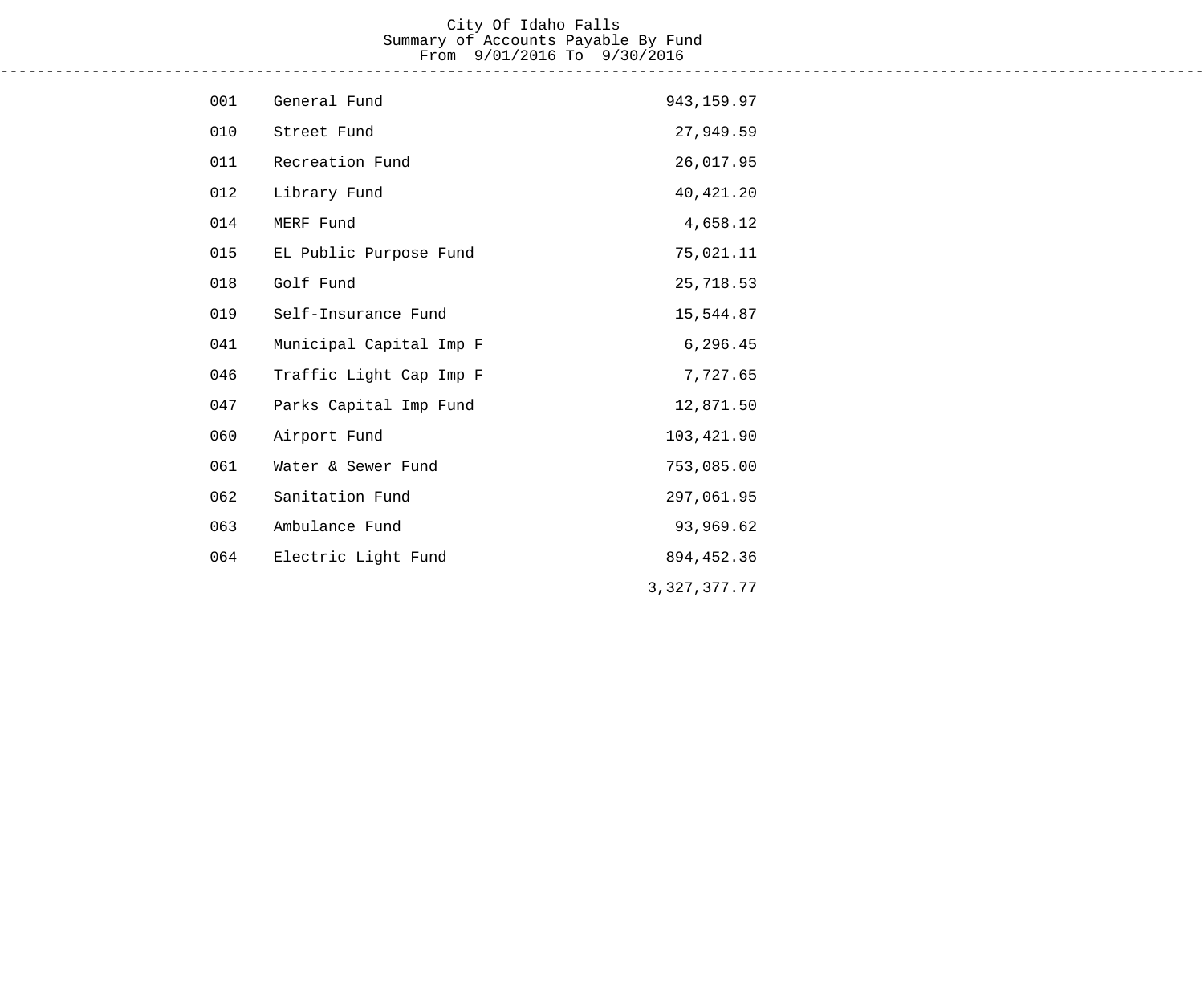| Htr607 | 10/05/2016<br>the contract of the contract of the contract of the contract of the contract of the contract of the contract of | City Of Idaho Falls | Paqe |  |
|--------|-------------------------------------------------------------------------------------------------------------------------------|---------------------|------|--|
|        |                                                                                                                               |                     |      |  |

|                                   |        | LOT ANAYATIO                 |                  |  |
|-----------------------------------|--------|------------------------------|------------------|--|
| Check<br>Vendor<br>Number<br>Name | Amount | Description                  | Fund             |  |
| 0001461 WINFIELD SOLUTIONS, LLC   |        | 2,550.00 EQ REPAIR AND MAINT | 018 Golf Courses |  |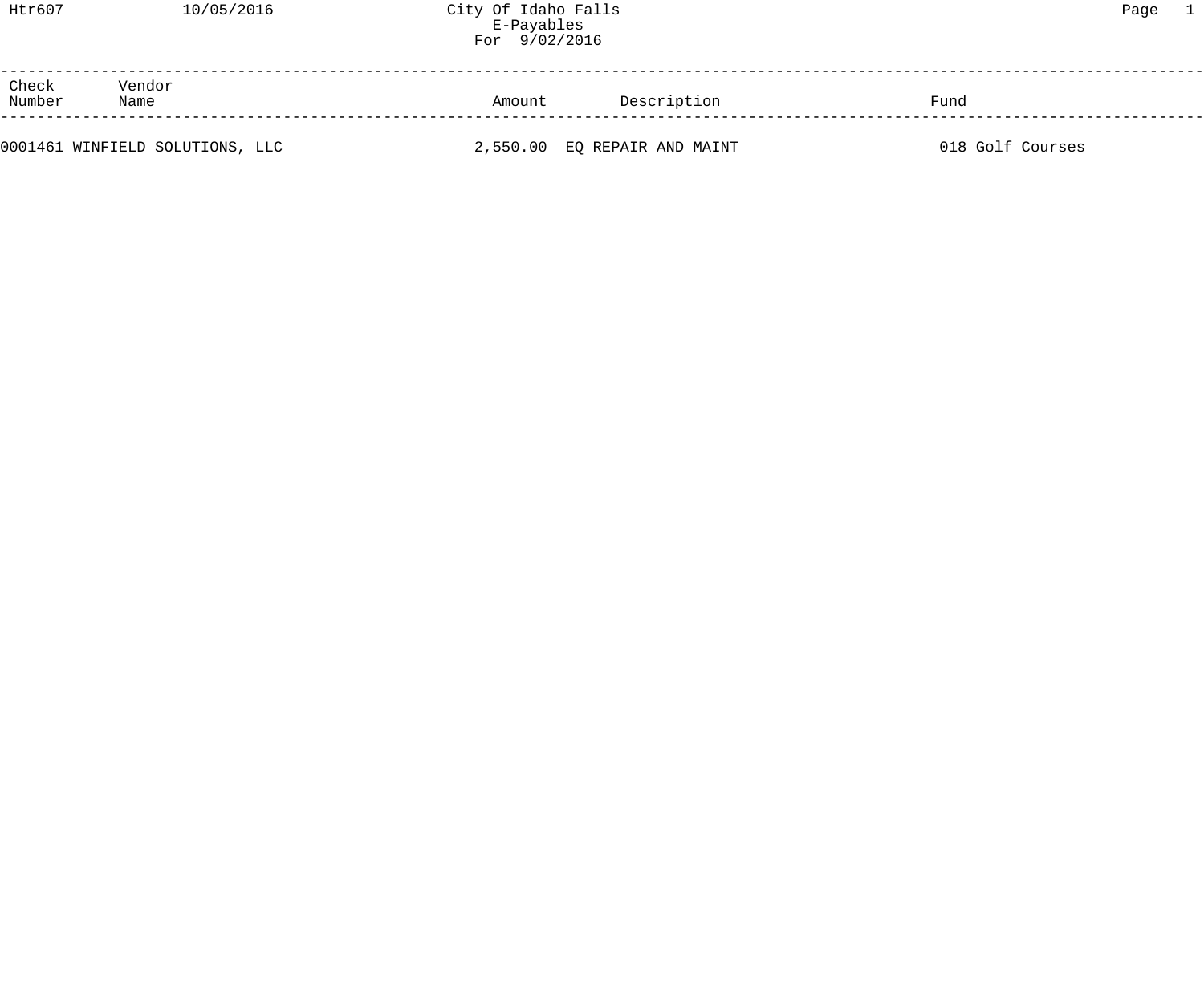| Htr607 | 10/ |
|--------|-----|
|        |     |

| Check<br>Number | Vendor<br>Name           | Amount   | Description                                      | Fund                       |  |
|-----------------|--------------------------|----------|--------------------------------------------------|----------------------------|--|
|                 | 0001462 BIBLIOTHECA, LLC | 1,515.00 | 65.00 FREIGHT<br>1,450.00 MISCELLANEOUS PRODUCTS | 012 Library<br>012 Library |  |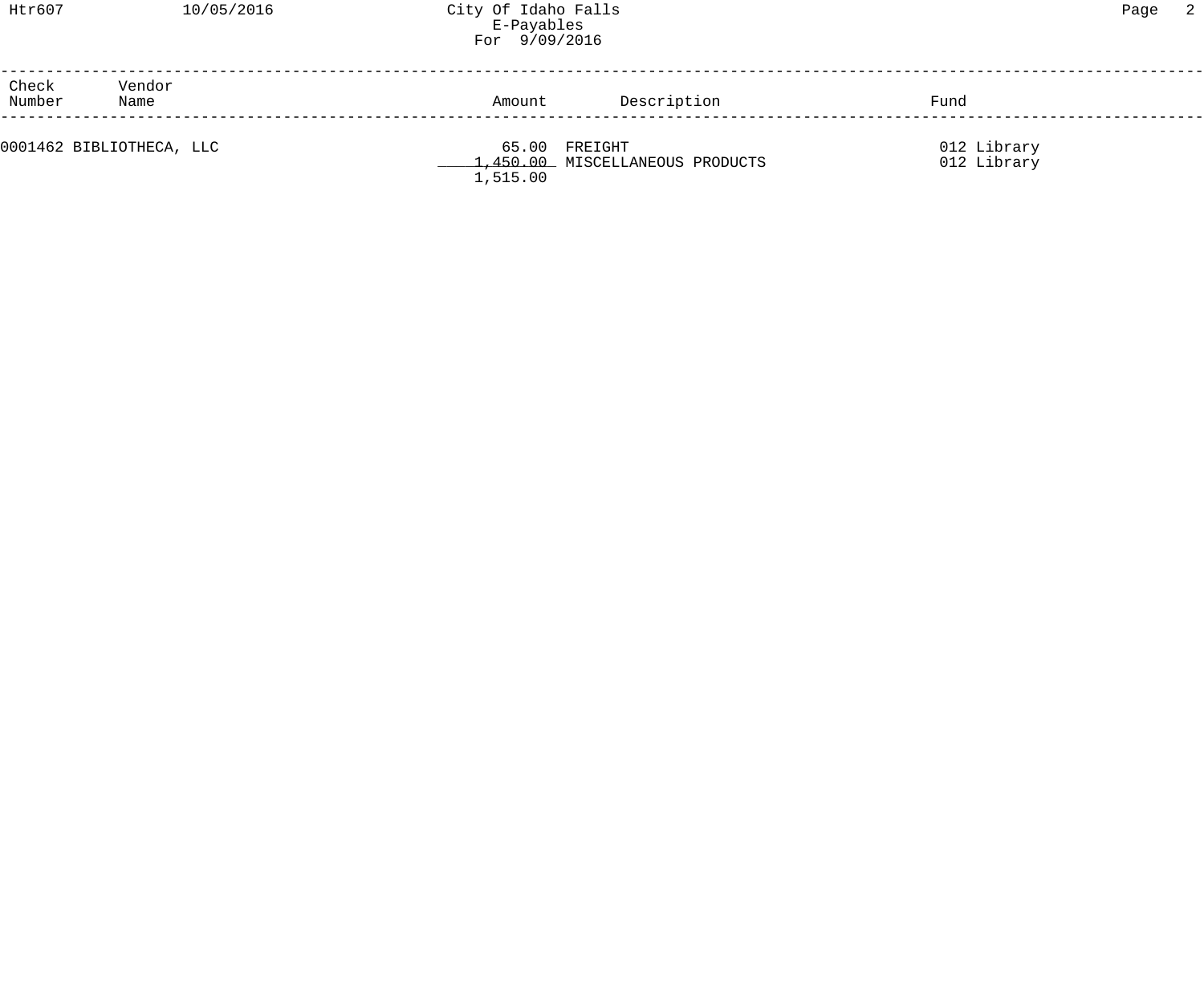| Check<br>Number | Vendor<br>Name                         | Amount | Description | Fund                                                                                                                                                                                                              |  |
|-----------------|----------------------------------------|--------|-------------|-------------------------------------------------------------------------------------------------------------------------------------------------------------------------------------------------------------------|--|
|                 | 0001463 IDAHO TRANSPORTATION DEPT-BOIS | 164.22 |             | 46.92 LICENSE PLATE RENEWALS, TRANSFERS AND NE 001 General Services<br>70.38 LICENSE PLATE RENEWALS, TRANSFERS AND NE 001 General Services<br>46.92 LICENSE PLATE RENEWALS, TRANSFERS AND NE 001 General Services |  |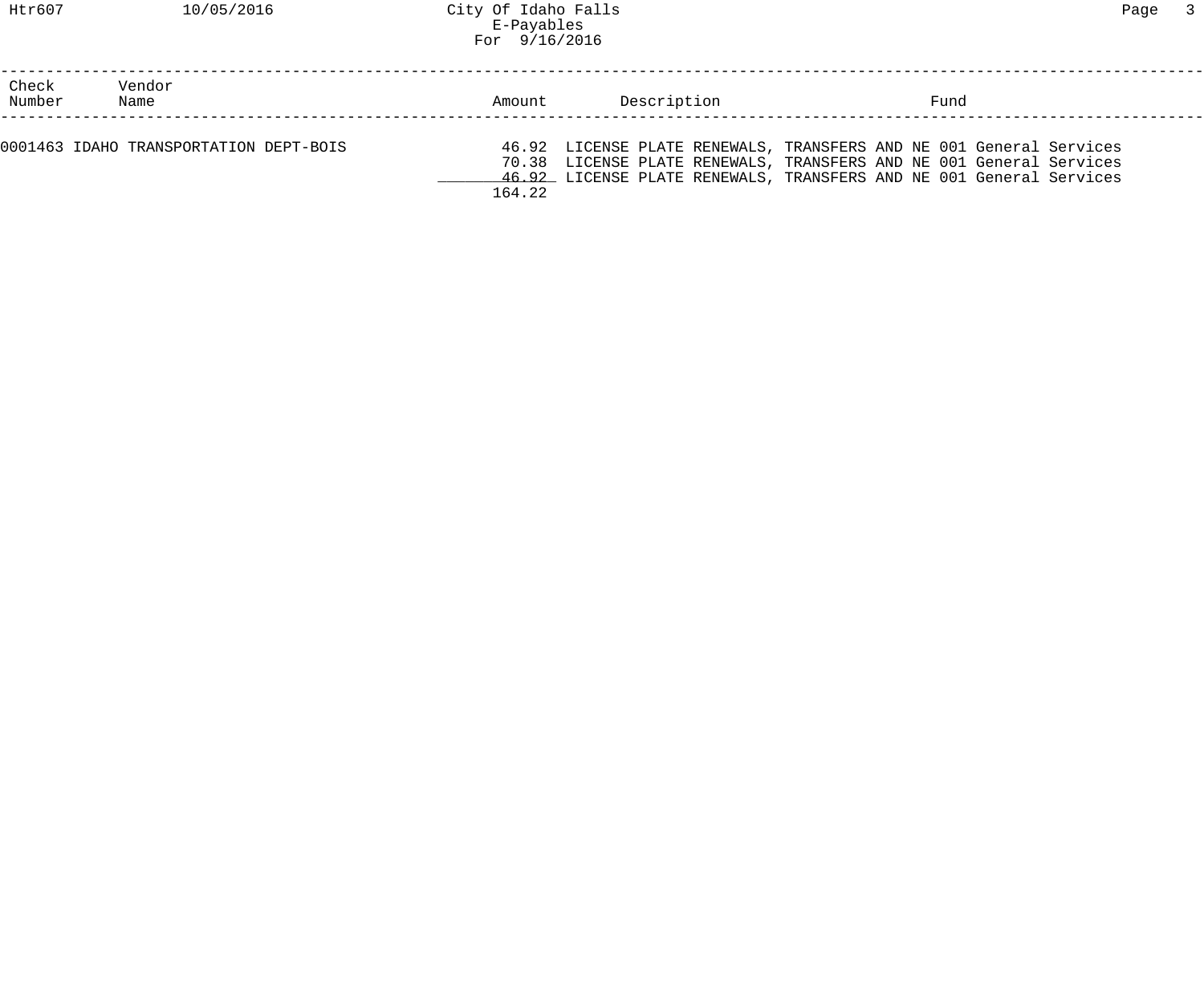| Check<br>Number | Vendor<br>Name                     |                                                                        | Amount Description                                                                                                                                                                                                               | Fund                                                                                   |
|-----------------|------------------------------------|------------------------------------------------------------------------|----------------------------------------------------------------------------------------------------------------------------------------------------------------------------------------------------------------------------------|----------------------------------------------------------------------------------------|
|                 |                                    | 0001464 AMERICAN FABRICATION, INC. 68,280.00 ELEC/IF POWER<br>$.00 \,$ | 68,280.00- ELEC/IF POWER                                                                                                                                                                                                         | 064 Electric<br>064 Electric                                                           |
|                 | 0001465 POLICE TECHNICAL           | 750.00                                                                 | TRAINING-PERSONNEL                                                                                                                                                                                                               | 001 Police                                                                             |
|                 | 0001466 PRAXAIR DISTRIBUTION, INC. |                                                                        | 1,274.23 WELDING EQUIP/SUPPLIES                                                                                                                                                                                                  | 062 Sanitation                                                                         |
|                 | 0001467 STRATA INCORPORATED        | 14,067.81                                                              | 1,065.60 CONSTRUCTION JOB/CONTRACT<br>2,421.59 CONSTRUCTION JOB/CONTRACT<br>2,891.22 CONSTRUCTION JOB/CONTRACT<br>1,113.02 CONSTRUCTION JOB/CONTRACT<br>1,294.13 CONSTRUCTION JOB/CONTRACT<br>5,282.25 CONSTRUCTION JOB/CONTRACT | 010 Streets<br>010 Streets<br>010 Streets<br>010 Streets<br>010 Streets<br>010 Streets |
|                 | 0001468 WATERTECH, INC.            |                                                                        | 7,038.00 WASTE WATER TREATMENT                                                                                                                                                                                                   | 061 Sewer                                                                              |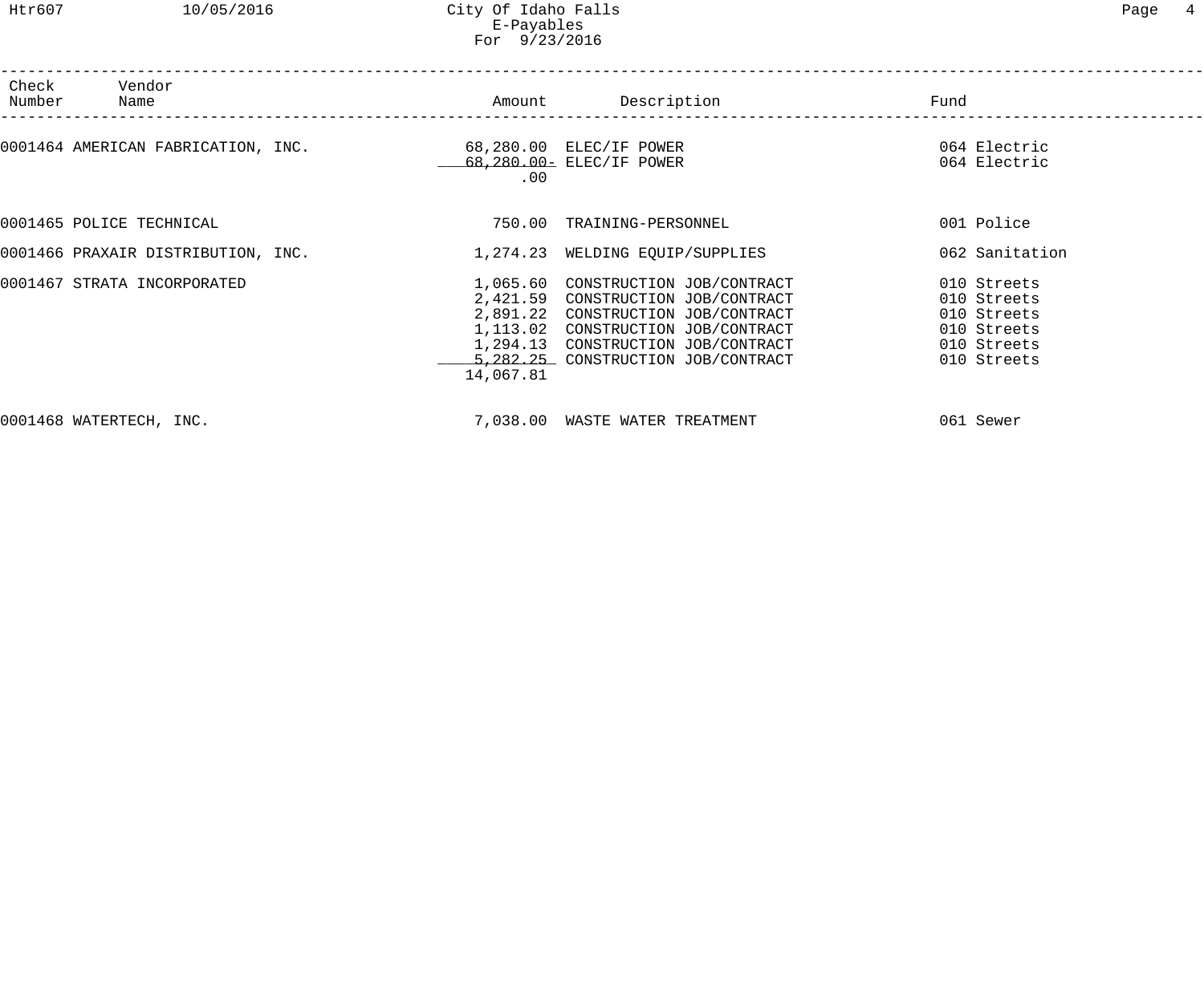Htr607 10/05/2016 City Of Idaho Falls Page 5 E-Payables For 9/30/2016

| Check<br>Vendor<br>Number<br>Name     | Amount   | Description                                          | Fund                   |  |
|---------------------------------------|----------|------------------------------------------------------|------------------------|--|
| 0001469 GLOBAL EQUIPMENT COMPANY, INC |          | 6,256.03 PARKS & RECREATION MISC.                    | 001 Parks              |  |
| 0001470 ZANE WILLIAMS INC             | 1,769.81 | 1,599.82 FLAGS, BANNERS, ACCESS.<br>$169.99$ FREIGHT | 001 Parks<br>001 Parks |  |